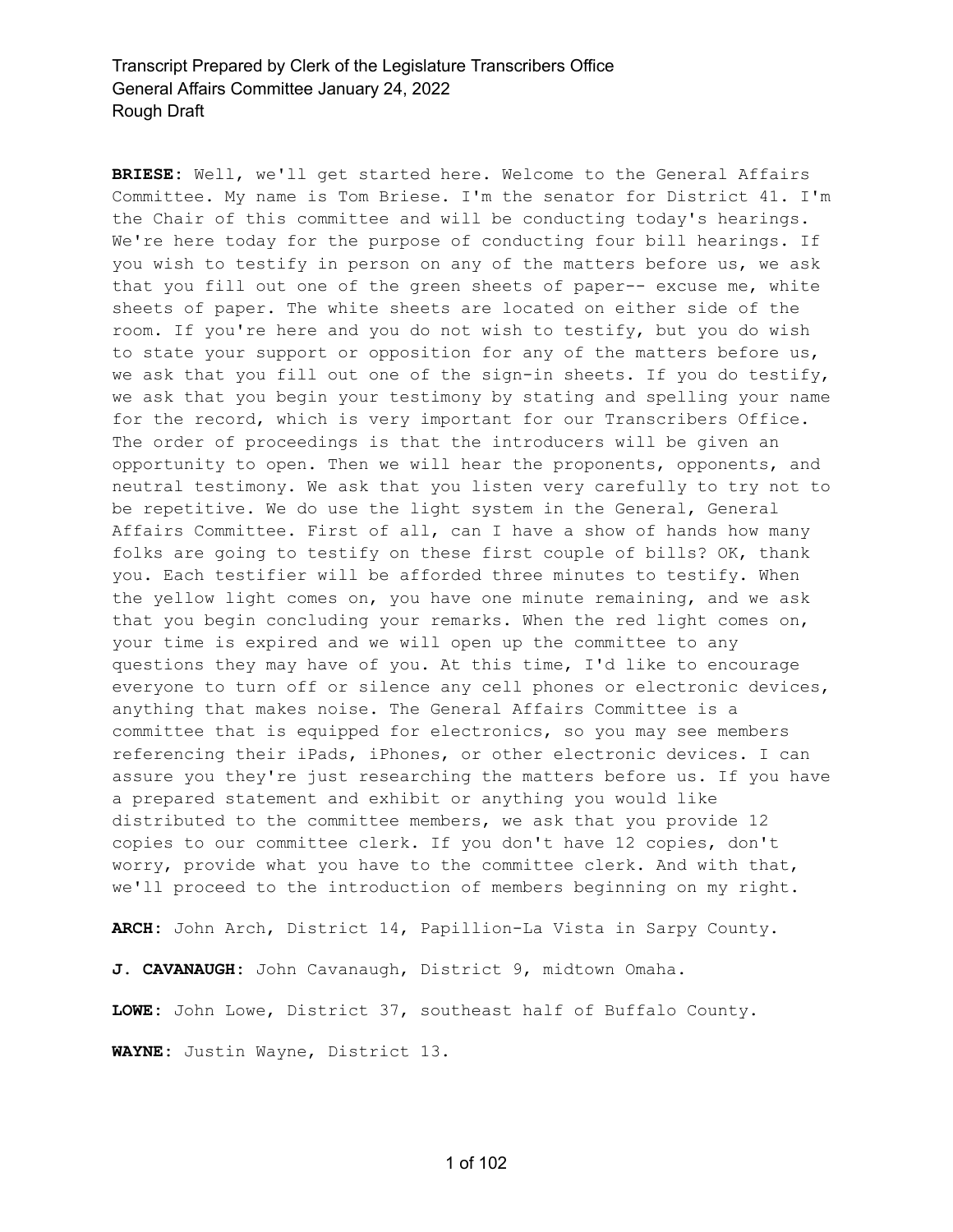**BRANDT:** Tom Brandt, District 32: Fillmore, Thayer, Jefferson, Saline, and southwestern Lancaster counties.

**BRIESE:** Thank you. And I would like to introduce Laurie Holman, legal counsel for the committee to my right. On the far left, Alex DeGarmo, the committee clerk. And at this time, I'd like to introduce our pages for the day, if you guys could stand up. We have Payton Larson, a political science and English major at UNL, and we have Joseph Schafer, a history major at UNL. Thank you guys for being here. And with that, I will turn over the proceedings to Vice Chairman John Lowe, being as I have the first couple of bills to introduce.

**LOWE:** The pressure's on now. We'll begin on the LB876. Senator Briese.

**BRIESE:** Thank you and good afternoon, Vice Chairman Lowe and fellow members of the General Affairs Committee. I'm Tom Briese, T-o-m B-r-i-e-s-e, and I represent District 41. I'm here today to introduce LB876, a bill to further refine our new Racetrack Gaming Act. I, I- first of all, I just want to say I believe that when 70 percent of Nebraskans voted for this proposal to establish-- essentially establish racetrack casinos, I think that they also indicated that they would want a well-regulated, financially sound racetrack casino industry and that should always be our goal as well. And so during the interim, interim, my staff and I have worked extensively with various stakeholders with the goal of establishing some additional parameters for the voter-approved racetrack casinos. We've landed on a variety of items, which are found in LB876. And I do note that many folks have approached us about some additional tweaks to what we are proposed and many of those merit some consideration. So we have also drafted an amendment, AM1566, which I believe has been passed out or going to be passed out to the committee, which I will briefly discuss at the end of the, at the end of this. And AM56-- AM1566 is really an effort to lay out some additional suggestions that we've received in the event anyone who wants to provide input on those items. But for now, here is what is proposed in LB876. LB876 would increase the minimum number of race days required to get a racing license from one to five race days per year by 2026 for racetracks currently in operation. New tracks would have to ramp up to that amount, being required to conduct at least one race day per year for the first three years of operation. This really is a provision to ensure that the racing industry is brought along as we develop the gaming industry here in Nebraska. The bill would increase the one-time gaming operator fee from \$1 million to \$5 million and would shorten the duration of the license from 20 years down to 5 years. The increased amount is, in reality, more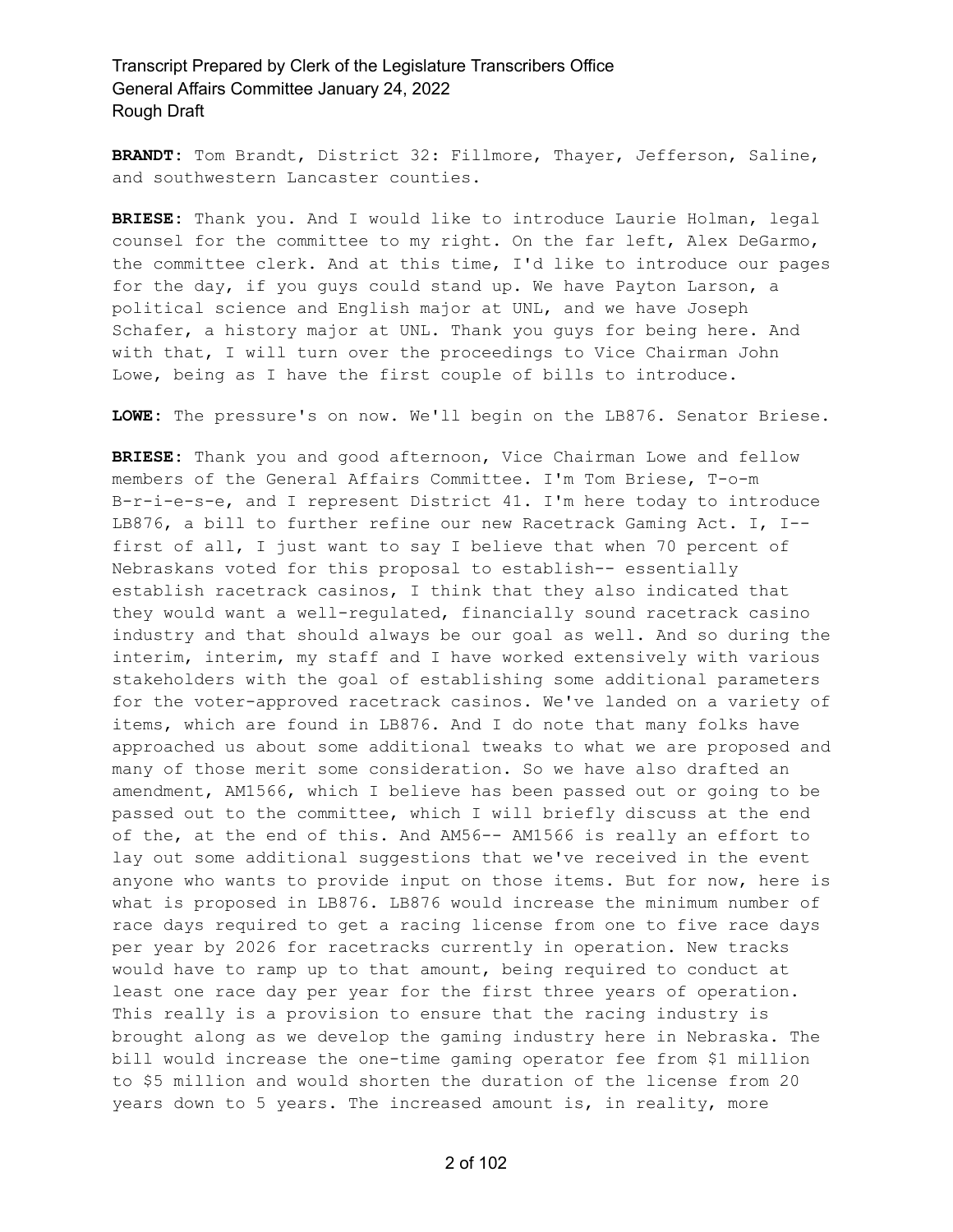consistent with fees from some, some of the neighboring jurisdictions, some of our neighboring states. The bill creates a self-exclusion mechanism for anyone who wants to add themselves to the list, to that self-exclusion list to help them stop gambling. They would be prohibited from going into casinos and the casinos are responsible for ensuring that they are kept out. This issue was addressed in last year's gambling bill, but it was left with the commission. This would put those parameter-- those provisions in statute. The bill sets forth new requirements in statute for anyone who wants to apply to build a new racetrack and casino in Nebraska. These new requirements would include evidence that the proposed racetrack is located a minimum of a 50-mile radius in any direction from a currently existing racetrack with a casino. This really is a provision that I think is consistent with what Nebraskans are looking for. It can help to ensure the economic viability of these businesses and I, and I don't think the public wants to see a racetrack at every I-80 casino exchange. And again, the goal should be a healthy, viable industry and oversaturation, I believe, detracts from that goal. New applications of all applicants would also have to submitted a market assessment that includes a feasibility study and a sustainability study of both the casino market and horse racing market in the state. They must also submit the anticipated impact on state or city infrastructure, including water use, electricity, natural gas, roads, public safety impact, including police and fire departments, and zoning and initial planning approval from the city nearest the site of the proposed track. Other sections of the bill increase the penalties for crimes in these sections from a Class I misdemeanor to a Class IV felony and that provision really was at the suggestion of some in the industry. New language is added to allow pari-mutuel wagers to be made within the designated sports wagering areas within casinos. And some language is added that was requested by the director of the commission to increase the amount of administrative penalties that can be assessed by the commission against a licensed casino operator if it becomes necessary to do so and has some additional language to assist the commission with the collection of taxes and other administrative procedures. This bill finally adds certain documents between the commission and casino operators to the list of things that are exempt from Nebraska public records law, but it also makes clear that some records relative to the industry are still subject to the act. Again, I think this bill contains provisions that will help ensure a viable casino industry and a viable horse racing industry. I further think these provisions are consistent with Nebraska values, but several good suggestions have been brought forth since the bill was dropped and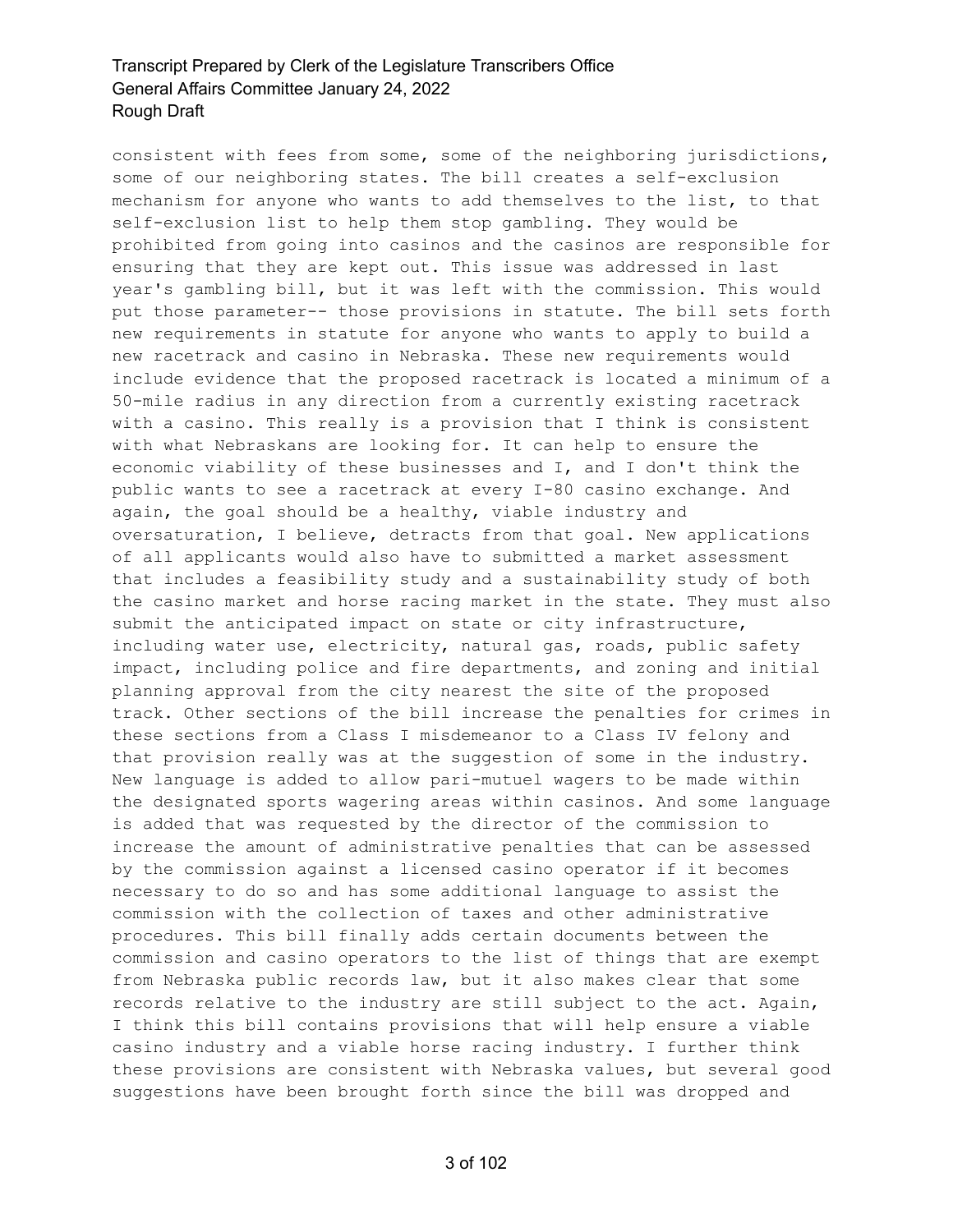AM50-- AM1566 addresses some of them. AM1566 would increase the number of race days even further to 15 by 2031 and that's really an effort to further promote the industry. It would increase the 50-mile distance proposed in the bill to 75, but also exempt counties with over 100,000 population. And this, this might recognize or could help recognize the concern that geographical limits might be appropriate, might be great in out-state Nebraska, but the population density should also perhaps be a consideration in our more urban areas. It increases the license term back to 20 years, but with an annual review. It allows payments of the license fee, the initial license fee to be made over five years and it requires the commission to undertake a racing and gaming analysis more extensive and thorough than what was provided for in the original bill, a market analysis and feasibility study that can help them in their decision-making process. The provisions in this amendment really are presented for discussion and to hear testimony relative to some of these issues. And although not in the amendment, you know, some have suggested a moratorium on new racetrack casinos and so that-- if folks have ideas on that, I'd welcome their discussion on that today also. So I assume we're going to hear a lot of good testimony today, a lot of good ideas, and look forward to hearing those concerns and ideas and suggestions and we can go from there. I'd be happy to try to answer any questions.

**LOWE:** Thank you, Senator Briese. Are there any questions? Senator Cavanaugh.

**J. CAVANAUGH:** Thank you, Vice Chairman Lowe, and thank you, Senator Briese. I appreciate the hard work of you and your staff have put on this. I know this is a-- creating a whole new regulatory structure for a whole new industry is extremely difficult, so I really do appreciate the hard work you've done on this. And I haven't quite synthesized your amendment yet, but a couple of things that jumped out at me in the original bill-- well, the, the market assessment that's on page 9, it requires a market assessment, but it doesn't really-- does it require any action in reference to like that it has to have a particular finding or anything along those lines or is it just saying, you need to submit an assessment that says this is the state of the market when you're applying?

**BRIESE:** I'd say that's a fair assessment of the market assessment, yes.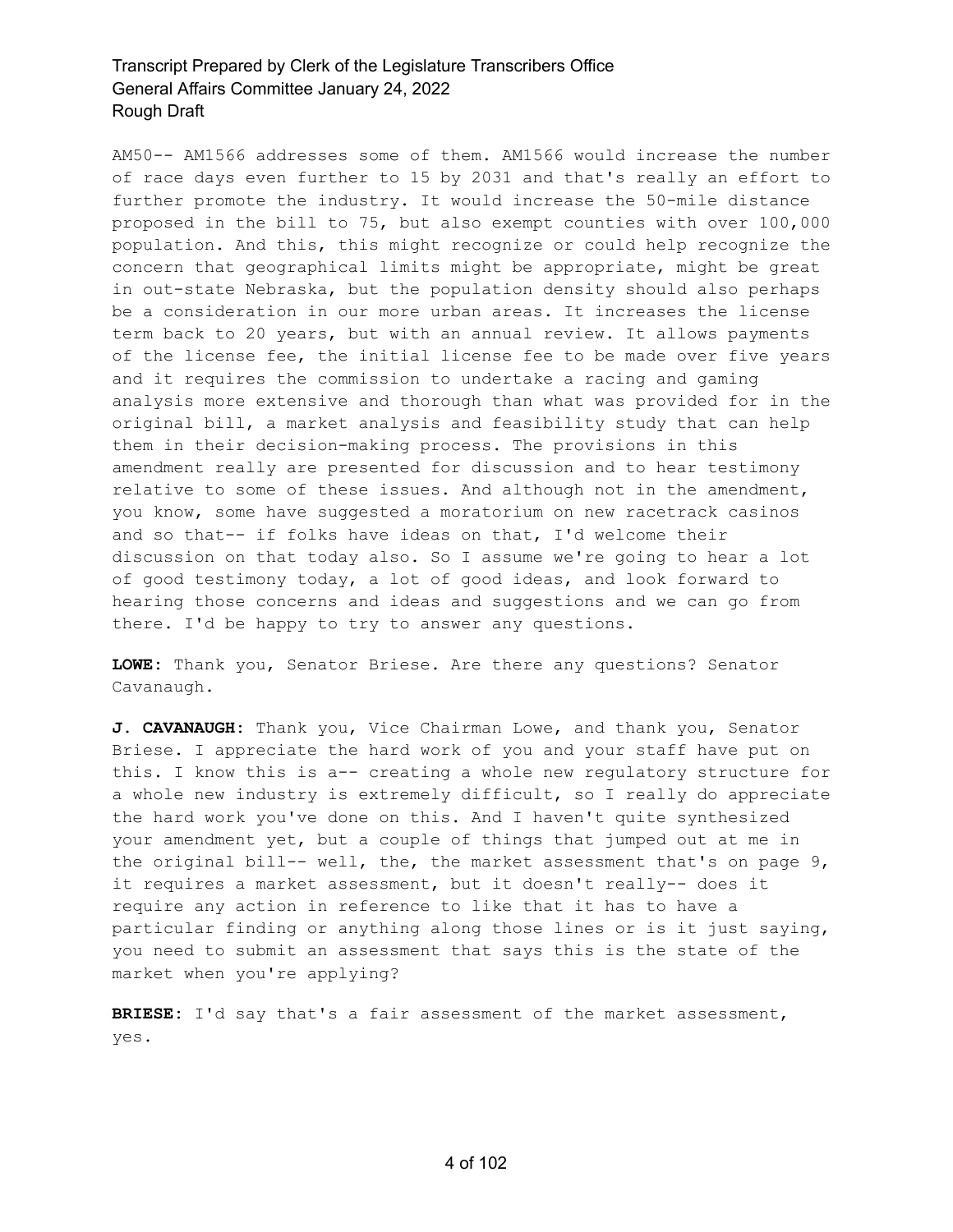**J. CAVANAUGH:** That's-- that was my reading of it and that's the intention then, is just to say when you're applying for it, the commission wants-- it would have that information at the disposal.

**BRIESE:** In the green copy, but what is proposed in the amendment is probably something that I would suggest we ought to take a hard look at, something that the commission undertakes that's a little more thorough and really looks at the market conditions in Nebraska and assesses the economic viability of, of additional casinos.

**J. CAVANAUGH:** A statewide assessment every five years is what you're talking about.

#### **BRIESE:** Yes.

#### **J. CAVANAUGH:** OK.

**BRIESE:** And that, that's a proposal. I would, you know, I would suggest maybe that assessment ought to be done before new licenses are issued. But anyway, that's something we can discuss.

**J. CAVANAUGH:** And then-- I don't want to-- I know there's a lot of other people who will probably have better answers to my questions or are better equipped to answer them, but in terms of the penalty increases, basically we have an across the board on these penalties that are increasing from a Class I misdemeanor to a felony. And I'm just curious, some of them-- I guess there's fraud and those sorts of things. Clearly there's a higher moral culpability there and a higher risk to society, but there's certain things like on page 13, Section 13 subsection (2), "a person who participates in a game of chance when such person is younger than twenty-one years of age at the time of participation is guilty of a Class IV felony." I guess this may be more of a comment than a question, but that seems to be different in terms of the level of the risk to casinos, the risk to society--

#### **BRIESE:** Sure.

**J. CAVANAUGH:** --and everything as opposed to the fraud ones. And so I'm just wondering if there may be a possibility of not having a blanket, across-the-board increase to Class I-- or Class IV felonies, but maybe more of a discerning approach to what penalties--

**BRIESE:** Sure, I, I, I think that's a great observation and I don't disagree with your assessment there.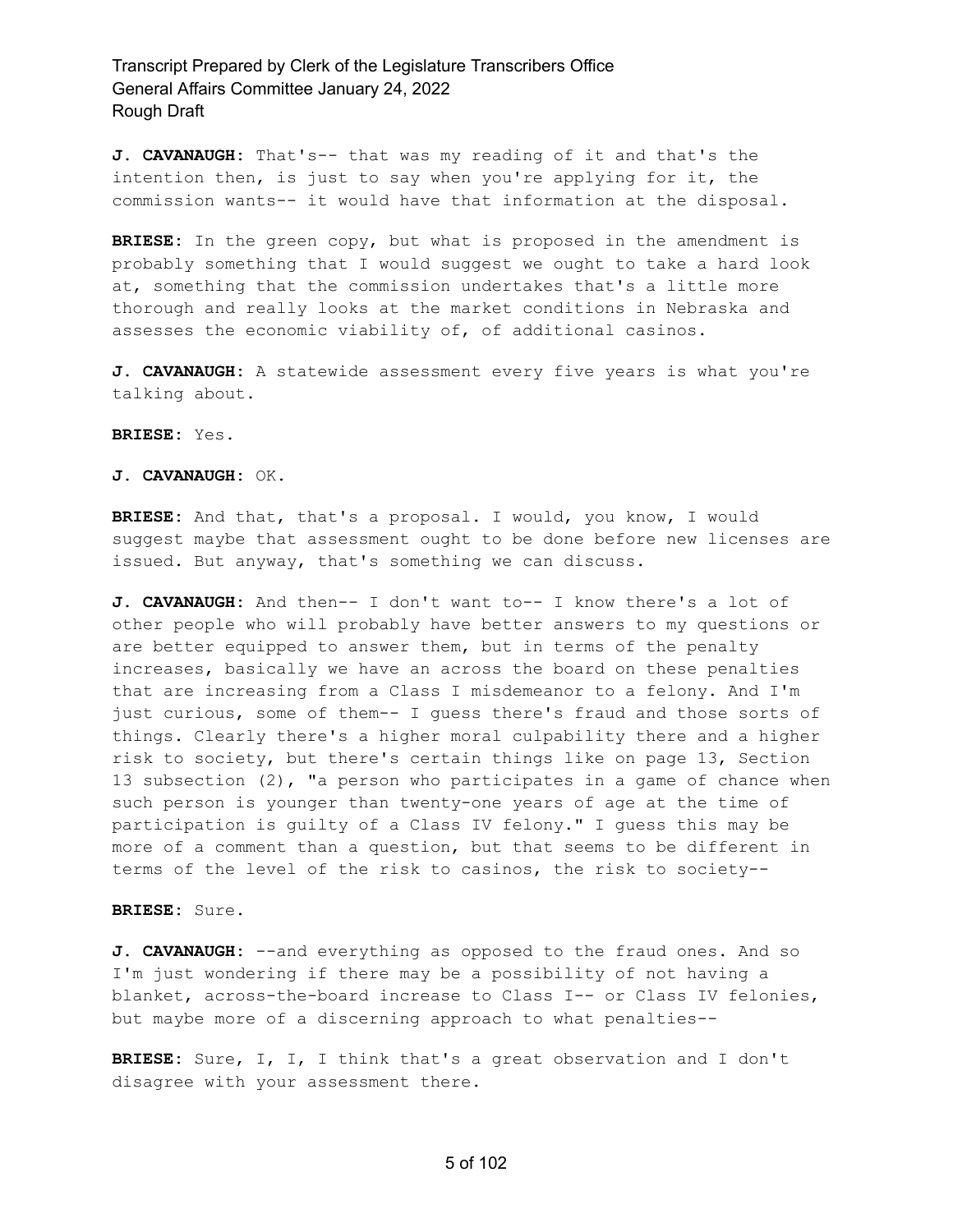**J. CAVANAUGH:** Thank you, Senator Briese.

**LOWE:** Thank you, Senator Cavanaugh. Senator Groene.

**GROENE:** Thank you, Vice Chair. So the Racing Commission is-- still has final say. I mean, they-- somebody follows all these rules, does everything, they go to church on Sunday and everything--

**BRIESE:** Yeah, I--

**GROENE:** --the Racing Commission can say no without--

**BRIESE:** Yeah, that's--

**GROENE:** --without--

**BRIESE:** --what's it's-- yeah.

**GROENE:** --having to give a declared reason?

**BRIESE:** I, I would say that is a fair assessment.

**GROENE:** All right. Thank you.

**LOWE:** Thank you, Senator Groene. Are there any other questions? Senator Cavanaugh.

**J. CAVANAUGH:** I have a follow-up question about the amendment, I guess. The set-- the change between 50 and 75, is there a rationale that maybe that-- you said you talked with some industry folks about that. Is that an industry-- question I should ask them or--

**BRIESE:** I've heard a considerable amount of concern about 50 and, you know, 50 was landed on partly because of the simulcasting provisions, but also partly because the currently existing six racetracks, they average about 50 miles apart. You know, that's not a scientific reason for putting 50 out there, but I thought 50 was a starting point. Heard some additional concerns about 50 and the 75 is probably a response to those concerns. As I think about 50 miles in rural areas, that seems to be a saturation point that maybe we wouldn't want to have in place.

**J. CAVANAUGH:** And then, as you noted, there's a, a carve-out or just a difference in how we would approach counties over 100,000-- did I remember-- right, 100,000.

**BRIESE:** Yes.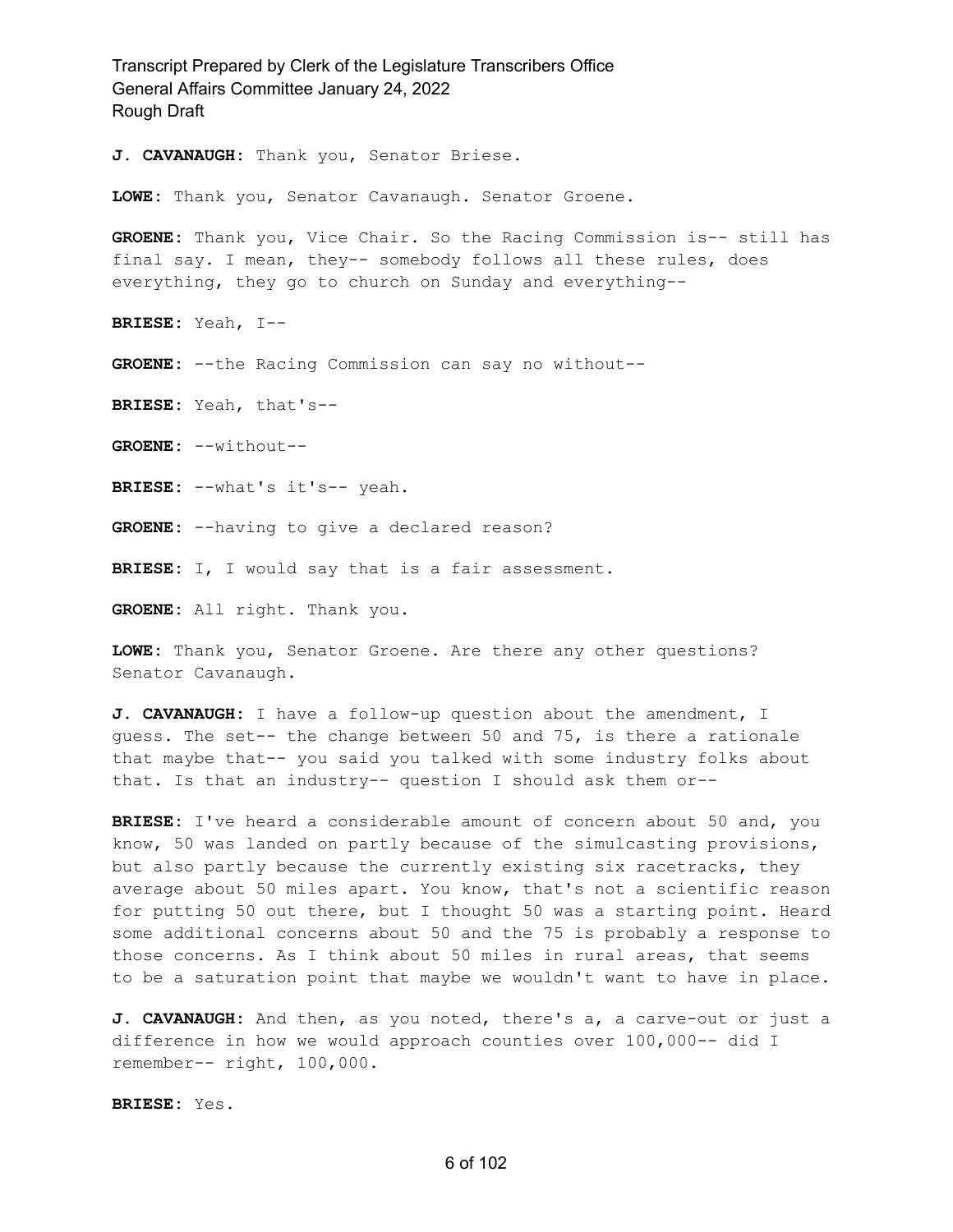**J. CAVANAUGH:** And just I, I mean, I know Douglas County and, and Lancaster County are 100,000. Is Sarpy County over 100,000?

**BRIESE:** That's my, that's my understanding.

**J. CAVANAUGH:** OK. Thank you.

**BRIESE:** And again, that's, that's for discussion purposes. That's to be thrown out there because we've heard a lot of, a lot of folks talking about that and--

**J. CAVANAUGH:** Thank you.

**LOWE:** Thank you, Senator Cavanaugh. Any other questions? Seeing- yeah, Senator Arch.

**ARCH:** Just one question of clarification-- thank you, Senator Briese- the, the, the 100,000 population, it exempts them from certain requirements. Specifically, do you-- can you--

**BRIESE:** It would exempt them-- the intent was perhaps to exempt them simply from the mileage limitation.

**ARCH:** OK.

**BRIESE:** The 50.

**ARCH:** That, that one.

**BRIESE:** Yes.

**ARCH:** OK.

**BRIESE:** Yes, that, that's the intent of the--

**ARCH:** But need to meet all the others?

**BRIESE:** Right.

**ARCH:** OK, thank you.

**LOWE:** Thank you, Senator Arch. Senator Briese, with the exemption then, could they have three or four within that county then--

**BRIESE:** That--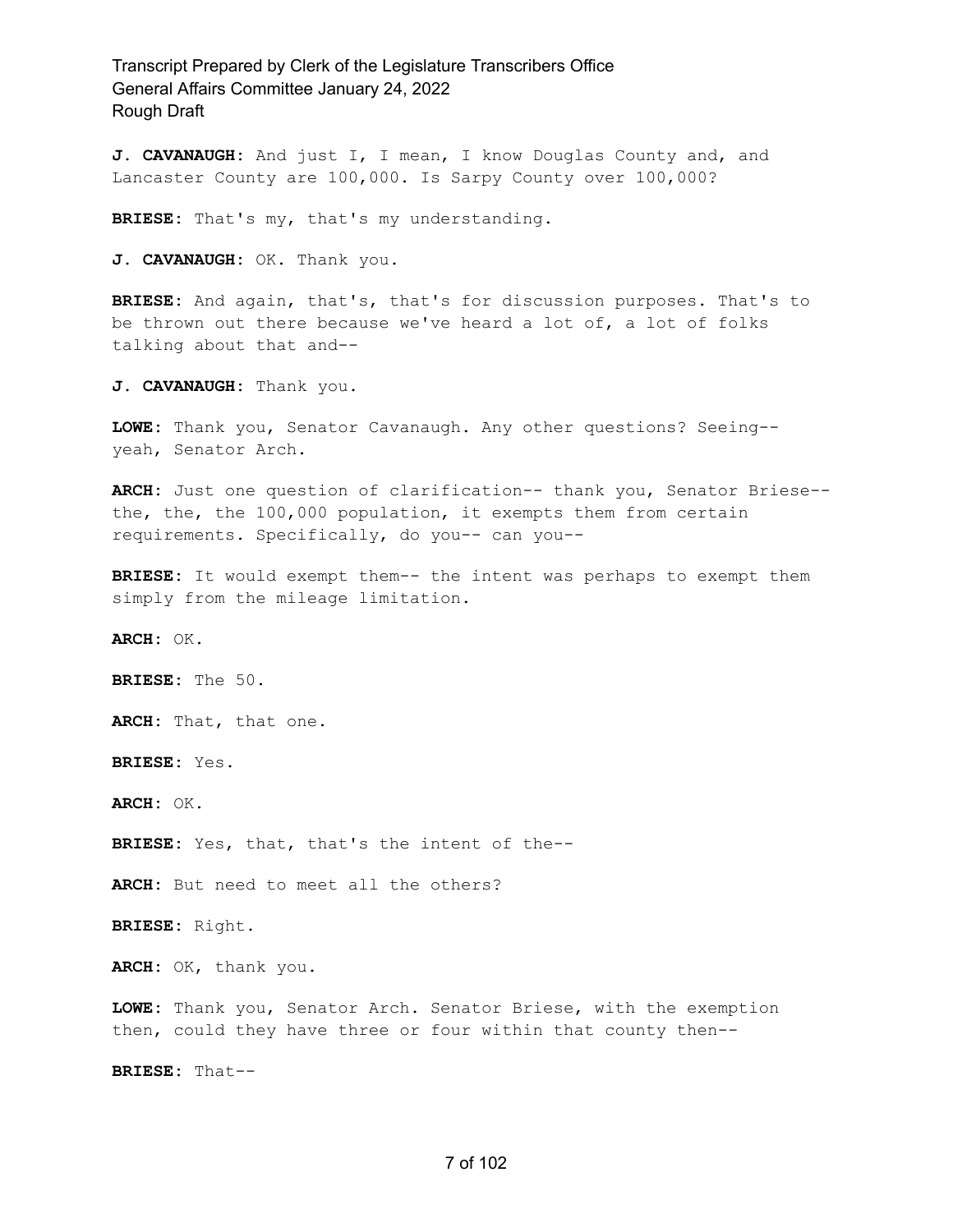**LOWE:** --or more?

**BRIESE:** That's a great point. I think-- I see legal counsel shaking your head no. I think I'll agree with her.

**LOWE:** OK. Thank you. Thank you, Senator Briese. All right. Sticking around for close?

**BRIESE:** You bet.

**LOWE:** All right.

**BRIESE:** OK, thank you.

**LOWE:** Thank you. All right, we'll now go to proponents.

**LANCE MORGAN:** I've done this before, but I need to say my name and address and--

**LOWE:** Yeah.

**LANCE MORGAN:** OK. My name is Lance Morgan and--

**LOWE:** Spell it, please.

**LANCE MORGAN:** L-a-n-c-e M-o-r-g-a-n-- I didn't know that was going to be a test-- and I'm from Winnebago, Nebraska. I have several things to hand out too so if I can get some help with that, that would be helpful. If I can hand out this-- these two things first? All right, so I'm here to speak on behalf of the-- as a proponent and I really appreciate the amendment of the, the \$5 million fee being over time. You know, we're making large capital investments. And I wish it stated \$1 million, I suppose, but I think, I think I understand the \$5 million and if you could pay it over time, then I think it's a lot easier to handle. We didn't want to turn it into something that actually limited the scale of how big of a casino we could build at once. And I think that's particularly an issue for the smaller-scale facilities where it represents a larger portion of the capital investment. But I'm handing out something that talks about the 50-mile radius, I think, and I understand it might be 75 now. I think that we have proposed a facility in Norfolk and that would make that probably impossible. And I guess that's your decision to make, but what I really want to talk about was the the exclusion for the counties of 100,000. The, the law itself only require-- allows one casino per county and we're developing the one in Douglas and in Lancaster County

8 of 102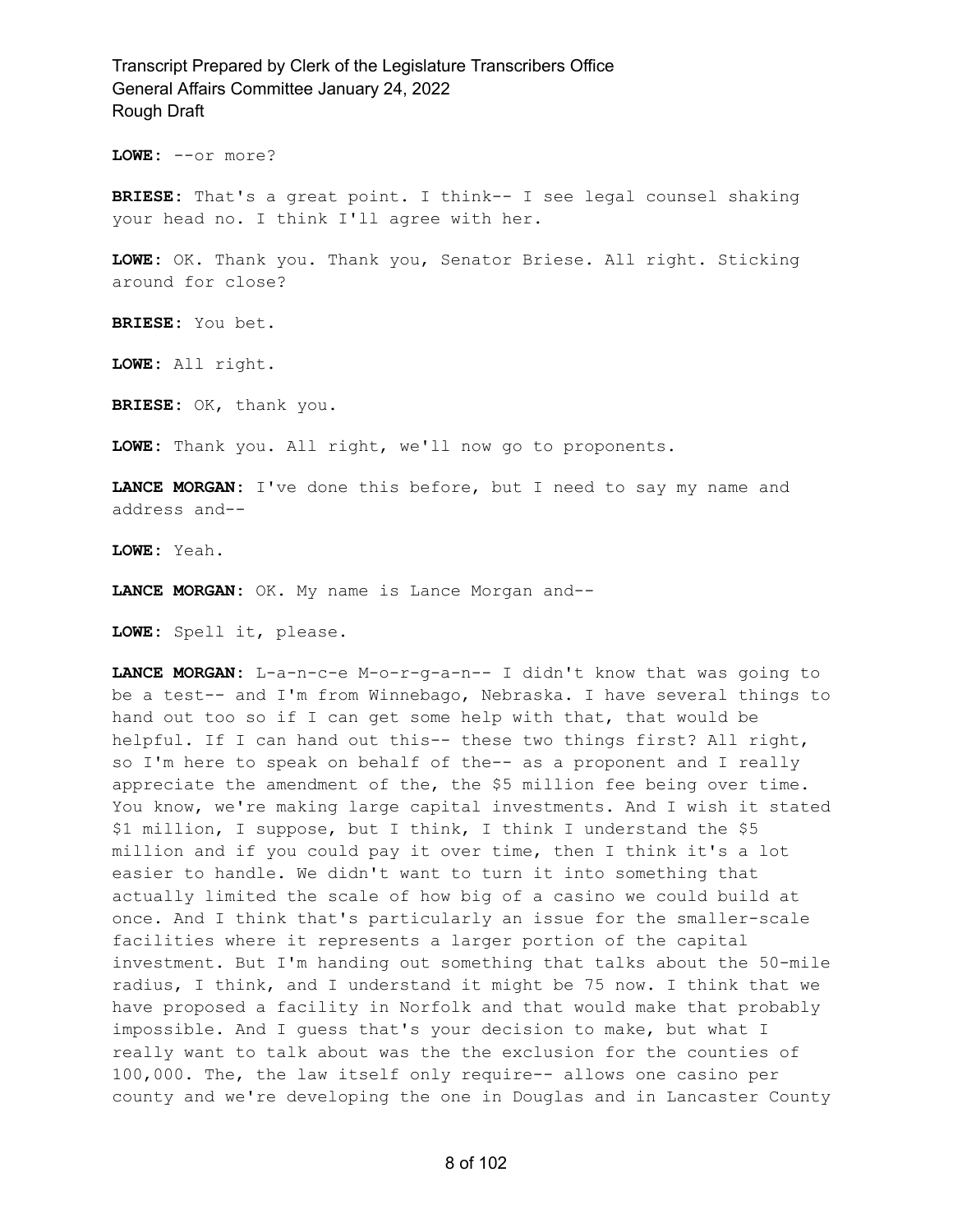and the one in Douglas County is about a mile from the Sarpy County border in Omaha. It's in south, in south Omaha area of Douglas County. And there's been some discussion about putting one in Bellevue and this would probably authorize that. And what concerns me is that the Omaha is a hyper-competitive market right now. There are three casinos run by international corporations across the river and the Ponca tribe has a modest facility in Carter Lake right now. And if we were to authorize one in-- or if the state would authorize one in Sarpy County, it would make it-- we would have to cut our capital investment in Omaha by about \$100 million. It would lop off 300 jobs. It would take \$3.75 million in taxes from the city of Omaha. And depending where it was in Sarpy County, it would lop off probably about \$1.5 million in taxes to Lancaster County. And the thing about it is usually when people say this, they, they make it so that-- well, maybe there's some additional revenue that could come in, but something you need to understand-- and if I could pass this out? This-- on this article, it's a highlighted provision on the next-- on, on the second page of it. Something to understand is that there is the Ponca tribe are essentially waiting to see what happens here. If the Omaha facility is cut in, cut in half, well, then that would make a much larger casino viable in Carter Lake, Iowa. This article says they want to build on what, 120,000 square feet, 2,000 machines, and 50 table games, making it the largest casino in Nebraska. And that entity would not pay any taxes related to-- any Nebraska ordinated taxes. And so if you authorize Sarpy County, what, what's, what-- the unintended side effect, in my opinion, is that you will end up with actually less tax money because the entities won't be able to compete with the international companies in Iowa and they won't be able to compete on the-- tax wise with the tribal facility in Carter Lake.

**LOWE:** Thank you, Mr. Morgan. Are there any questions? Senator Groene.

**GROENE:** Thank you. How many states do you operate in or-- just Iowa and Nebraska?

**LANCE MORGAN:** Well, Ho-Chunk Inc., the corporation itself, operates in dozens of states and several countries. But from a gaming standpoint, Nebraska and Iowa,.

**GROENE:** Do other states have casinos every 50 miles? Think of Kansas, Iowa, Color-- even Colorado. It's common sense you don't-- they've got what--

**LANCE MORGAN:** I think-- go ahead.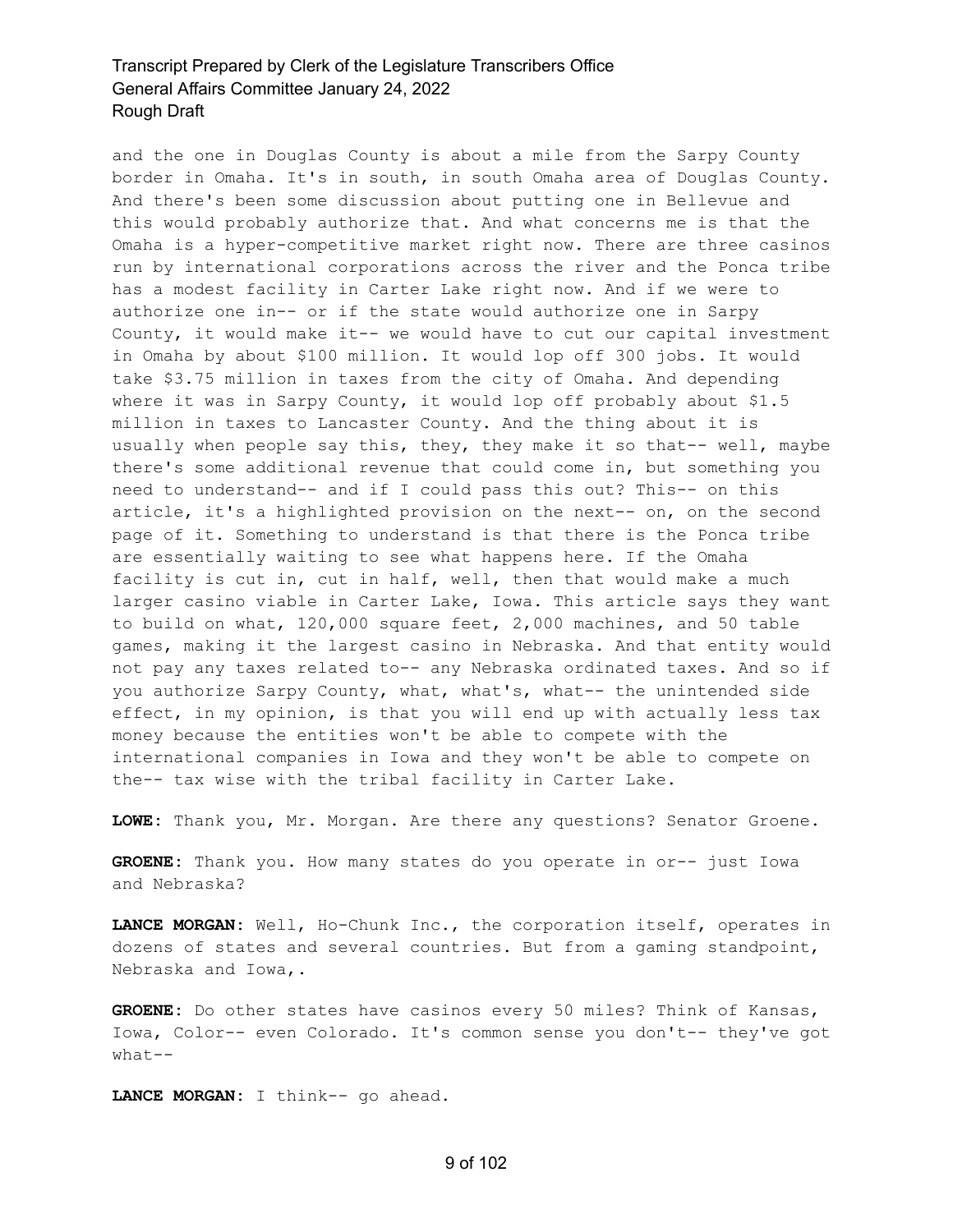**GROENE:** They've got just a, just a few places in Colorado. Then the--

**LANCE MORGAN:** Well in Colorado, they're only in a small town, one or two places up in the mountains. I think it's more of a touristy oriented thing. But if you were to allow-- authorize too many casinos in one area, you get oversaturation and then you end up with much smaller facilities. What-- our goal is to create a powerhouse to compete with the entities in Iowa. They've, they've been there for 25 years and, and they're going to be tough to compete with as, as it is and we're proposing spending several hundred million dollars-- \$500 million between the two. And if we have to scale back because of compet-- competitive concerns in, in, in Sarpy County, then we won't be able to make that large-scale investment and then these big companies--

**GROENE:** You said that earlier--

**LANCE MORGAN:** Yeah.

**GROENE:** --but I think of Dodge City, Kansas. I travel that area. I stay in Dodge City. I go to the casino, eat there. There's nobody in it. There isn't another casino within 3-- 200 miles. So how do the people of Nebraska expect to have a casino with the same population sparsity that-- to build these casinos and make them operate?

**LANCE MORGAN:** I think there's probably room somewhere, maybe in western Nebraska, for a few more.

**GROENE:** More than one?

**LANCE MORGAN:** But eastern Nebraska is-- well, maybe one or two dep- it's a, it's a pretty big area of the state--

**GROENE:** Yeah, but nobody lives there.

**LANCE MORGAN:** --but there's not a lot of population. And you might be able to do what Iowa did to us, to Wyoming or Colorado, by having some markets there. But the eastern side of the state is already-- you're not to think-- you've got to think about it as the total market between the tribes and then the, the Iowa casinos. And it's already very, very saturated and it's going to be very competitive for us to get into that market as it is and creating another competitor before we even get started is going to be problematic.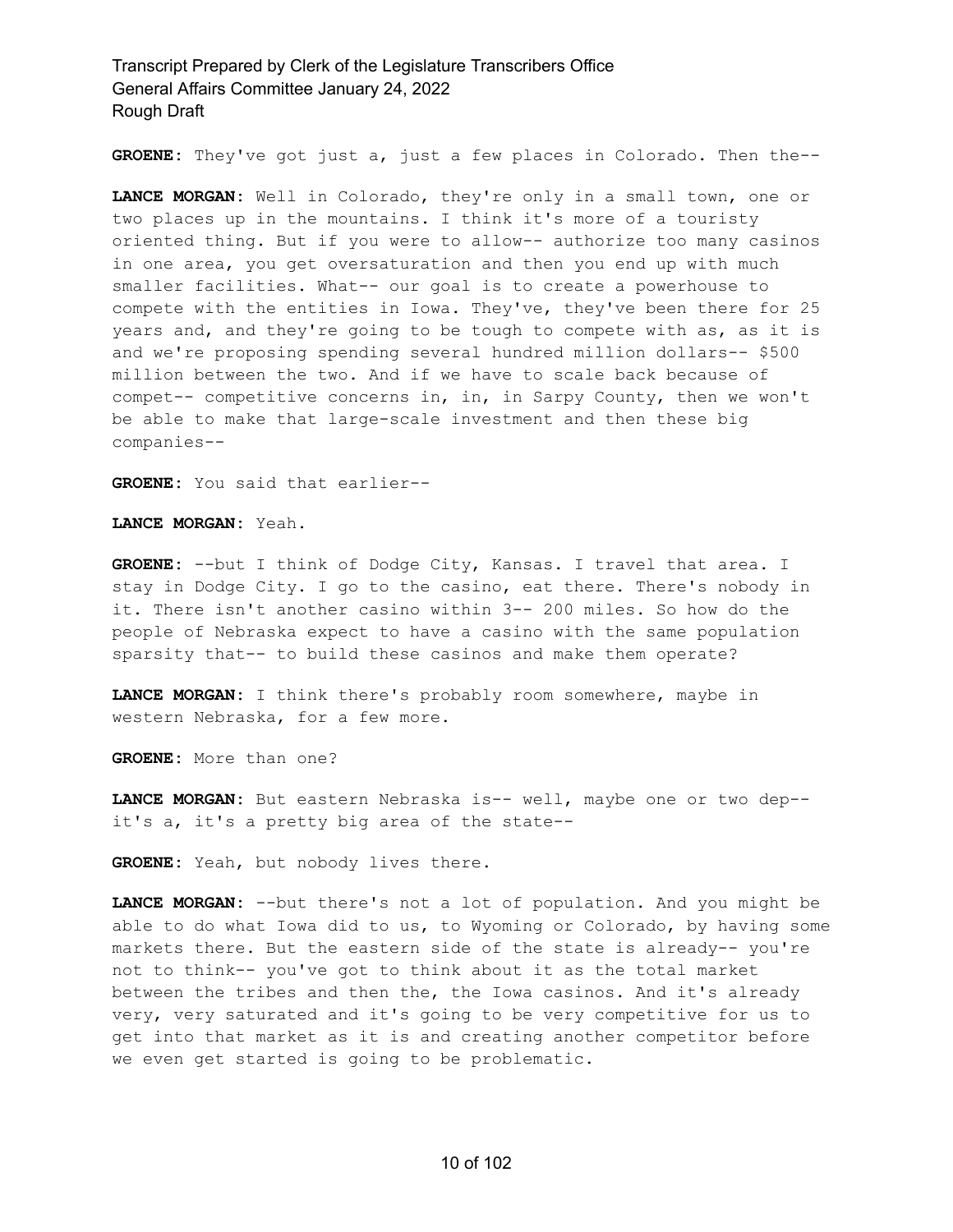**GROENE:** OK. So you don't see more-- in that market area, the gambling dollars available will probably have a place to go.

**LANCE MORGAN:** It, it's not going to grow the market. What you're really going to do is it drive-- incentivize some of the business to go to non-Nebraska taxpaying entities, which is Iowa and then the tribe. And that-- the whole point of this was called Keep The Money In Nebraska and that is the, that is-- almost surely will happen.

**GROENE:** Your market study, if we build one in Omaha, are we going to draw business dollar, gambling dollars from Iowa, but going to create new people that are--

**LANCE MORGAN:** Well, what will happen is you will keep the money from Nebraska from going to Iowa. If you have multiple facilities, you might have maybe 5 percent growth in the market just because of convenience factors, but that will be siphoned off by the facility in Carter Lake, though.

**GROENE:** Thank you.

**LANCE MORGAN:** So you actually end up negative.

**LOWE:** Thank you, Senator Groene. Senator Cavanaugh.

**J. CAVANAUGH:** Thank you, Vice Chairman, and thank you for being here. I'm just looking at the one with a bunch of circles.

**LANCE MORGAN:** That's the 50-mile radius.

**J. CAVANAUGH:** OK and you were talking about wanting to build one in Norfolk and how 75 would prevent that, but I'm just looking at the 50-mile radius from Columbus, looks like it includes Norfolk already.

**LANCE MORGAN:** Yeah, so it, it was already going to be difficult when- we actually purchased some property in Norfolk, which my board is questioning me on right now, especially with this radius thing, but I think that I told them that we don't get to decide, so--

**J. CAVANAUGH:** And then-- well, I mean woul-- I mean 75 would go-- be much larger circles, but-- OK and then on this other one, the 50-mile radius key points, what are these numbers? The Horsemen's-- or Horseshoe, 1,878; Ameristar, 1,688--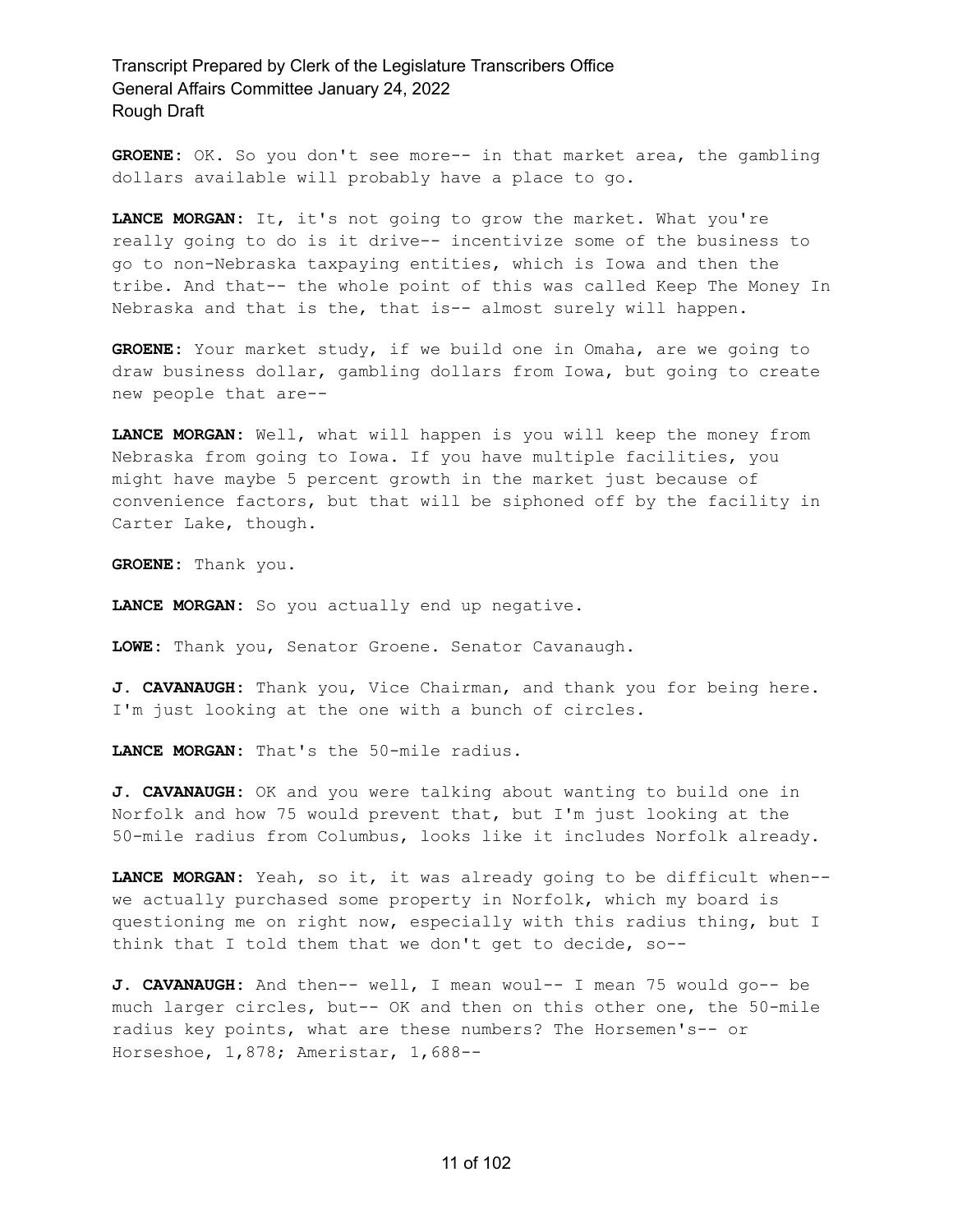**LANCE MORGAN:** Those are the number of slot machines there in each of the facilities. And what we're proposing is somewhere around 1,700 for Omaha, but if you have a Sarpy County facility, that will drop to 1,000 or less and the Ponca one would appro-- which is the Prairie Flower, you should add a zero to that 200, you know, and that's the article--

**J. CAVANAUGH:** And that would be--

**LANCE MORGAN:** --that I provided to you.

**J. CAVANAUGH:** OK, so that would be a substantial 10 times growth in the size of that facility.

**LANCE MORGAN:** But if the Omaha comes out with a strong facility, then, then that will limit the ability to finance a major expansion there. I think that in the future, there might be some room for a Sarpy County facility at some stage of this, but I think that you've got to build a strong competitor now to sort of keep the competition at bay.

**J. CAVANAUGH:** So in terms of regulations versus-- so I kind of just told everybody my position on this, as I'm-- Senator Briese kind of said, is we're looking for a well-regulated industry here. So my position is well regulated does not mean anti-competitive, right? And so the question is what is, what is the regulation that makes the industry strong, but doesn't-- isn't purposefully anti-competitive? And so I guess my question to you is, do you think that there should be more of the teeth around the market study kind of aspect of saying whether-- having the, the commission take into consideration whether or not the market can support the proposal?

**LANCE MORGAN:** I think that's pretty important. You-- to our, to our east, Iowa has been-- has evolved this over 25 years and they are incredibly strategic if they add more facilities. The last one, they've actually-- the last two, one was in-- near Sioux Falls, South Dakota. It wouldn't take away from any of the other existing facilities and it would draw money from South Dakota. And so the big- their big concern is the ability to not hurt their existing industry partners. And so I think what we really need to be is strategic in how we approach it and then have strong regulations around that to make sure that we don't hurt ourselves. There are some jurisdictions that have expanded, you know, without strategic thought, and it's-- what you end up with is a bunch of, a bunch of weak competitors. And, and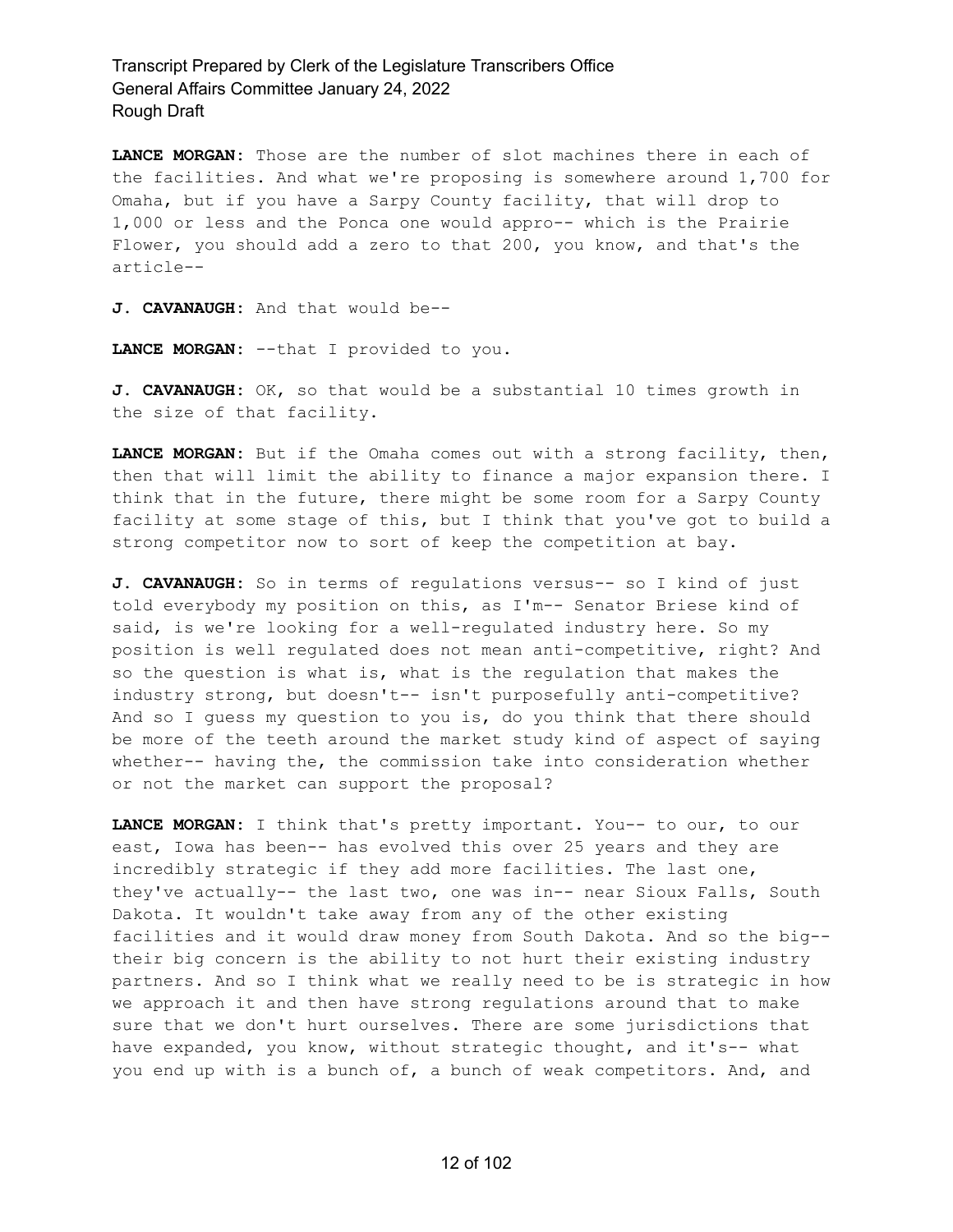we're not going it-- we're not in isolation here. We are fighting against very strong companies across the river.

**J. CAVANAUGH:** Thank you.

**LOWE:** Thank you, Senator Cavanaugh. Any other questions? Senator Arch.

**ARCH:** Thank you. We haven't talked much about horse racing as, as a, as a piece of that. What's your, what's your opinion on number of days and-- that you, that you're seeing in these amendments now?

**LANCE MORGAN:** I think it's important that we're going to have someone from the horsemen testify, so I want to put words in their mouth, but I think it's important that we add the number of days so that we just don't have-- you know, somebody goes to the trouble of building one track and then they don't really care about horse racing. And I think that's something we've promoted all along is that this-- there's a rural element of development to this for-- in terms of breeding and racing an, and, and training the horses and feeding them. And I think that that's a real thing in Nebraska. It used to be a thriving industry and creating another income stream in rural Nebraska, I think, would be pretty important. You know, we, we run a large farming operation ourselves and it would be great to have another income source.

**ARCH:** Yeah, I would, I would-- I don't know if you agree or not, but the ballot initiative had the horse racing tied to the casino where there's horse racing and so forth. Maybe Iowa started the same way with, with their votes. They're certainly not there now, right?

**LANCE MORGAN:** Yes.

**ARCH:** So how-- I guess that, that integral tie of horse racing and casino, I guess, how, how strong do we tie those together?

**LANCE MORGAN:** I think that when we did that, we wanted Nebraskans to feel comfortable that there wouldn't be a casino sort of at every I-80 interchange exit. And there were some limitations in simulcasting to 50 miles and that sort of thing and so we thought it would be a reasonable thing to, to present to the public when they're voting on it, that this was not going to be an open ended sort of expansion. And you know, this immediately goes against that in the Sarpy County area and usually in these jur-- in the jurisdictions, over time, they sort of loosen up and become a little bit more acceptable. But I think it's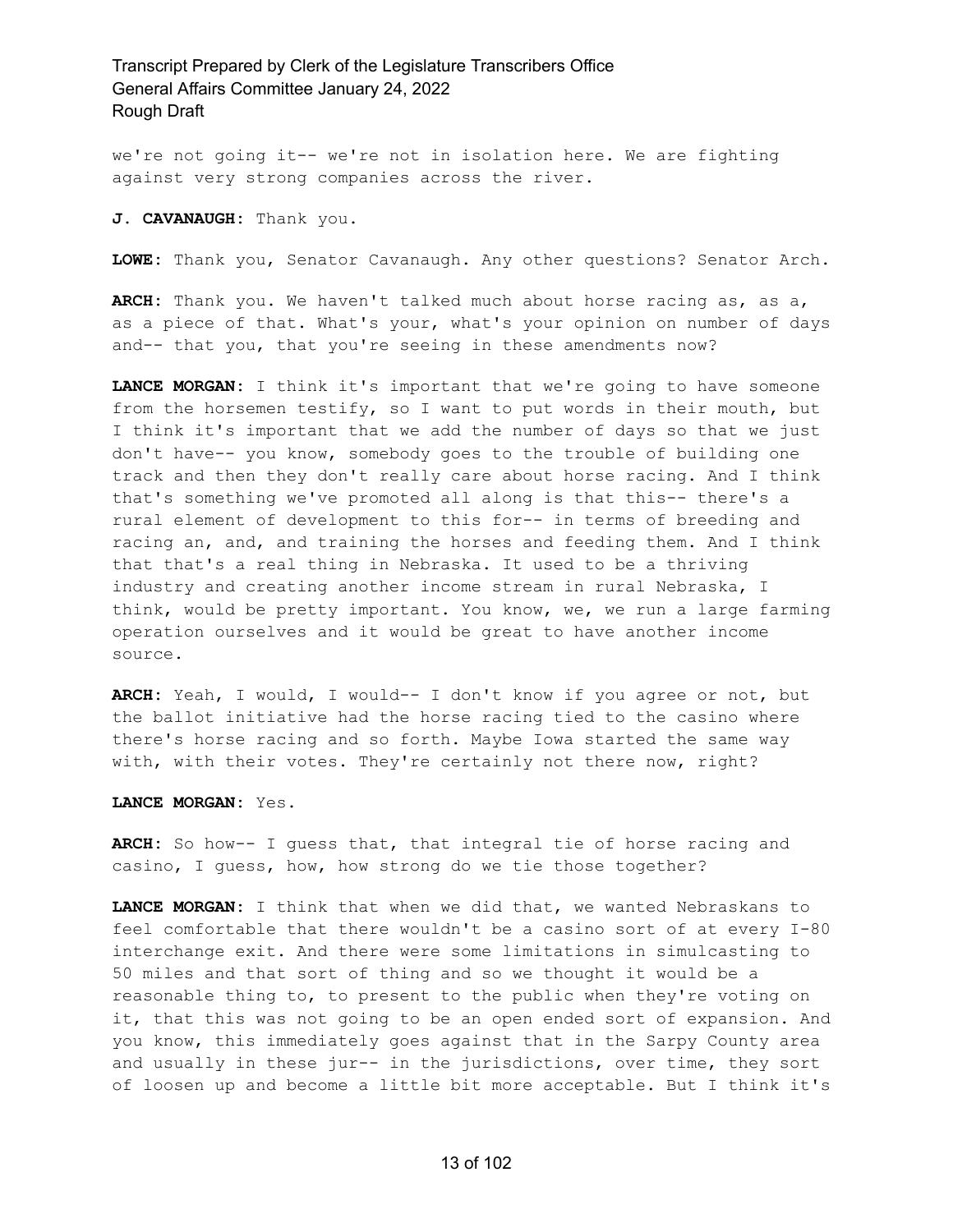probably a little ahead of the curve to just immediately go to open expansion like this.

**ARCH:** Thank you.

**LOWE:** Are there any other questions? The Carter Lake facility, you're not part of that.

**LANCE MORGAN:** No.

**LOWE:** How busy is that now?

**LANCE MORGAN:** I think they're successful. They have four acres and that's about 160,00 or 170,000 square feet. They're going to build a facility of 120,00, so they're going to turn the entire thing into a casino floor and then they'll just park around it, you know? And, and given the fact that they have a tax advantage and they will pay no Nebraska taxes, they'll be in a very, very strong competitive position. Now I, I get along great with the Ponca and more power to them, but I think in this, in this instance, if Omaha comes out weak, they will dominate the Omaha market. Both-- they will, they will, they will be able to be super competitive against the Iowa casinos also.

**LOWE:** By them growing in size, will, will that guarantee them-- their customer base to increase?

LANCE MORGAN: Here's the thing, if, if, if they're going to be-whoever comes out first with the biggest is going to probably be the winner. And we're right now going through the financing process for this and we have a market study that says Omaha can support 1,700-plus machines. If there is a Sarpy County facility, that changes the dynamic to us going to below 1,000. If we're below 1,000, that changes the equation for the Ponca tribe and they can go from whatever hundreds up to-- into the thousands. And so they're really watching this, I suspect, hoping that you guys limit the Omaha facility because the side effect will be they will do very, very well. And I guess I can't be anything but happy for them, but, but that-- I think that's something that needs to be discussed. There's plenty of-- for both us and the Ponca tribe, I suspect, to be strong competitors against the Iowa facilities, but you shouldn't tie the hands of the Omaha facility before you even get started.

**LOWE:** All right. Thank you, Mr. Morgan. Seeing no other questions, thank you.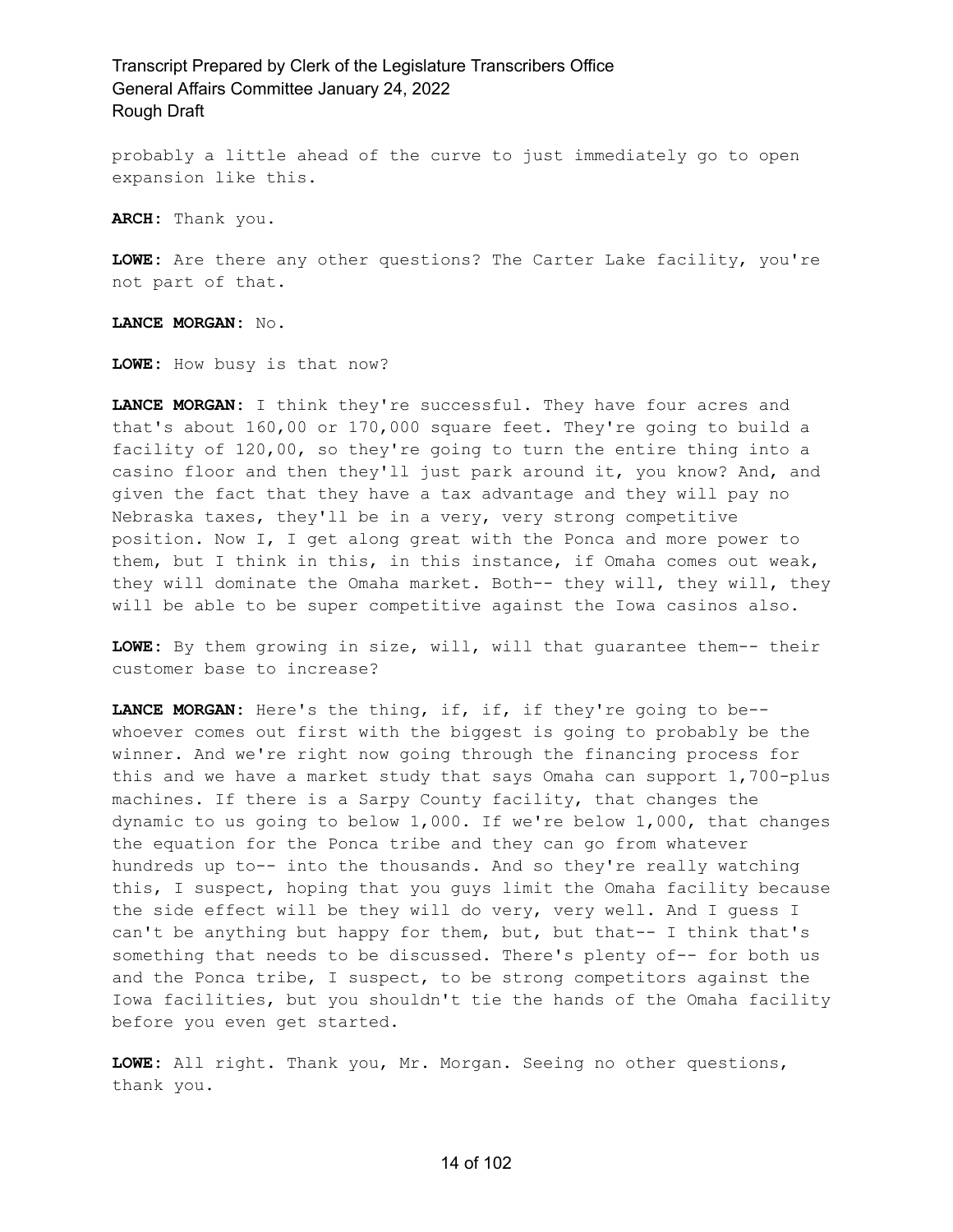**LANCE MORGAN:** Thank you for your time.

**LYNNE McNALLY:** Good afternoon. Thank you, Chair. Lynne McNally, L-y-n-n-e M-c-N-a-l-l-y, chief executive officer of Nebraska Horsemen's Benevolent and Protective Association. We're here to testify in support of the green copy of the bill and we would also support the proposed amendment with the exception of eliminating the buffer zone in Lancaster, Sarpy, and Douglas Counties. The, the Nebraska Horsemen have spent over 22 years on this single issue, to try to revitalize racing and bring racing back to what it was when Ak-sar-ben was open. The day Ak-sar-ben closed was the darkest day for horse racing in the state of Nebraska and we've been fighting our way back ever since. We worked on this initiative with Ho-Chunk to get it passed, was successful, and now I, I have to admit to you, it's extremely disappointing to me that the tracks that did not participate in the initiatives get a buffer zone and the two tracks that the Horsemen own are left out. I think there's an inherent unfairness in that and would only ask you to consider that, you know, we don't have anyone in our membership that personally benefits this. All of our money will go into purses and, and building out our facilities to increase racing days in the state of Nebraska. That's what we're doing with our money. If you allow another facility to open so close to us, that will gut our purse structure before we even have the benefit of one dime of increased revenue. You know, we, we're not making a penny more than we did November 3 a year ago. So, you know, we're still waiting and watching and, you know, hoping that we're able to apply for a gaming license so that that revenue stream can start contributing to purses again. That's our sole focus. So that's our, our only concern, frankly, with both the green copy and the, and the proposed amendment. Everything else, we're very supportive of, including the increased race dares. That's very important to us as well.

**LOWE:** Thank you, Ms. McNally. Are there any questions? Senator Groene.

**GROENE:** Thank you, so you're against it, but you're for it?

**LYNNE McNALLY:** Yeah, I would say for 95 percent of it.

**GROENE:** All right. Well, that-- you said 95 percent negative, 5 percent positive. But what are the two ones you're talking about trade--

**LYNNE McNALLY:** The Horsemen own the tracks in Lincoln and Omaha.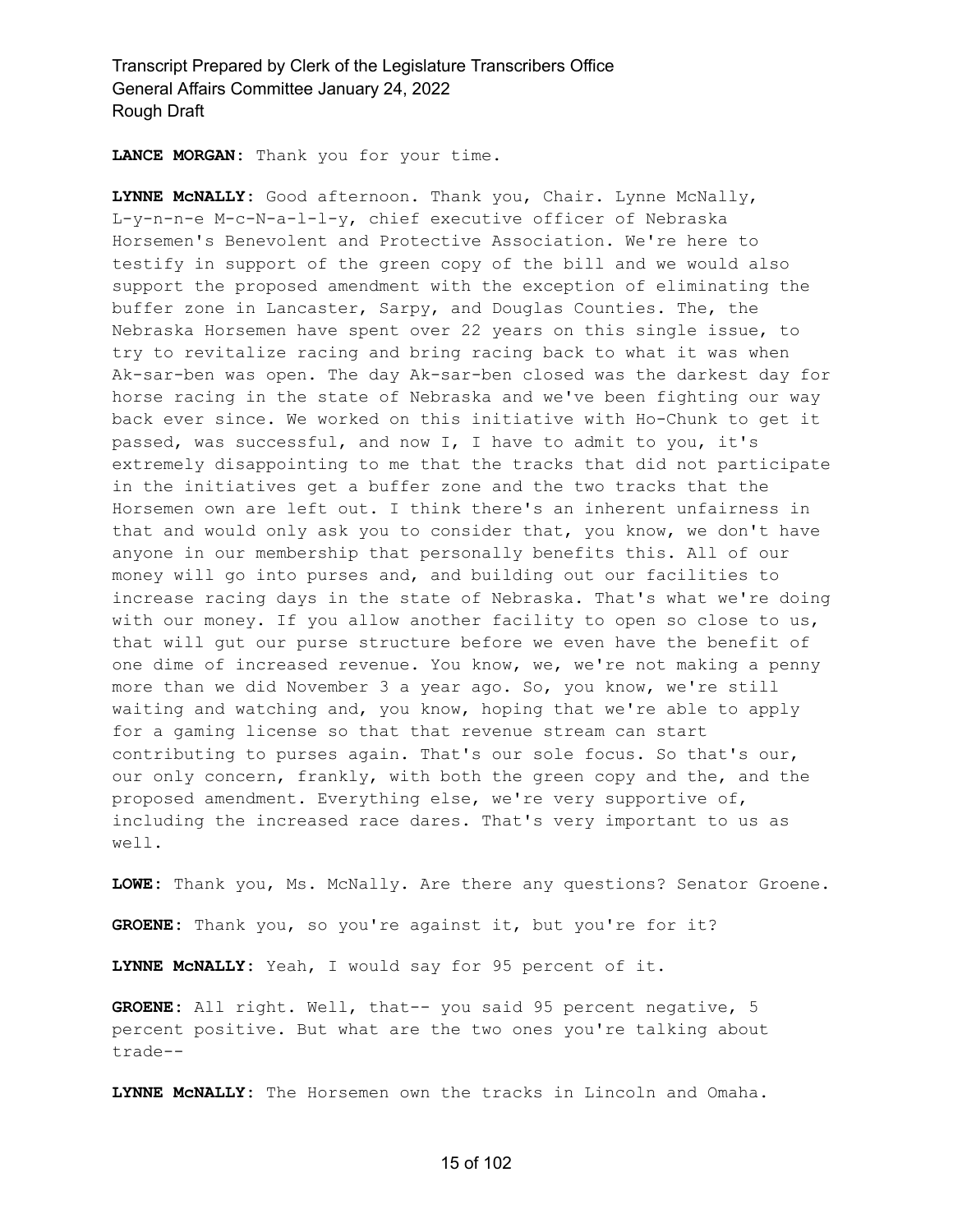**GROENE:** All right, so you're talking, what, Hastings and Grand Island, Grand Island prospering?

**LYNNE McNALLY:** Well, and if, if you allowed another casino to open right on top of us in Omaha.

**GROENE:** Oh, I see.

**LYNNE McNALLY:** Yeah.

**GROENE:** So that wouldn't be the Horsemen. It'd be-- because somebody with a casino putting in a sidetrack--

**LYNNE McNALLY:** Well, I mean, I suppose if you, if you eliminated the buffer zone, then, then we would have no choice but to apply for a license there too, I guess. I, I guess I hadn't even thought about it to be honest with you.

**GROENE:** So you're saying the Omaha and Lincoln, it's Horsemen driving that?

**LYNNE McNALLY:** Yeah, that's where we'll--

**GROENE:** They will--

**LYNNE McNALLY:** Yep.

**GROENE:** --still focus on making sure there's a good, viable horse racing.

**LYNNE McNALLY:** Yeah, absolutely.

**GROENE:** You're saying the competitors will build a casino and as an afterthought, put a horse track in.

**LYNNE McNALLY:** Exactly.

**GROENE:** All right, thank you.

**LOWE:** Thank you, Senator Groene. Senator Cavanaugh.

**J. CAVANAUGH:** Thank you, Ms. McNally, for being here. So I'm just trying to wrap my mind around something you said. The current state of the law right now would allow for a casino in Sarpy County, is that right?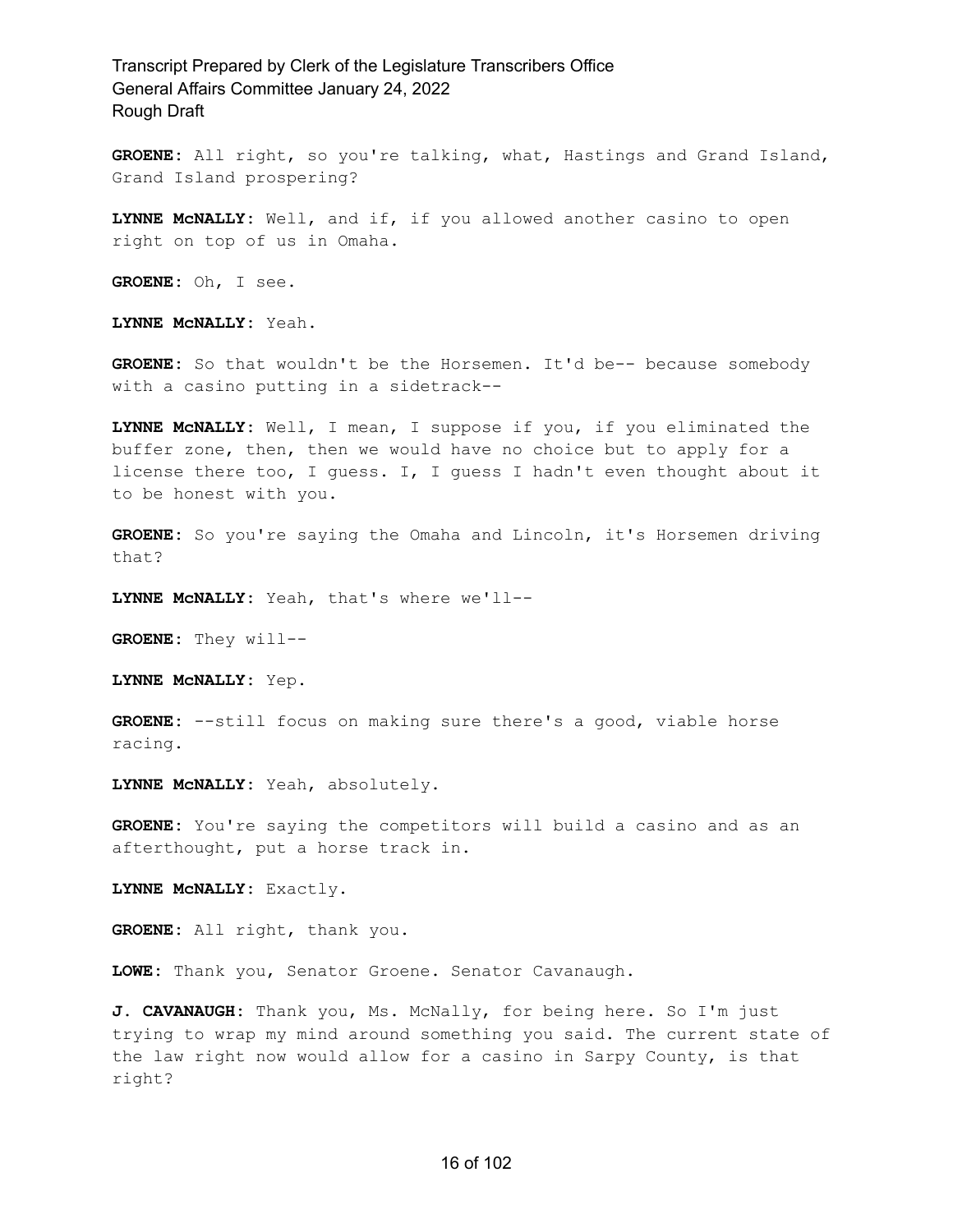**LYNNE McNALLY:** No.

**J. CAVANAUGH:** It would not.

**LYNNE McNALLY:** Well, it would if, if you went to the Racing Commission and asked. There-- it would be a possibility because--

**J. CAVANAUGH:** Well, we wouldn't have to change-- if we don't make any change to the law, the Racing Commission, the Gaming and Racing Commission could issue a license for Sarpy County.

**LYNNE McNALLY:** They could, yes.

**J. CAVANAUGH:** The current state of law is the ballot initiative that you just said that you and Ho-Chunk funded, right?

**LYNNE McNALLY:** Right.

**J. CAVANAUGH:** So I guess I'm, I'm trying to understand-- you're making it seem like we're doing something that would be to your detriment, but--

**LYNNE McNALLY:** Well--

**J. CAVANAUGH:** --the ballot initiative was written in such a way that contemplated the exact situation that we're in.

**LYNNE McNALLY:** I, I do think that the Gaming Commission would, would defer to the message that, that I think that you would be sending if you allowed that part of the amendment to go forward, which would leave the possibility open. I think they would, I think they would defer to that. That's my concern.

**J. CAVANAUGH:** Well, I guess, my-- you said that it was-- my handwriting is bad, but you said it was un-- it would be unfair--

**LYNNE McNALLY:** Well, if you're--

**J. CAVANAUGH:** --to allow a casino in Sarpy County--

**LYNNE McNALLY:** If you're going to provide a buffer zone for the other existing tracks, why wouldn't you allow a buffer zone--

**J. CAVANAUGH:** OK--

**LYNNE McNALLY:** --for our existing tracks.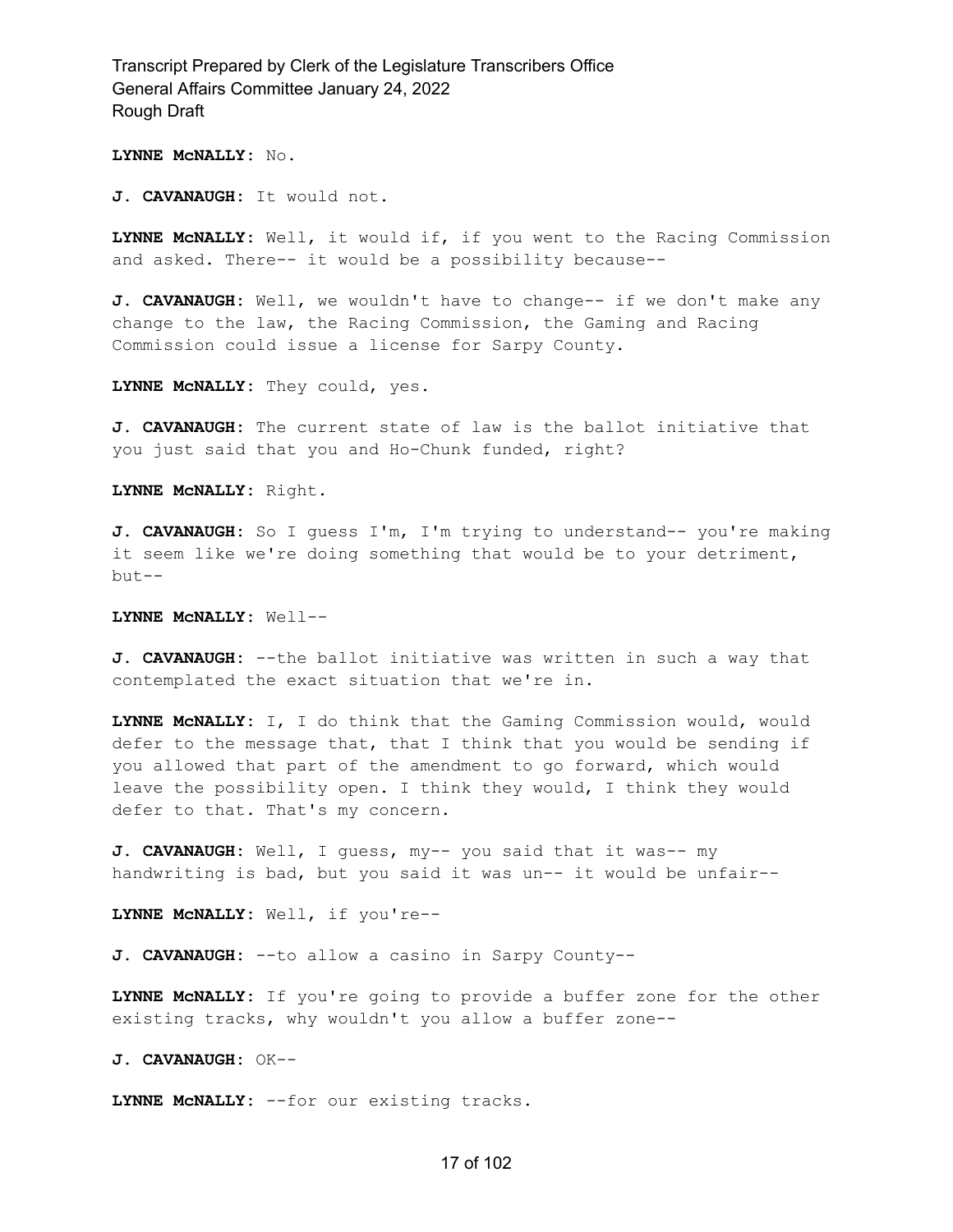**J. CAVANAUGH:** --so that's the unfairness part. That's what I was trying to-- because my understanding is that if we take no action- and that's what I'm asking, correct me if I'm wrong-- that it would be legal for the Gaming Commission currently to approve a racetrack and casino in, in every county.

**LYNNE McNALLY:** Yeah. If, if you leave that as an open question to the commission, I, I think it has a different feel and look to it than if you provide a buffer zone for only four tracks, but not the Horsemen's tracks.

**J. CAVANAUGH:** And the only-- the four tracks would be the ones in Columbus and South Sioux--

**LYNNE McNALLY:** Columbus, Grand Island, Hastings, South Sioux City.

**J. CAVANAUGH:** OK.

**LYNNE McNALLY:** Yeah.

**J. CAVANAUGH:** That was what I was having trouble understanding. Thank you.

**LYNNE McNALLY:** Yeah.

**J. CAVANAUGH:** Thank you, Senator Cavanaugh. Other questions? Seeing none, thank you, Ms. McNally.

**LYNNE McNALLY:** Thank you.

**J. CAVANAUGH:** I got to go testify in another hearing.

**JOHN M. DINKEL:** Good afternoon.

**LOWE:** Good afternoon.

**JOHN M. DINKEL:** John M. Dinkel, J-o-h-n M D-i-n-k-e-l, from Norfolk. First of all, thank you, Chairman Briese, for all your work and your, your committee's work, your, your staff's work, and thank you, senators, for serving not just today, but as state senators because I know it's a tough job and thankless job and not paid real well either. But anyway, thank you all for serving. I appreciate that and the staff. So anyway, I just handed out some-- and I apologize for the handouts, but most of them are pretty well relative to the concentration issue. And obviously from Norfolk, I'm going to be in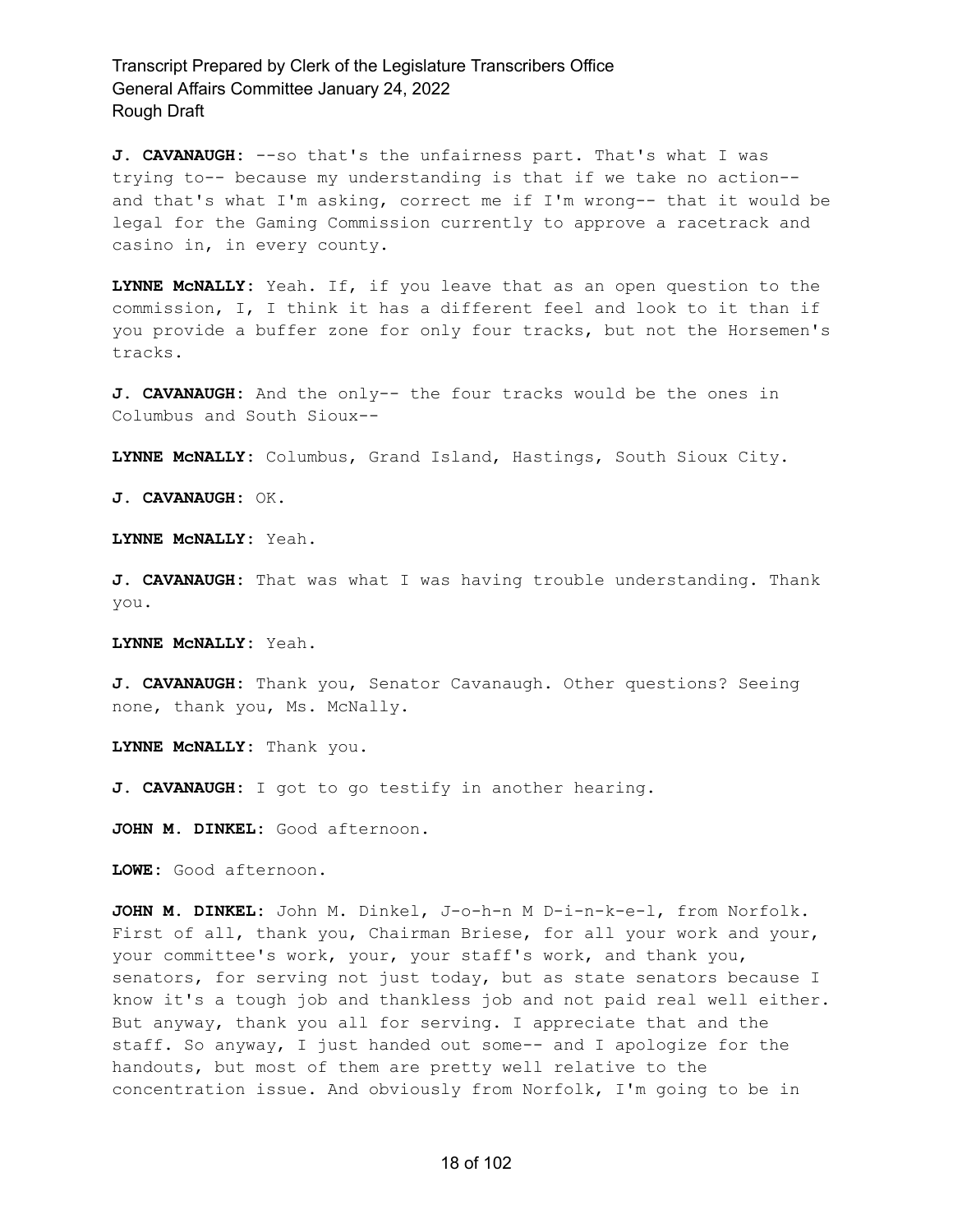favor of this bill, including the amendment. And again, these handouts speak to-- there's actually an editorial from a couple of people including-- well, Lance was in the room-- going all the way back to the July hearing at the-- I've gone to all the hearings at the Racing Commission. It was interesting he spoke about concentration back in July and then yet he said, but Norfolk could be fine at Columbus, that's not a problem, for different reasons. And he said he had some study or something. But anyway, there's a lot of opposition to the casino in Norfolk and, and the concentration is one of them. I know the voters voted for it, including Madison County, the amendment, back last year to allow gambling. I think a lot of voters-- and you can't prove it, I think a lot of more voting for the six existing tracks, candidly, in their minds. I was, I didn't vote for it, but I think a lot of people did. So-- in fact, I kind of got involved back when- and this will loop to Senator Flood has a bill about TIF financing for casinos. That's how I really got involved in this. And literally in two days, we got 112 or 115 signatures on a letter to the editor, which is included, people in opposition to TIF financing for casinos, especially in Norfolk. So there's a lot of opposition to a casino in Norfolk. I'm glad to see that the 50-mile radius-- and that's as the bird flies, is that right, Senator? OK. And we would be very open to the 75 miles so we didn't just go north of town five miles to get around it or something. So thank you for that amendment. We would support that. And so really, the concentration thing is the, is the big deal. And with that, I'll open up the questions, I guess.

**LOWE:** Thank you, Mr. Dinkel. Are there any questions? Senator Groene.

**GROENE:** Are you testifying for it or against it?

**JOHN M. DINKEL:** Well, I'm in favor of the bill with amendment to go to 75 miles.

**GROENE:** All right, thank you.

**JOHN M. DINKEL:** So yes, I think all the provisions look real good. I didn't read every single word, but I think Senator Briese and staff did an excellent job--

**GROENE:** You, you--

**JOHN M. DINKEL:** --so I am a proponent of the LB876.

**GROENE:** --people you speak for do not want a casino in Norfolk?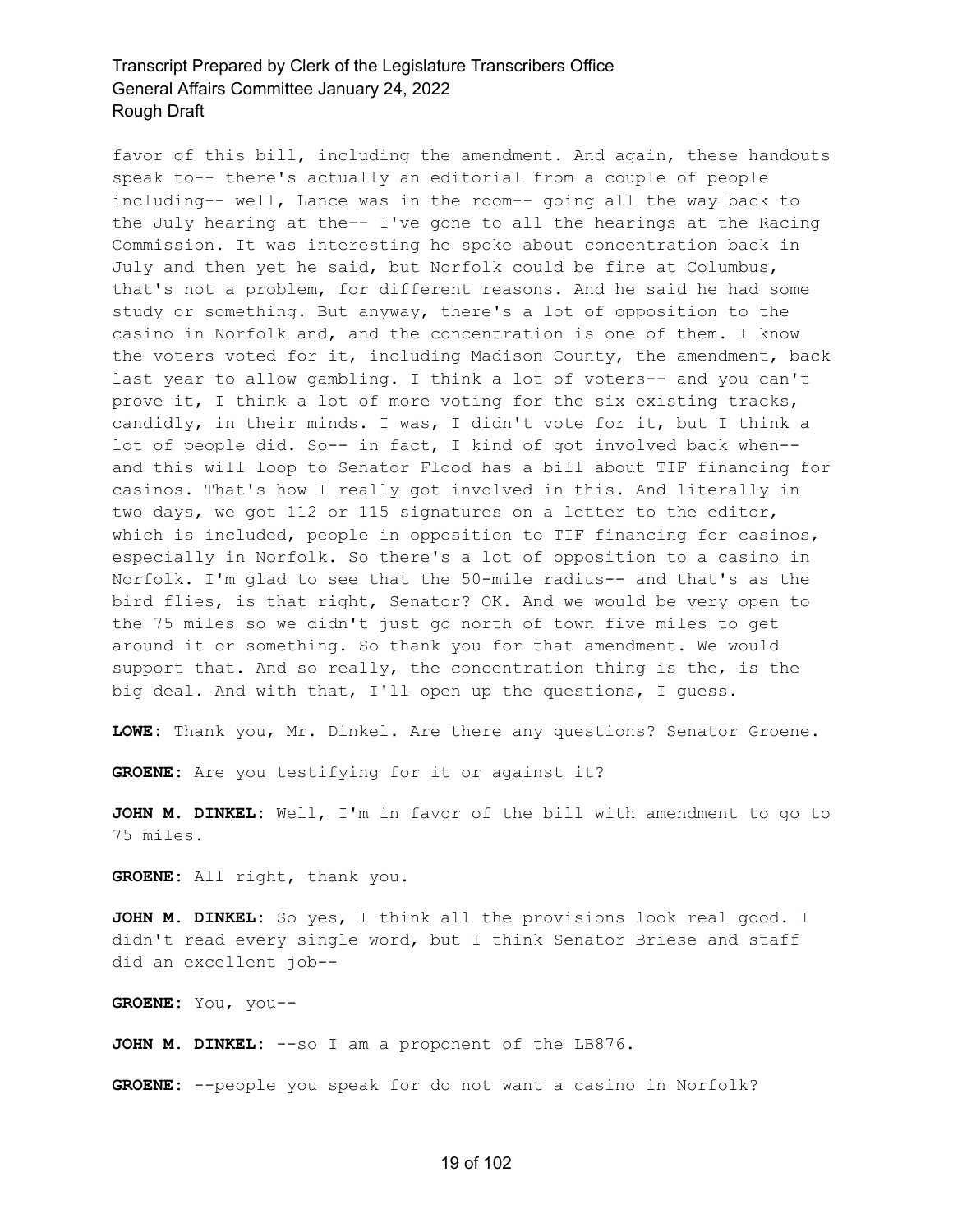**JOHN M. DINKEL:** But we don't want a casino in Norfolk--

**GROENE:** All right.

**JOHN M. DINKEL:** --because of the concentration issue--

**GROENE:** All right.

**JOHN M. DINKEL:** --because they can't support it. It's too close.

**GROENE:** Thank you.

**JOHN M. DINKEL:** Yes, that's why. So we're against a casino in Norfolk, but in favor of LB876.

**LOWE:** All right.

**JOHN M. DINKEL:** OK.

**LOWE:** Thank you. Any other questions?

**JOHN M. DINKEL:** Good.

**LOWE:** Seeing none--

**JOHN M. DINKEL:** Didn't even use my three minutes.

**LOWE:** Hey, that was great. Thank you, Mr. Dinkel.

**JOHN M. DINKEL:** All right, you bet.

**LOWE:** Other proponents?

**WAYNE ANDERSON:** Yes, my name is Wayne Anderson, W-a-y-n-e A-n-d-e-r-s-o-n, and I just want to talk on the racing part of this, not the casinos. I got my first racing license in 1963. I've been with the racetrack ever since then, except for two years when Uncle Sam borrowed me. And my dad was born and raised in Wayne County, Nebraska, went on to become a jockey for Calumet Farms and rode the derby three times. I have been a groom, exercise rider, a jockey for 20 years, a ballot, and a racing official. My two sons have been jockeys and they started their careers here in Nebraska. And I just want to talk on the racing part of it now because they're all talking about expanding or doing this and how "unfeasonible" and oversaturated. We need to redevelop what we had, a racing circuit, which we had before, at Grand Island,Omaha, Lincoln, Columbus, Atokad. In our heyday of racing when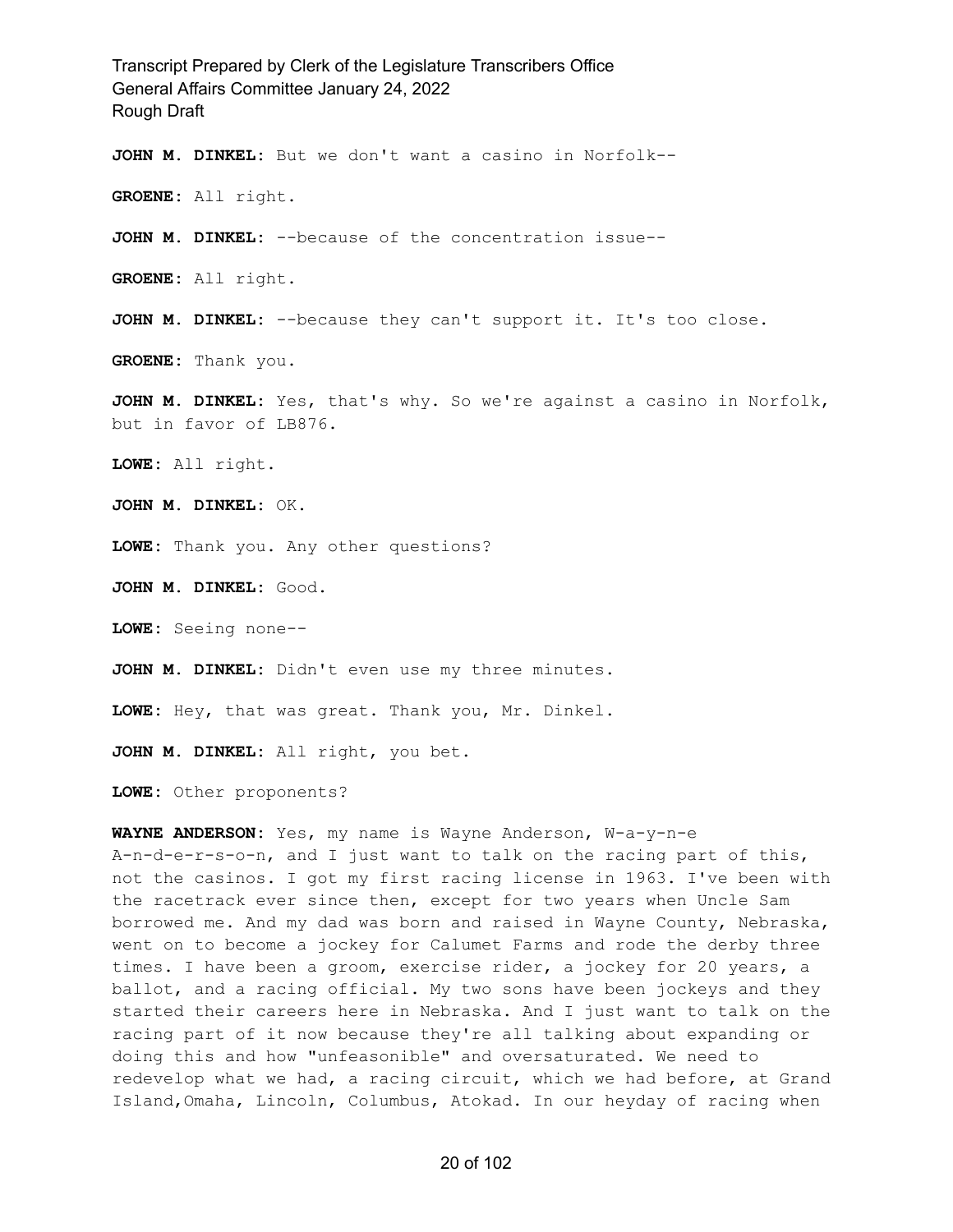we had all kinds of horses and so forth, we still lost the racetrack at Mitchell, Nebraska, Alliance, Nebraska, Madison, Nebraska, and actually Atokad. We lost all of them and that was when we had actually an overabundance of horses. And now here we sit and I'm the racing secretary, I'm the assistant at Fonner Park, and I'm the racing secretary at the other tracks. So it's my job to hire officials and to-- workers that have to work there that you can't get off the street; gate crew, ballots, so forth, officials, and to work with the horsemen on getting horses there, enough there to where when we run a race meet, we have full fields. Nebraska's been known, for as small as we are, having some of the biggest fields. California has gone to run five and six horse fields. New York's done it. And even with what we have, we're working with these horsemen, but we get an oversaturation of tracks. They can't move like from here to there. They've got a 30- 40-horse stable. They can afford to move all their stuff, employees, so forth, to a track for like two weekends and then over to this one where we were use-- we do that other circuit, redevelop that circuit between those five tracks they said, and it would work out. I'm not here-- the casino. I'm glad about that because now we're going to at least have purses that these poor horsemen that have put up all this time will be able to keep running, will be able to run for some actual money. I rode for races in Atokad for \$900 purses and so forth, but now I'm glad to see that these horsemen, with all the work that they've done, are going to be able to profit from the casino money coming to them, but not spreading it all over. It's just not feasible for the horsemen and so forth.

**LOWE:** All right. Thank you, Mr. Anderson. Are there questions? Senator Arch.

**ARCH:** I have a question on, on just where we are with horse racing in Nebraska. What's, what's-- which of our, which of our tracks has the most races per year?

**WAYNE ANDERSON:** Grand Island, Nebraska.

**ARCH:** Do know approximately how many that is?

**WAYNE ANDERSON:** 30-- how many--

**\_\_\_\_\_\_\_\_\_\_\_\_\_\_\_\_\_:** 36.

**WAYNE ANDERSON:** 36 days.

**ARCH:** 30-- 36 days. Multiple races on a day?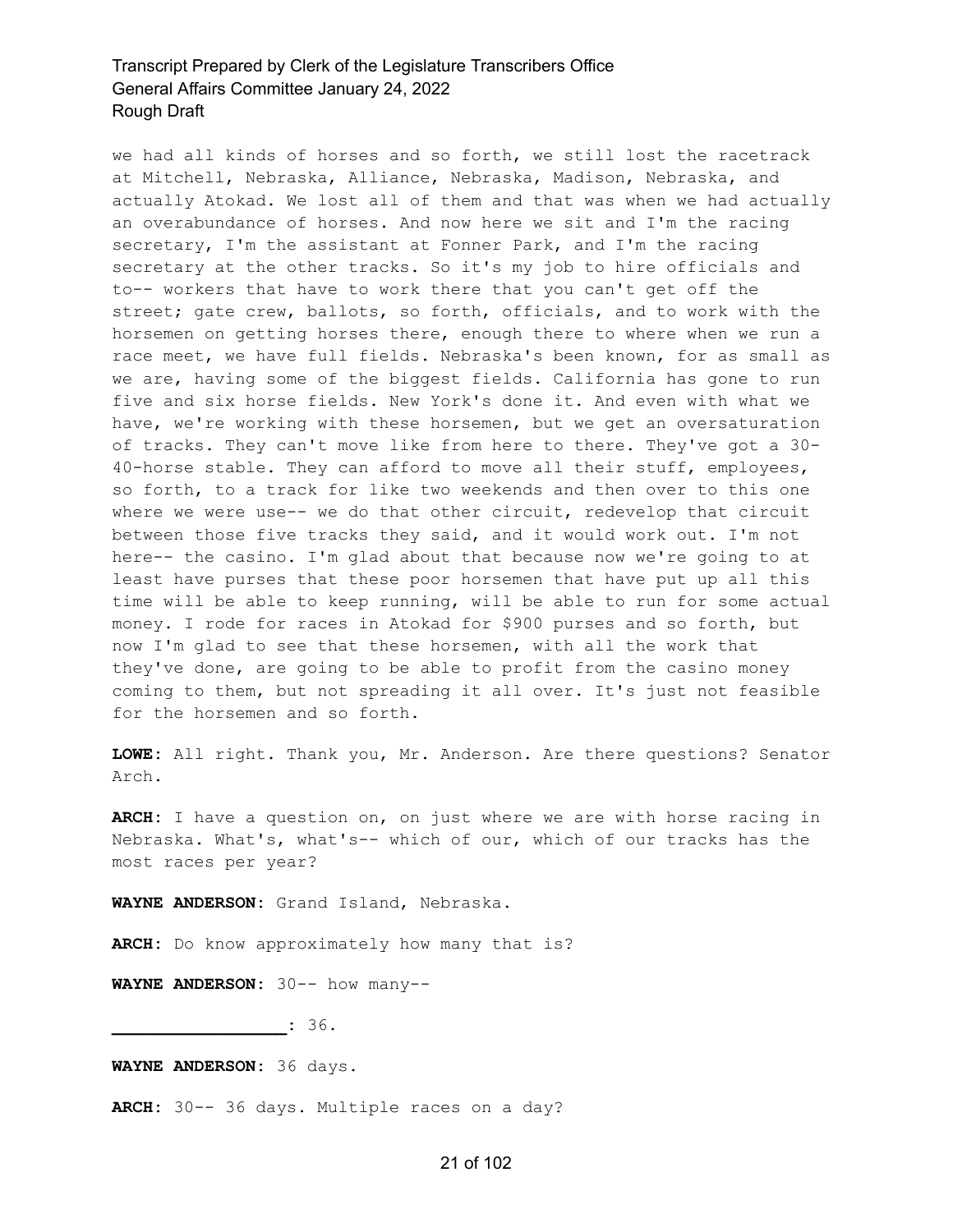**WAYNE ANDERSON:** Yes--

**ARCH:** Ten--

**WAYNE ANDERSON:** --ten, nine races on two-- well, we try to get that 28 races a weekend--

**ARCH:** OK.

**WAYNE ANDERSON:** --for the three-day racing.

**ARCH:** OK. And then what's, what's the least amount of days of live horse racing at one of our tracks?

**WAYNE ANDERSON:** Well, Lincoln is-- while they were developing their new track, has been running one day a year. Omaha, this year because of construction, everything is just running one day. Columbus is going to run a 12-day meet this year and then it looks like Atokad will run a two-day meet, which they all want to expand for the horsemen, I mean, but they can't yet until we get everything developed.

**ARCH:** There are, there are standards in the, in the bill that would require you to get to a certain level of, of activity after, after a period of time. What's, what's, what kind of barriers are involved in, in achieving that and is that possible here in Nebraska?

**WAYNE ANDERSON:** Yes, it is.

**ARCH:** Could it be, could it be higher? I guess is the other question.

**WAYNE ANDERSON:** Yes, I really-- once the money is generated for purses and so forth, I look-- we used to start racing in February and up in Atokad in October and November. I can remember being up there during a blizzard and stuff, but we raced continuously from February till- through October. And that's what I-- we're all look-- the horsemen are looking for to reestablish in that and make it worthwhile. And like I said, where they can move to here, train, run for, you know, enough days that make it worthwhile because we are competing with a track in Iowa that takes some of our horses,

**ARCH:** Thank you.

**LOWE:** Thank you, Senator Arch. Senator Groene.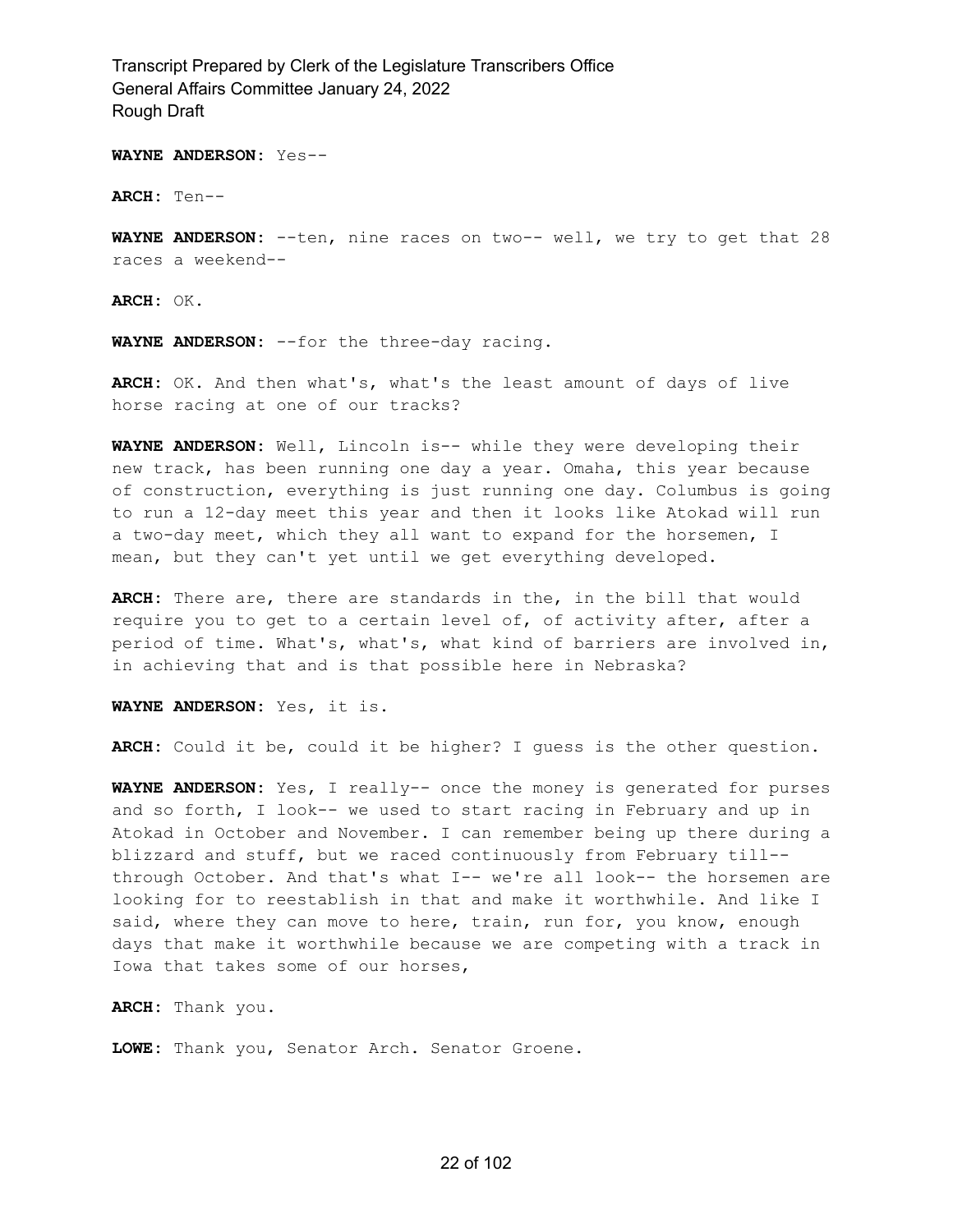**GROENE:** Thank you. So when you mean the fur-- full circuit, you're talking about the existing tracks having a longer season that butt up against each other, so they move from one racetrack to the next.

**WAYNE ANDERSON:** Right, that's what we use-- did when I-- and like I said, I call it our heyday when I was--

**GROENE:** So are you advocating for more tracks?

**WAYNE ANDERSON:** No, no. The circuit that we have is a great circuit and extended days would run us that long.

**GROENE:** You--

**WAYNE ANDERSON:** Because the-- like I said, the cost of a guy with 30 and 40 horses and all these boons, all these [INAUDIBLE], and he's finally going to say, well, if they're going to run one weekend at such and such a place, I'm not going to move there. I can't afford to move everything.

**GROENE:** So you're advocating for casinos that the existing tracks, so it will influence a longer racing season at those tracks?

**WAYNE ANDERSON:** Yes, the money that's generated for our purses, right.

GROENE: So you're not looking for more tracks?

**WAYNE ANDERSON:** No, no, sir.

**GROENE:** Do you know if the Racing Commission-- are they under statute or rule that when they rule on a, on a new track, that that track has to prove it's feasible as a racetrack?

**WAYNE ANDERSON:** That I don't know, you know, what the, what the commission's rules on that.

**GROENE:** I guess they're going to testify, so we will wait and [INAUDIBLE] them.

**WAYNE ANDERSON:** So I'm just hoping that they, you know, realize-- and there is some horsemen on there that know, you know, what it's like because, you know, the expenses that these-- especially these poor owners and trainers gone through all these years trying to keep racing alive in Nebraska.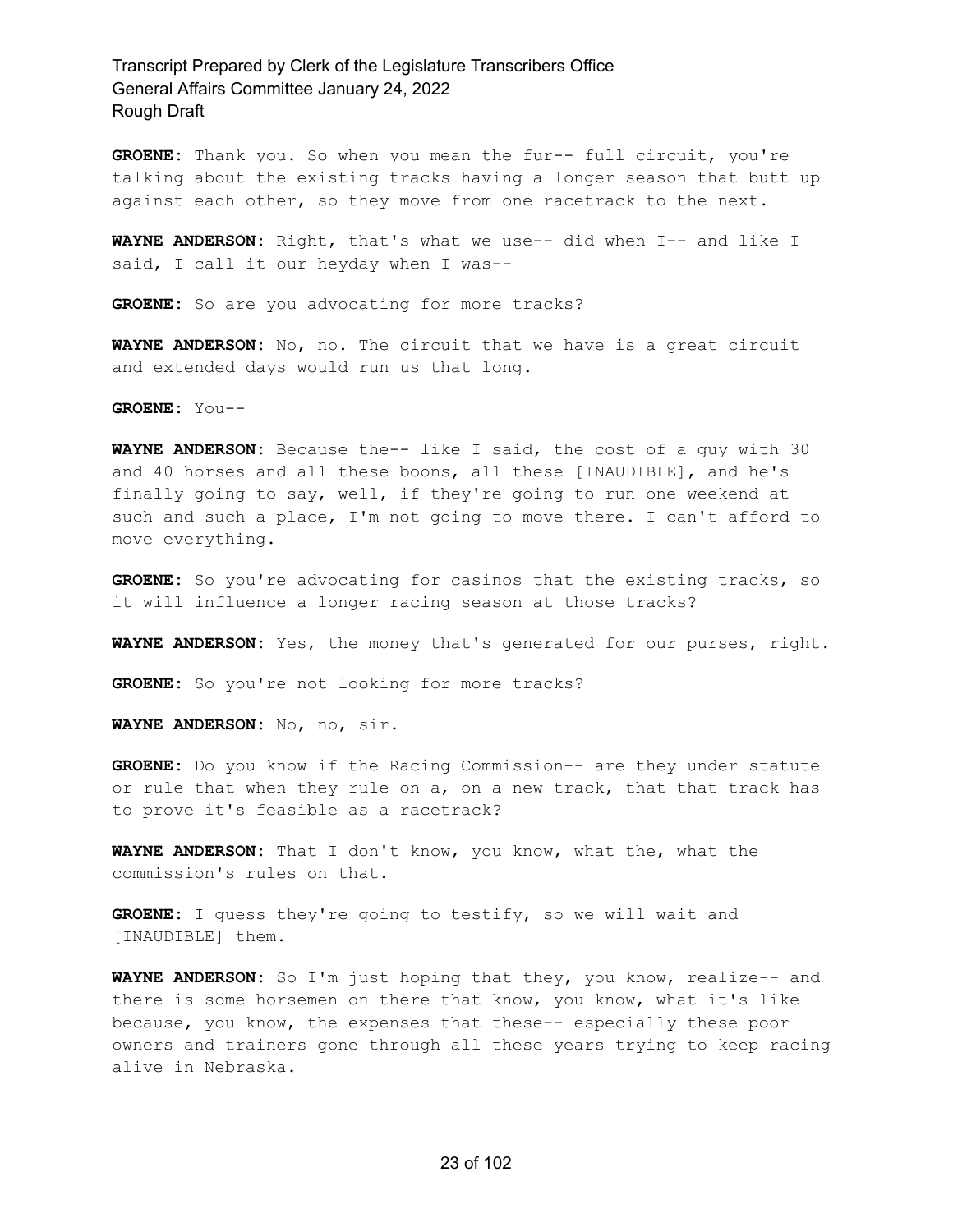**LOWE:** All right. Thank you, Senator Groene. Other questions? Seeing none, thank you, Mr. Anderson--

**WAYNE ANDERSON:** Thank you.

**LOWE:** --appreciate it.

**CHRIS KOTULAK:** My name is Chris Kotulak, C-h-r-i-s K-o-t-u-l-a-k. I am the CEO at Fonner Park. I was born and raised in Omaha, a short bicycle ride to the old Ak-sar-ben racetrack. Welcome all of the senators, staff before me and off to my side as well. I am, in general, in support of the two bills that Senator Briese put forth and his amend-- amended bill, but I do think that they need strengthening. And I think what we have here-- after I'm done speaking, I am going to have something be passed out by the pages for you to digest thereafter. But this is a classic scenario of putting the cart before the horse in that we are essentially trying to retrofit casinos into racetracks, be it racetracks that exist already or are in someone's mind that they, they would be a viable commodity, a racetrack, and then, of course, a casino. We know that that's the intent for a casino, not a racetrack, because in the last 60 years, there has been no application for a thoroughbred racetrack because they know the viability is not there to stand on its own as a, as a racetrack and knowing that I'm up against the clock, I'm going to just jump to my closing remarks right now that they do support quite a bit of what Mr. Anderson said. And it, it sort of creates the awareness-- and that's what I'm here right now is to generate some awareness for all of you- is that horse racing in the nation is dwindling. It is waning away. In the last 20-some years, this millennium, we have had over 30 racetracks close. This year, there's likely to be roughly 75 tracks in the United States to race, thoroughbred racetracks to race. And in the last 20-some years, more than 30 have closed. Nebraska has a chance to stand on its own with the circuit that we have. Could we have another racetrack? Maybe, maybe out west it could be supported, extreme west. Maybe extreme east, it, it could be supported. But all I'm asking for is that the racetracks that are operating now carry the weight, to share, carry the burden of running the dates that they should run, running the races that they should run. Fonner Park races nearly 30 races in our season. We're picking up additional days this year. If all the tracks in Nebraska that are licensed now race at least 120 races, preferably more, that circuit that, that Wayne Anderson spoke of could get revitalized and we could stand on our own and ideally horsemen in the state would not have to go elsewhere. Nebraska would provide enough butter for their bread so that they could start off at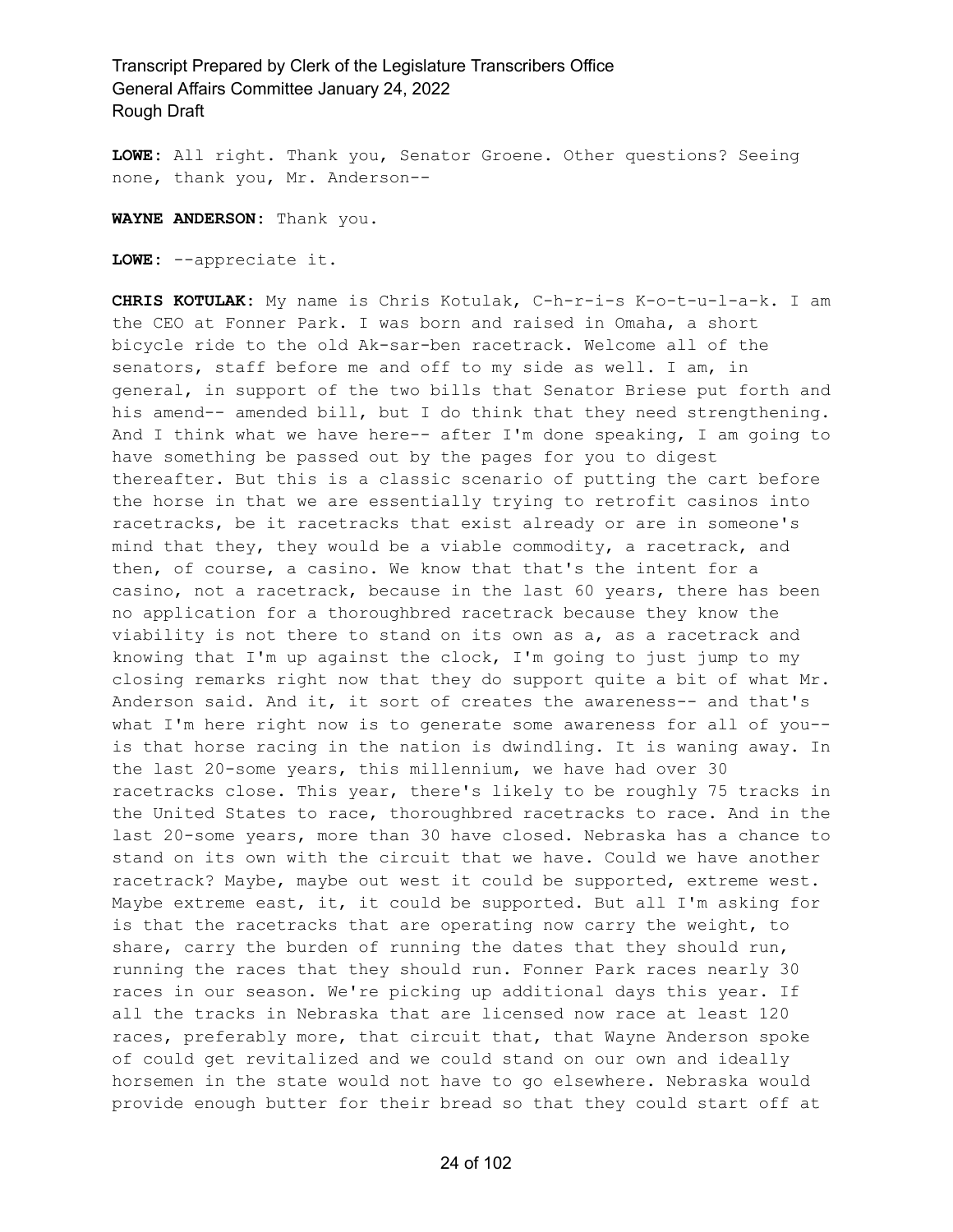Fonner Park, race throughout the rest of the year, and not be swayed away by racing in, in other states on the border. Thank you.

**LOWE:** Thank you, Mr. Kotulak. Senator Brandt.

**BRANDT:** Thank you, Chairman Lowe. Thank you, Mr. Kotulak, for testifying today. So Fonner runs one 120 races right now?

**CHRIS KOTULAK:** We, we run nearly 300 right now. We have a 31-day racing season.

**BRANDT:** So the other five tracks today put together run how many races today?

**CHRIS KOTULAK:** Race? Well, the race dates would be 52 race dates. And after Fonner, after we run nearly our 300 races, Columbus will run a 12-day race, so they'll, they'll be lucky if they got 100 races out. And then the other tracks in the state run one race, one race.

**BRANDT:** So really Fonner is the industry in the, in the state of Nebraska today.

**CHRIS KOTULAK:** We are and we're happy to carry our share of the weight, but--

**BRANDT:** And then--

**CHRIS KOTULAK:** --but--

**BRANDT:** And then--

**CHRIS KOTULAK:** --we're asking for others to do the same--

**BRANDT:** OK.

**CHRIS KOTULAK:** --pardon me.

**BRANDT:** And then looking at the circles that were handed out by Mr. Morgan before, you're in sort of a unique position and today you're the western track and you also have an existing track, what, 20 miles away? Hastings.

**CHRIS KOTULAK:** We-- Fonner Park is not affiliated with Hastings.

**BRANDT:** I know that.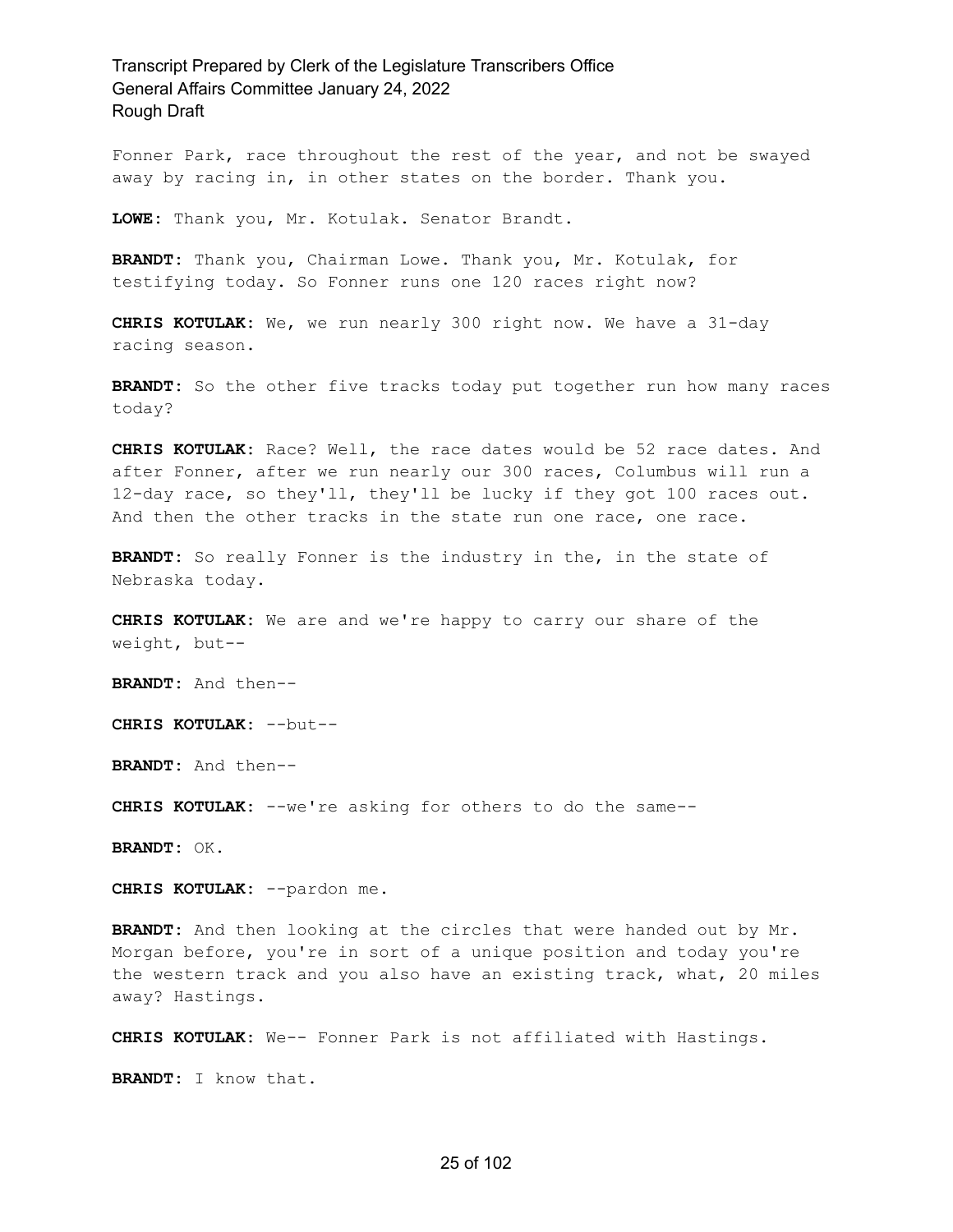**CHRIS KOTULAK:** Yeah.

**BRANDT:** But if, if-- but Hastings would be grandfathered in, is that correct?

**CHRIS KOTULAK:** That is correct.

**BRANDT:** OK. So how far west-- you, you thought Nebraska could support another western track?

**CHRIS KOTULAK:** I, I think so. We-- my research shows that once you get beyond 150 miles, that becomes beyond your market share. I have seen market studies that have shown that with the six existing racetracks, if they were all to operate and have a casino that they would make "x" hundred million a year. And if you added six additional racetracks to that, so let, let's say now we have 12 racetracks operating in the, in the, in the state and thereby 12 casinos, that only increased it by 20 percent, the gross gaming revenue. So there is an over- oversaturation factor and I can speak specifically to Fonner Park. Elite Casino, Elite Casino Resorts is our partner and we had an agreement that they would build a casino resort, a hotel and resort with a spa and a parking garage, an indoor-outdoor pool, and a proper resort. Once they got to Grand Island, looked around even more after we came to terms, they said, you know what? We'll spend more. We can go to \$120 million, maybe \$140 million. Well, if somebody opens up a casino within 75 miles of us or 50, that is going to go right back down to that \$100 million mark or even below, just because not everybody can have a Disneyland. And if you have ten Disneylands in Nebraska, the lions are going to be pretty short to get in on the small world ride.

**BRANDT:** But your study did take into account Hastings having something, is that correct?

**CHRIS KOTULAK:** It did, it did, correct.

**BRANDT:** All right, thank you.

**CHRIS KOTULAK:** Yes, thank you.

**LOWE:** Thank you, Senator Brandt. Senator Arch.

**ARCH:** Thank you. I'm still wrestling with the horse racing industry and, and all of the economics, so do, do our current statutes specify thoroughbred versus quarter horse versus any other type of racing?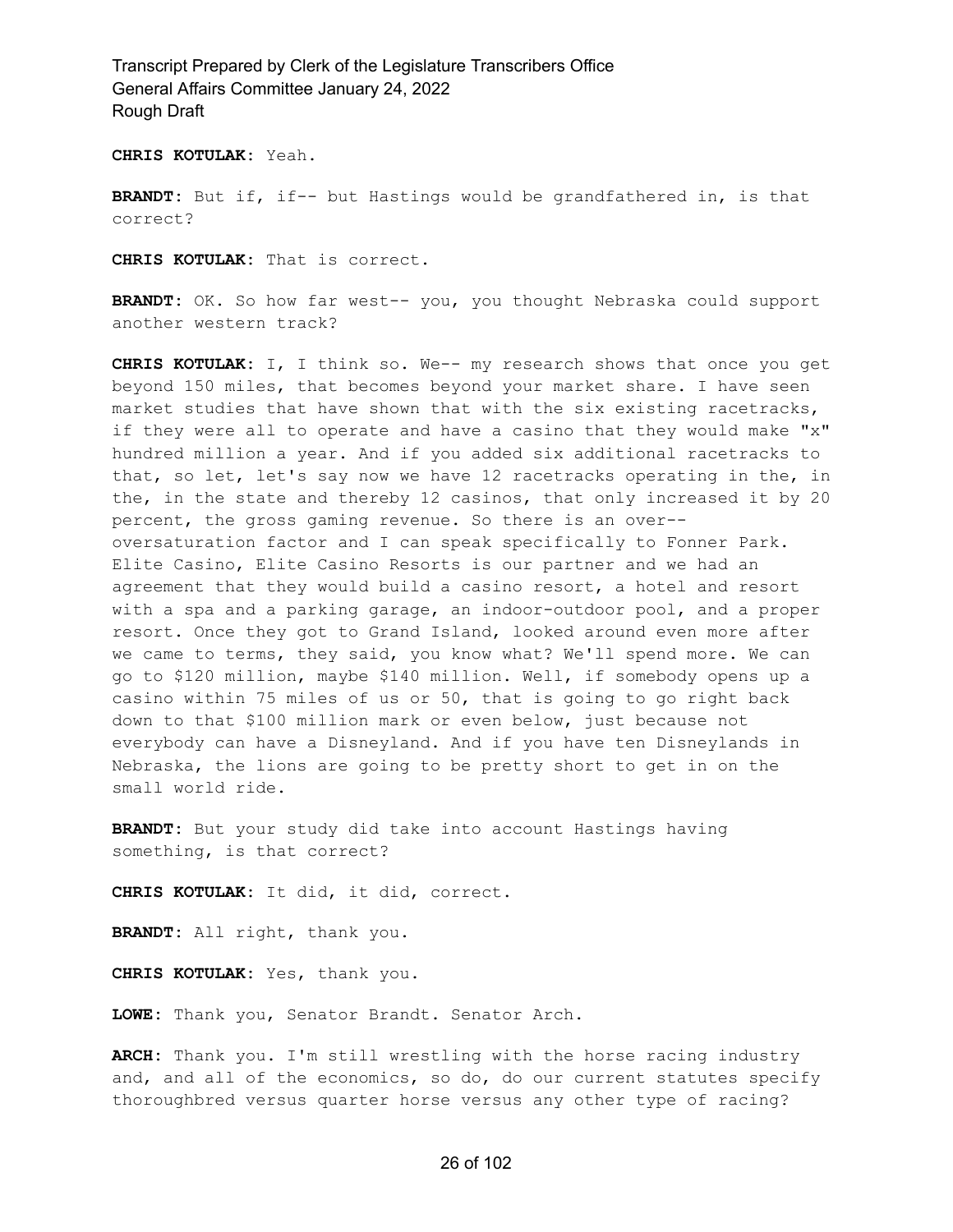**CHRIS KOTULAK:** They do not. There are two breeds permissible to race in Nebraska, thoroughbred racing and quarter horse racing. And, and the quarter horse racing has been essentially non-existent for the last 50 years, although there is a track that is licensed in Hastings for quarter horse racing.

ARCH: OK, so if, if we were to say 100-- you, you threw out the number 120 races per year, would it need to say thoroughbred?

**CHRIS KOTULAK:** My fear is if we stipulate the breeds, a distinct- distinction in allowing one breed to do one thing and another, another, be it by the rules or otherwise, all we're doing is we're opening it up even more so to the-- more proliferation of casinos, which is what we're here-- I'm, I'm here to do my best to create the awareness of, of what that result would be.

**ARCH:** Thank you.

**CHRIS KOTULAK:** Thank you.

**LOWE:** All right, thank you, Senator Arch. We're on the table. Thank you, Mr. Kotulak.

**CHRIS KOTULAK:** Thank you.

**TOM JACKSON:** Good afternoon. My name is Tom Jackson, T-o-m J-a-c-k-s-o-n. I'm with Columbus Exposition and Racing. I'm here in support of LB876. You know, it's, it's amazing what I've heard, some comments, and I applaud Mr. Kotulak. We, we have to avoid putting the casino before the horse, I mean, the cart before the horse is, is basically what I'm saying. We, we need to enhance the horse racing industry for ag reasons. The more breeding we get in this state, the more feed, more supplies, more jobs are going to be in the state. We talked a little bit about sustaining the network. Fonner will have approximately 750 horses at their grounds, the stable. Once their meet is over, our meet steps in for 12 days. We-- last year in 2021, we went from 750 at Fonner to 240 at Columbus to run our ten-day meet last year. Where do these people go? They go to Iowa, Minnesota, Colorado, Wyoming, South Dakota, Oklahoma. They scatter. The support that I want from you and the commission is to rebuild the circuit. I think it's critical. The more horses we breed in this state, the more ag feed we're going to have, which is going to enhance the good life anyway. I do believe that the 50-mile radius is a little light. I, I support a 100-mile radius. I believe that we need to change the number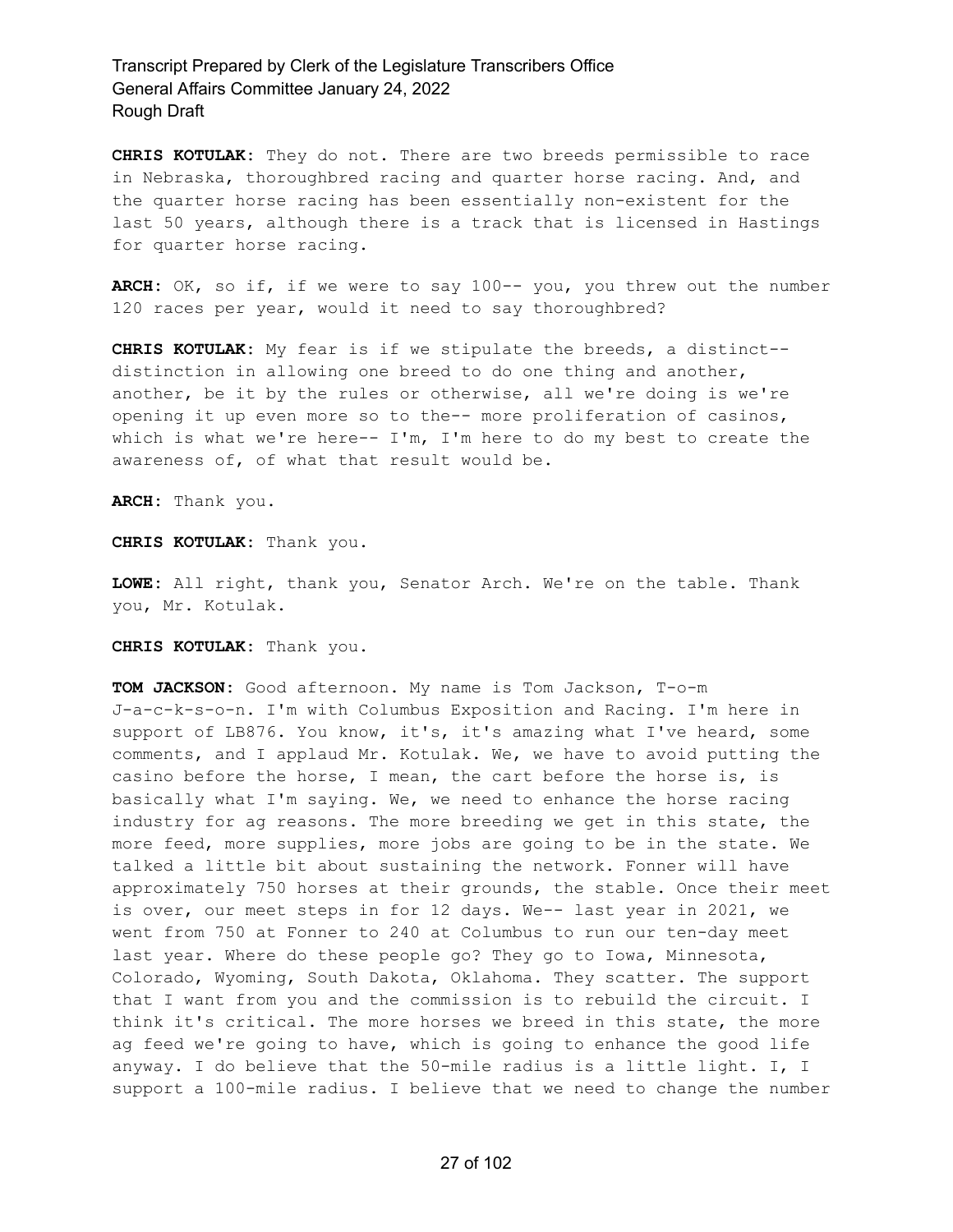of days of racing to the number of races. We run-- we'll run 12 races this year, nine races a day, that's 108 races. We could go to 120. I don't think that's a problem, but that is a commitment to the horse racing industry. I do believe there needs to be a requirement on investment in the horse track. We will spend with our partner, Caesars, \$10 million to improve the horse track. That's a \$10 million investment for world-class racing. That's our goal. I'll take any questions.

**LOWE:** Thank you, Mr. Jackson. Are there any questions? Senator Arch.

**ARCH:** Thank you. The purse, how would-- if we were to grow this industry in horse racing, are the purses generated out of the casino then? How, how-- I mean, you got to have dollars to attract the horses, obviously.

**TOM JACKSON:** Correct, correct. Purses are generated by the mutuel handle and can be subsidized with casino gaming.

**ARCH:** OK.

**TOM JACKSON:** That's probably the easiest way to say it.

**ARCH:** Thank you.

**LOWE:** Thank you, Senator Arch. Senator Brandt.

**BRANDT:** Thank you. Senator Lowe. Thank you for testifying today. Purses can also be subsidized by the Bosselman stakes or--

**TOM JACKSON:** Absolutely.

**BRANDT:** Yeah, whoever--

**TOM JACKSON:** Sponsorships.

**BRANDT:** Sponsorships. And I'm not sure who gave me this handout, but they have Nebraska breds by foaling year and I know this-- I don't think this came from you. In 2000-- 2008, 147 registered foals and 105 starters. In 2018, we had 36 foals, 16 starters. The requirement right now is you have to run one Nebraska-bred race every day, is that correct?

**TOM JACKSON:** That is correct. Every racetrack has to run at least one Nebraska-bred race a day.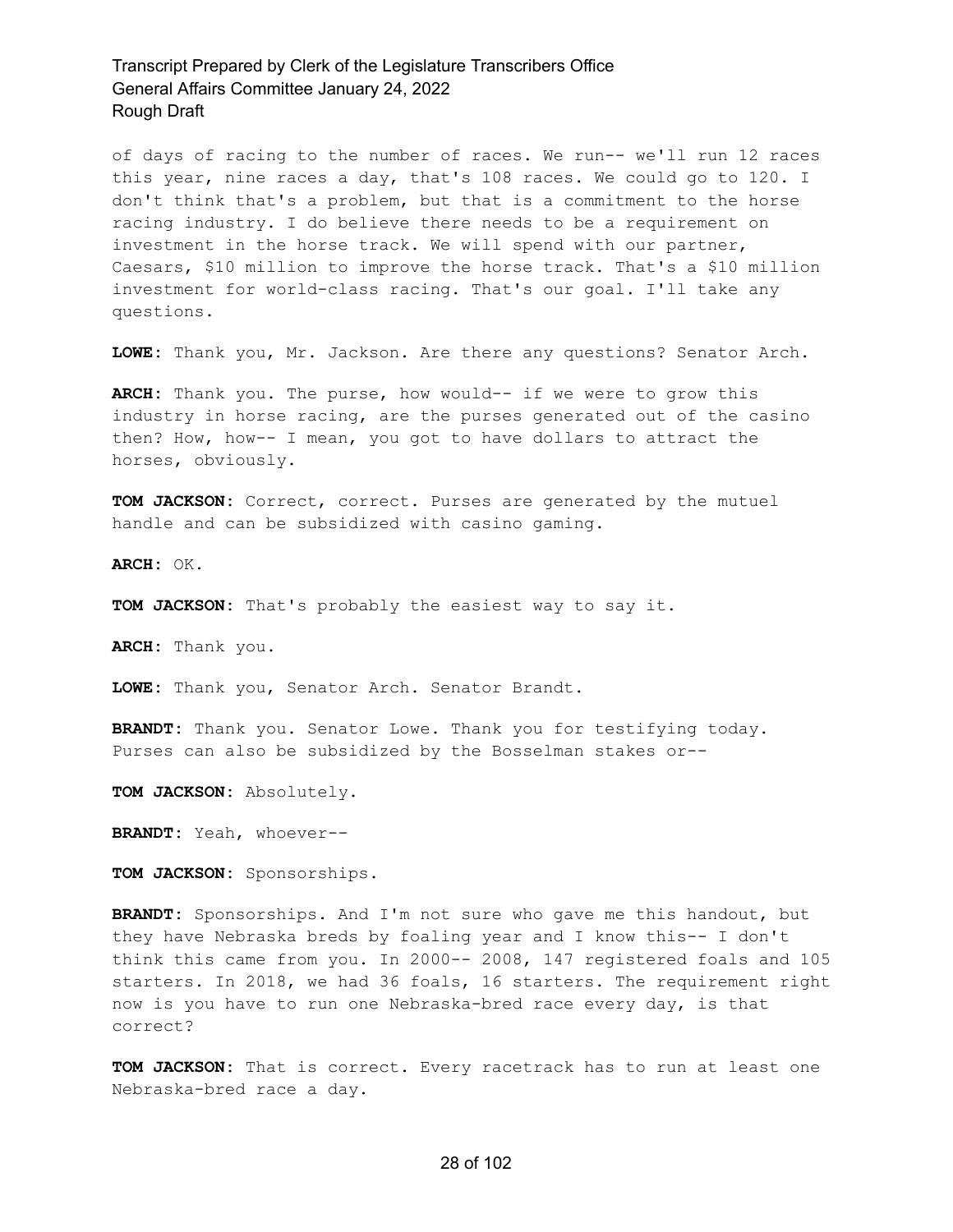**BRANDT:** Won't those, won't those same horses get awful tired?

**TOM JACKSON:** Well, and, and that's why it needs to be stepping stones in, in growing this market. I believe, you know, a whole-- a foal that is born in 2022 may not go to the racetrack until at least 2025. So there may-- I believe the lowest we've been, 16. You know, if we could get up to 700 foals a year, the, the-- it's going to help ag, [INAUDIBLE] food, feed, etcetera, but it's also going improve the racing locally.

**BRANDT:** So what I'm looking for-- and we've had some of the horsemen, some of the casinos up here, I'm looking for that connection between the two, that the casinos are saying we are going to bump this up to come up with some program in Nebraska. Because to be a Nebraska bred, I think they have to be here 90 days before, unless they're purchased at a sale in somewhere, they can be 30 days. But somewhere I want to see the connection between the two industries and how they're going to build up the equine industry in the state of Nebraska because I too remember what it was like when all those tracks were strong and I really enjoyed going to those tracks.

**TOM JACKSON:** Um-hum.

**BRANDT:** And it's, it's-- today, it's a shadow of what it used to be.

**TOM JACKSON:** No doubt.

**BRANDT:** So I don't know if you guys have a plan?

**TOM JACKSON:** Yes, I believe the Horsemen-- HBPA has a plan, along with all the, all the tracks that are, are going to run. History speaks for itself. I look back to the '80s when Ak-sar-ben was going well. Little track in Altoona, Iowa, Prairie Meadows, was on the verge of bankruptcy. They were given the opportunity of expanded gaming. That track today is a regional powerhouse for horse racing, as, as well as a great destination spot for Des Moines, Iowa. That is really the goal I want to have is to bring destinations back to these communities, grow the horse racing industry, industry through the gaming operations.

**BRANDT:** Except Prairie Meadows is the only track in Iowa.

**TOM JACKSON:** That is correct.

**BRANDT:** All right. OK, thank you.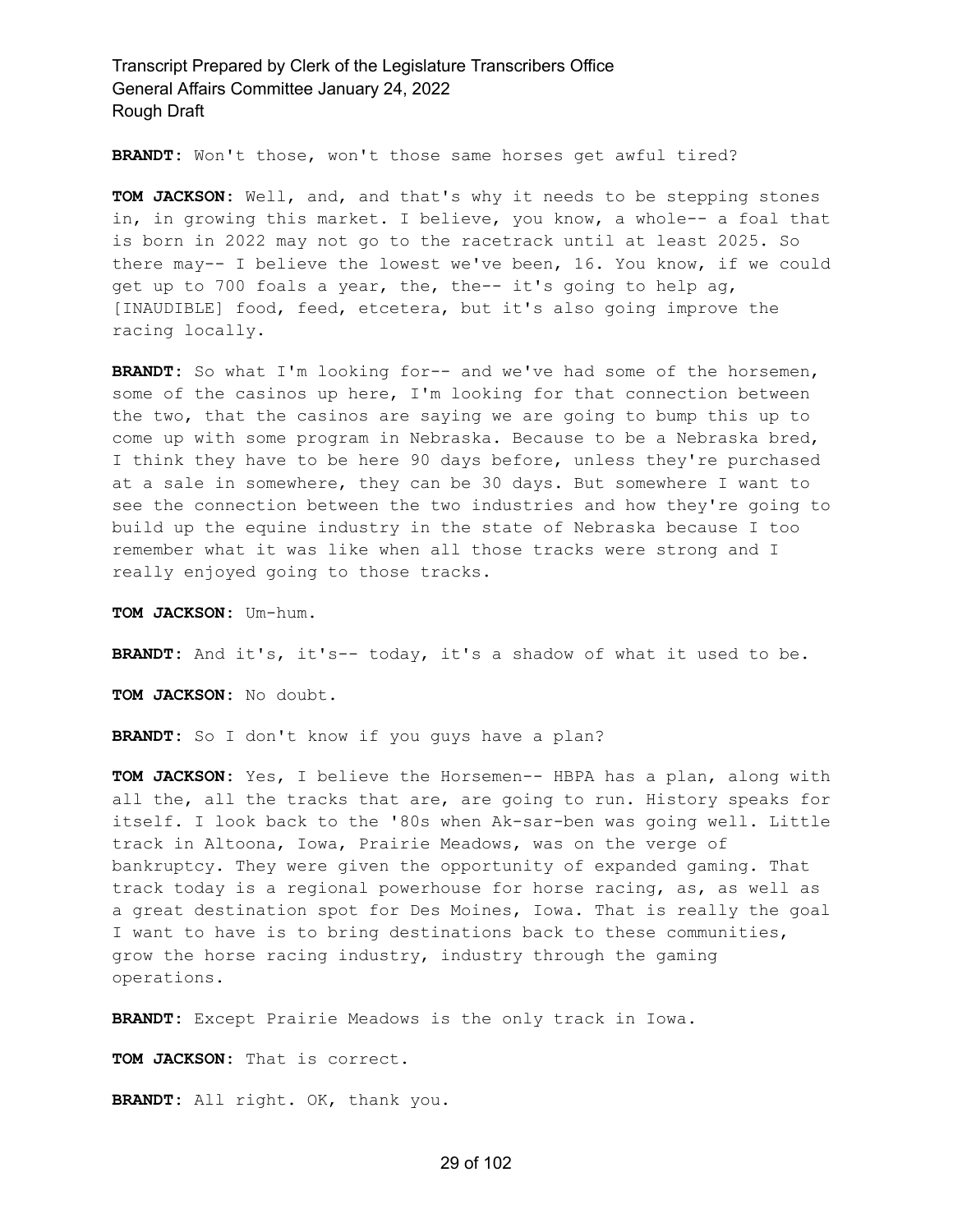**TOM JACKSON:** Thank you much. Any others?

**LOWE:** Yes, Senator Groene.

**GROENE:** Thank you, Vice Chair. Does Iowa have a law that says you have to have so many race days?

**TOM JACKSON:** I believe they do for-- in their relationship on, on the horse and gaming side. They're subsidized by the gaming.

**GROENE:** They make, make sure that gaming subsidizes--

**TOM JACKSON:** The purse monies.

**GROENE:** --the purses because you said they have to have so many race days.

**TOM JACKSON:** Correct.

**GROENE:** So maybe 15 days isn't enough.

**TOM JACKSON:** In Iowa, I believe they're running 52.

**GROENE:** They have to run 52 or is that a choice?

**TOM JACKSON:** The-- I, I'd have-- I can't quote that.

**GROENE:** So when they leave Grand Island and they, and they skip over Columbus and they go to another place, is that because purses are better at other places?

**TOM JACKSON:** Exactly.

**GROENE:** It's not because of [INAUDIBLE]--

**TOM JACKSON:** The purses are probably three to four times higher in these other jurisdictions.

**GROENE:** Is that because they have a longer season?

**TOM JACKSON:** No, because they-- they're generating more handle as well as being subsidized by the gaming operations.

**GROENE:** They are--

**TOM JACKSON:** Yes.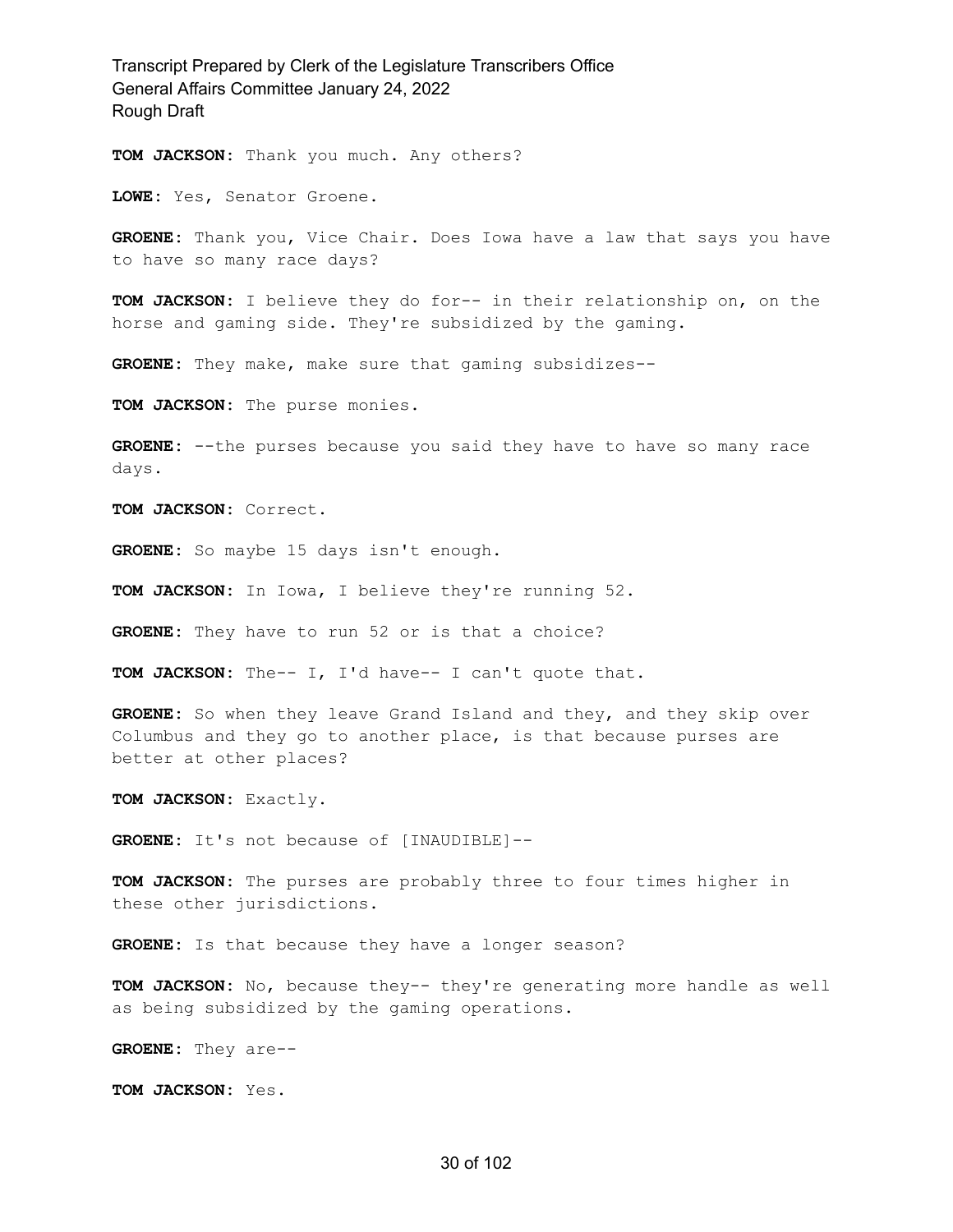Transcript Prepared by Clerk of the Legislature Transcribers Office General Affairs Committee January 24, 2022 Rough Draft **GROENE:** --in those other states, South Dakota and-- **TOM JACKSON:** South Dakota is a different story. **GROENE:** What was the other state you mentioned? **TOM JACKSON:** Minnesota. **GROENE:** And they-- **TOM JACKSON:** Minnesota is doing it the same way as Iowa. **GROENE:** They're tied together there too? **TOM JACKSON:** The-- **GROENE:** Casino and racing. **TOM JACKSON:** And the gaming, correct. **GROENE:** All right, thank you. **TOM JACKSON:** Thank you. **LOWE:** Thank you, Senator Groene. Seeing no-- nobody else, thank you very much.

**TOM JACKSON:** Thank you, appreciate it.

**LOWE:** Welcome.

**ZACH MADER:** Thank you. Zach Mader, president of the Nebraska Thoroughbred Breeders Association, Z-a-c-h M-a-d-e-r. All right, I'll start with just a little something I wrote. Racing in Nebraska was created many years ago to promote agriculture and breeding in the state. Casinos now will piggyback on the same principle. There is some concern that oversaturation and less than strict entry in-- into casinos and the racing would not fulfill the original intent of legislation. The words to promote or encourage agriculture and breeding should be at the forefront of this conversation. The breeders' main concern is live racing meet days as spelled out. We believe the number of races is far more important than live racing meet days. If a racetrack has five days of races in that race-- five days of racing and the racetrack chooses to one-- run one race with minimal horses, does that encourage agriculture or breeding? Even the purse-- even if the purse money is large, it's more like playing the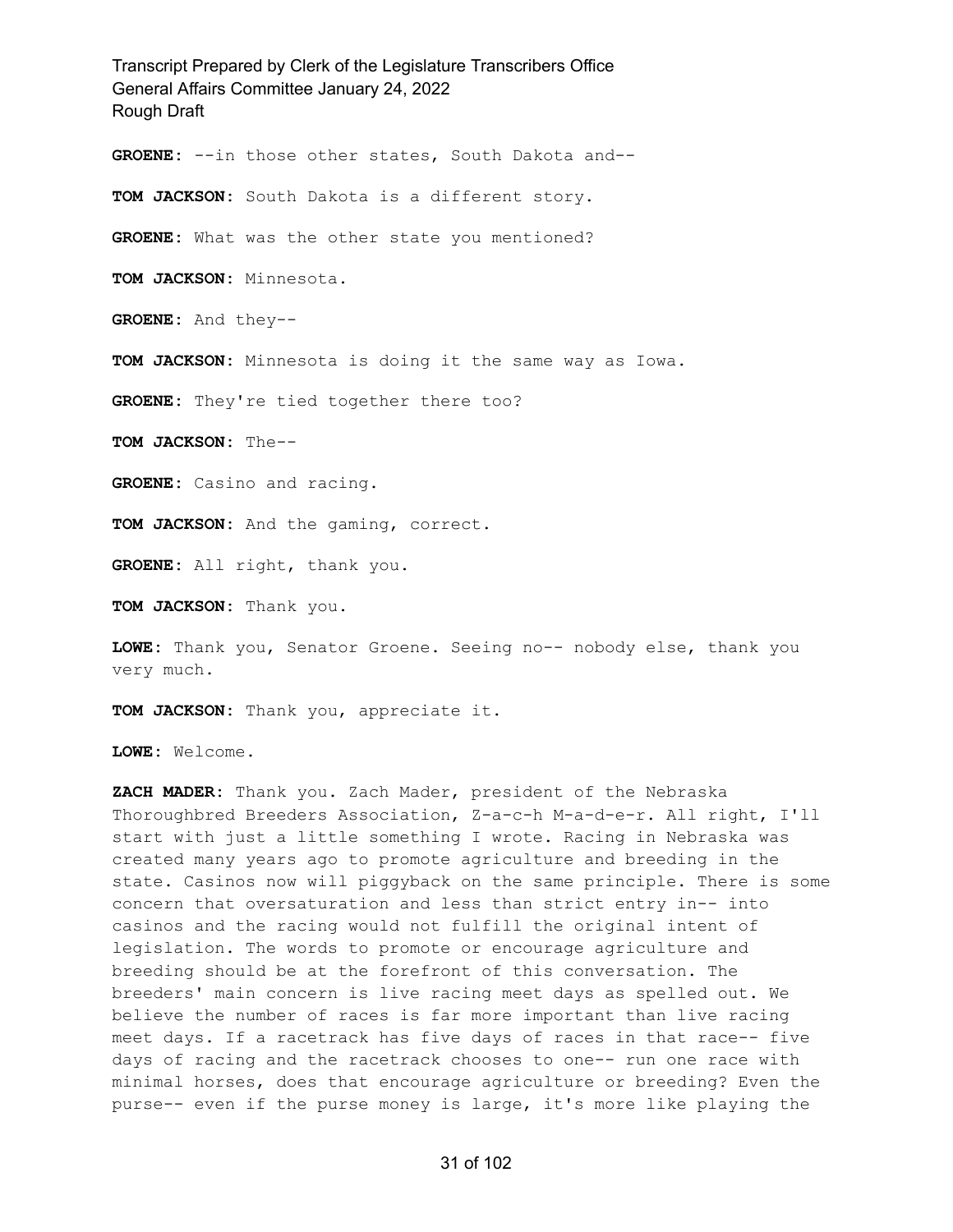lottery at that point. We believe we need as many opportunities as possible for our breeders and horse people. Without rules that designate how many races need to be run at a race meet, we believe the casino revenue, revenue will not be used appropriately to encourage agriculture and breeding. The second concern is oversaturation and too few horses to conduct live racing meet days at new tracks and casinos with little or no infrastructure. To house 700 to 1,000 horses in one spot is a very large undertaking. It has proved difficult for some existing racetracks right now. In closing, we support LB876, but would like to see-- we would like to see more stringent rules of entry into the casino racetrack licenses. Our biggest fear is the money set aside for racetracks and purses and will not have adequate opportunities for our breeders and horse people to capture their share.

**LOWE:** Thank you, Mr. Mader. Questions? The term live race day and live races, should they be put together so that they don't run all the races on one day, maybe run 10 races on one day and, and it wouldn't be profitable for the, the horsemen to even show up for one day's worth of races?

**ZACH MADER:** Yeah. So I mean, I see where you're coming from there. I'm not necessarily opposed to that. From a Nebraska bred-- thoroughbred registry, registry standpoint, more days is better. We're guaranteed one race per day of Nebraska breds. Senator Brandt just walked out of the room, but he noted in 2018, that we had 36 foals. A year ago, we had 176 mares that were bred. So we will have five times as many foals, you know, starting-- as of last week, moving through the next couple of months, we expect this number to continue to climb and we're going to need more opportunities.

**LOWE:** All right, thank you. Senator Groene.

**GROENE:** I'm naive about this, but could I just pull up with my horse trailer and pull my horse off and enter a race or do you have to be a member of the-- the horse has to be a registered horse registered with the Racing Commission to enter a race or how does that work?

**ZACH MADER:** Well, you would need to be licensed for one. Now, if we're talking strictly Nebraska-bred racehorses, you-- the mare would have had to been registered. The foal would have to be certified. There would be paperwork. It would be in the racing office and all that stuff. So to answer your questions, no, you could not pull up with your trailer and walk the horse off and take it to the starting gate.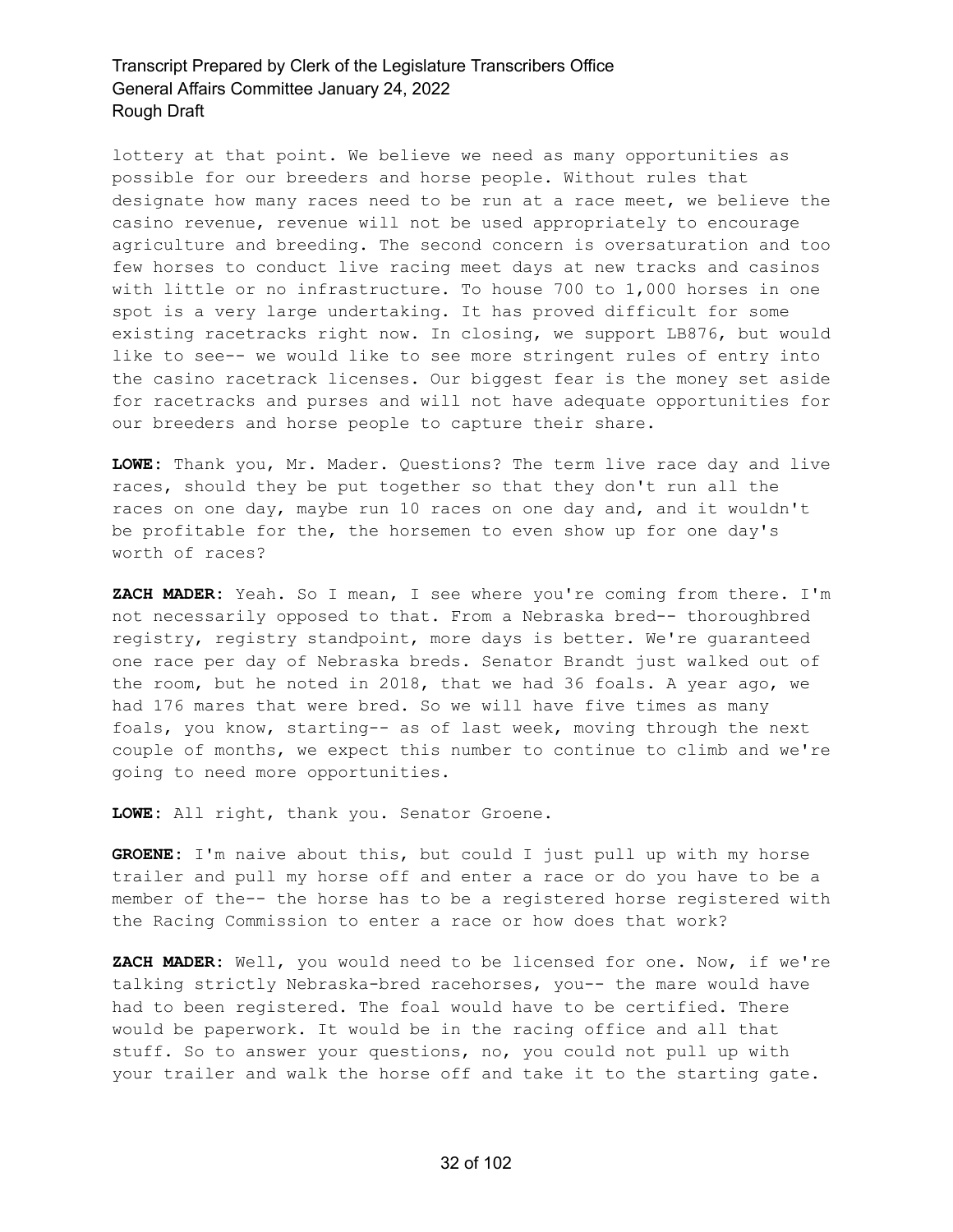**GROENE:** And that's-- the ones coming in from out of state have to follow that, be registered in Nebraska?

**ZACH MADER:** If they-- well, they would not be a Nebraska-bred horse at that point in time. So for other horses, their paperwork is still in the office, trainer is licensed, owner is licensed--

**GROENE:** In the state of Nebraska.

**ZACH MADER:** --in the state of Nebraska.

**GROENE:** Thank you.

**LOWE:** All right, thank you, Senator Groene. Seeing nobody else, thank you.

**ZACH MADER:** Thank you.

**LOWE:** If there are other proponents, if they would please move forward so we can get an idea?

**SEAN BOYD:** Good afternoon, Senators. Sean Boyd, S-e-a-n B-o-y-d, with Global Gaming Nebraska, which is a wholly owned subsidiary of the Chickasaw Nation from the state of Oklahoma. I'm here representing our entity in support of LB876, as well as the amendments as read today, with the exception of the additional tracks inside the 100,000 resident in those counties in Omaha and Lincoln areas. While we do not have a dog in that hunt, we also support what you've heard today from the industry that the oversaturation would be difficult on the number of race days that would be required to meet the threshold in this state that would look-- define success. We run today 117 race days at Remington Park in Oklahoma City, which is a racetrack with a casino which we own and operate. We also run over 70 race days today in Lone Star Park in Dallas, Texas, which does not have a casino, given that gaming is not legalized in the state of Texas. We operate 23 casinos in south-central Oklahoma, an additional two casinos on behalf of other entities in markets in rural Oklahoma and northern Oklahoma. We are partnered with the Quarter Horse Racing Association here in Nebraska. And as you've heard from the industry today, there is likely and we believe our studies show reason to believe expansion in the west is justified. Thus, a 75-mile radius, as introduced in the amendment, is justifiable. We have applications in both North Platte and Gering and submitted before you are letters of support from the mayors as well as city officials in those cities. We believe that quarter horse racing to date has been non-existent. You've heard that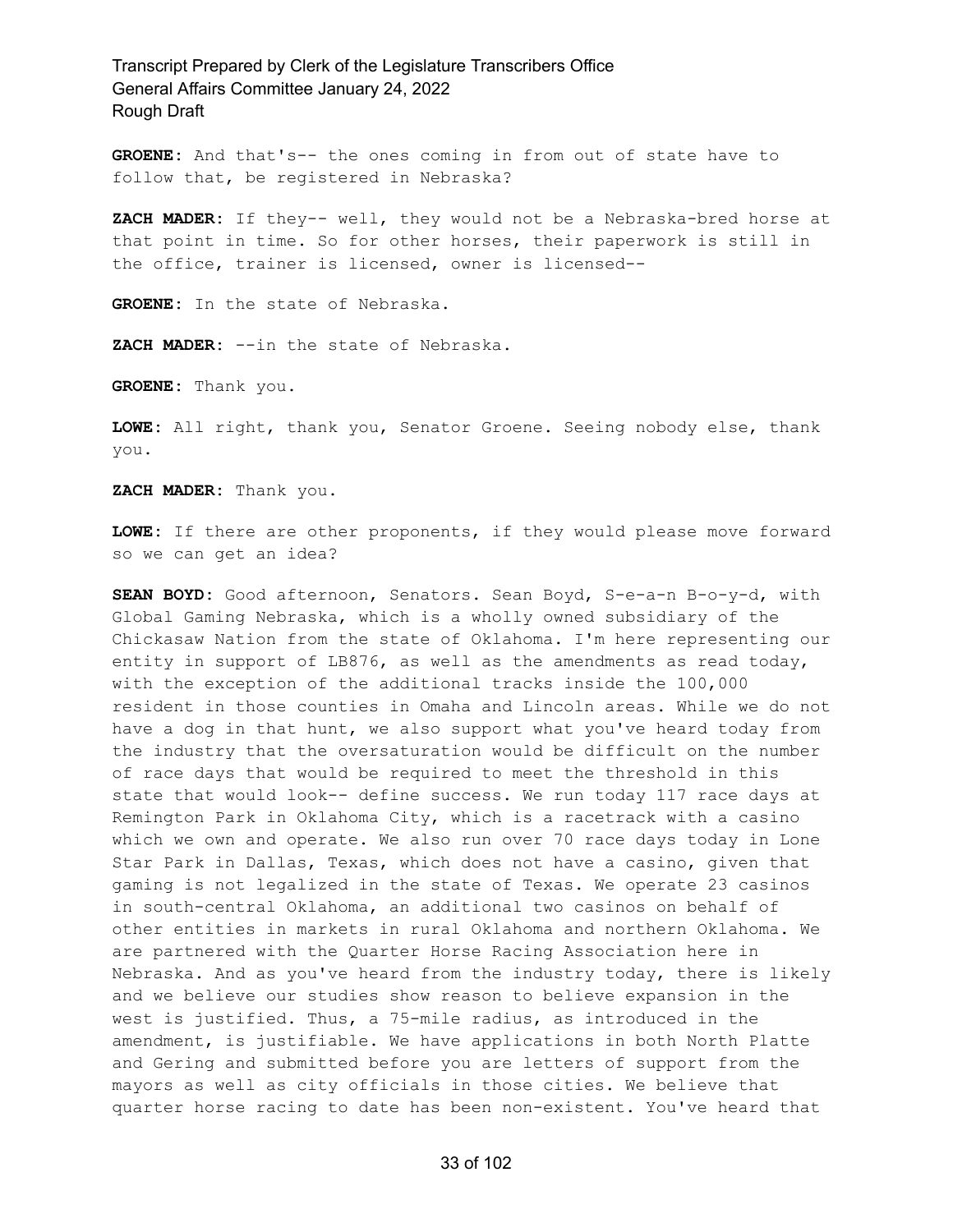testified already today. There's been one race day a year with one race. We are very much in support of growing that breed specifically. Certainly open to mixed meets in the future, as the future of Nebraska racing grows and a mixed meet would be running quarter horse and thoroughbred at one track. The future of Nebraska very well may get there. Our goal is between Hastings, North Platte, and Gering to run the appropriate number of days, as would be in statute here. Forty-five days a year would be just fine. We can grow to that by 2031. We have experience to do so. As was mentioned earlier, someone who connects horse racing and casinos together, that is what we do in support of local communities, the breeders, the trainers that will come, they will go to sale, they will buy horses, and they will breed and train those horses in this state. And it will be an economic boom for the cities and the counties where there could be expansion, specifically in western Nebraska, thus, our support and our goal to grow in western Nebraska. Overall, I do have some comments on, on, on Boot Hill and relative relativity to western Nebraska that I could certainly answer questions on. We actually have taken quite a bit from Boot Hill when we opened a facility in Guymon, Oklahoma, which is roughly just about two hours away from Boot Hill, and it is an old commercial market there in Kansas. Happy to answer more questions about that.

**LOWE:** Thank you, Mr. Boyd.

**SEAN BOYD:** Yes, sir.

**LOWE:** Are there-- Senator Groene.

**GROENE:** If you're looking at a quarter horse, have you looked into how many breeders of quarter horse there are in the state of Nebraska now?

**SEAN BOYD:** Senator, yes, there are roughly 80,000 registered quarter horses in the state today. Roughly 5 to 10 percent of those would have race breed in them, is statistically what you would see. So we believe that there is a generous ramp-up cycle with the new tracks of one to three days per year. In both North Platte and Gering, we've been on the record to say within five years, we'd like to get to 12 race days. So the statute, we could meet that. I think if you looked at the state of Indiana, it would be very similar to what Nebraska is facing for quarter--

**GROENE:** So--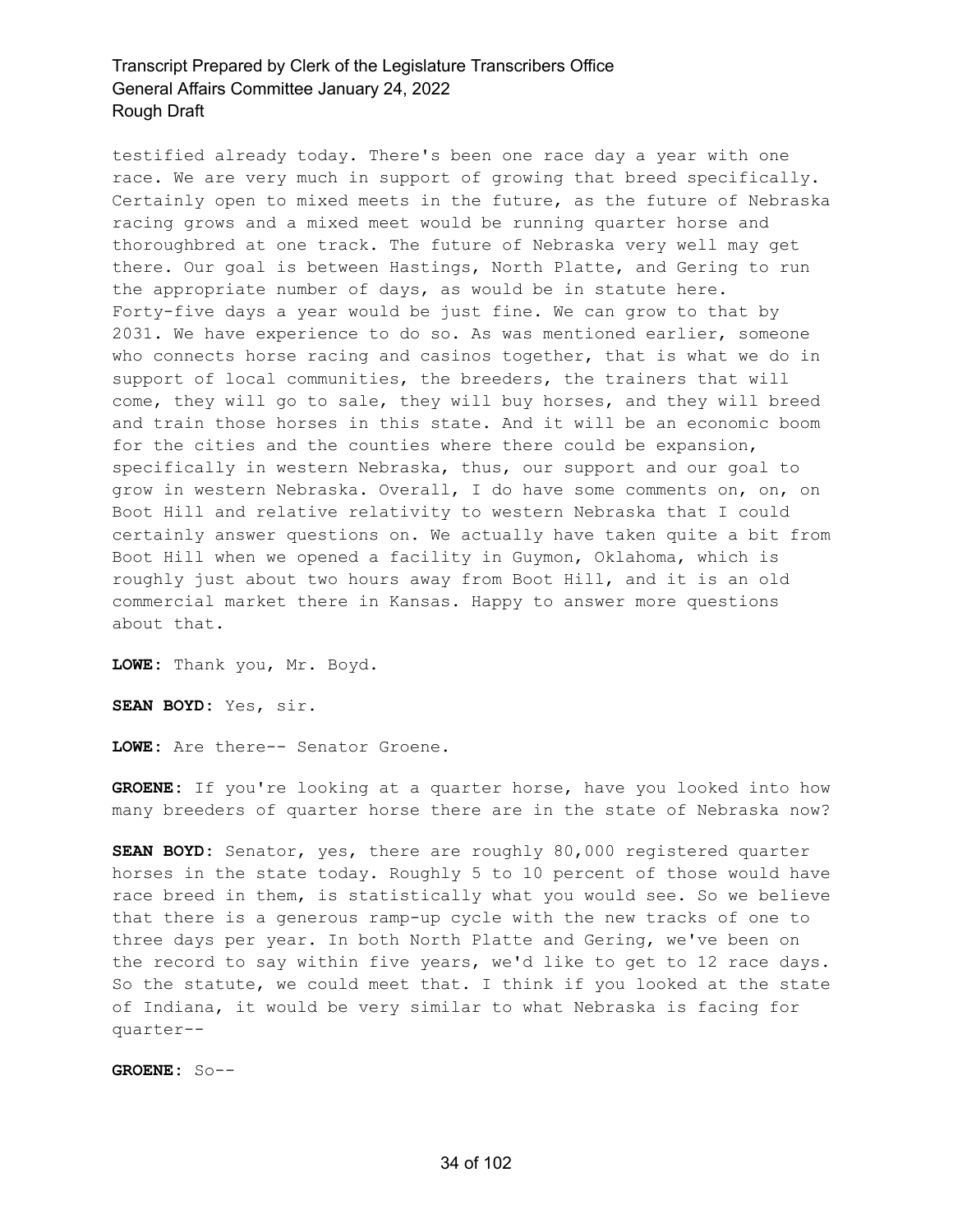**SEAN BOYD:** --horses.

**GROENE:** --in the state of Nebraska, there's a registry for quarter horse, just quarter horses, the ones that also have the genetics to be racers?

**SEAN BOYD:** There's been no incentive for them to register as racers today, given that there was only one track running one race one day, and that was the, the minimum threshold that that track needed to meet to retain their license today. So there's really been no incentive for them to see if that race bred--

**GROENE:** So there's no strictly quarter horse breeders, racehorse breeders in the state of Nebraska?

**SEAN BOYD:** Save one. There's one that, that has bred those horses for the one race day in Hastings.

**GROENE:** In Grand Island.

**SEAN BOYD:** Yes, sir.

**GROENE:** So what state or where is quarter horse racing popular? Is it in Oklahoma?

**SEAN BOYD:** Oklahoma? Very, very popular. We run-- and in Texas, for that matter-- roughly 40 percent of the 110--17 days-- or the 70 days that we run at our tracks are quarter horses today. Indiana has done very well with the backing also of the gaming industry and we've already heard from the states of Colorado, Wyoming, as mentioned earlier, South Dakota, that would bring horses in as well to run the additional race days.

**GROENE:** Maybe this is private information, but you're involved in Hastings with that race track there?

**SEAN BOYD:** We-- yes, sir.

**GROENE:** How do you feasibly expect to build a casino there that close to Grand Island? You heard the the size of what Grand Island is trying to do. How are you going to do anything but a metal building and little old ladies' slot machines in Hastings?

**SEAN BOYD:** Great question. I think if you looked at the Chickasaw Nation, we have 13 counties, roughly 7,500 square miles in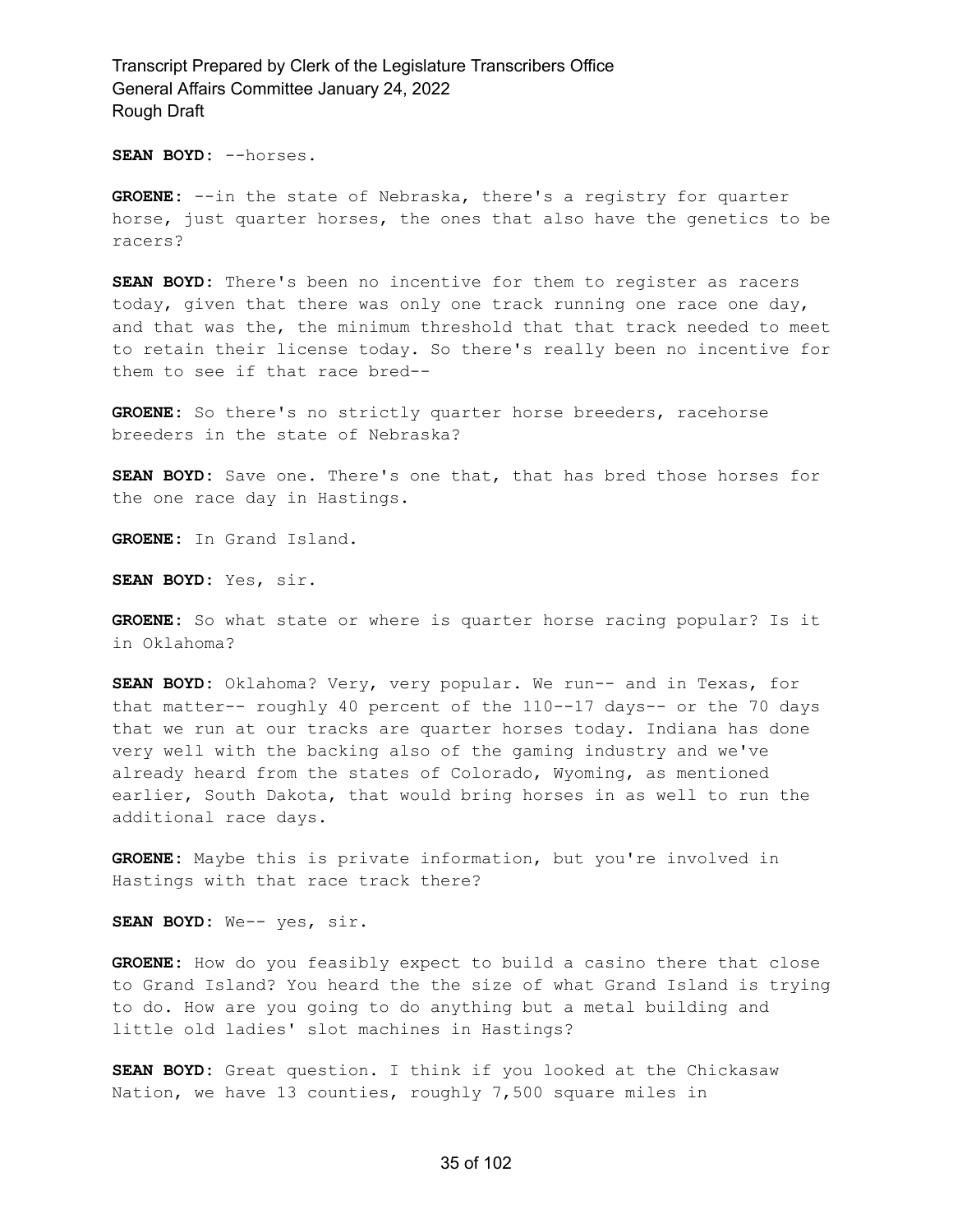south-central Oklahoma, and we operate 23 casinos there today. If you were to look at those facilities, we're on the record showing what our plan would look like in those builds. They're a \$40-plus million investment into a facility like that.

**GROENE:** How far apart are they?

**SEAN BOYD:** Well, 7,500 square miles. Some are no more than 20, 30 miles away from one another.

**GROENE:** And they're-- population density?

**SEAN BOYD:** Population density reflects very similar to Hastings. Most of our communities are anywhere from 20,000 to 35,000 residents in those communities.

**GROENE:** And they're being successful?

**SEAN BOYD:** Yeah, very. Yeah, there's growth there. We, we have-- we operate in a densely-- we certainly are not suggesting there should be 23 casinos in the state of Nebraska. The Chickasaw Nation, as many tribes in the state of Oklahoma, have to operate with an exclusive jurisdiction. Thus, we've been able to build and grow within that 7,500-square-mile radius.

**GROENE:** Thank you.

**SEAN BOYD:** Yes, sir.

**LOWE:** Thank you, Senator Groene. Senator Brandt.

**BRANDT:** Yeah, real quick question. A number of years ago, when, when I worked for IPP, I was at a track in Washington State and they ran mixed races. They had thoroughbred and quarter horse races on the same ticket at the same track. And I'm unaware of Nebraska ever doing that. Is there a reason we could not do that in this state?

**SEAN BOYD:** Senator, you're correct, we could. And we, we do that at Remington Park today and we do that at Lone Star Park, which is Oklahoma City and Dallas tracks that we operate. We believe the future in Nebraska could justify that. The growth of the breed would, would be fueled by the purse money that's fueled by the casino. So a little bit of chicken and egg in all of this, right, which we believe the amendment justifies the ramp-up period to get there. But the purse money will drive the breeding and incentivize Nebraskans who are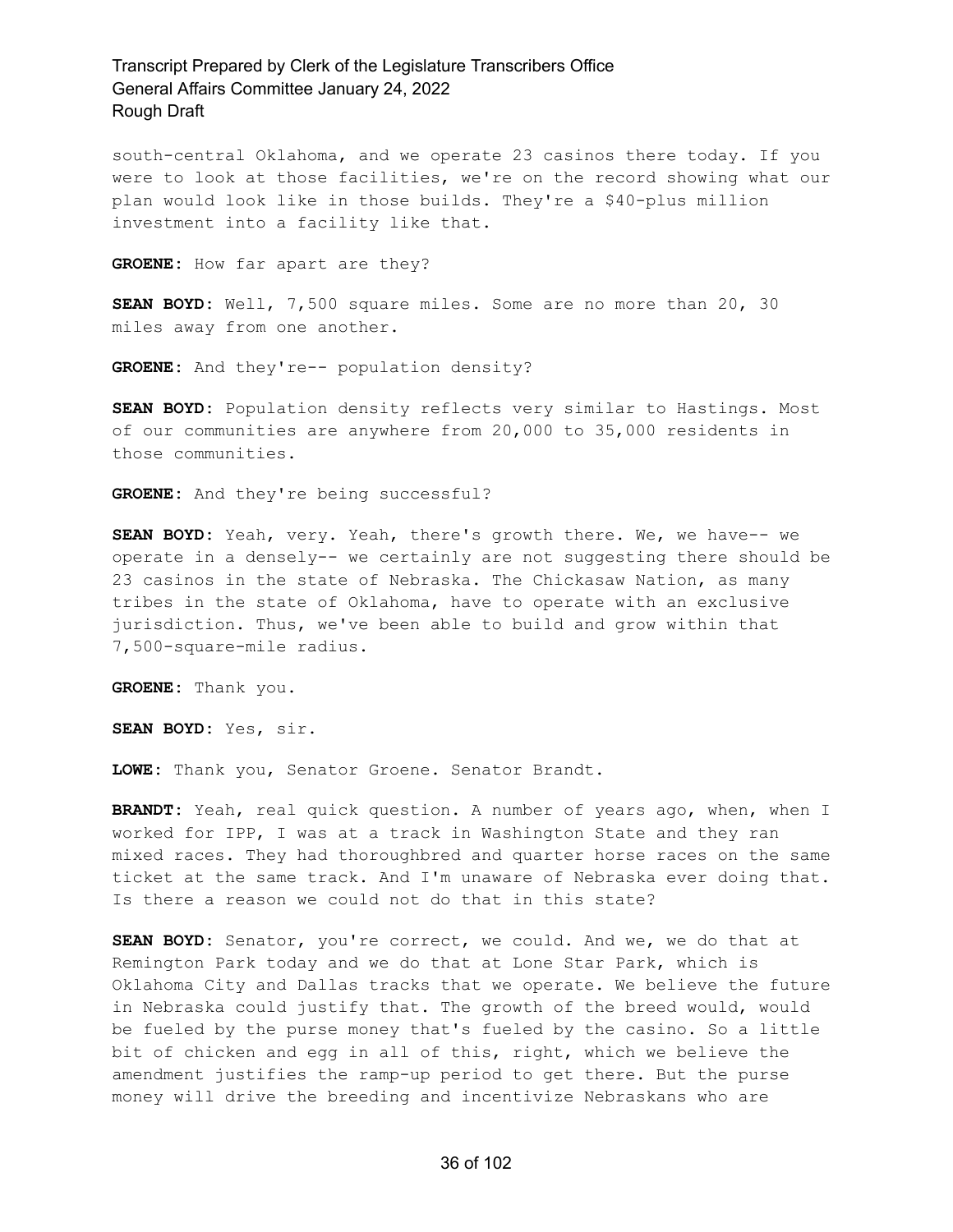interested in the equine industry to go purchase horses at sale, foal them here in Nebraska, and you'll have a growth of a foal to, to do mixed meets.

**BRANDT:** All right, thank you.

**SEAN BOYD:** Yes, sir.

**LOWE:** Thank you. Senator Brandt. Seeing no other questions, thank you, Senator-- Mr. Boyd.

**SEAN BOYD:** Thank you very much.

**LOWE:** Are there any more proponents? Proponent?

**PAT LOONTJER:** I couldn't decide.

**ARCH:** You and several others.

**LOWE:** They had a questioned look on their face.

**PAT LOONTJER:** I know. I'm Pat Loontjer. I'm-- it's spelled L-o-o-n-t-j-e-r. I'm the executive director of Gambling With The Good Life, who for 26 years now, has opposed any form of expanded gambling in the state. When we were formed back in 1995, a number of gambling was already available: bingo, keno, horse racing, and lottery. And we kind of drew the line in the sand and said it's almost impossible to roll anything back once, once you put something into effect. So we've never opposed a horse racing. We've opposed them when they tried to change the number of days and lessen and things like that, but not as a whole. And I think that you have  $a_i$ , a tremendous opportunity as  $a_i$ as a committee to rein this thing in. We-- by constitution, we lost in 2020. There's going to be six casinos. We have to bite the bullet and-- but to minimize the damage. We know the damage that's going to come with this. This is an industry that does not produce anything except heartache and bankruptcies and addictions. And I think we need to hold them accountable to the fact that it's, in this constitutional amendment, tied to the horse racing industry. And we would hate to see what happened in, in Council Bluffs with the dog track and the dog track was, was fading just like the horse racing is, is-- they've even said themselves it's a waning industry. And they said, give us the slot machines and we'll save dog racing. It was only a number-- a few years. There is no more dog racing in, in Iowa. It's gone. And we would hate to see the casino industry abuse the horse racing industry and use them as a pawn to promote their \$200 million, \$300 million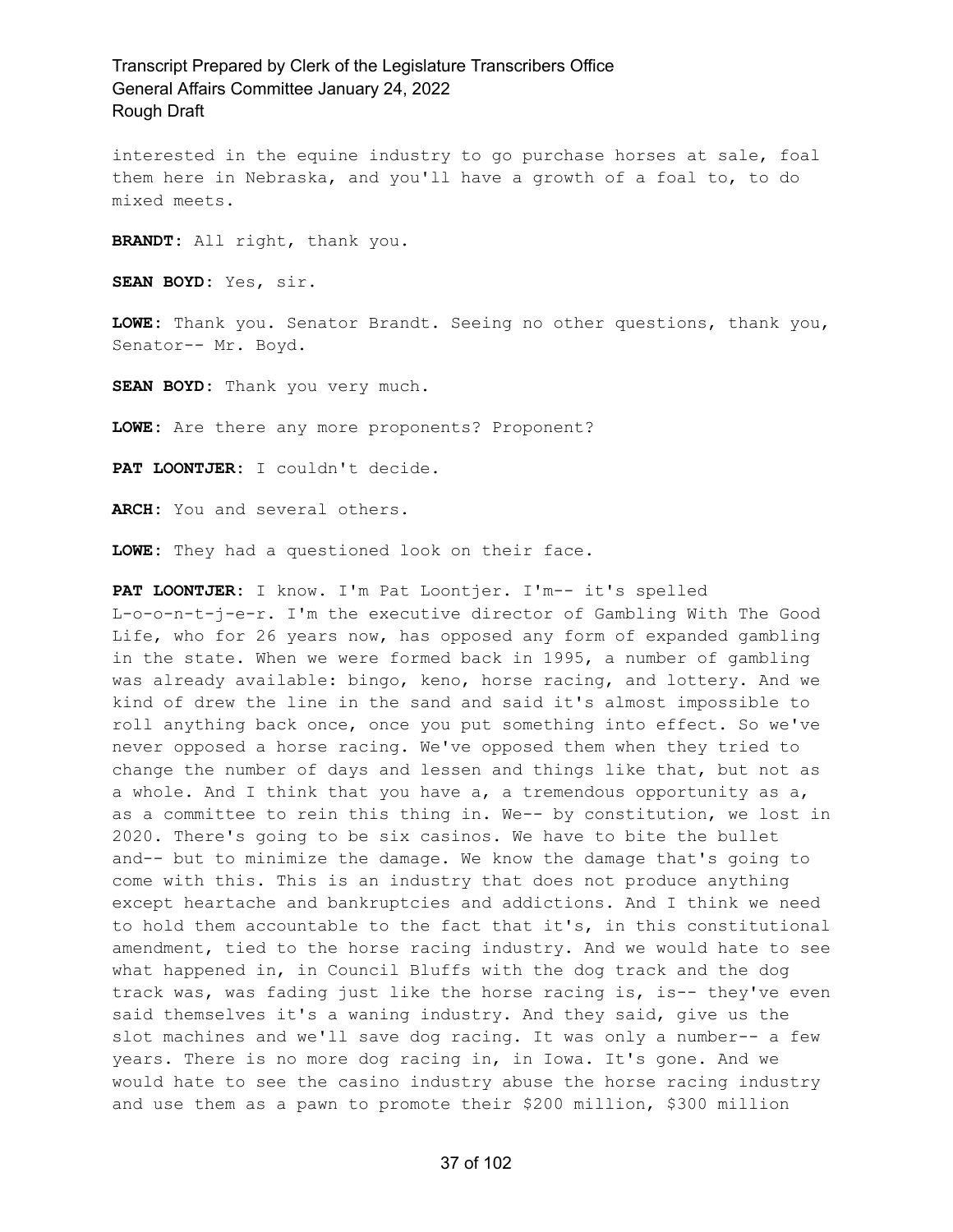facilities when eventually they're going to phase them out because they're going to be a liability to their bottom line. So the number of days, the number of races, the, the restrictions that are up to you today to decide or, or amendments that are going to be offered to strengthen it and to provide that they can't be abused by this, this, this industry, we would certainly, certainly support. So anyhow--

**LOWE:** Thank you, Ms. Loontjer.

**PAT LOONTJER:** So I think I'm positive. I could be neutral, but-- and we will have some testimony to that. I'll just leave you with the thought that cas-- the casinos' goal is to prey upon their citizens and your goal or your job is to protect us. And so I just ask that you make these rules and regulations as strong as possible to honor, honor the people that you represent.

**LOWE:** Thank you very much. Are there any questions? Senator Groene.

**GROENE:** I want to-- you fit right in with the rest of them. I heard more negative than I heard positive so far about this bill.

**PAT LOONTJER:** Yes.

**GROENE:** I'm really curious to see what the, the opponents have to say.

**PAT LOONTJER:** Um-hum.

**GROENE:** They might be positive.

**PAT LOONTJER:** That would be an interesting hearing.

**GROENE:** Thank you.

**PAT LOONTJER:** So-- thank you, sir.

**LOWE:** It is General Affairs Committee. All right, any more proponents?

**ED ZIEMBA:** Good afternoon. My name is Ed Ziemba, Ed, E-d, Ziemba, Z-i-e-m-b-a. I'm with the Nebraska Quarter Horse Racing Association. I plan to speak to LB877, but I do want to take a position on LB876 that is supportive of the bill itself and the amendments, including the 75-mile restriction, restriction on things. We have an association that deals strictly with quarter horses. We used to have quarter horse racetracks in Broken Bow and Hastings and Deshler. That was a circuit that we had. Because of a variety of things, including the elimination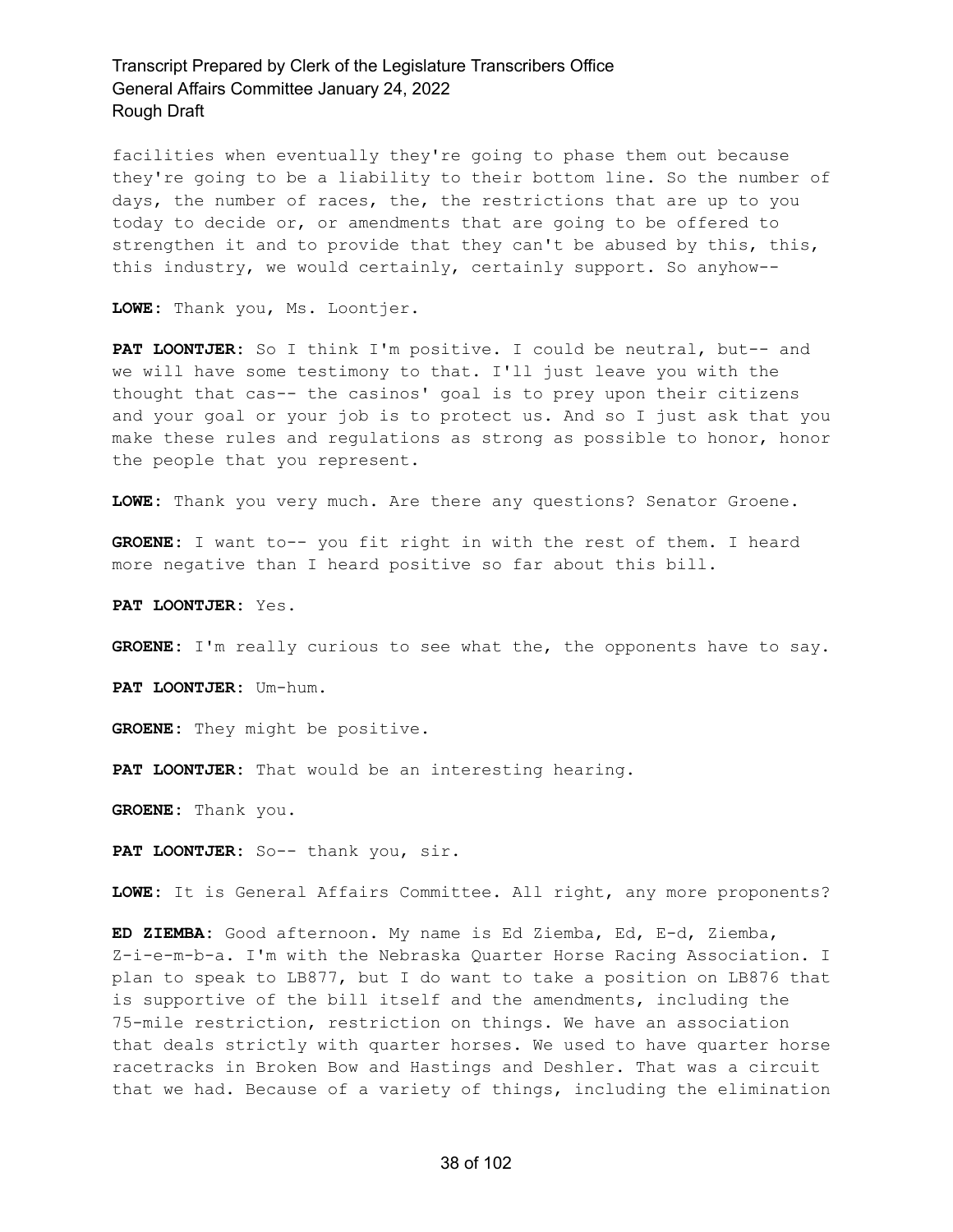of the quarter horse tracks being able to participate in what we call the small track fund, racing for all practical purposes of any significance declined and, and really stopped for a little while, except for in Hastings, OK, and that was because of that. No money, you don't have any, you don't have any funds to run. We have a registry for Nebraska-bred horses in the state, but our, our breed- national breed registry is with the American Quarter Horse Association in Amarillo, Texas. From them, they say, as, as Mr. Boyd alluded to, we have 80,000 registered quarter horses in the state-- that's registered, that's not grade horses that maybe wouldn't be registered-- and 14,000 owners. What has restricted those folks from getting more involved with the racing side of things was simply opportunities to race and the dollars associated with that. That's all I have to say for now. Thank you.

**LOWE:** Thank you, Mr. Ziemba. Are there questions?

**GROENE:** Question-- yes.

**LOWE:** Question.

**GROENE:** Let's say Ak-sar-ben and Lincoln and stuff was a pari-mutuel racing--

**ED ZIEMBA:** Correct.

**GROENE:** --where they were getting funds. Is there a pari-mutuel on quarter horse racing? Does Hastings take--

**ED ZIEMBA:** Pari-mutuel bets? Yes, sir.

**GROENE:** So that has kept Hastings afloat?

**ED ZIEMBA:** Hastings has had one day of racing, basically one race for years, to maintain that license. We've had efforts to try and get some changes made to the legislation. You're familiar with the historical racing machines and some things like that in the past. Those weren't successful. November 2020 was a big deal for all of horse racing in Nebraska and in particular, quarter horse racing.

**GROENE:** But what is the revenue stream for Hastings now if they only have one race a year?

**ED ZIEMBA:** There's a gentleman in the room that contributes an awful lot of his personal money--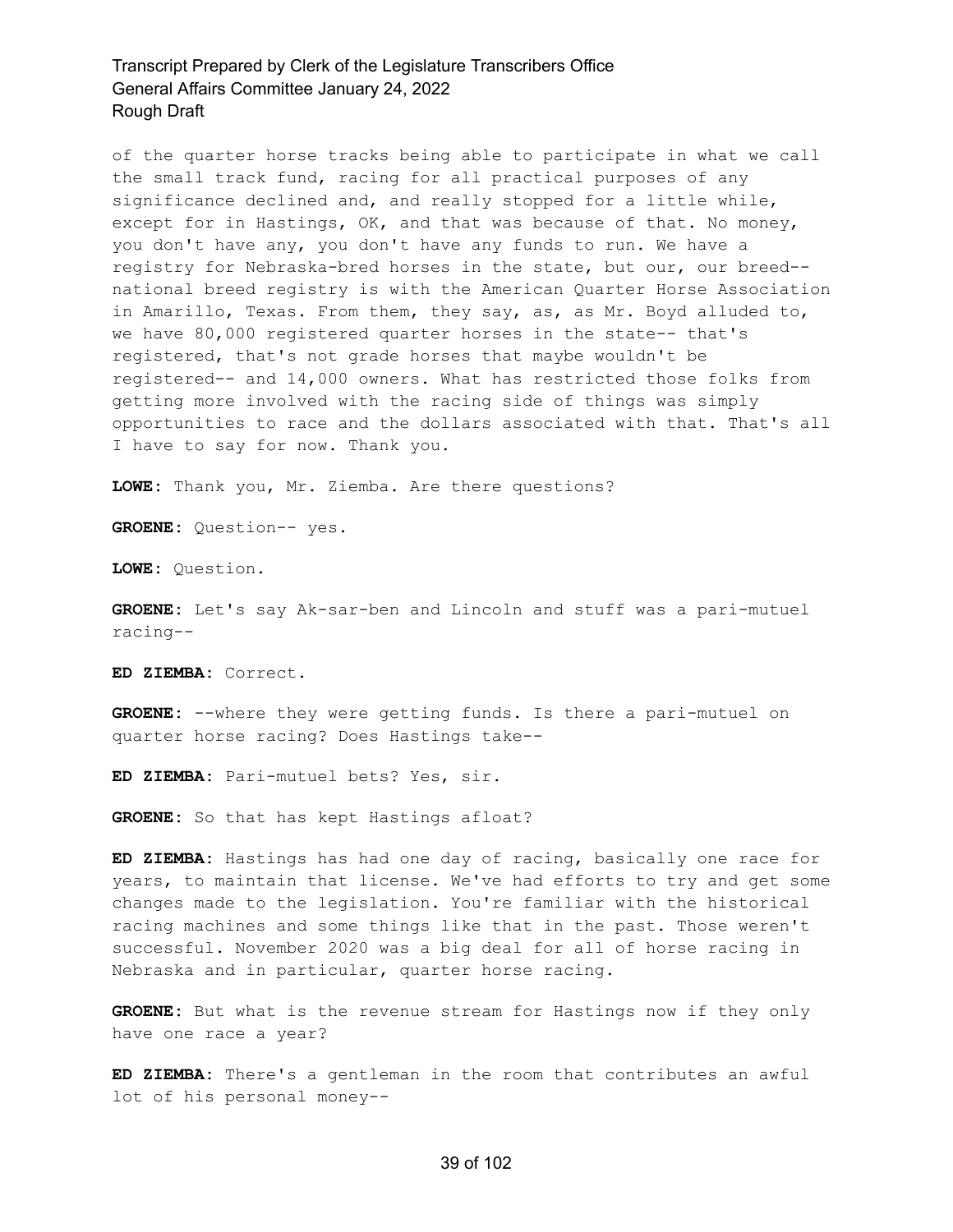**GROENE:** Thank you.

**ED ZIEMBA:** --to keep that track going.

**GROENE:** Thank you.

**LOWE:** OK, thank you, Senator Groene. Seeing no one else, thank you, Mr. Ziemba. Are there any more proponents? Any more proponents?

**DON WESELY:** Mr. Chairman, members of the General Affairs Committee, I almost got that filled out. I apologize, I was at another hearing and I wanted to testify on behalf of the Winnebago tribe of Nebraska. My name is Don Wesely, D-o-n W-e-s-e-l-y. I'm passing out-- I will pass out for you a letter in support of this legislation. It is written by Victoria Kitcheyan, who's the chairwoman of the Winnebago Tribal Council. The Winnebago tribe supports the efforts to try to clarify different issues that are found in both. This is in, in support of both LB876 and LB877. I, I won't read the letter that you're about to receive, but it indicates that there is good reason for legislation as introduced. There is concern on behalf of the Tribal Council about a proposed exemption for Sarpy County. We would oppose that. We do not support that. We believe that that would be a mistake for the state of Nebraska, as we compete with Iowa, and would hope that we-- you would not adopt that amendment. So being brief, that's-- that will end my testimony and you have the letter from the chairwoman of the Tribal Council.

**LOWE:** All right. Thank you, Mr. Wesely. Any questions? Senator Brandt.

**BRANDT:** Thank you, Chairman Lowe. Thank you, Mr. Wesely, for testifying today. I've, I've heard a lot of people speak against Sarpy County and I think Sarpy County is-- and Senator Arch can confirm this-- is probably the same size as the Council Bluffs-- the county across the river. The way I see it, currently, there's only one casino serving in our plan that serves one-third of the population of the state of Nebraska. And do you think there's enough pie there to maybe go around for more than one casino on the Nebraska side?

**DON WESELY:** You know, Senator Brandt, that's, that's a fair question. I would respond that the plans that Ho-Chunk has for their casino is to make it extraordinary. We're in competition with Iowa and we need to have a casino that's spectacular, that is better than going across the river at the options that they have there. So splitting on the Nebraska side and not having facilities and opportunities that are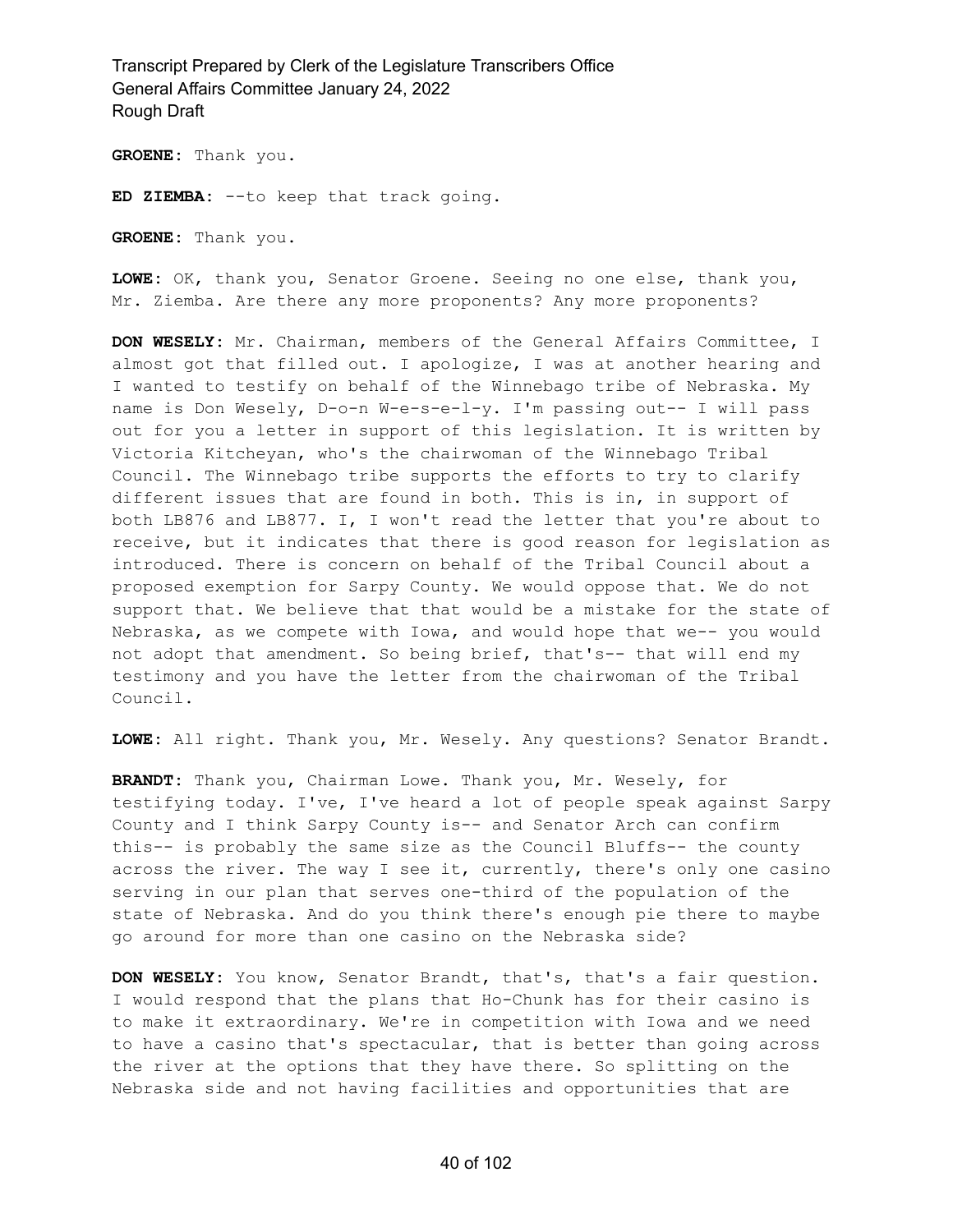better than what you can get over in Iowa is really important. And so I think it's all a competition and we've been seeing this since the casinos came in over there back in the '80s. And I was around in this body at that time and it was one of those, no, no, that's bad. It's a terrible idea. One of the worst mistakes we ever made was, was not allowing for gaming so that we could compete with Iowa and see the money of Nebraskans flow there and then used against us. I was mayor when we had a business that wanted to locate in, in Lincoln. And as we negotiated on that, at the very end, Iowa had a pool of money from gaming that the governor could use to grab businesses and bring them into Iowa and we lost because of that. Same thing happened to us in Wisconsin, same thing. And we have to realize the state is in competition. We finally took the step to compete and we can't make mistakes along the way so we don't compete as effectively as we can to bring revenue back into the state of Nebraska.

**BRANDT:** So to flip the argument around a little bit, I lived in South Sioux City twice in my life. It's 10,000 people. Sioux City is 90,000 people and they have two strong casinos in Sioux City and yet, we in Nebraska, in a city of 10,000 people, are going to build a casino. And there's no qualms about doing that there, but we have qualms about letting another casino be in the metro-- greater metro area of Nebraska. Can you address that?

**DON WESELY:** The, the real focus is that Omaha metro area and Council Bluffs and so my, my thinking is-- and I've already expressed it, but, but we have a tough fight. I mean, we're outnumbered and surrounded and we have to have a facility that gets the financing so it can be spectacular to overcome the numbers that are over in Iowa. If we duplicate Iowa and have several different facilities that are not that much different, we won't win the battle as much as we would if we had one fantastic facility that will attract, as a destination, Nebraskans to come there and, and utilize the services.

**BRANDT:** All right, thank you.

**DON WESELY:** Thank you.

**LOWE:** OK. Seeing no other questions, thank you, Mr. Wesely.

**DON WESELY:** Thank you.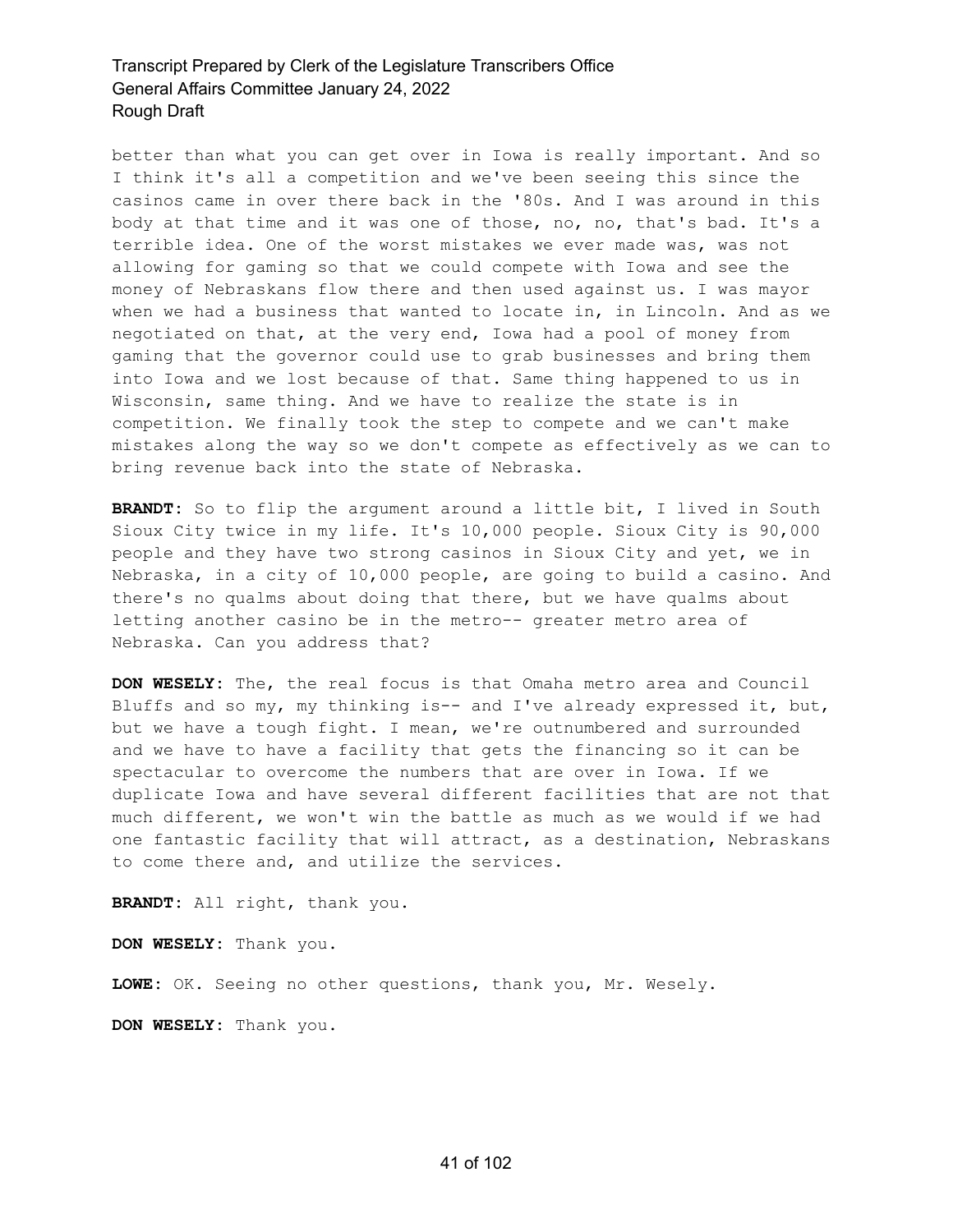**LOWE:** One more time, proponents? Seeing none, we'll move now to opponents. And if we could move --if you could move up to the front seats so we can have an idea.

**JOHN HASSETT:** OK. Good afternoon, Vice Chairman Lowe and members of the General Affairs Committee. My name is John Hassett, J-o-h-n H-a-s-s-e-t-t. I'm a director of Aksarben Equine and I appear today in opposition to LB876 as it's introduced. A little background, I mean, I've been the manager of Bellevue Keno the last 23 years and a lifelong horse racing fan. We used to own horses. When Ak-sar-ben closed, we sold them and, and now we've been purchasing them again. Aksarben Equine submitted a proposal for a racetrack in Bellevue to be named Bellevue Downs. And and that's why I'm opposed to LB876 as written because the 50-mile distance would, would eliminate our proposed site. It, it eliminates Bellevue, the third-largest city in the seat-- in the state, and all of Sarpy County, the third-largest and fastest-growing county in the state. And I've seen and reviewed three market studies on gaming locations in Nebraska. All three agree that the metro area can support two casino operations. They also show that while the numbers would be down some in an Omaha site, the combination of two casinos increases the market and the market share on the Nebraska side. You know, the campaign for the petition to allow casinos at horse tracks focused on three things: keep the money in Nebraska, generate money for property tax relief, help horse racing. Allowing Bellevue to have a casino helps accomplish all three of those goals. It'll keep more money in Nebraska, generate more money for property tax relief, and provide more money for horse race purses. A benefit of the Bellevue proposal for horse racing goes beyond generating purse money from the casino. We, we propose a quarter horse track and there's never been a quarter horse facility in the metro area. We think the new format will attract new fans. It will also increase breeding of quarter horses. We went down in Oklahoma City last week and bought a couple of nice mares. That's just the start. I think this would be a big opportunity for the Nebraska horse farms if there was a good quarter horse circuit in Nebraska. Now, after the ballot initiative passed in 2020, I had several discussions with Mayor Hike and the leadership in the city of Bellevue. One of my main concerns, and I heard it here a little bit today, was that horse racing in Nebraska will go the way of dog racing in Iowa, that it will be used as a vehicle to obtain a casino and then discarded. And to- as part of our proposal. I have Shaun Hubbard will operate our quarter horse track. Shaun was a GM at Ruidoso Downs. And even though they have casino gaming, his love of the horses was his favorite side of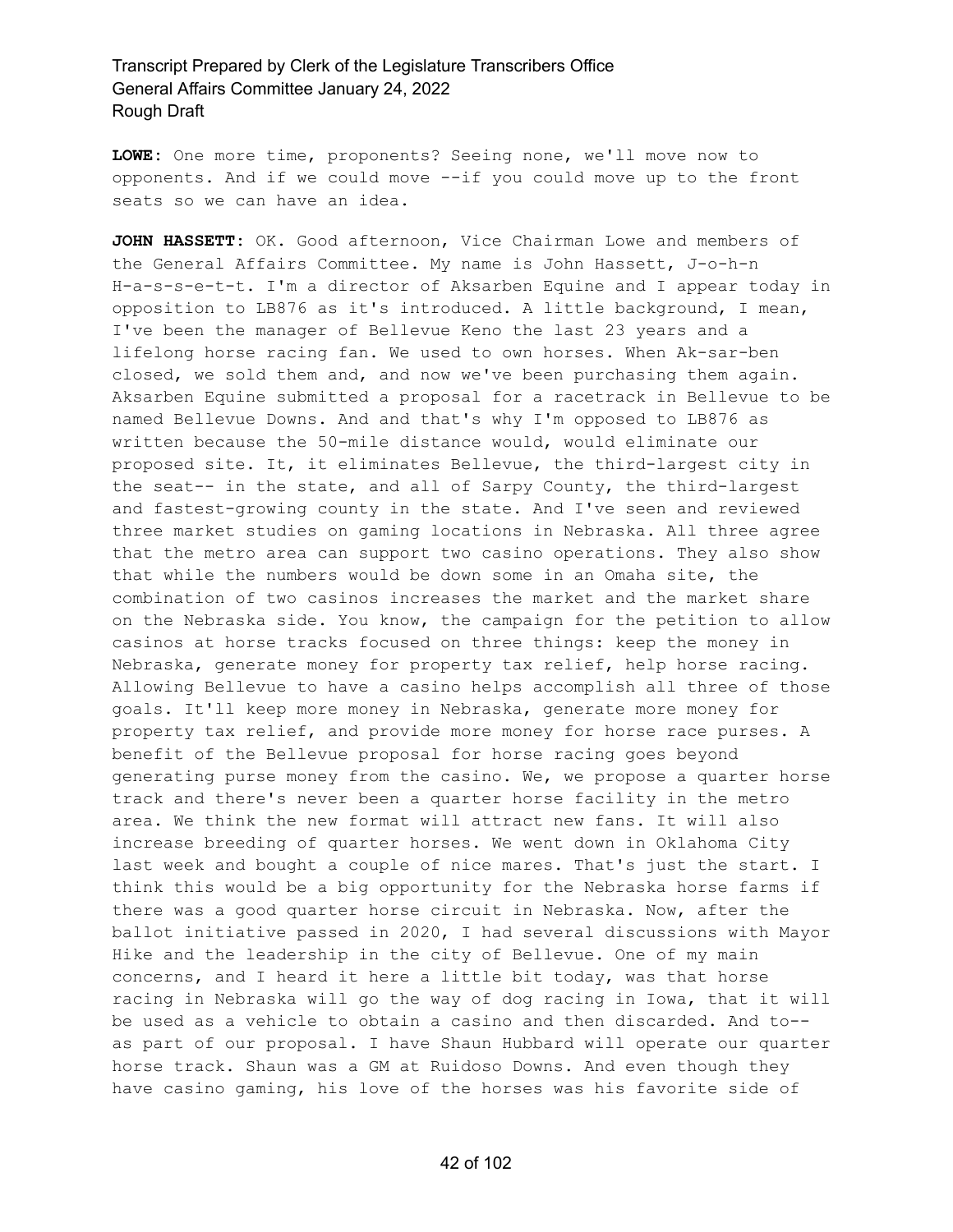that business. He's going to be overseeing our racing operation. He had, at one time, about 180 horses there. I see my lights going on, but our casino partner is Saratoga Holding Company. They have a harness track in Saratoga, New York, since 1941. It's been in their family. They, they run about 150 races-- racing days a year. New York allowed casino gaming at the track in 2004 and they also have a casino in Black Hawk, Colorado. They're, they're the perfect fit for what I wanted to do in Bellevue because they understand the horse racing part of it. Grandpa Gary [PHONETIC] had about 100 horses. They will not be trying to eliminate horses. We will be able to increase the, the breeding numbers in the state and they're very much in favor in support of the horse racing aspect of this.

**LOWE:** Thank you, Mr. Hassett.

**JOHN HASSETT:** So, I'll-- I just want to say that, you know, we, we have an outstanding proposal at the best location that currently doesn't have a track in Nebraska. And please don't leave us at the post. Give us a chance to get this up and going. Thank you. Questions?

**LOWE:** Questions? Senator Arch.

#### **JOHN HASSETT:** Yes.

**ARCH:** Thank you. A question, you've, you-- I'm sure you've, you've listened to the testimony earlier and there was discussion of, of raising the number of races per year and a number of 120 was, was talked about. What's, what's your reaction to that having a, having a having a higher standard on how many races per year to qualify for horse racing and then therefore a casino?

**JOHN HASSETT:** No, I think, I think that's fine. Like I say, we were- we're, we're really excited about the horse racing part of it. We plan to get to 24 race days. So we're-- we were-- in our plans, we're, we're hoping to have about 200 races a year. Yeah.

**ARCH:** Thank you.

**JOHN HASSETT:** In fact, the only thing I'm opposed to is the 50-mile restriction. I read the rest of the bills. I don't think I'll come back up for the next bill, but I think you guys understand that. I mean, you're, you're eliminating us without that amendment, so--

**LOWE:** All right, thank you.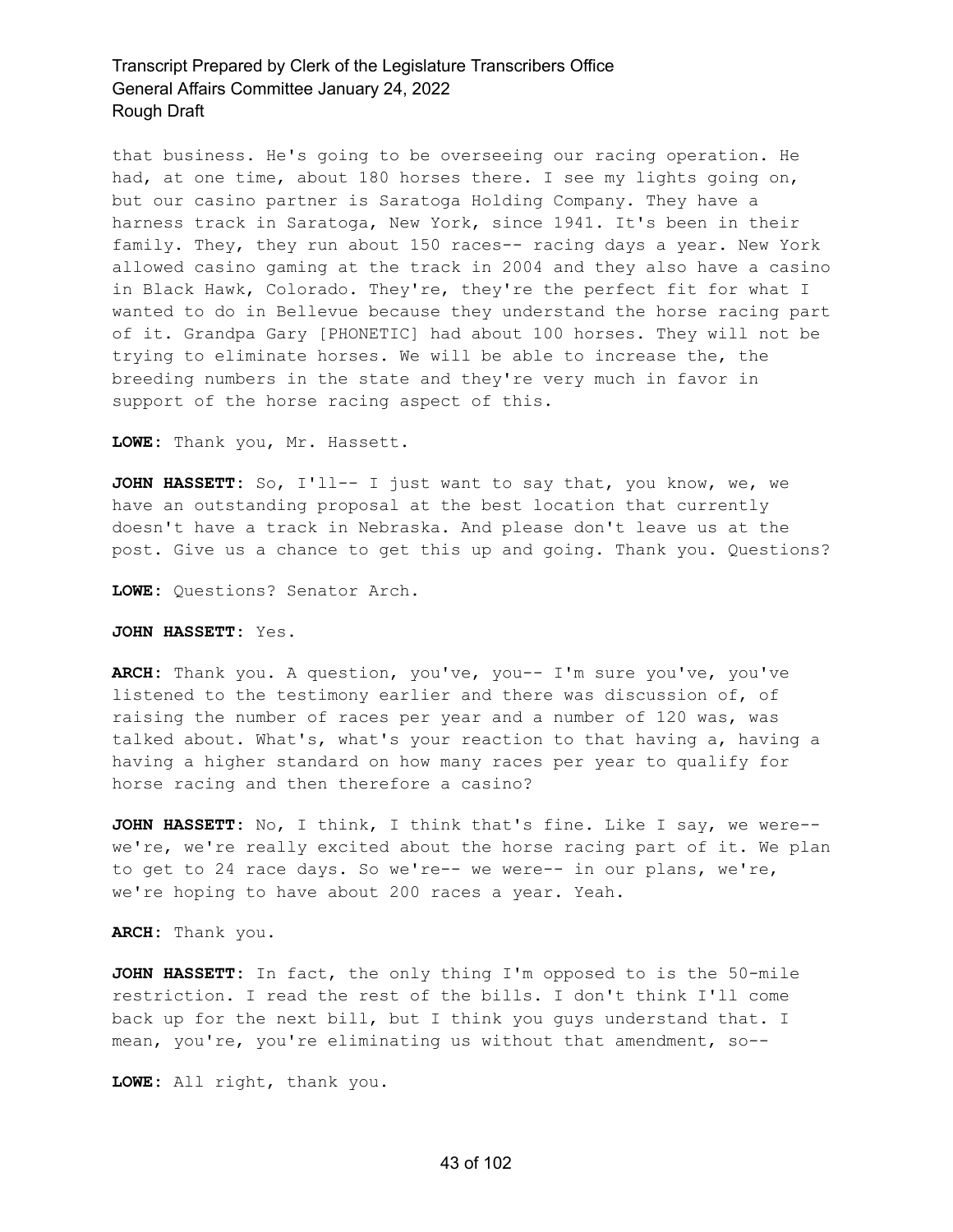**JOHN HASSETT:** Yes.

**LOWE:** Senator Groene.

**GROENE:** So how many stables are you building-- expectations? You gonna bring 100 horses in, you're going to a pretty good size--

**JOHN HASSETT:** Yeah, yeah.

**GROENE:** So--

**JOHN HASSETT:** Like I say, Shaun hovered down. At his farm, he's got about 180 head. Here, he used to have about 100, but we-- in our proposal we sent to the Racing and Gaming Commission, we're going to start with 200 stalls and leave room for up to 800.

**GROENE:** So--

**JOHN HASSETT:** We have to build up.

GROENE: So you're planning on a big race-- into the future, more than one race a day?

**JOHN HASSETT:** Oh, yeah. Yeah, no we're---

**GROENE:** How often can a horse race?

**JOHN HASSETT:** Well, you know, once, once you get them fit, they'll bring them back in a couple of weeks. But you don't see too many, any more, race more than, you know, 15, 20 races a year. That would be--

**GROENE:** That's it.

**JOHN HASSETT:** That would be about it.

**GROENE:** Quarter horse too?

**JOHN HASSETT:** Yeah, I'd say thoroughbreds or quarter horses. Now there's exceptions, you know, but-- you know, I'd say you won't, you won't see more on the average starts would be 15, 20.

**GROENE:** And most tracks do weekends, three days?

**JOHN HASSETT:** Yeah, yeah, I would think that those would be your best. And, and I heard Wayne talking about how it's going to be hard for guys to shift-- move their stables around. And I, I agree with that. I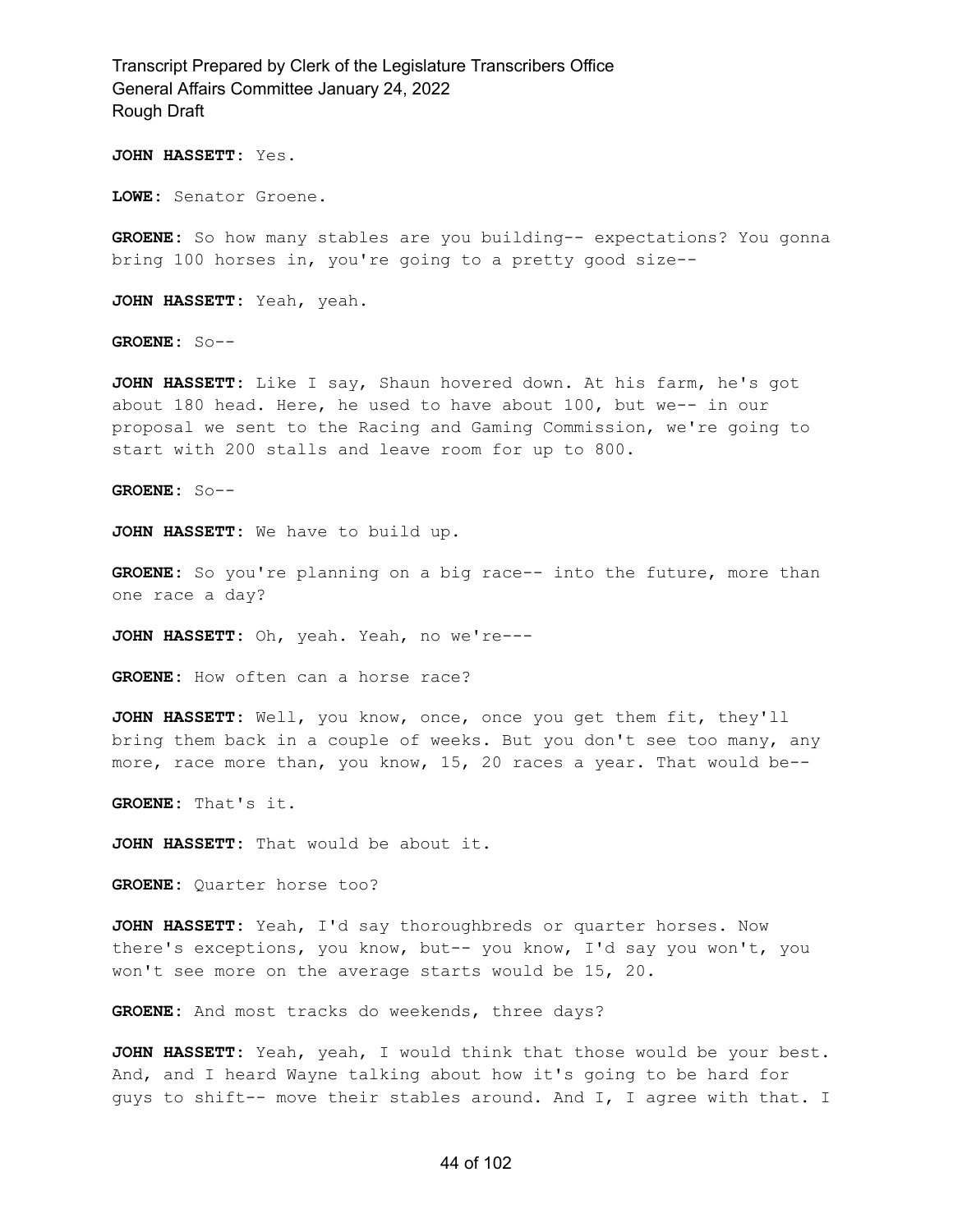mean, it's hard to move a big stable for a six-day meet. But what I think is nice about what I've seen proposed is there would be a quarter horse track in Hastings, North Platte, Scotts Bluff. I think guys would train and then just ship the horses that they're going to run. I, I think they'd run right out of their home base and I think that would work out great.

**GROENE:** Locally in Nebraska?

**JOHN HASSETT:** Yeah, yeah, keep them all in Nebraska.

**GROENE:** So how many fans are going to come drive two, three hours, Bellevue or wherever, to watch one race? How long does a race take?

**JOHN HASSETT:** Horse-- quarter horse race doesn't even take a minute, yeah.

**GROENE:** So isn't this kind of-- a better word-- hokey to say you're going to have five live racing meets-- meet days and have-- one maybe could have one race a day?

**JOHN HASSETT:** No, we're not--

**GROENE:** How many fans are going to show up for one race?

**JOHN HASSETT:** No, we're not planning on having one race. I know that's what the statute says, but--

**GROENE:** But the people who are casino first track--

**JOHN HASSETT:** Yeah, they're going to have one race.

**GROENE:** All right.

**JOHN HASSETT:** We're not. Our casino partner is a horse guy. Our guy running our horse-- oversee the horse operation, he's a quarter horse guy from way back. When he was a GM down at Ruidosa, the All-American Futurity, that's the biggest quarter horse race, purse was \$3.5 million and-- which was more than the Kentucky Derby. The Kentucky Derby raised theirs to meet their-- so no, we're, we're proposing a horse track with a casino.

**GROENE:** Thank you.

**JOHN HASSETT:** Yeah.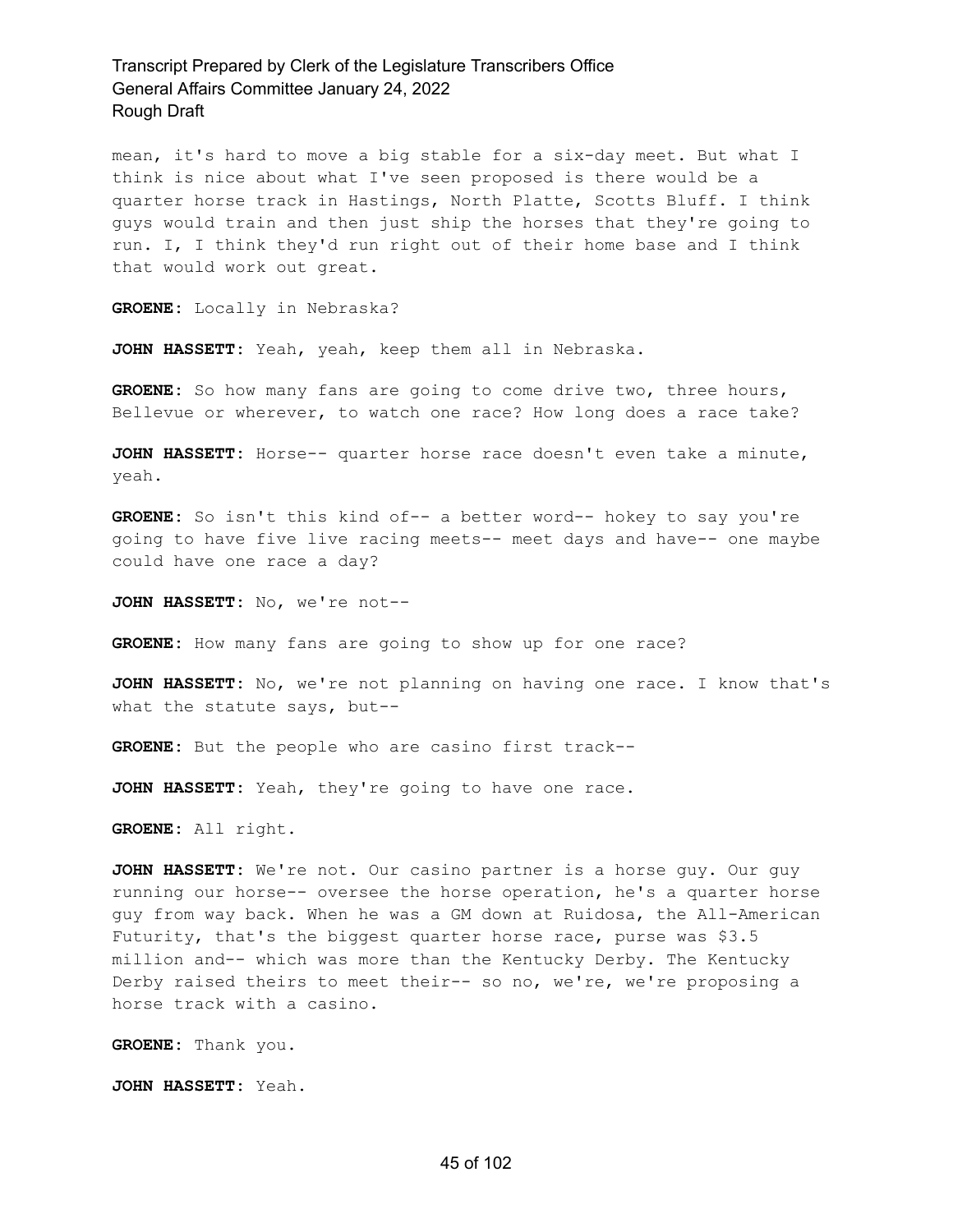**LOWE:** All right. Any other questions? Seeing none, thank you, Mr. Hassett.

#### **JOHN HASSETT:** Thank you.

**RUSTY HIKE:** Good afternoon, Senators. Thanks for having me. I'm Rusty Hike, R-u-s-t-y H-i-k-e, also mayor of Bellevue. Learned a lot about horses, they didn't teach me how to bet on anything, I noticed here, but I'm trying to figure out how to legislate competition as well while I'm sitting here because there are a few things that I think we have too much of an Bellevue, but the free market takes care of that for us. I also sit on the United Cities, which is all the cities of Sarpy County, and I am authorized to tell you from them, to let you know that they are totally opposed to any legislation that would prohibit economic development projects in, in any other cities, which are all in Sarpy County, five of them. Sarpy County Board, I have a letter attached from chairman Don Kelly. He's also opposed to any legislation that prevents Sarpy County from economic development projects and he doesn't believe that, you know, Legislature should pick winners and losers. There has been a few rumors out there that the base is opposed to a track in Bellevue. I have talked with Colonel Thompson at the base. She is the wing commander of the 55th, who is the host to all the other tenants on the base, so she controls all those tenants. She's talked to all of her lieutenant commanders. There is-- she, she cannot find any opposition to it. So if there's-- if you hear any of those rumors or hopefully I didn't just start one, but if you hear any, there's no basis on that. Obviously, the city of Bellevue, I've talked to more than, more than half my council. You know, we're, we're opposed to the 50-mile portion of LB876. I've been working on south Bellevue area since I was county commissioner starting in 2008. We got the Highway 34 bridge put in there. It was a \$140 million project. We got the Kennedy Freeway expanded. We're bringing water down there with the south Sarpy sewer system, millions upon millions of dollars spent on that area. For seven years, I've been working on a large entertainment district with the Chamber of Bellevue, which this, this is-- we lost our, our main tenant. The developer walked away from that at that time, maybe a little bit too soon, but this is a perfect project for that area. It's good for Nebraska. The-- I've heard a couple of populations. Sarpy County is 190,000 people. Douglas County, I think, is a 650,00-- 550,000, sorry, 560,000, I think. Pottawattamie County is 93,000. Mills County, adjacent to Sarpy County, is 15,000. So that population of 100,000 people has three casinos on it. So when I hear, when I, when I hear those ratios, it doesn't make any sense for, for it to be regional. I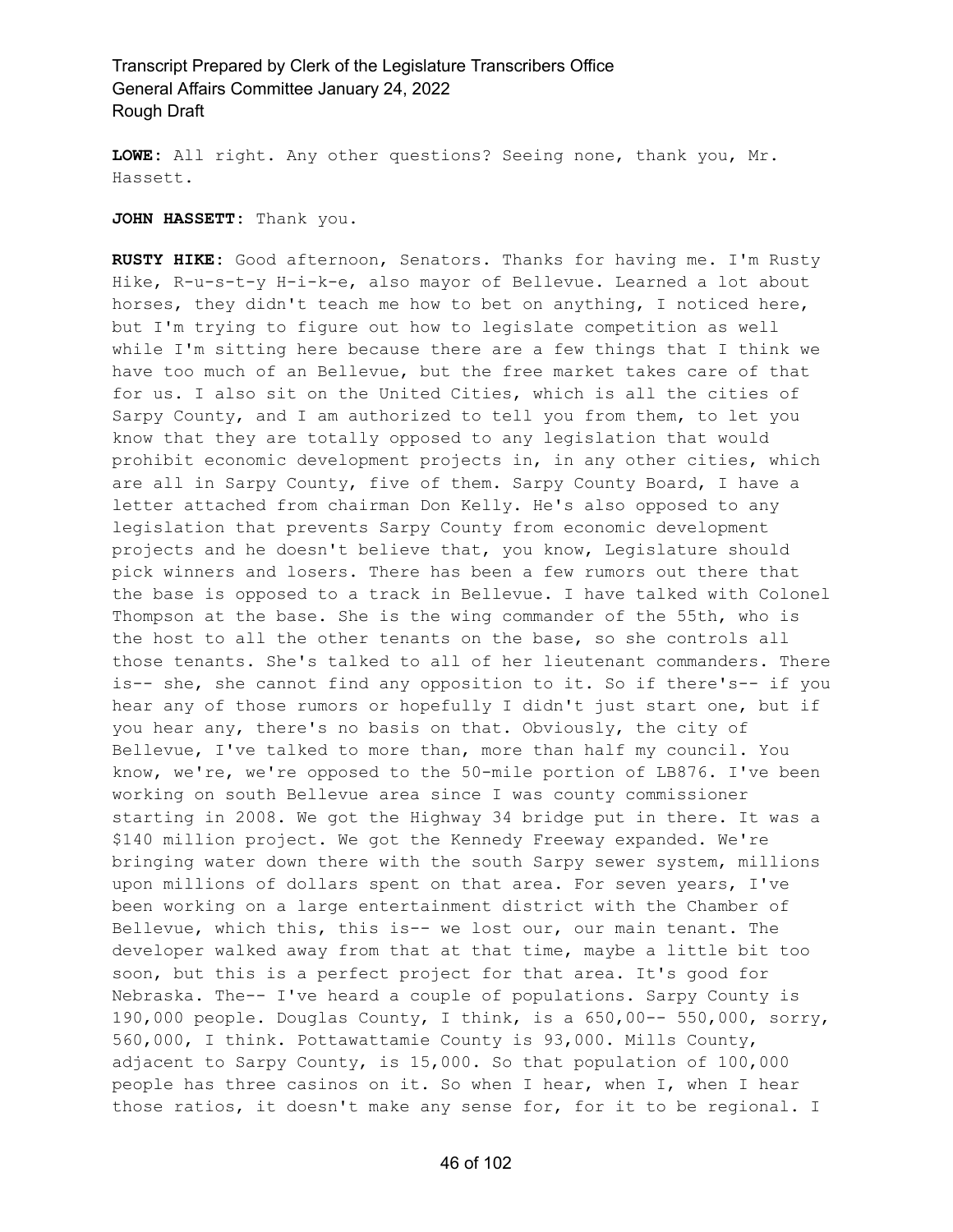think it's more population based. With that logic, Douglas and Sarpy County have over one-third of the state's population. If you're using that logic, I think you need to limit the casinos to two casinos in the rest of Nebraska, doesn't, doesn't make any sense to me. And I would just close with saying I've heard that the other casino in Omaha, the other racetrack, is in competition with, with Council Bluffs' casinos. Nebraska is in competition with Council Bluffs' casinos. We're the ones supporting those casinos. Our money is going to Council Bluffs. Thank you.

**LOWE:** Thank you, Mr. Hike. Senator Groene.

**GROENE:** Thank you, Vice Chair. I'm sure they came to you with a proposal, the racetrack folks. What's in it for you? What, what did they say the tax revenues-- pretty sweet tax revenues here for the county and the city. What is the anticipated tax revenues?

**RUSTY HIKE:** I actually went out to John, knowing he's run keno for 23 years. Great individual, a community guy who's always given the money-- giving its money back to Bellevue and the community and you can't find a better guy. That is what's in it for us. Obviously, the rough numbers, and I don't know the exact numbers, but let's say you got 20 percent of those gambling casinos leave the casino; 2.5 percent of those go to Bellevue, 2.5 percent goes to Sarpy County, and I believe roughly 15 percent goes to the state of Nebraska.

**GROENE:** So it would be a pretty good windfall.

**RUSTY HIKE:** Sure. Yeah, absolutely.

**GROENE:** So you're looking at it for tax revenue.

**RUSTY HIKE:** Yep, tax revenue. We're also working on some business complex type stuff. So we're mixing some entertainment business. It's a whole, it's a whole vision for Bellevue, but this proponent really fits into that well.

**GROENE:** And this will be in the city limits.

**RUSTY HIKE:** Yes.

**GROENE:** Thank you.

**LOWE:** Thank you, Senator Groene. Any other questions? Seeing none--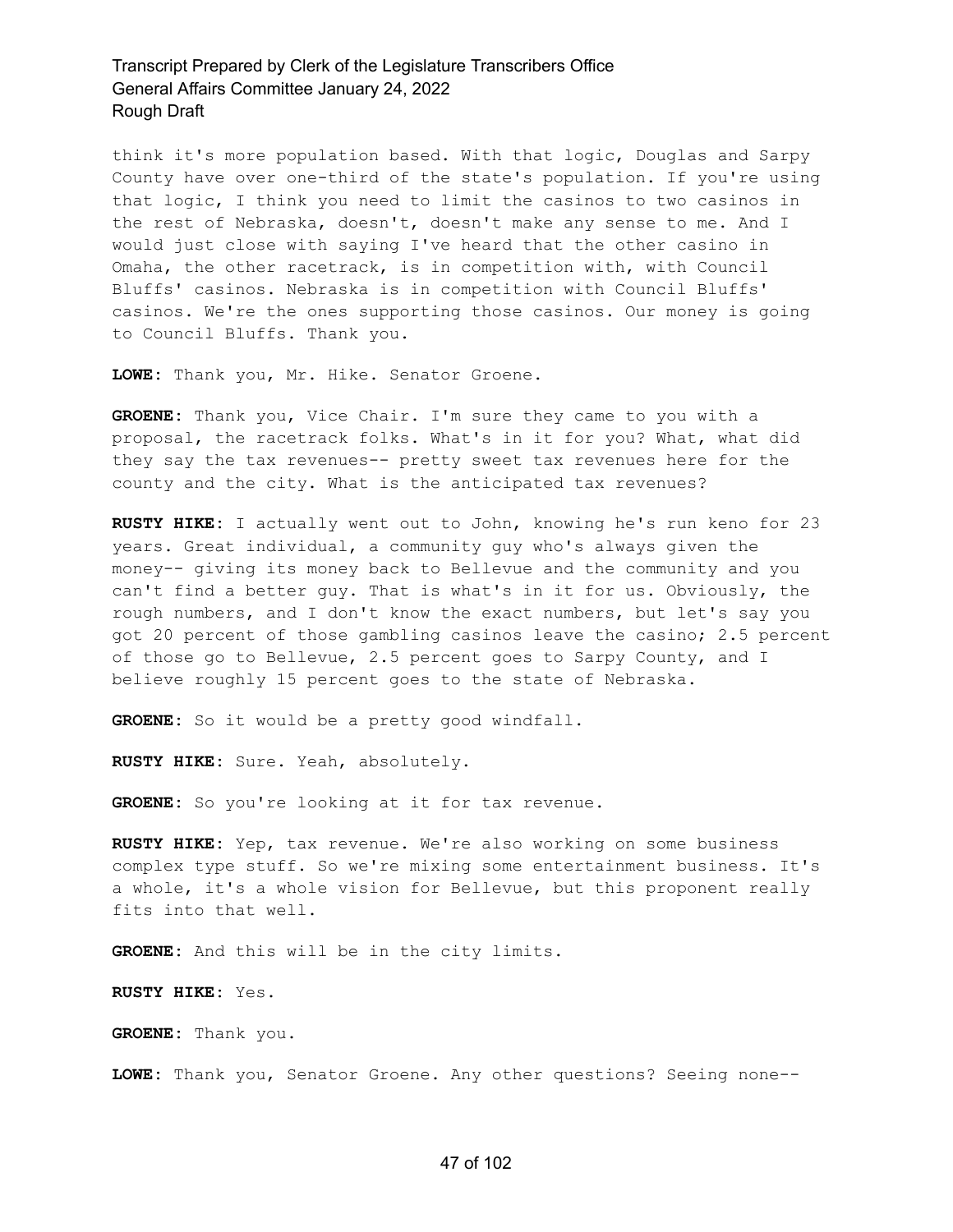**RUSTY HIKE:** OK.

**LOWE:** --thank you.

**RUSTY HIKE:** Thank you.

**LOWE:** Any other opponents?

**SPIKE EICKHOLT:** [INAUDIBLE] to get up front. Good afternoon. My name is Spike Eickholt, S-p-i-k-e, last name is spelled E-i-c-k-h-o-l-t. I'm appearing on behalf of the ACLU of Nebraska and the Criminal Defense Attorneys Association. I hope that's OK if I testify at the same time since our issues are the same. I rarely testify in this committee because we normally don't take a position on these bills. And when I first looked at this bill when I was introduced, I skimmed it really quickly and I didn't think it really had any interest to us. But when I looked at it again this morning, I think it does. And I think that Senator John Cavanaugh, when the introducer was testifying earlier, alluded to that and I tried to talk to Senator Briese beforehand to let him know our concerns, so I apologize for that. The concern that we have about this bill is that the bill itself, really from pages maybe 11 to page 13 increases the penalty for a variety of different offenses related to gambling one step up from a Class I misdemeanor to a Class IV felony and it does it across the board. There are some increases in penalties when it deals with casino operators, license holders, and that sort of things, and we don't take a position on that. But the increase in penalties that applies to those people who may attend casinos, who may try to gamble, basically regular people, we do have concern about because it does increase that penalty, in our opinion, pretty significantly from a misdemeanor to a felony. For instance, if you look on page 11, lines 12 through 18, and then again lines 19 through 21, it makes it a felony for any person who's playing a game of chance to have sort of phony tokens on them or try to use them to purchase-- to, to bet. I have never been in a casino. I don't know if people can use tokens. I don't know how it works at all, but I can just imagine some young person who thinks they're the first person to think of this trick, making some phony looking tokens and bringing them into a casino and getting charged with a felony. There's already enough crimes outside of Chapter 9 that deal with theft of services, that deal with minor misrepresenting age, and all those other things that we captured, but this will add an other felony dynamic to that. And in our opinion, it shouldn't be increase at that level. Being convicted of a felony, a Class IV felony is zero two years. A Class I misdemeanor is zero to one year. That may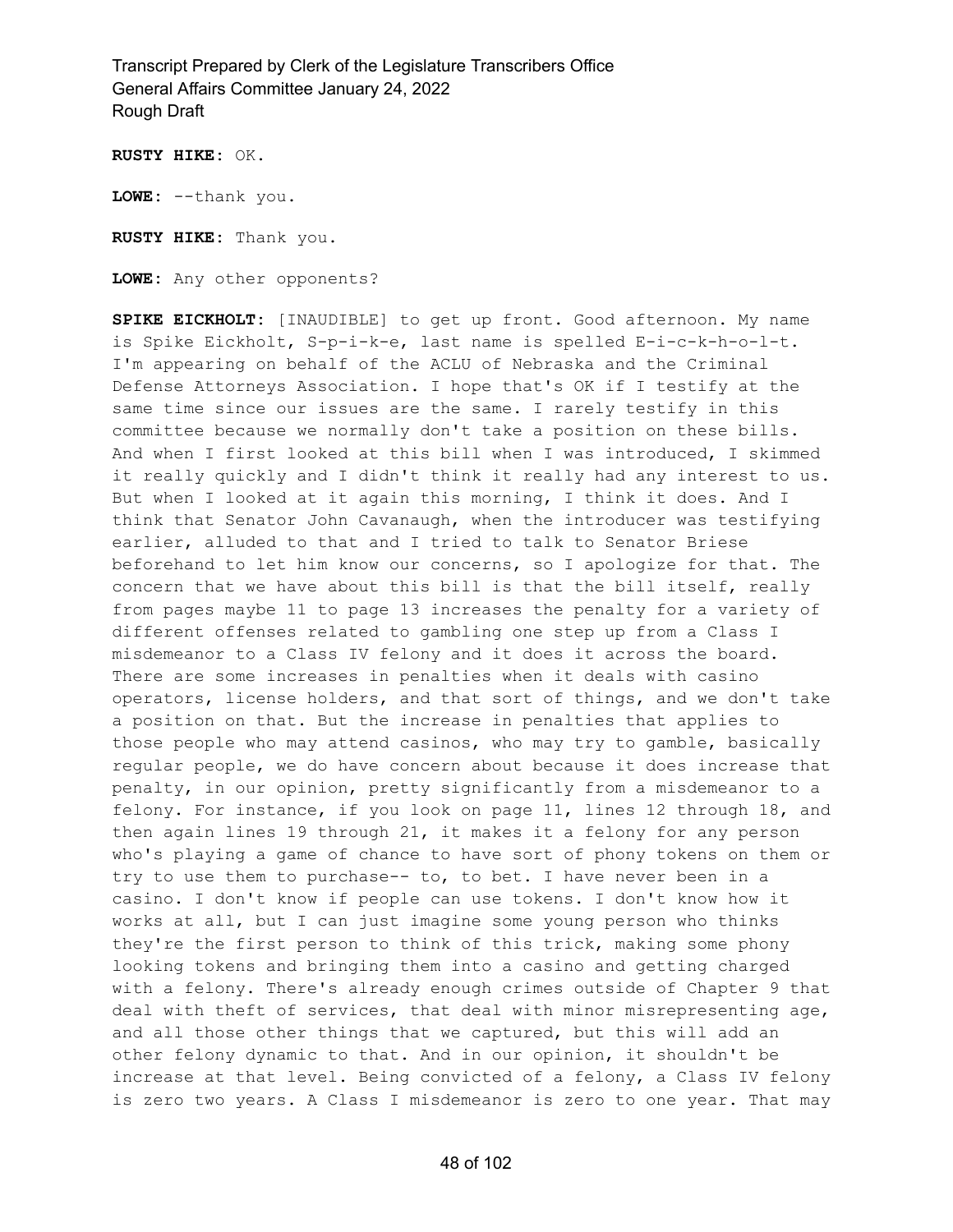not seem like much, but being convicted of a felony has other significant consequences. First, you're, you're a convicted felon, which if you tell anybody that phrase, they immediately think you've done something violent, you've hurt somebody, you've done something really, really bad. And if you try to explain to them, well, I just had a phony ID and I was under age 21 and I tried to get in a casino, that is a felony under this bill. So those are the concerns that we have. I think that Senator Brese indicated an appreciation of our position. With respect to the increase in penalties for those people who are licensed to operate either a racetrack or a casino, we don't have any problem with that, but the increase of people who may be attending are caught up in this increased penalty, we do. And I'll answer any questions if anyone has any.

**LOWE:** Thank you, Mr. Eickholt. Senator Brandt.

**BRANDT:** Thank you, Chairman Lowe. Thank you, Mr. Eickholt, for testifying. Have you had a chance to research what surrounding states or the region does in regards to casinos?

**SPIKE EICKHOLT:** I don't.

#### **BRANDT:** OK.

**SPIKE EICKHOLT:** Admittedly, I don't do much of this. I did talk to Ms. Holman earlier and she said that other jurisdictions do make certain crimes related to this a felony. And that may be true. I don't know. I'm always sort of exasperated, if you will, to compare Nebraska to other states because we only compare it sort of one way when it comes-- in my opinion, at least-- one way when it comes to setting penalty and this is if other states set it higher than us, we follow them no problem at all. But if other states decriminalize things, if other states lessen penalties, it's just we can't seem to do that. And I don't mean to be obstinate when it comes to this issue about increasing penalties or my clients don't, I should say, but the, the frustration that we have is that we never seem to go the other direction, right, or we rarely seem to go the other direction. And in our opinion, again, if you have a license and you're operating something that the state wants to regulate heavily and you do something that's deceptive, if you do something that's improper, that perhaps deserves a felony consequence. But if you are 20 years old and you've got a fake ID-- I'll give you the example of that will work. If you misrepresent your age-- for instance on page 13, lines 13 through 15, a person who participates in a game of chance when they are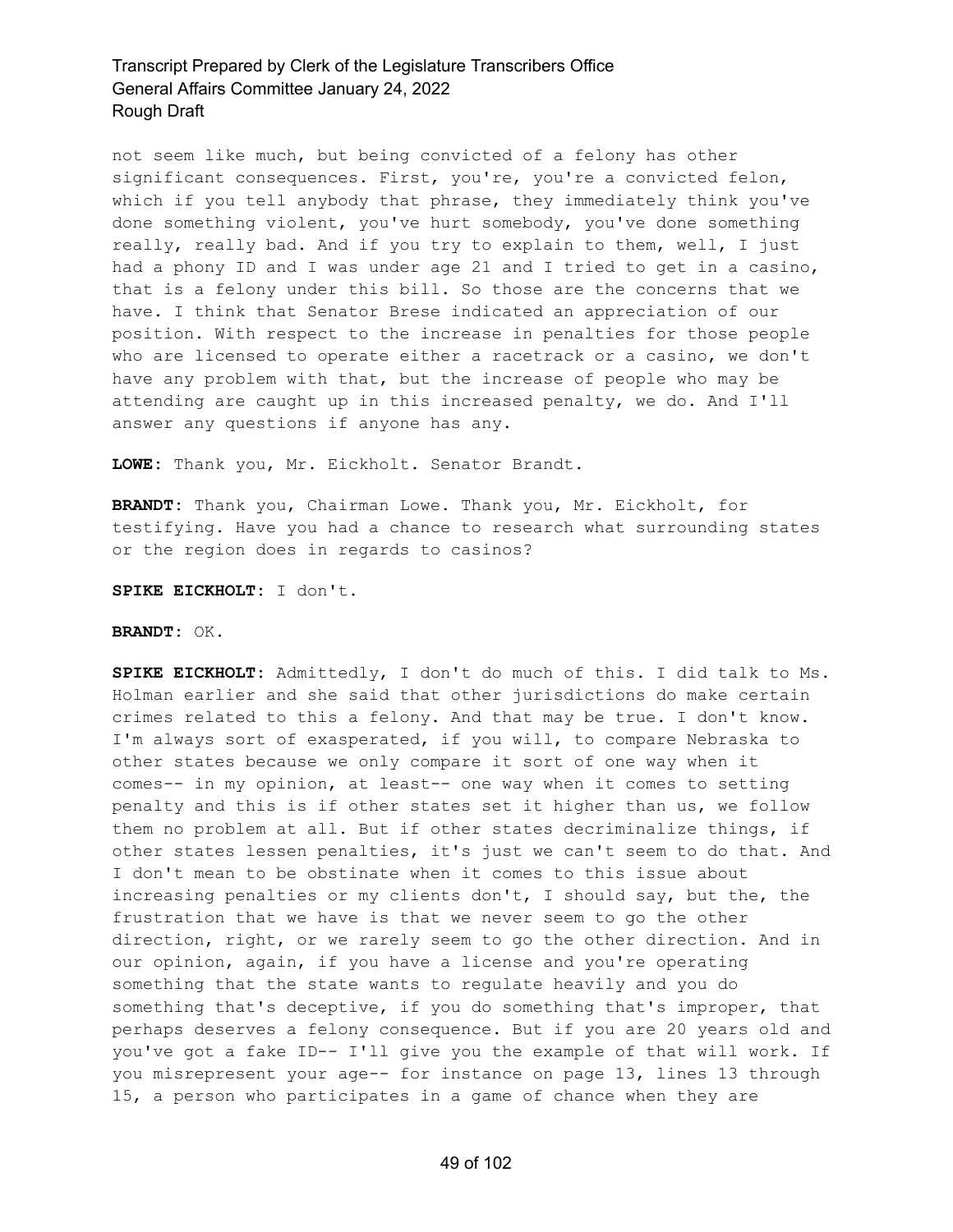younger than 21 is guilty of a Class IV felony. So-- and if you look at page 13, lines 10 through 12, a person who knowingly permits an individual whom the person knows is under 21, it's a felony. I can see two 20-year-old kids going to a casino, they got their fake IDs, they get in, they get caught and they're looking at a felony.

**BRANDT:** All right, thank you.

**LOWE:** Thank you, Senator Brandt. Senator Groene.

**GROENE:** Thank you. Does self-exclusion-- how do you think they will license-- I mean police that? Is every person who goes in a casino carded?

**SPIKE EICKHOLT:** I assume they are. I mean, I don't, I don't [INAUDIBLE] assume, but if you have an age restriction, you presumably--

**GROENE:** The one I've been in lately is Dodge City and you just walk in. I'm pretty young looking. Nobody cards--

**SPIKE EICKHOLT:** Well, then maybe somebody should monitor them because  $I --$ 

**GROENE:** But I mean, I don't see anybody carded.

**SPIKE EICKHOLT:** Well, I-- well, one at least hopes, if there's a, if there's an age requirement, the casino, one hopes that people who are near the age 21, of the casinos are checking ID and making sure that they appear to be 21.

**GROENE:** But how do you police this? Are you concerned how they police this self-- whatever it called-- self-something-- exclusion?

**SPIKE EICKHOLT:** Where they sort of have people leave, is that what you mean?

**GROENE:** Well, no, it's, it's-- people that are addicted to gambling, I think, and-- anyway, are you concerned about, about their rights?

**SPIKE EICKHOLT:** About the people who gamble?

**GROENE:** No, that they're on the self-exclusion list that if they do get in and gamble and they win, and it says-- just says bedridden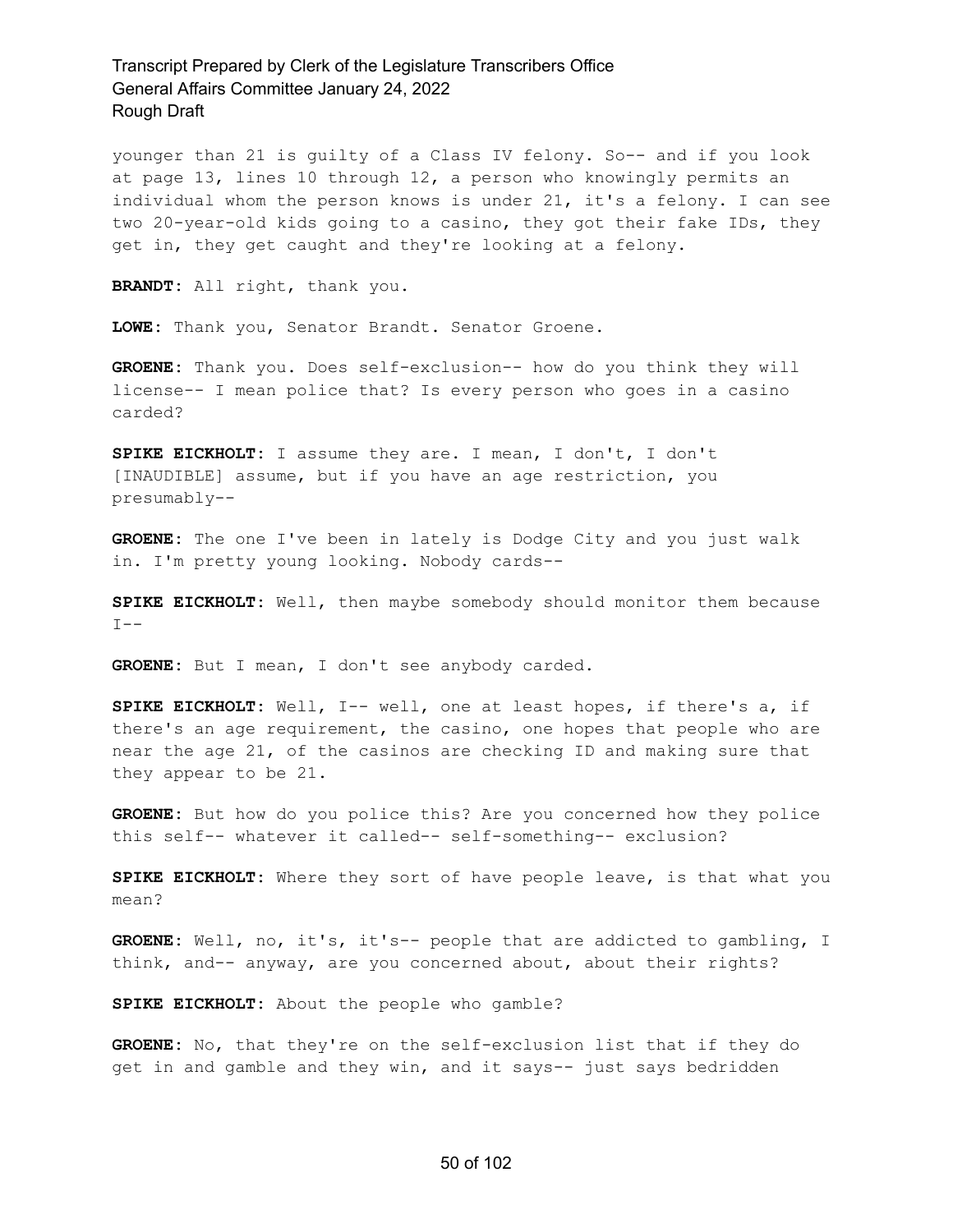here, they can't pick up their winnings. It's a little late in the game.

**SPIKE EICKHOLT:** I don't-- I admit I'm not--

**GROENE:** I mean, just concerned about their-- have you looked at that?

**SPIKE EICKHOLT:** I haven't, but I don't know for sure I even know what self-exclusion means. It means, like, the casinos to somehow prohibit certain people from--

**GROENE:** Yeah--

**SPIKE EICKHOLT:** --being there?

**GROENE:** --if they're on a list or something.

**SPIKE EICKHOLT:** OK, so if they win too much or they're too good at it or whatever--

GROENE: No, no, no. They're-- they have a problem.

**SPIKE EICKHOLT:** OK.

**GROENE:** And it--

**SPIKE EICKHOLT:** Well, it may be true. And again, we don't, we don't have a problem with the casinos themselves being held to a higher standard of state regulation. But the problem is, is that you're just going to get-- and I can just see a lot of unsophisticated young people excited when the casinos open, trying to get in there before they're age 21, trying to somehow game and beat the system. They maybe should be subject to some sort of consequence and they already are as a Class I misdemeanor, but a felony, in our opinion, is just too much.

**LOWE:** Thank you, Senator Groene. Seeing no other questions, thank you, Mr. Eickholt. Anymore in opposition? All right, those in neutral.

**NATE GRASZ:** Good afternoon, Senator Lowe and members of the General Affairs Committee. My name is Nate Grasz, N-a-t-e G-r-a-s-z, and I'm the policy director for the Nebraska Family Alliance. We appreciated the opportunity to work with Senator Breezy, the members of this committee, and other senators in the body last year to amend LB560 to ensure the ballot initiatives that were approved by voters were implemented appropriately, but with added safeguards and additional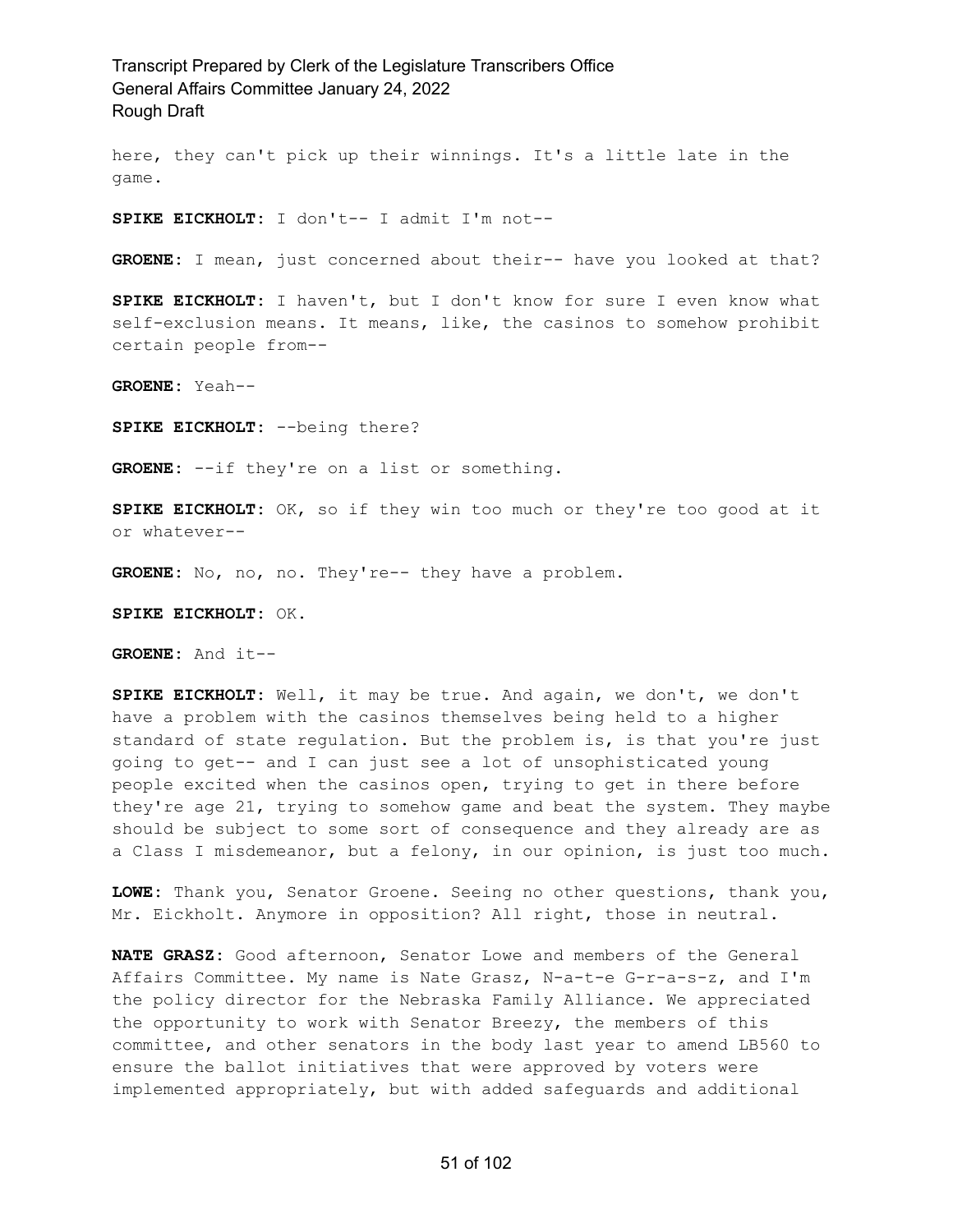consumer protections in place. We hope that type of collaboration and thoughtfulness will continue with this legislation. While we appreciate the effort and intent of the bill to set requirements to limit the number of casinos in our state, we believe that the bar is set too low and that the bill, as drafted, could allow a proliferation and oversaturation of casinos in our state at the expense of families, businesses, and communities. When the ballot initiatives were approved by voters, there were six licensed racetracks in the state. We don't think that people were envisioning a casino every 50 miles, with the only racing requirement being that they hold five, five race days and potentially just five races a year. I have not seen the amendment that Senator Briese brought to the committee today, but it, it does sound like a, a real step in the right direction. Fundamentally, this is new territory for our state. We are about to undergo the largest expansion of gambling in the history of Nebraska. And if we want this to be more than just a smokescreen for casinos to operate in as many places as possible, we strongly encourage the committee to set the bar higher and establish a higher number of minimum race days and minimum races. This is the Legislature's chance to manage the proliferation of casinos before it's too late, and scores of communities across Nebraska are left caring and pain for the social and economic costs that accompany casinos because the requirements to get a license were too low. We firmly believe that there needs to be limits on the number of casinos that there can be in our state. We just simply can't support the bill as drafted at this time, but we do look forward to lending our support to future amendments to strengthen the bill, to add more stringent requirements for the licensing. And we encourage the committee that, as you are contemplating various amendments and trying to balance the many different interests that have been brought to you today, that you will keep the best interests of children and families who will be impacted by the expansion of gambling first. Thank you.

**LOWE:** Thank you, Mr. Grasz. Any questions? Seeing none, thank you.

**NATE GRASZ:** Thank you.

**DAVID COPPLE:** Good afternoon, my name is David Copple. I'm an attorney in Omaha and Norfolk, Nebraska. I'm here on behalf of my client that is the Citizens for Better Norfolk.

**LOWE:** Can you spell you name?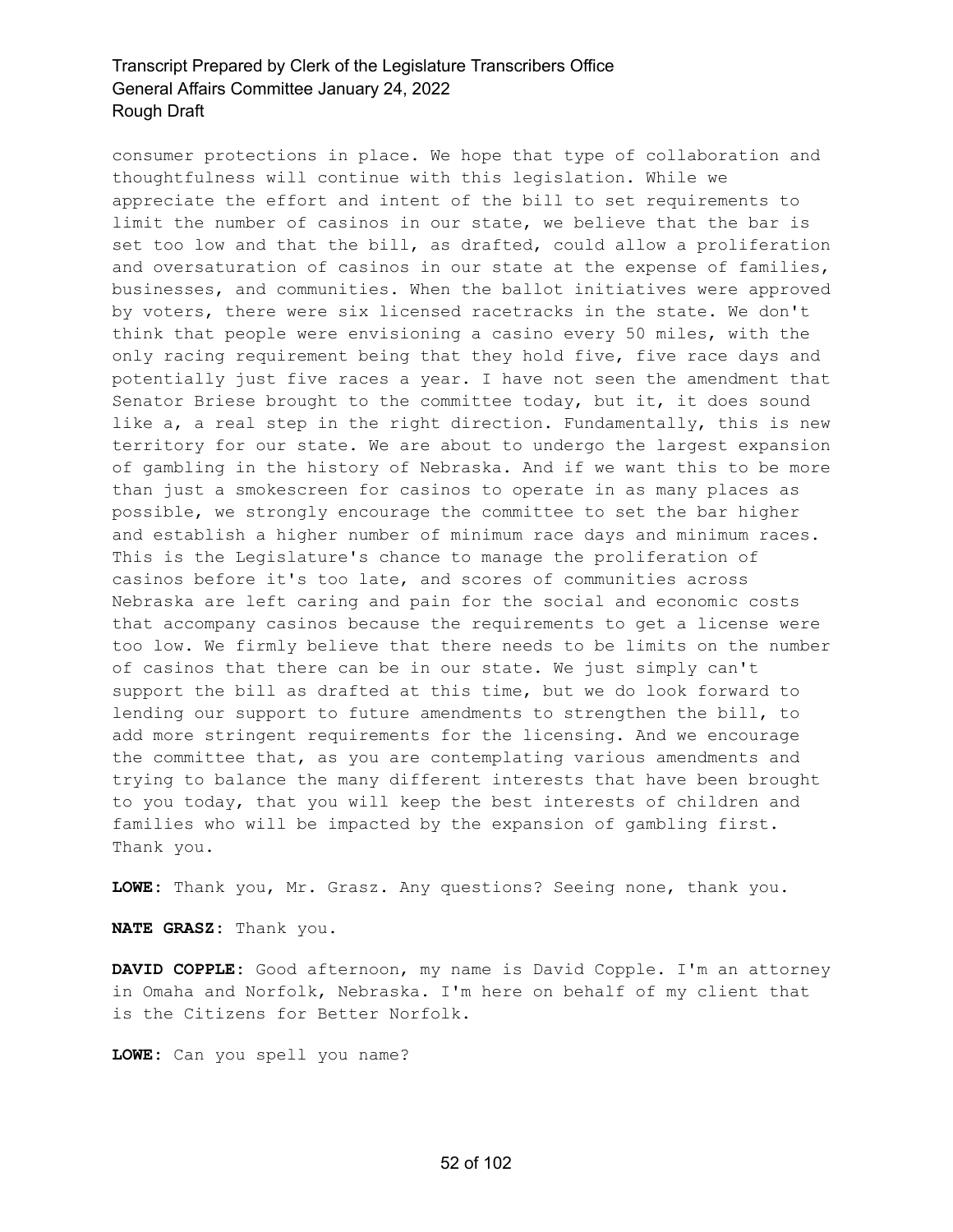**DAVID COPPLE:** I will, I will. D-a-v-i-d. My last name is spelled C-o-p-p-l-e. I represent a group of concerned citizens who-- which is comprised of individuals, community leaders, economic developers, and captains of industry in Norfolk, such as Norfolk Iron and Metal and other such organizations. We have engaged, as part of our long ordeal in dealing with the discussion that has focused and circuit- circulated around Norfolk. We have engaged an expert economist to do a study relative to casino gambling in the states of South Dakota, Iowa, Colorado, Nebraska, and Kansas and Missouri. I'd like to share a few observations of that study. These casinos that are being proposed in the smaller communities in Nebraska will not be what be, by industry standard, a destination casino. This will not be like Las Vegas, where people travel from throughout the country or throughout the world to come to those casinos. Rather, these casinos are referred to in the industry as convenient casinos, which by and large draw generally from the local and surrounding areas for their gambling activities. We are of the opinion, based upon the studies, that the large percentage of the gambling revenues that will be done at these smaller casinos will be from local individuals or surrounding communities. We are of the opinion that the casino industry as a whole, and if you look at Colorado and you look at South Dakota, they have shrunk or decreased the number of casinos in each of those two states. If you look at- and I believe it's it's either Kansas City, Missouri, or a state with those populations, there's only four casinos. Nebraska, as you all know, has a population of approximately 1.9 million people. We don't think a casino located in Norfolk, Nebraska, is economically feasible. We've heard people talk about market studies, but no one has produced for the citizens of Norfolk that market study so it could be reviewed and analyzed. We are here as a neutral because we want you to give serious consideration to both the proposed LB786 [SIC] and the amendments, but most specifically, we're here to ask you to give very serious consideration with respect to the distance between casinos. We do not believe, as it's drafted, that it's appropriate. We are asking you to consider more than 50. I've heard 75, I've heard 100, but we think it should be greater than 50 because we don't want, as citizens of Norfolk and my clients specifically, don't want to be put in a position where there's gamesmanship going on so that they qualify because they are 51 miles away from the casino that will be placed in Columbus. We respect Grand Island. We respect Columbus. We respect the existing racetracks. What we're opposed to is the idea of a casino being placed in Norfolk that's premised on the idea of a one-day-a-year racetrack.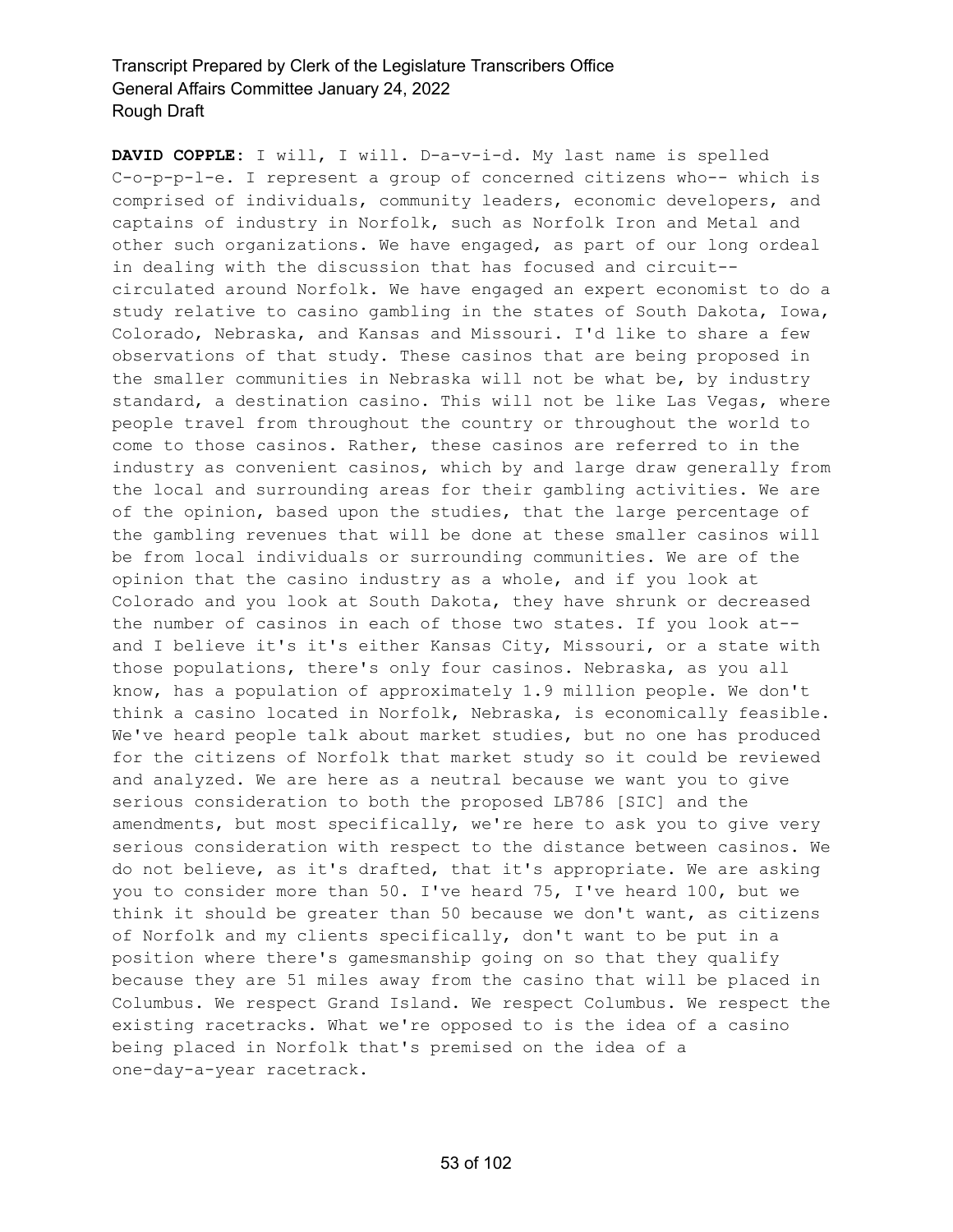**LOWE:** Thank you, Mr. Copple. Are there any questions? Senator Groene.

**GROENE:** Is your-- thank you, Vice Chair-- is your community leaders enticed also by the tax revenues?

**DAVID COPPLE:** We've heard that argument. We've heard that it's economic development. What we would say-- based on the studies that we have, what we would say is it will result-- in communities of Norfolk size, it will result in cannibalization both at a macro level, at a micro level, the micro level being the restaurant, the bar that's in Norfolk. They are-- they will have customers and they will have employees cannibalize from their employment to these new proposed casinos. From a macro level, we describe it as it may generate some revenue for the econ-- for the Norfolk or Madison County economy, but it will cannibalize that money from being spent in other activities and other business locations in Norfolk--

**GROENE:** Can ta--

**DAVID COPPLE:** --or Madison.

**GROENE:** Can a local community, through zoning laws, just blankly take out gambling as a-- are they allowed to do that?

**DAVID COPPLE:** That, that's, that's a-- I mean, when you're dealing with zoning, that is another level of analysis. But we are here today to ask the Legislature and your committee to give serious consideration to placing restrictions geographically with respect to the locations of, of "racinos," as the--

**GROENE:** Do you understand-- are you not under the understanding that the Racing Commission can trump local--

**DAVID COPPLE:** We understand that.

**GROENE:** --local-- they can, they can.

**DAVID COPPLE:** Well, we understand that the legislative body has a role in this. We understand the commission has a role in it. We have had communications with representatives of the commission. We are here today so that you hear the citizens of Norfolk expressing to you our concerns.

**GROENE:** Thank you.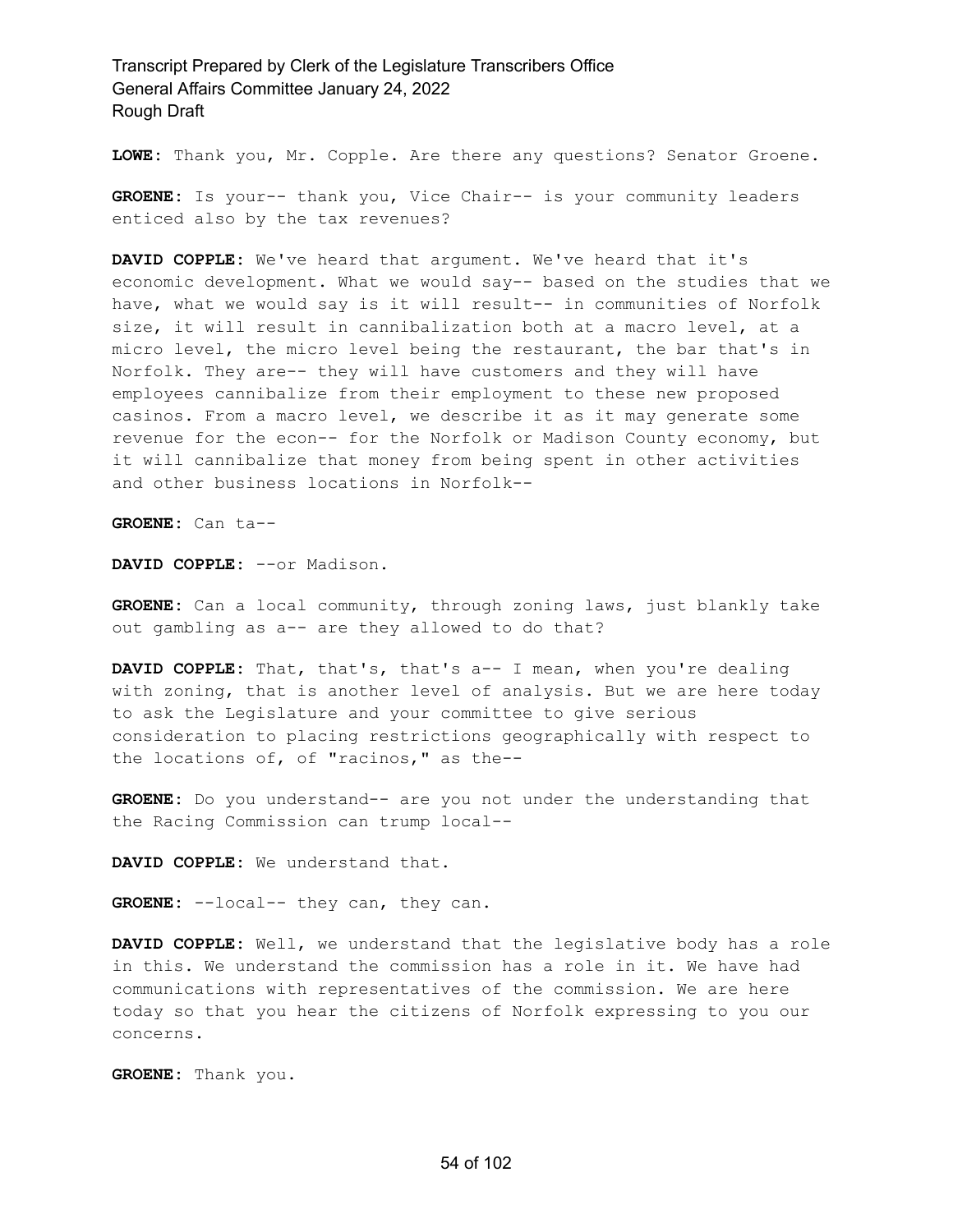**LOWE:** OK. Thank you, Senator Groene. Senator Wayne.

**WAYNE:** How many memberships are in your client?

**DAVID COPPLE:** Pardon me?

**WAYNE:** How many members are in your client?

**DAVID COPPLE:** There are-- there is an executive committee that consists of at least ten individuals and there are over 100 individuals, neighbors, those types of people, that are concerned about this.

**WAYNE:** And how many people are in Norfolk?

**DAVID COPPLE:** Approximately-- I don't know what the 2020 census was, but approximately 25,000 in, in Norfolk proper.

**WAYNE:** Thank you.

**LOWE:** Thank you, Senator Wayne. Any others? Thank you, Mr. Copple--

**DAVID COPPLE:** Thank you.

**LOWE:** --appreciate it.

**TOM SAGE:** Good afternoon, Vice Chair and Senators. My name is Tom Sage, T-o-m S-a-g-e. I'm the director of the Nebraska Racing and Gaming Commission. It's a pleasure to be here today. This is the first time I've appeared as a director of the Racing and Gaming Commission before a legislative body since we just were created. We are neutral on LB876. The reason why we're neutral on LB876, and I know Senator Wayne likes to hear this, we like to be able to answer your questions. And I know there's a lot of questions and I wrote some notes on some of the questions that were asked, anticipation of being asked right now. But there's one thing I do want to bring up to the committee. I've spoken with-- I don't know if it made it in the amendment or not, but it would be page 6, line 11. This discusses the penalty for an operator after the first 12 months of operation, which is great language, and, yes, we propose that. It's being used in a number of other states, but we won't have any casinos in operation to have the penalty. We-- I believe we need to have something, a monetary fine, \$50,000 until they're in operation for 12 months, something to that nature. With that being said, I'm open for questions. I know there was a little bit of, I thought, maybe confusion on race days and races. So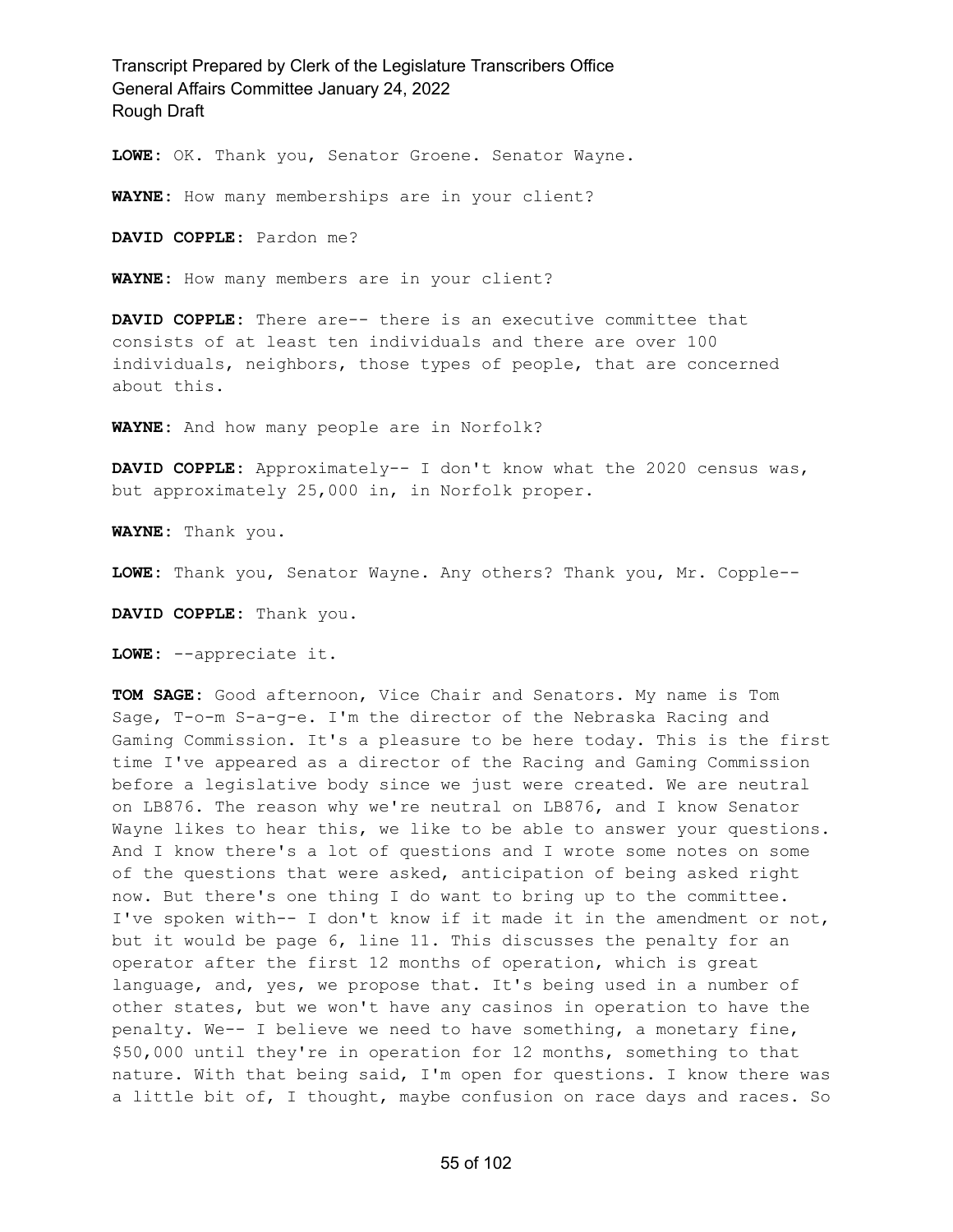state statute says you have to run one breed race to be considered a race day. OK, then we got into race days. So if you're talking about 120 days, if you run ten races a day, you can be done in ten days. Is that a long race meet? I'm not sure. But anyway, I'm open for questions.

**LOWE:** All right. Thank you, Mr. Sage. Senator Brandt.

**BRANDT:** Thank you, Chairman Lowe. Thank you, Mr. Sage, for--

**TOM SAGE:** Sure.

**BRANDT:** --your testimony today. Can you tell me what the status today is? I know the rules have been approved by Racing and Gaming, and the last I heard, they were at the Attorney General's Office. Is that correct?

**TOM SAGE:** That is correct.

**BRANDT:** And how long will he have them until it goes to the next step?

**TOM SAGE:** Senator, we do not have a timeline in Nebraska with the rulemaking process of how long it could sit in the Governor--  $or$ , excuse me, in the Attorney General's Office. I know of no timetable.

**BRANDT:** So how does that process work? If the AG's Office found a problem with the gaming rules, does it go back to your commission?

**TOM SAGE:** That is correct.

**BRANDT:** And then you guys revise them and send them back?

**TOM SAGE:** We would have to go through the hearing process again.

**BRANDT:** OK, thank you.

**LOWE:** All right. Thank you, Senator Brandt. Senator Groene.

**GROENE:** Thank you. I'll try to keep my questions short. So you wear two hats right now?

**TOM SAGE:** I--

**GROENE:** You-- you license casinos and then you license racetracks, right?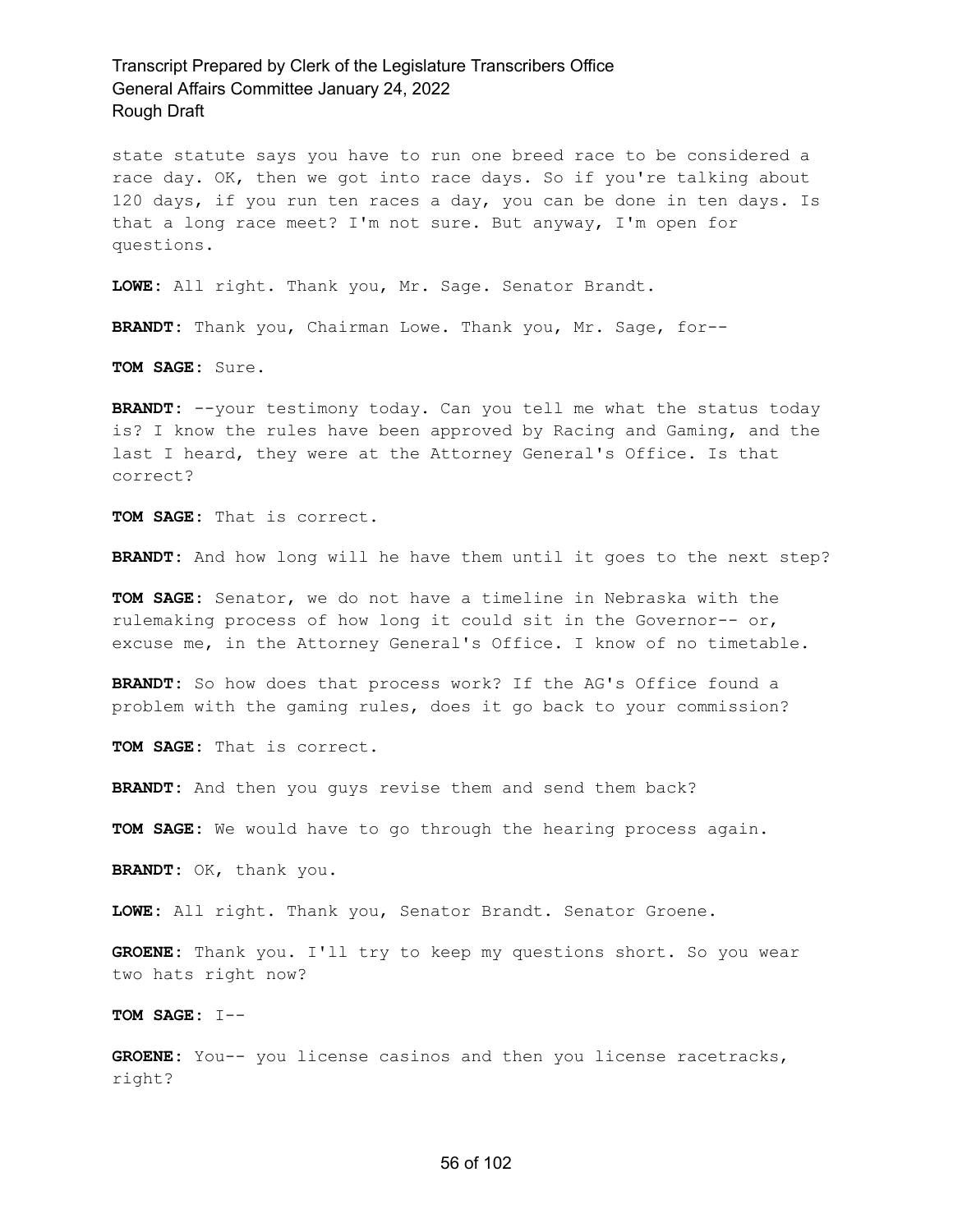**TOM SAGE:** That's correct.

**GROENE:** So the ones with existing racetracks, they will bring you proposals on casinos and you will follow whatever we put into statute. And then the people who want a new racetrack will bring you a proposal for a racetrack, right?

**TOM SAGE:** Yes, sir.

**GROENE:** Casino won't have anything to do with that decision.

**TOM SAGE:** We're-- we're going to look at the racetrack first.

**GROENE:** All right. Is there parameters that you look at that affects or that you have put in or is it by statute or is it by regs that you have put in that you consider, when you put a new racetrack in, how it affects the entire industry--

**TOM SAGE:** Yes--

**GROENE:** --without considering the viability of a casino?

**TOM SAGE:** Yes, Senator. In our rules of racing, it would be rule point two-- point-- or, excuse me, 2.005, and I can work with your counsel and make sure you get this: The criteria de-- determining race day allotment [SIC]. And it goes on: to-- to maximize revenue for the state, high quality of racing, the best facilities, so on and so forth. So those are the criteria that we would right now look at a new racetrack, along with making sure they comply with all the safety requirements. So it's not just tilling up a stretch and running down there. They're going to have to have safety rails, they're going to have to have the correct cushion, many, many different aspects of the racetrack, but really, as a criteria, as you're asking, the only thing we have right now is in 2.005.

**GROENE:** So arbitrarily you can decide if race track is feasible or if they--

**TOM SAGE:** Our-- our-- our commissioners--

**GROENE:** It affects the entire-- you don't look how it affects the entire racing community?

**TOM SAGE:** By the way I read 2.005, they would take into consideration the entire racing community.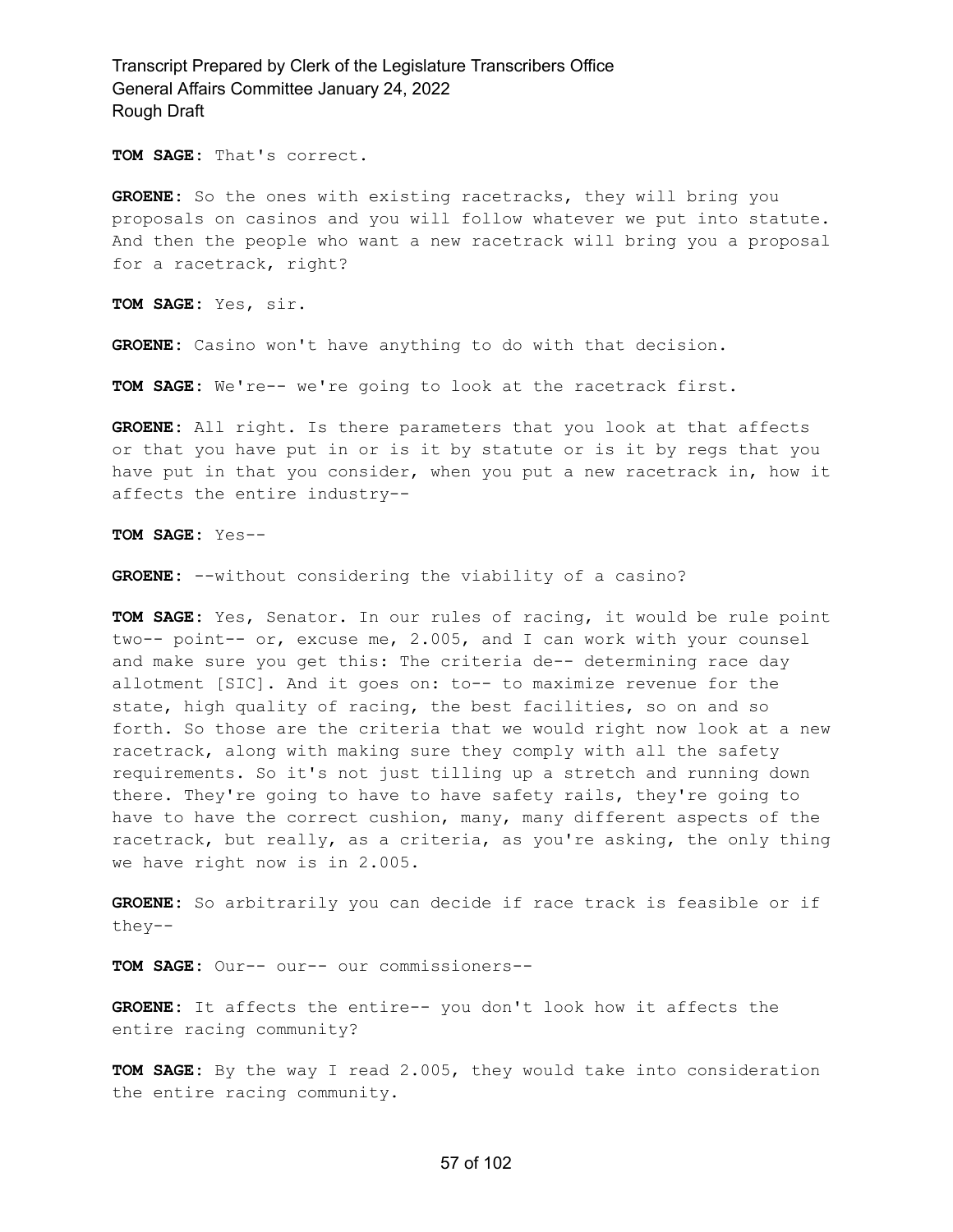**GROENE:** So if somebody came to you and said, we're going to run, run a race, we're gonna put this quarter horse track in there?

**TOM SAGE:** Um-hum. It would be up to our commissioners to decide. I don't make that decision. Our five-- or seven commissioners-- now we have six commissioners-- would-- would make--

**GROENE:** They would decide if that's good for the racing industry--

**TOM SAGE:** Correct.

**GROENE:** ---in Nebraska? Would they decide that this community followed all of these statutes and [INAUDIBLE]

**TOM SAGE:** Senator, I can't answer that, how our commissioners would rule on that. That was not--

**GROENE:** It's a lot of arbitrary.

**TOM SAGE:** Yeah. Yeah, and I think that's why they're really looking for guidance from you, and that's where LB876 was very important, about how to establish the criteria for the casinos.

**GROENE:** So do you see this statute and the statutes we have as, hey, if they follow all these rules, they bring an application, you are bound to approve it?

**TOM SAGE:** I think the commission, if they went by everything legally, I'm not sure how they would or would not rule on an application. They're looking for guidance from this body.

**GROENE:** So they would want to know if they can limit some kind of economic factor in the racing industry to make sure that we just- they don't bring you-- they match everything in this law, that you have to approve it?

**TOM SAGE:** Senator, that's why I'm testifying in a neutral capacity. We're looking for guidance from this body.

**GROENE:** So far, you haven't gotten it.

**TOM SAGE:** No, I was hoping-- you know, we're hoping--

**GROENE:** Would this give you--

**TOM SAGE:** --maybe this could give us some guidance,

### 58 of 102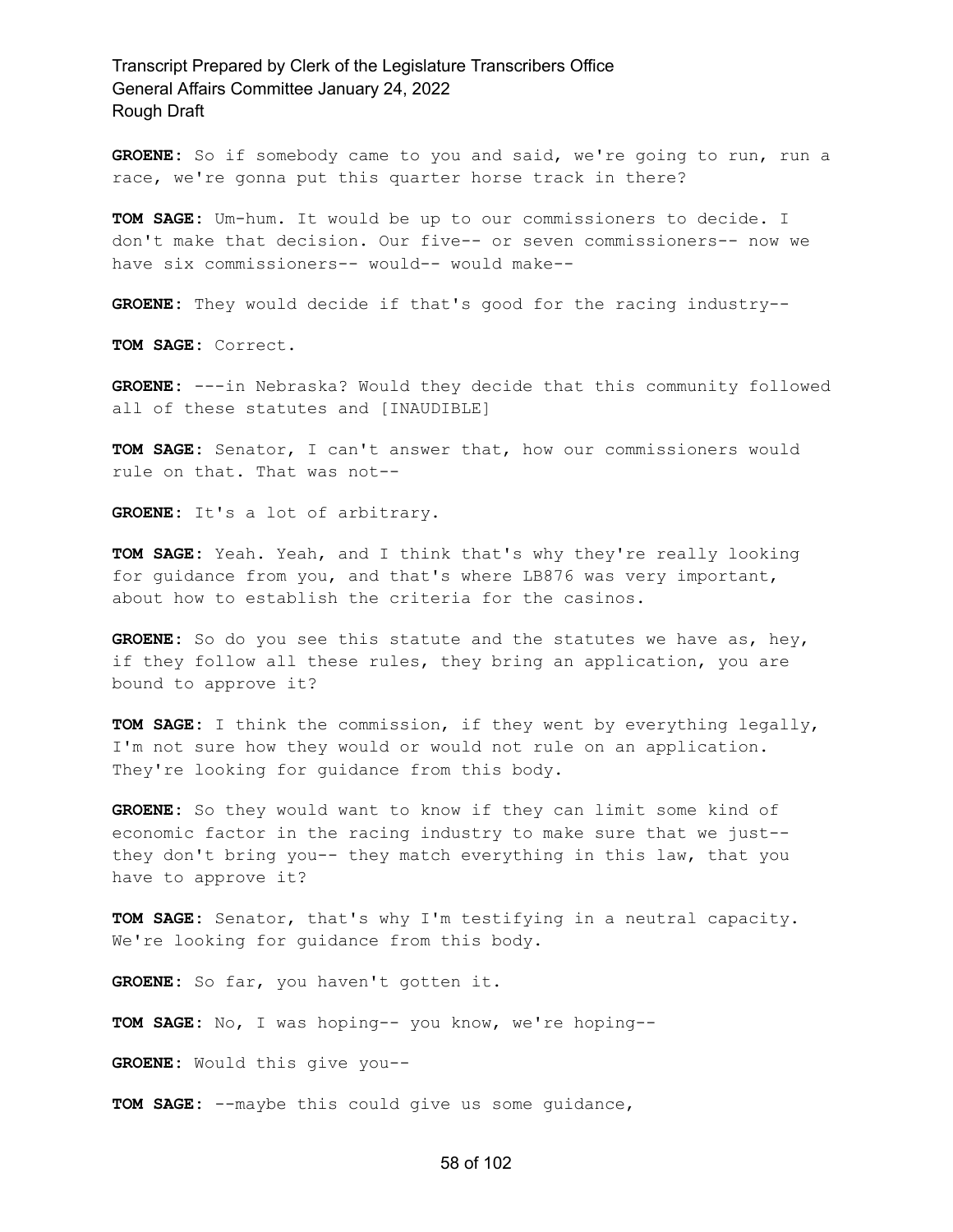**GROENE:** Would this give you guidance if you-- if you can take some statewide actual perception into it that affects the entire racing or if it's a feasible-to-stand-alone racetrack?

**TOM SAGE:** I think it would.

**GROENE:** This does?

**TOM SAGE:** I think so.

**GROENE:** All right. Thank you.

**TOM SAGE:** But as a neutral standpoint, no, I mean, I don't-- I'm not sure. That's where we're looking for your input.

**GROENE:** But you did not testify in favor of this.

**TOM SAGE:** I'm neutral.

**GROENE:** Thank you.

**LOWE:** Thank you, Senator Groene. Senator Arch.

**ARCH:** Thank you. I want to-- I want to do a little reality testing with you here. We've-- we've talked about a number of races, number of days, some-- some type of a-- of a standard to-- to be recognized as a racetrack. If-- if you went with 120 races, you said about 10 a day?

**TOM SAGE:** Could, depending on your horse population.

**BRANDT:** Yeah. But, I mean, so-- so 12 days, you could get through 120 races in a year.

**TOM SAGE:** Um-hum.

**ARCH:** Generally, those are raced on Friday, Saturday, Sunday? Is that--

**TOM SAGE:** It-- it really-- as of it's been-- excuse me, lately in Nebraska, yes, Friday, Saturday, Sunday--

**ARCH:** OK, so--

**TOM SAGE:** --in the--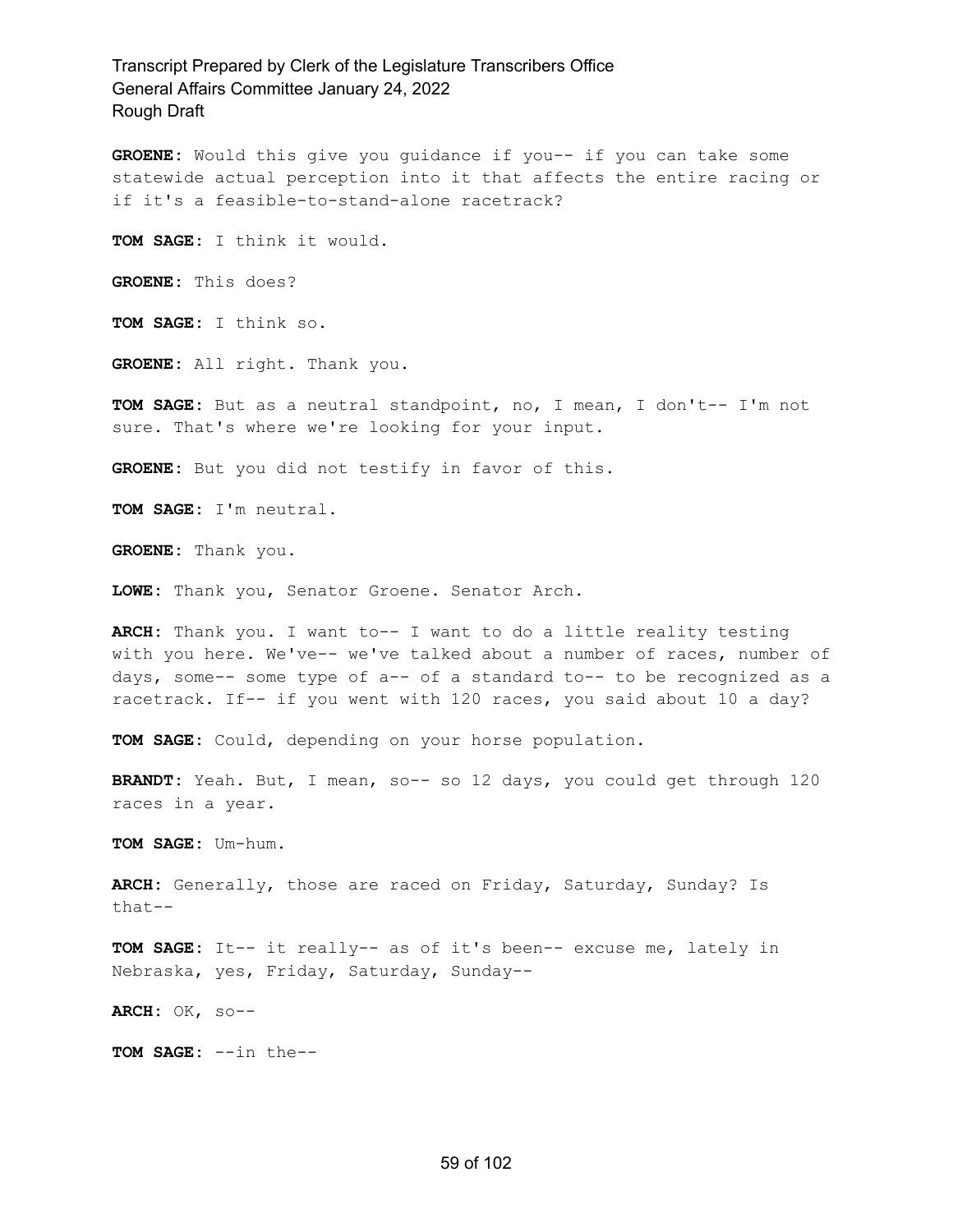**ARCH:** So that's-- so that's-- if-- if you're doing 12 days, say, that's a month.

**TOM SAGE:** Correct.

**ARCH:** It may not be a month exactly per track or--

**TOM SAGE:** Exactly.

**ARCH:** --but about a month. So your-- your race season is how many months?

**TOM SAGE:** Well, right now we race 52 days. That's the--

**ARCH:** I mean as far as your-- as far as the season goes. In other words, you're probably not racing horses today, right, January?

**TOM SAGE:** No, and that's where I am-- if I could finish here?

**ARCH:** Sure.

**TOM SAGE:** We're race-- right now, we're racing 52 days. We will start the 18th of February in Grand Island and we'll end, I believe, it's the 30th of June, maybe it's the 29th. This is kind of a strange season this year because the anticipation is get racing done so then the construction can be-- be done, you know, starting in the-- the spring or-- or late spring, early summer. In some years past, again, we've started-- at Fonner Park, it's always traditional to start around, you know, the second or third week of February. That's their- been their traditional dates, run those dates. A few years we've had gaps and then didn't come back to racing until like the first part of August. In the heydays with Ak-Sar-Ben, literally, you started February and you ran through October, or I can even remember it running almost to Thanksgiving. There were more tracks. You gotta consider they were running 85 days, 90 days at Ak-Sar-Ben at that time frame.

**ARCH:** But if you want-- if-- if-- people talked about a circuit--

**TOM SAGE:** Yeah.

**ARCH:** --where, I mean--

**TOM SAGE:** Yeah.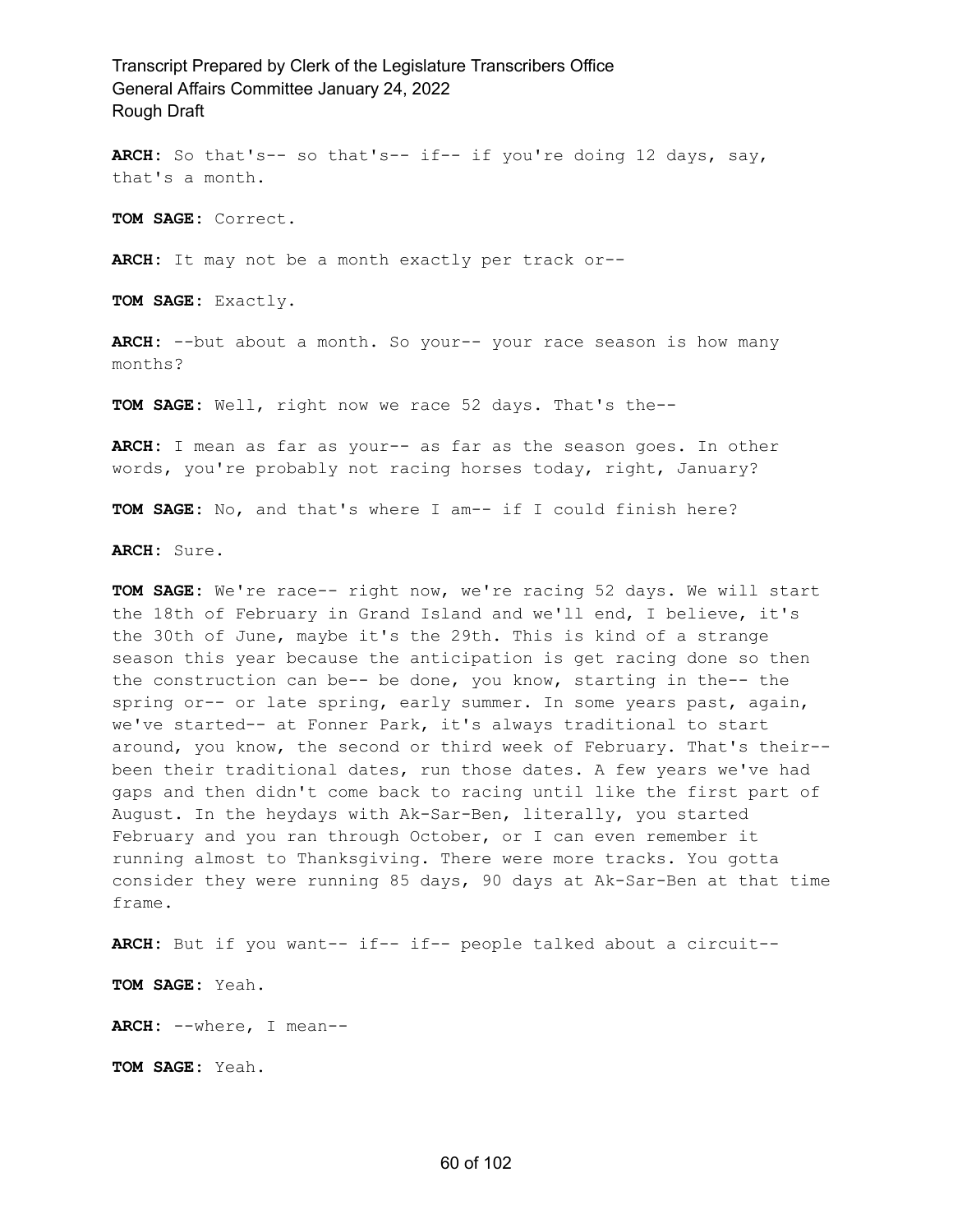ARCH: --to make it economical, you-- you-- you really need to move the horses and-- and race different places. You-- you-- I mean, I'm just running the numbers here. You may be talking about six, seven, eight tracks. I mean, you run out of months, right?

**TOM SAGE:** Um-hum.

**ARCH:** You're not running over Christmas--

**TOM SAGE:** Correct.

**ARCH:** --you know, so-- so maybe if-- if we set the bar at about 120 races, you're probably talking about, you know, six, maybe seven, maybe eight tracks in the-- in the state. To maximize, to be efficient, to have a circuit, to get your races in, to do it on Friday, Saturday, Sunday, you're not doing it on Tuesday and Wednesday, is-- is that-- that's why I say I want to do a little reality testing with you. Is that a reasonable assumption?

**TOM SAGE:** I think it is, but you have to also put in the component that it's entirely possible you could be running thoroughbreds at one location and quarter horses at another location.

**ARCH:** Right, so that circuit--

**TOM SAGE:** For instance, you could be running at Lincoln--

**ARCH:** --that circuit does--

**TOM SAGE:** --and you could be running your quarter horses out in Gering--

**ARCH:** Right.

**TOM SAGE:** --if that becomes the facility, so that window narrows a little bit.

**ARCH:** OK. All right. That's fair.

**TOM SAGE:** OK.

**ARCH:** OK, thank you.

**LOWE:** All right. Senator Groene.

**GROENE:** A follow-up question to Senator Arch.

#### 61 of 102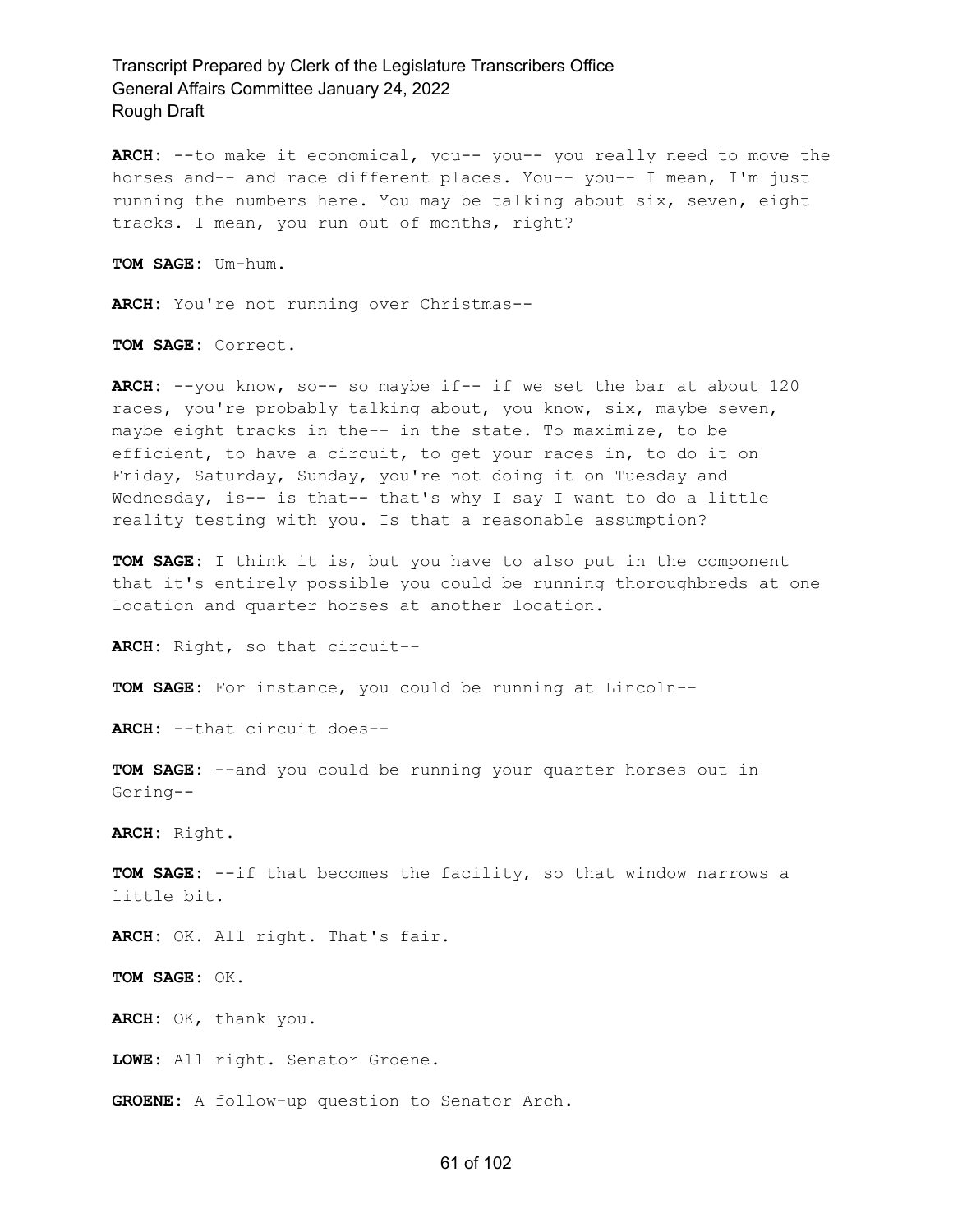**TOM SAGE:** Sure.

**GROENE:** You said-- he's talking about 120 races, but we could-- we could say you could have-- you'd have to have 15 days or whatever and a minimum of five races a day--

**TOM SAGE:** Yes, you could, absolutely.

**GROENE:** --about horse racing. Does-- is the Kentucky Derby the only race ran that day at that track?

**TOM SAGE:** No.

**GROENE:** It's a full schedule?

**TOM SAGE:** Yes, sir.

**GROENE:** All right, so the body can't stop casinos, but we could change the laws on race-- horse racing and limit days and tracks, couldn't we?

**TOM SAGE:** I think you could.

**GROENE:** Thank you.

**LOWE:** Thank you, Senator Groene. Any other questions? Seeing none--

**TOM SAGE:** OK, thank you.

**LOWE:** Thank you, Mr. Coll-- or Sage. Are there any others in the neutral? Seeing none, that ends our-- or, Senator Briese, would you like to close?

**BRIESE:** Just very, very briefly, I don't really have anything to add. I just want to thank everyone for the great testimony today. We heard a lot of great information that I think is going to be very helpful as we go forward in addressing these issues in this bill and the amendment. So with that, I'd take any questions.

**LOWE:** Are there any questions? All right. Thank you, Senator Briese, and that closes the hearing on LB876. Now we'll start on LB877. Senator Briese, welcome back to your committee.

**BRIESE:** Thank you and good afternoon again, Vice Chairman Lowe and members of the General Affairs Committee. I'm Senator Tom Briese, spelled T-o-m B-r-i-e-s-e. I represent District 41. I'm here today to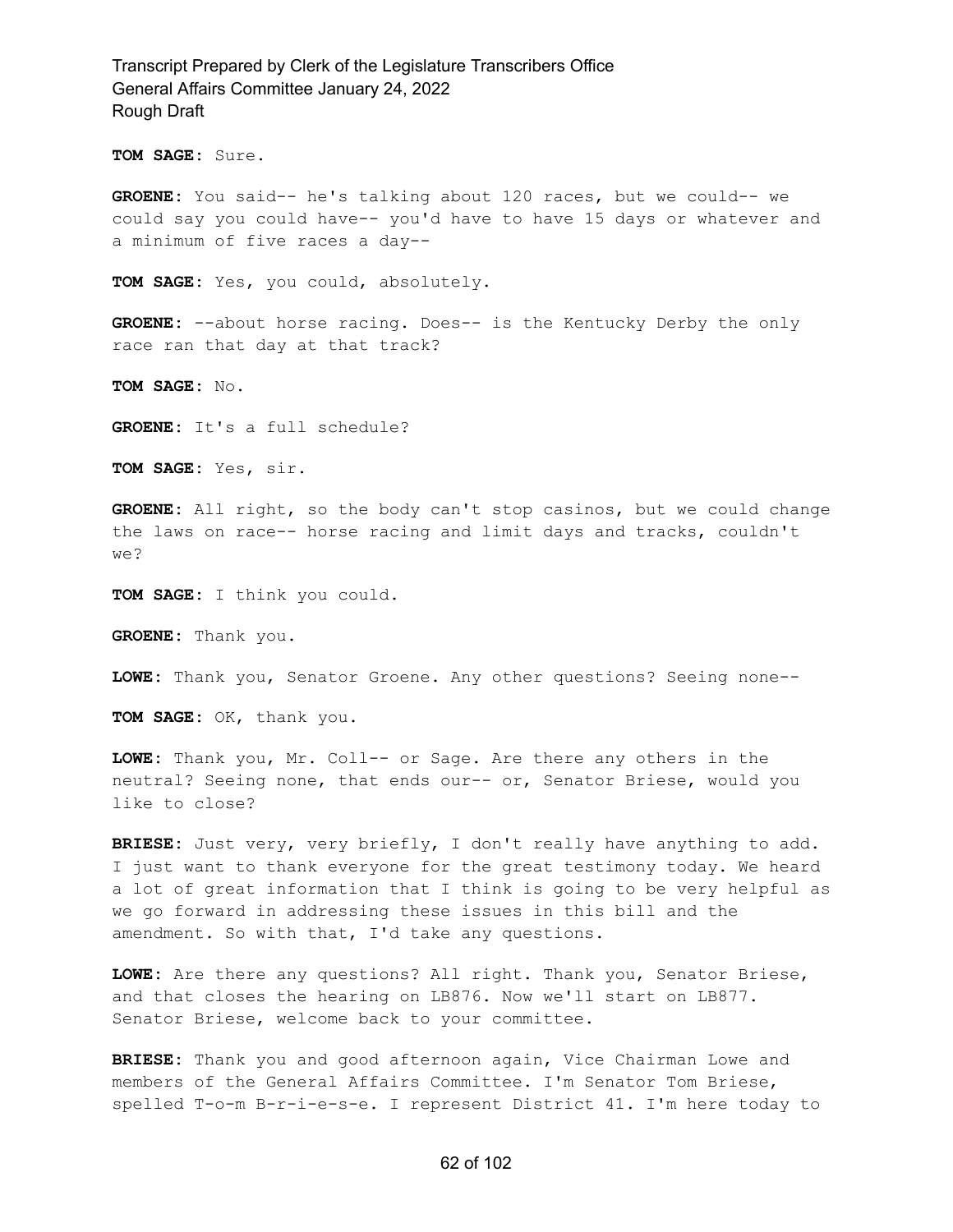introduce LB877, a bill to make some necessary changes and updates to the Racing Commission statutes. The changes proposed in LB877 include the following. It adds new language which makes a violation of Section 2-1219 by a commissioner cause for removal from the commission. 2-1219 generally deals with conflicts of interest. This bill amends one of the two new positions on the Racing and Gaming Commission to require the person appointed to the position to have experience in the Nebraska horse racing industry. You may recall the ballot proposal requires one of the members to be a member of the organization representing the majority of licensed owners and trainers of horses at racetracks in Nebraska. I think this is fairly restrictive, and this change broadens the pool of applicants somewhat. I think it's a good change to put in place. We added a specific number of days per year that the commission is required to meet. We made that number eight days. Currently in statute, it says the commission is required to meet at such times and places as it shall find necessary and convenient for the discharge of its duties. Putting a number in there will help ensure the work of the commission occurs in a timely manner, and I believe that was at the request of Director Sage. We've also increased some of the fines the commission is allowed, not required to assess but allowed to assess, that are set in statute. We've made it so that racing licenses may be issued for five years instead of the current one year, and we increase the number of required racing days up to five, up from the current one, similar to the other bill. Note that new tracks would be required to hold one day of racing per year the first three years, and then five would be required. And again, I think lengthening the term of the-- lengthening this will ensure some stability and consistency. And again, requiring a certain number of race days should help move our horse racing industry forward. We're proposing the amount paid to the commission by the racetracks be increased from the current rate of 64 one-hundredths of 1 percent of the gross sum wagered by the parimutuel method to 2 percent. This section also increases the amount paid by the racetrack licensee from \$50 to \$100 for each live racing day that the racetrack serves as a host for interest rate simulcasting and an increase from \$25 to \$50 for any live racing day. And this really is an effort to help ensure the commission has the resources necessary to do its job. And, you know, this, like many other things in here, is a provision that I assume Director Sage can help answer some questions about. This bill also proposes to allow racetracks to hold race days on Sundays going forward by striking sections 2-1213 and -1213.01. Finally, we increase some penalties from Class I misdemeanors to Class IV felony for certain criminal acts listed in these sections, and, again, we-- we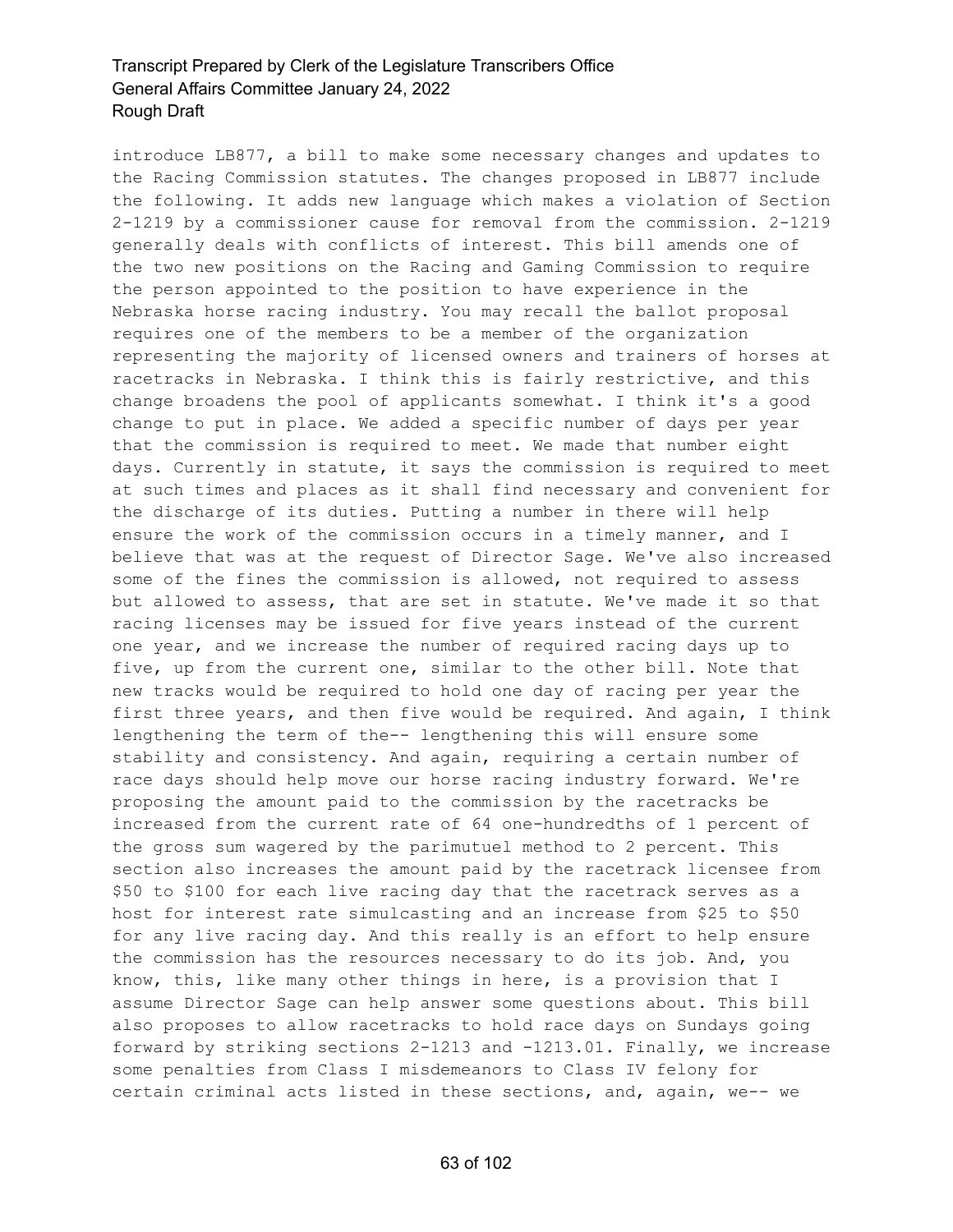could be a little broad in here for some of the reasons that we discussed regarding the previous bill. So that really concludes the changes made by this bill. I'd be happy to answer any questions, but I know, or I assume, Director Sage will be here to testify, and I'm positive he'll have some additional perspective on some of this, but be happy to answer any questions.

**LOWE:** Thank you, Chairman Briese. Are there questions? Senator Arch.

ARCH: Thank you. In our-- in our note for the-- that-- that summarizes the bill here, it-- it-- it's-- it makes a statement that the commission is underfunded. Does that-- so is that the-- is the balance being funded by General Fund? What-- what funds the commission?

**BRIESE:** I don't rec-- I'd say let's have Director Sage answer that.

**ARCH:** OK.

**BRIESE:** But it's my understanding that we are severely underfunded, difficulty in getting some of this done. And when we're talking about expanding the racing industry in Nebraska and its having a-- you know, it would seem only reasonable that we might need some additional funding. But again, with that expansion of the industry, maybe these rates wouldn't have to go up, so that might be a great question for him when the time comes.

**ARCH:** Thank you.

**LOWE:** Senator Groene.

**GROENE:** Thank you, Vice Chair. Senator Briese, new language is added to this section to require a racetrack to hold a minimum of five live racing days annually by January 1. Did the Benevolent Society, the people who actually raise the horses, talk to you about making them have more races per day?

**BRIESE:** More races per day instead--

**GROENE:** Well--

**BRIESE:** --instead of race date--

**GROENE:** --to make sure there was just not one race for five days.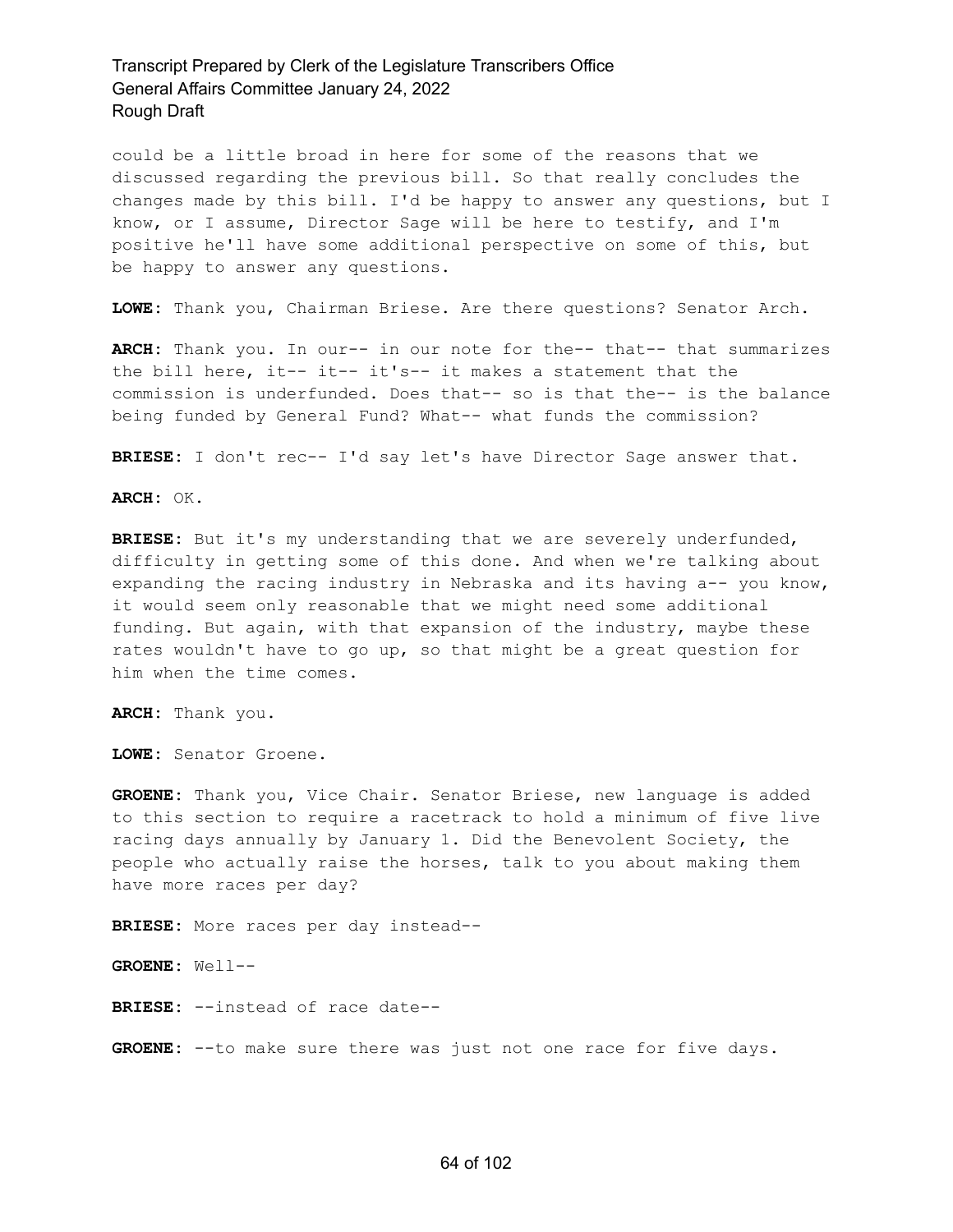**BRIESE:** Right. There are some folks that talked to us that suggested we ought to be talking about number of races instead of days. I do think that makes a whole lot more sense probably.

**GROENE:** Oh, combine the two.

**BRIESE:** Yeah, probably. It makes more sense than what I have in here, I would say.

**GROENE:** So--

**BRIESE:** I think you probably should be talking about races instead of race days.

**GROENE:** So I'm not-- nothing against the racetrack in-- in Hastings. I told a guy in Hastings to move his racetrack to North Platte, get further away from Grand Island, but-- but we'd sure like to see some actual horse racing there.

**BRIESE:** Yes.

**GROENE:** I probably wouldn't go to the casino unless they had a hell of a prime rib for 10 bucks, but-- like down in Dodge City, but I wouldn't mind seeing a horse race.

BRIESE: Yes. No, I-- I-- I agree. And so again, when I talk about-when I presented it as race days, I think the better option probably is actual races, a certain number of minimum races. And again, we're probably going to have to ramp up into it for the reasons we've talked about here today.

**GROENE:** No, I appreciate all the work you've done on this. You've become an expert on ra-- on--

**BRIESE:** Well, don't confuse me with an expert, Senator.

**GROENE:** Well, I'm sure you've bought some mares. [LAUGHTER] But-- but anyway, how do you see this-- is there any-- any mechanism in here that the Racing Commission could limit the number of tracks, or do you see them having to approve anybody that follows all the rules?

**BRIESE:** Well, number one, I think, you know, the state will only support a certain number of races, a certain number of tracks. And so I-- I would think we would want all the tracks we could get if the state could support it, if we had the racing industry to support it. I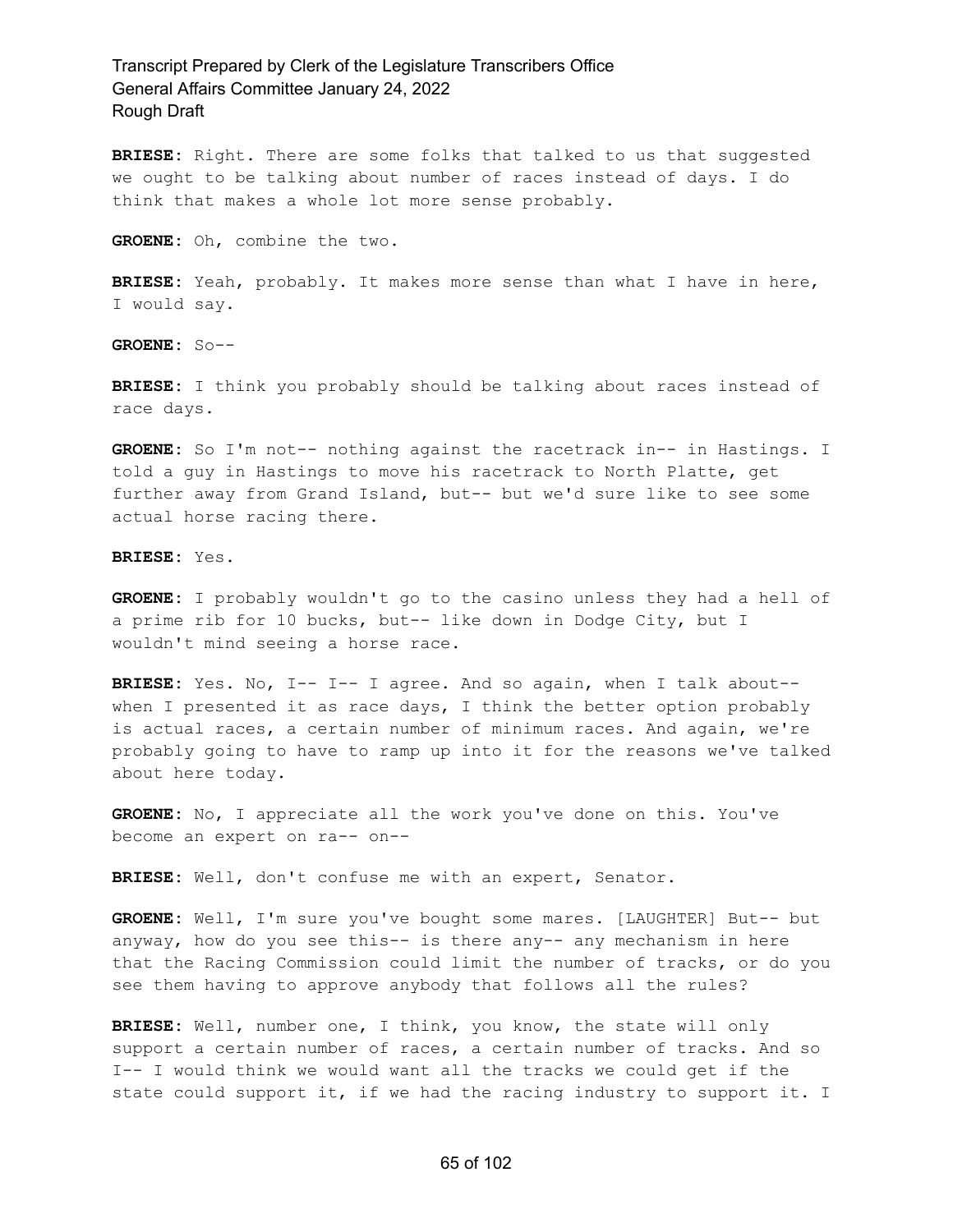don't think that would be a bad thing. But secondly, regarding the casinos, I think they're-- that's a different issue there. The casino licenses, I think, are a different issue.

**GROENE:** That's what I guess you--

**BRIESE:** I don't anybody wants unlimited numbers of casinos, regardless of any economic impact study that might say otherwise, which I assume there never would be one that would say that, but--

**GROENE:** But there's nothing in here to give guidance to the Racing Commission to make sure that-- that the race-- the racetrack itself is viable.

**BRIESE:** Well, yeah.

**GROENE:** And it-- and it actually improves--

**BRIESE:** Right. Right.

**GROENE:** --the horse industry.

**BRIESE:** Yeah.

**GROENE:** One race a day, five days--

**BRIESE:** Yeah.

**GROENE:** --for five days doesn't seem to me is going to be-- have many more folds in this state.

**BRIESE:** You know, maybe we should require that feasibility study that we talked about in-- in the amendment to the last bill, a similar feasibility study that addresses the feasibility of additional tracks.

**GROENE:** Put that as a--

**BRIESE:** [INAUDIBLE] dealt with casinos. Maybe it ought to deal with tracks.

**GROENE:** Put that as a requirement to the Racing Commission that they have to do a feasibility-- a profitability study-- track itself?

**BRIESE:** Yes, that was one of-- that was one of the proposals in the amendment relative to the casinos, not-- not the right track.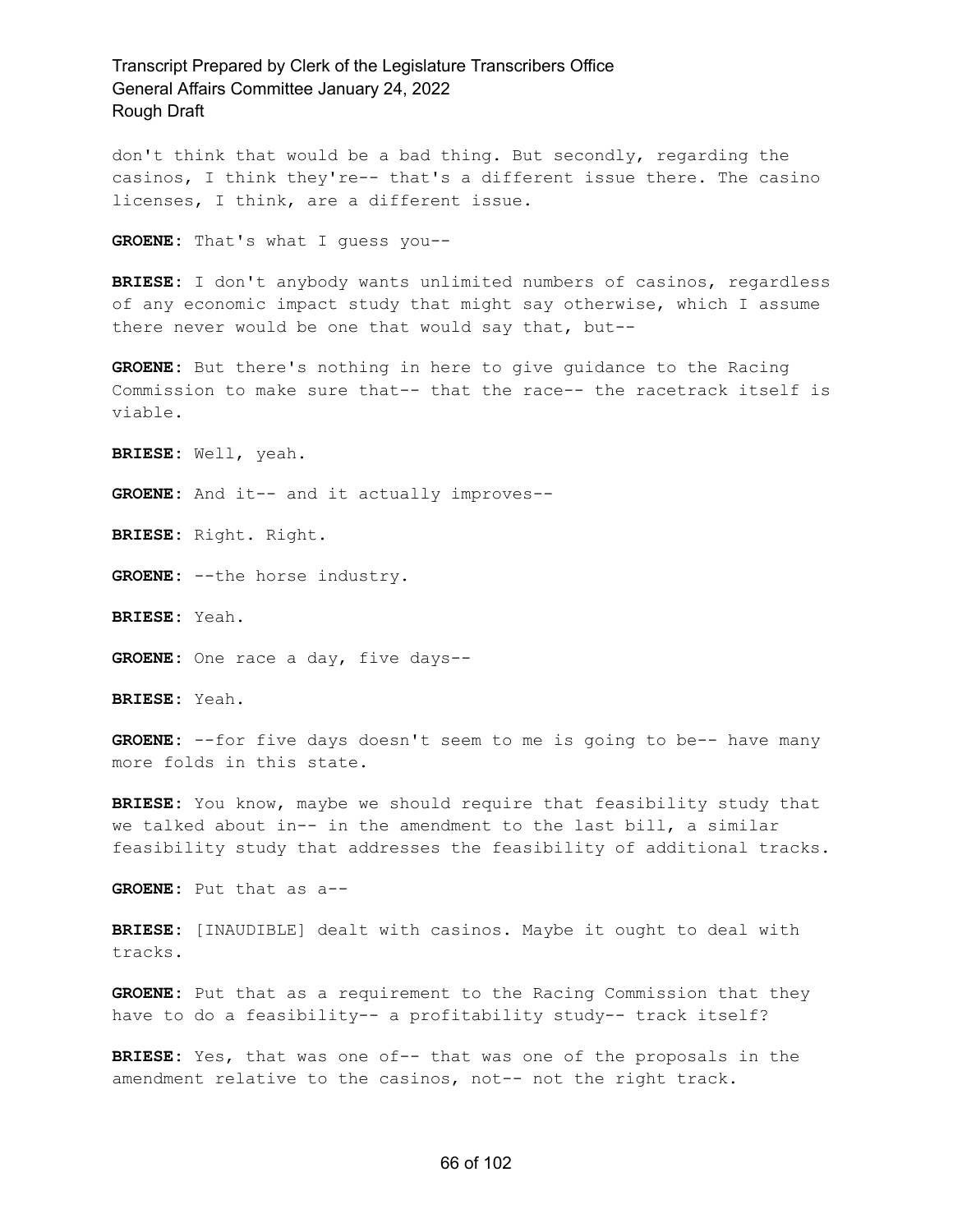**GROENE:** Why not the track?

**BRIESE:** Yeah, I don't disagree. Maybe that would be a good idea.

**GROENE:** Thank you, sir. Thank you.

**BRIESE:** Great. But the other point I think it was Tom Jackson made, you know, I think he suggested maybe a minimum amount of investment for these new tracks and that would solve part of the issue maybe you're getting at there. We would ensure that they're of sufficient quality and sufficient investment that they would be attractive and- and it would-- it probably would limit the number of tracks.

**GROENE:** I don't know. If they're willing to pay \$5 million for an application fee, I think they'd spend \$2 million to build a track and just sit out there and mow the weeds once in a while.

**BRIESE:** Yeah, I think he suggested ten.

**GROENE:** All right, thank you.

**LOWE:** Thank you, Senator Groene. Senator Brandt.

**BRANDT:** Thank you, Chairman Lowe. Thank you, Senator Groene, for bring-- or Groene-- Briese, for bringing the bill. I was complimenting Senator Groene, following up on what he said. I agree with him that we need to draw a hard line in the sand, whether it's a formula that dictates this or just a flat number of tracks, because I think an unintended consequence of all of our work over the last two years will be somebody is going to get cute and figure out that Valentine, Nebraska, is outside of the circle, or Merriman or-- or they're going to find these-- these spots in the state where-- that they can put a low-cost horse track and comply with the, you know, I guess, the letter of the law, not the intent of the law, so I guess I would encourage us to work on-- on some method of-- of giving some direction to our Racing and Gaming Commission.

**BRIESE:** Sure. You know, I-- I don't disagree at all. And, you know, again, one method might-- one step might be to require a min-- certain number of races per year. Another one might be talking about that minimum amount of investment needed before a license is issued. There's probably other things we can do too.

**BRANDT:** All right. Thank you.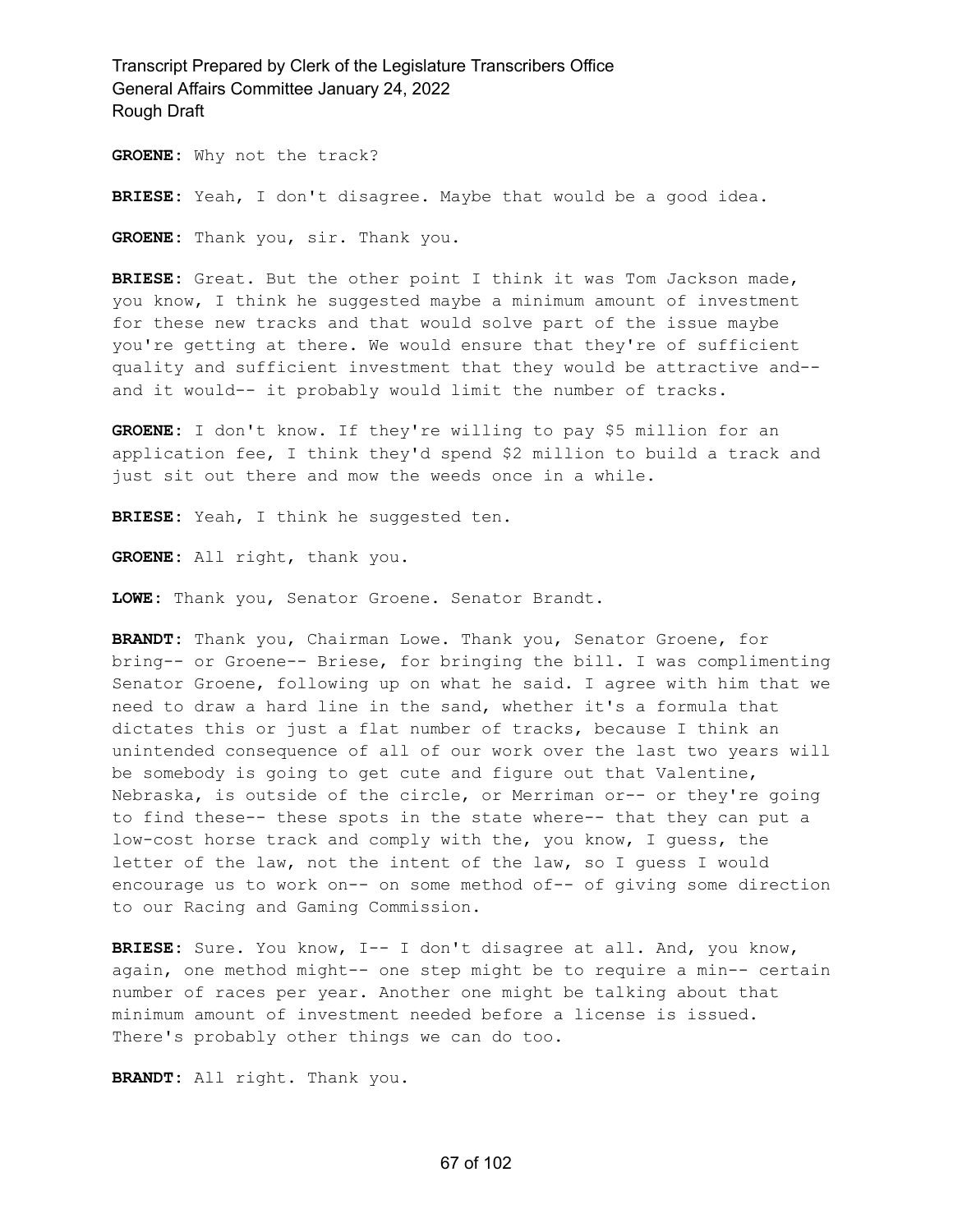**LOWE:** Thank you, Senator Brandt. Senator Briese, I see no other questions. And you will stay to close?

**BRIESE:** I will stay for close.

**LOWE:** OK.

**LYNNE McNALLY:** Hello. Lynne McNally, L-y-n-n-e M-c-N-a-l-l-y, chief executive officer of Nebraska Horsemen's Benevolent and Protective Association. We are in support of LB877. It has good changes in it. I'm hoping that the-- the 16- to 75-year age range is that if you're older than 75, you don't charge for the license, I'm hoping. I'm hoping it doesn't mean you can't get one if you're older than 75. The-- the one concern I have is there's federal legislation that has passed as-- and is in effect today, called HISA. It's the Horseracing Integrity Safety Act. And the feds have determined that they are taking over all testing for racing from now on, but they have not established any rules, guidelines, who's doing the testing. Everything is completely and totally up in the air. I think Executive Director Sage will tell you that the bulk of their budget is spent on testing for races, so what happens with HISA makes a huge difference on what happens with their budgetary needs for-- for the Racing and Gaming Commission. So I would just ask that you take that into account. As I said earlier, the Horsemen do not have a penny more to spend today than we had a year ago when this passed, and it doesn't look like we're going to have additional funds available for quite some time. As was mentioned, the rules and regs haven't even been sent back from the AG's Office yet, so we have absolutely no idea when we might be getting additional funding from-- from any casino operations. So a bump in the-- in the percentage rate right now would be a tremendous burden for the industry. I would just ask you to take note of that. I absolutely love your idea, Senator Groene, of doing a study and requiring some kind of study of the-- the racing market itself and whether something can be supported. This is all we care about, is-- is live race days. That's what we're going to spend all of our revenue on from Lincoln and Omaha is racing. That's all we want. So any-- any guidance or parameters you could give to the Racing and Gaming Commission would be very, very appreciated. That's all I've got. Thank you.

**LOWE:** All right. Thank you, Ms. McNally. Are there any questions? Seeing none--

**LYNNE McNALLY:** Thank you.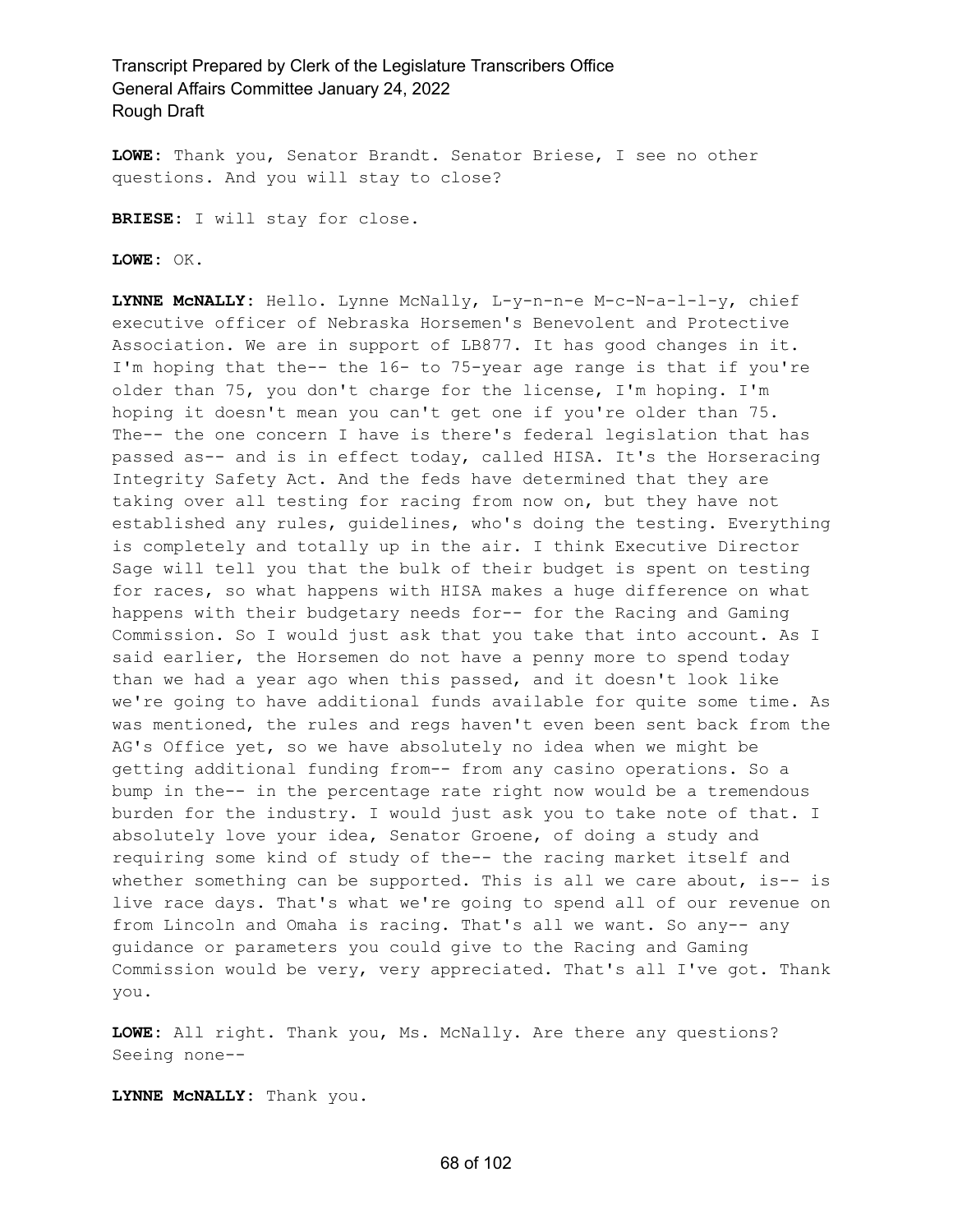**LOWE:** --thank you.

**CHRIS KOTULAK:** Hello again. My name is Chris Kotulak, C-h-r-i-s K-o-t-u-l-a-k. Again, I'm the CEO of Fonner Park. I want to go back a little bit to some of my opening remarks when I was speaking about LB876. I think much parallels in LB877. I was talking on a national scene about horse racing and the-- what's going on in horse racing. Regarding the 150-mile radius, there are very few states that conduct horse racing that have racing within 150 miles of each other. New York, California and Kentucky can stand on-- on their own. They are the big three in horse racing. But those that do have horse racing within a 150-mile radius are also states with cities that have a million-plus as far as population goes, so that population is huge not only for the support of those who would work at the casinos, but at the racetrack as well. And I want to point back to the racetrack because that is LB877. The number of people that work on the racetrack just continues to diminish each and every year. We have one veterinarian at Fonner Park that, when we're full, will have 700 horses. When I was back at Fonner Park in the early days, in the '80s, we had four veterinarians and they were hustling then also. If-- if we are to open up more racetracks, it's not only veterinarians, it's- it's the farriers, it's the horseshoers, it's the grooms, it's the exercise riders. There are people working on the racetrack now at Fonner Park that-- that I know by name from going back to the '80s. It's a lifestyle for them and for some, that's what they stuck with. It will be so difficult to attract people to come to work at the races with the nomadic sort of a lifestyle that it is. And-- and I started off also-- last time I spoke on LB876 was to try to create awareness, and I think it is crucial that all of the senators and the decision makers realize that we don't-- while it has taken place in our state already with this little pop-up sort of a carnival, one race or one race day, that is not the healthy way to conduct horse racing. Senator Groene had some very good questions, and I hope the barrage continues for me because I have some more to say about conducting a race meet, putting on a program that is safe for horses and that is healthy for horsemen. Thank you.

**LOWE:** Thank you, Mr. Kotulak. Are there questions? Senator Groene.

**GROENE:** How many racetracks do you know in-- in-- in the United States?

**CHRIS KOTULAK:** There are roughly 75 thoroughbred racetracks that would race in 2022.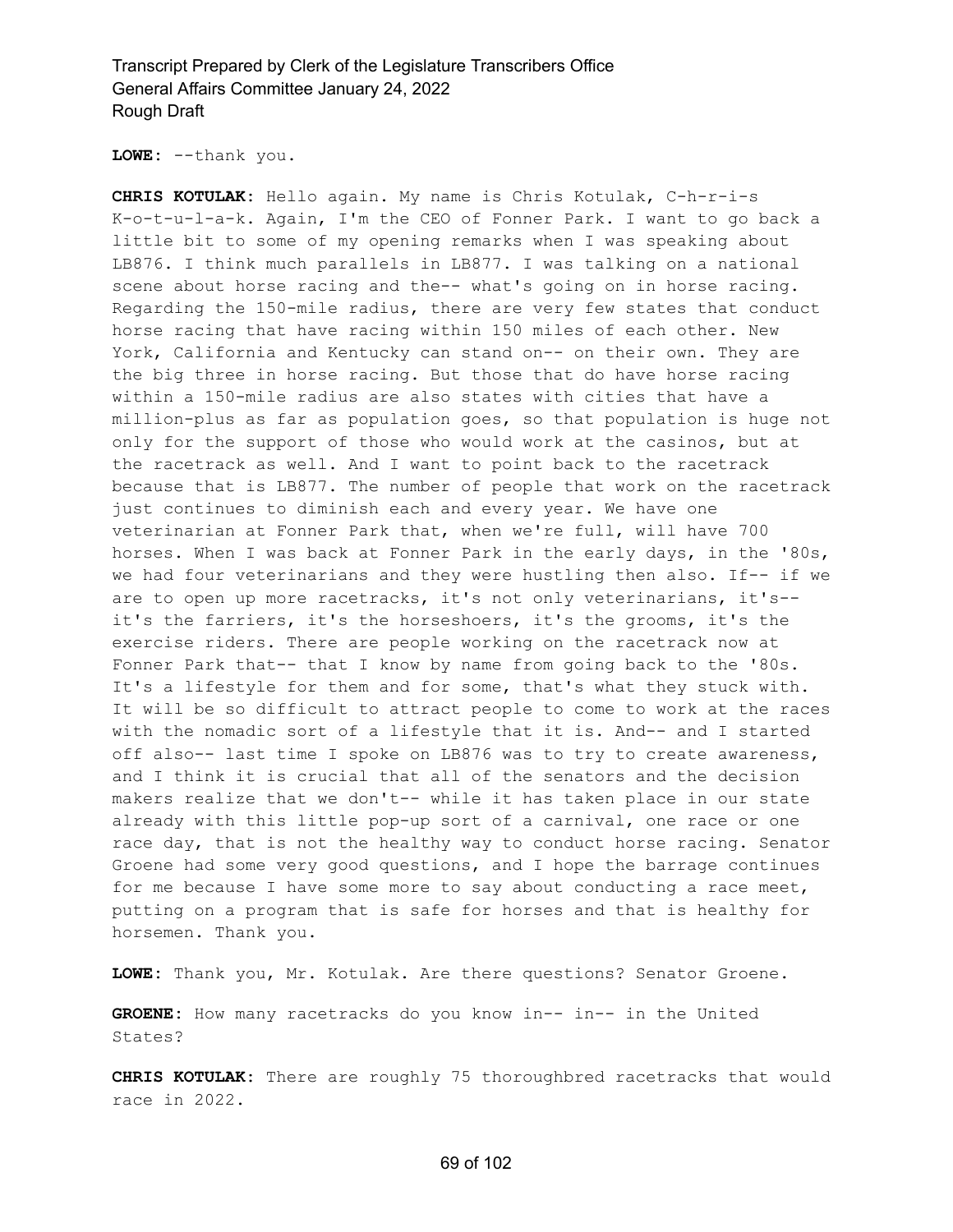**GROENE:** In the entire United States?

**CHRIS KOTULAK:** In the United States, yes.

**GROENE:** So we've got half percent of the population, three-quarters of percent of the population, and we might end up with nine or ten?

**CHRIS KOTULAK:** California has 39 million and is the only track that has six thoroughbred racetracks, and Nebraska is looking to row a boat to the moon to think that they can have more than six thoroughbred racetracks with a population of 1.9 million.

**GROENE:** This is a personal question because you forgot horse massagers. Do you got any of those? [LAUGHTER]

**CHRIS KOTULAK:** We do, yes, yes.

**GROENE:** You got a shortage of those? You mentioned-- you forgot to mention them in your list of--

**CHRIS KOTULAK:** Chiropractors, equine massage therapists, they do exist, yes.

**GROENE:** Thank you.

**CHRIS KOTULAK:** But that's just one of the many, Senator, that you-- to expect to put on a proper race meet, it just doesn't happen just- there's so much that goes to it. And it's not just the racing. It's- if I was a plumber or a-- or a painter, I had a concrete business and I lived in Columbus, but, oh, great, there was racing in Lincoln and Omaha, all you have to do is just drive there to get there, so every day I'm going to have to drive my trailer to do my profession, to go an hour or so one way or another, to commute back. There's also training in the morning, so these horses have to have a place to-- to live, to be kept, to train for a whole race meet. A trainer might have 30 horses and if he's asked to go to Valentine, as Tom-- Senator Brandt said, or Merriman, what's going to happen with those horses that won't fit, quite literally, fit in the type of races that are offered to them but fit in the stalls? If there are only 100 stalls or 200 stalls in the two or three barns, what-- who's going to take care of those other horses? These-- these horsemen, they don't have the caregivers for the horses right now. I'll-- I'll finished by one more thing. I talked to some trainer a week ago: Hey, John, good to see you back. He was at Fonner. He'd come back. How many horses do you have? Well, I've got six now, but I-- I'm going to get four here in a couple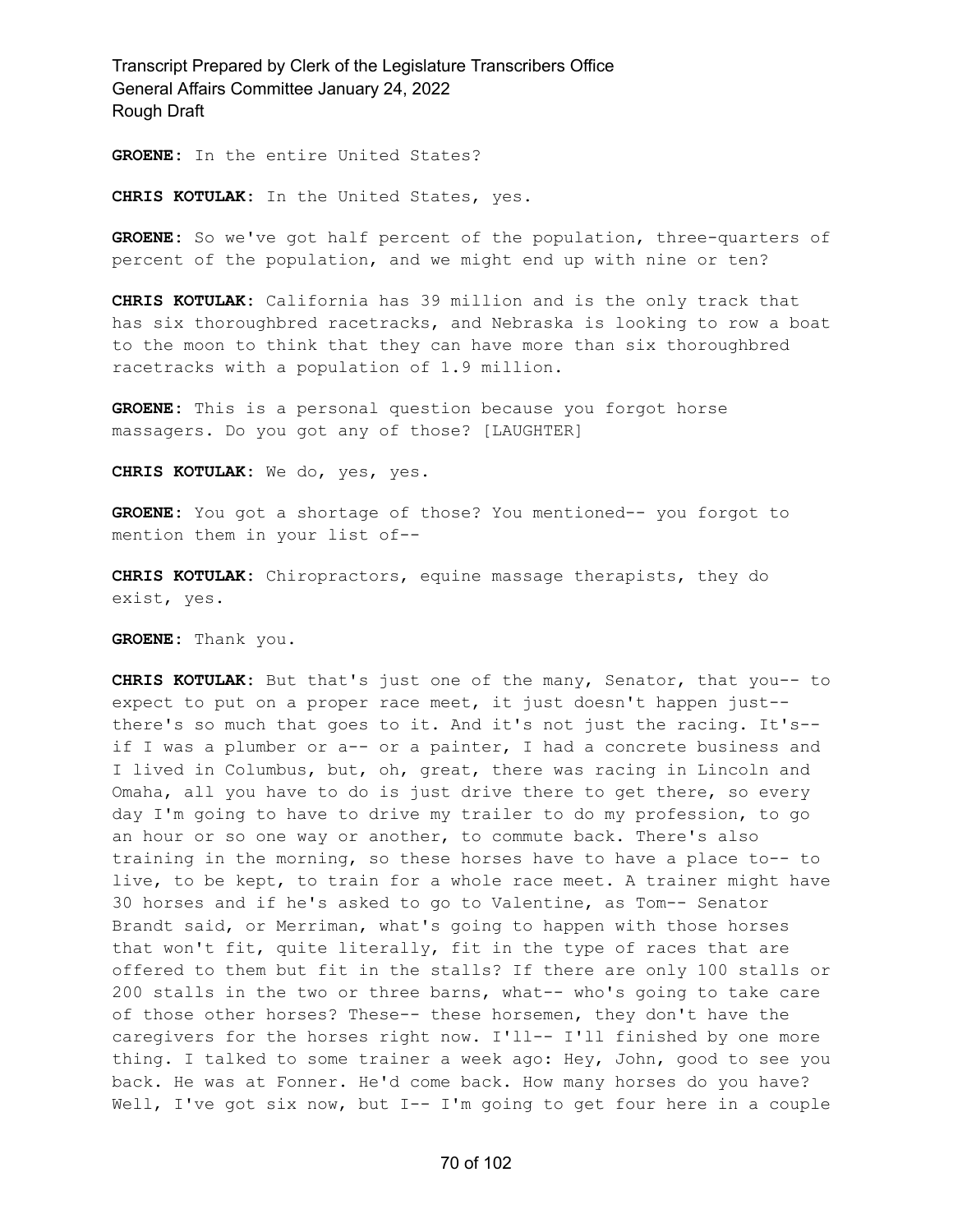of weeks. Great. Who's your groom? Me. Who's taking all of those horses? Me. It's just him. When I was started-- when I started cleaning stalls, we could get specific on what that is but I don't think we need to, but most grooms had four horses. We've got trainers rubbing ten now.

**GROENE:** Is it a requirement to have a veterinarian on-- on the grounds during racing?

**CHRIS KOTULAK:** Well, I would sure as hell hope so, but I'm not sure what the Racing Commission-- there's-- there's track vets and then state vets, but horses have aches and pains, as any athlete would, so we would need to have veterinarians there.

**GROENE:** So the testing now is done by the state?

**CHRIS KOTULAK:** Yes.

**GROENE:** Because I've been told you can't even have an aspirin show up in a race horse.

**CHRIS KOTULAK:** That depends on some-- there are some drugs that are zero tolerance and some have-- have a small amount tolerance as well. But each racetrack has a test barn and-- and the test barn needs to have people working in those facilities as well.

**GROENE:** So they go-- how is the-- how would a racetrack with one race a year do the testing? Do they have a portable lab or some [INAUDIBLE]

**CHRIS KOTULAK:** Yes, they-- they would have a lab. Each racetrack would have a lab.

**GROENE:** And a technician working there that--

**CHRIS KOTULAK:** Correct. And they would have to have stewards and they would have to have outriders and they'd have to have an ambulance crew and they would have to have admissions people and they would have to have all of these other people that work with the horses as well.

**GROENE:** All right, thank you.

**CHRIS KOTULAK:** You're welcome.

**LOWE:** Thank you, Senator Groene.

**CHRIS KOTULAK:** I apologize if the voice goes up a little bit here.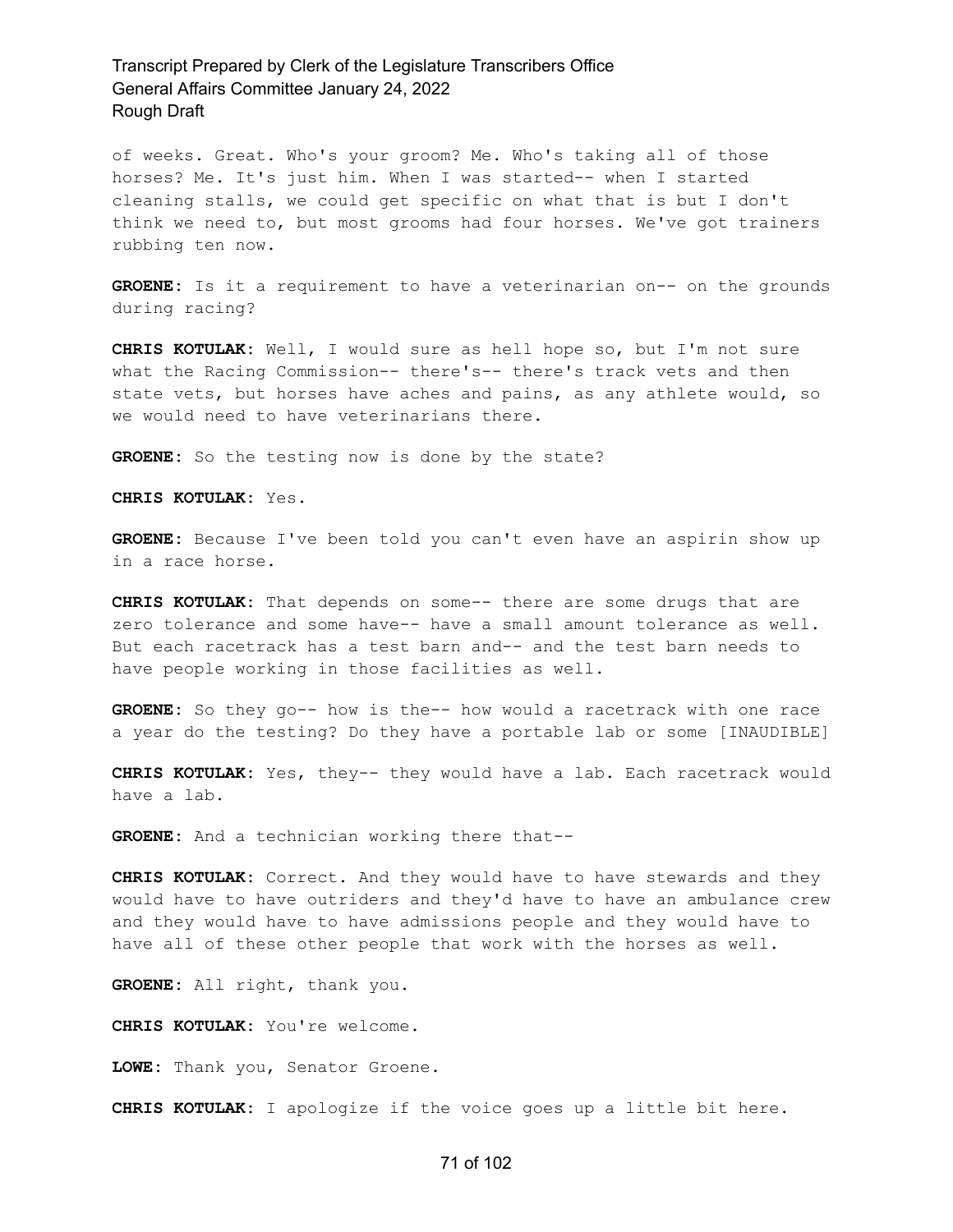**LOWE:** No, that's-- that's fine. When your season comes to an end--

**CHRIS KOTULAK:** Yes.

**LOWE:** Do those veterinarians, the-- the-- Senator Groene's horse massagers, the other people, do they then travel to the next track, so they just kind of follow the races around the state then?

**CHRIS KOTULAK:** Correct. Fonner Park will begin our 69th season of racing on February 19. We have 37 race days and roughly nine to ten races a day. When our meet ends, those roughly 750 horses that are stabled at Fonner Park, or will be once the race meet starts, almost 500 of them will leave the state. Only 200 or so remain in the state to go to Columbus or Lincoln or Omaha or whatever else is next because the racing opportunity is not there in Nebraska. Why stick around for one race at one furlong or why go to Columbus for only 12 days of racing? They do, because if-- if they have to, they will. But the majority of them leave because there are greener pastures elsewhere in-- in Wyoming, in Colorado, in Minneapolis and Iowa, Oklahoma, Indiana, Kansas. I beg your pardon, not Kansas. So they-- they leave the state because there's not enough racing that is being provided to them.

**LOWE:** So not only the horses and the owners, but all the essential staff members that put on a race.

**CHRIS KOTULAK:** Yes. Yes, the-- the farriers, the veterinarians, the exercise riders, all crucial to the show.

**LOWE:** All right. Thank you very much.

**CHRIS KOTULAK:** Thank you.

**LOWE:** Other proponents?

**JARED EASTERLING:** Hello, my name is Jared Easterling, J-a-r-e-d E-a-s-t-e-r-l-i-n-g. I serve as general counsel of Global Gaming Solutions and Global Gaming Nebraska. You heard from Mr. Boyd earlier regarding LB876. Global Gaming Solutions owns Remington Park in Oklahoma City and also owns and operates Lone Star Park in Grand Prairie, Texas. Oklahoma has racing and gaming, similar to what you all are running up against here now, and so I have had the privilege of representing Remington Park through about five to six years, not only negotiating with horsemen and racetracks, so I've represented both, both the gaming operator and race-- racing operator. Rem-- Lone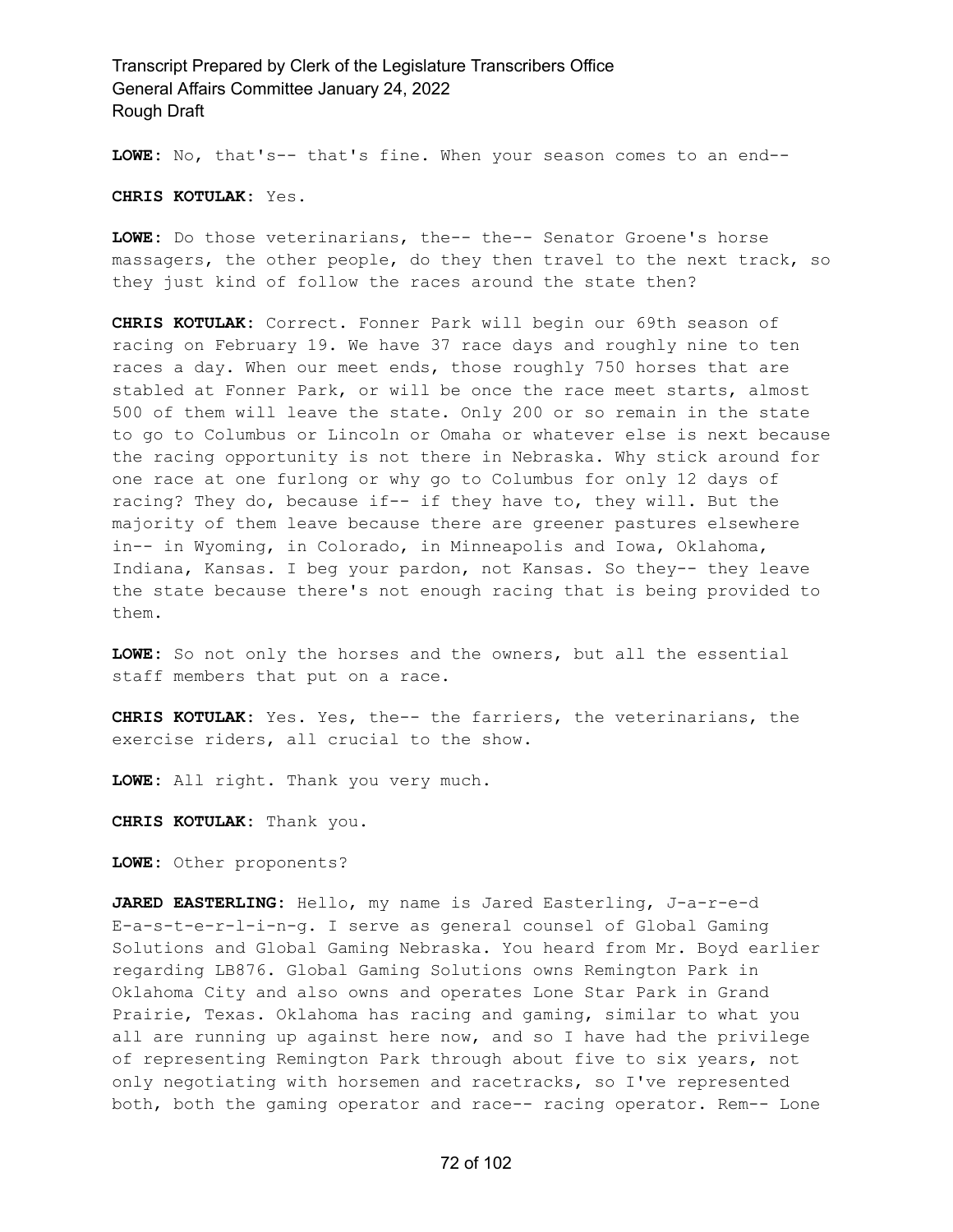Star Park doesn't have that same situation because there isn't any gaming in Texas right now. You heard Oklahoma market, Remington Park, has grown its horse racing industry tremendously. I know there are studies everywhere, and I could present papers that show that, but the gaming market has definitely increased that horse racing industry in Oklahoma, and I-- and I think you're on track to do the same thing here in Nebraska. My client supports LB877 and the changes that have been made to the racing statute. I think naturally there will be a progression to those tracks that increase purses for the horses and the horsemen. Obviously, that's going to take a graduated scale based on the horse market that has been testified about today. It's going to take time to grow that market. And obviously you incentivize folks to come as you have purses that are grown through the gaming market as well. So I just wanted to testify today and more than anything, answer questions that you may have. So that experience, both representing a gaming operator and a racing operator, I think most definitely the two are tied together through this statutory system. I don't think that, you know, this is your last opportunity to take a look at it, and I think there's going to be growth over the next few years in this horse industry in Nebraska. And so you're-- you're definitely going to look at it again. So I don't think this is the end-all, be-all, but definitely going to take growth here in the-- in the near future. Happy to answer any questions you may have.

**LOWE:** Thank you, Mr. Easterling. Senator Groene.

**GROENE:** So the one in Oklahoma City, would you call that park?

**JARED EASTERLING:** Remington Park.

**GROENE:** How long's it been in existence?

**JARED EASTERLING:** I think '87.

**GROENE:** When did they pass casino gambling?

**JARED EASTERLING:** 2004.

**GROENE:** So is there regulations-- and they have a racing commission there, I'm sure.

**JARED EASTERLING:** That's correct.

GROENE: Would-- do they allow one day-- one race a day, once a year?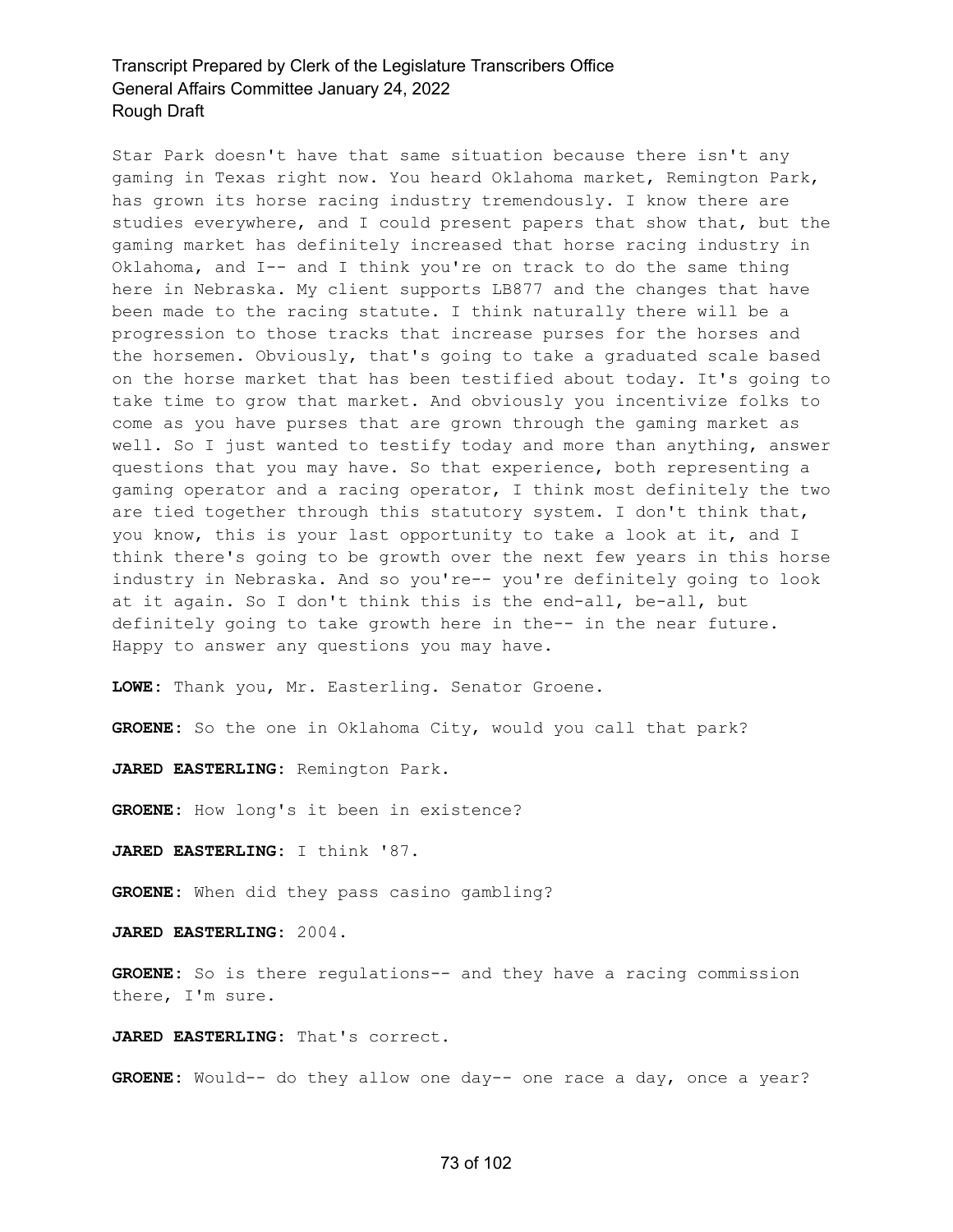**JARED EASTERLING:** No, and-- and I'll-- no, they do not. There is a minimum statutory race requirement for both thoroughbred and mixed-breed races for horse races.

**GROENE:** Do you know what it is?

**JARED EASTERLING:** I think it's-- I don't-- I've got it behind me right now, but I think it's around 500 for quarter horse and 600 for thoroughbred.

**GROENE:** What do-- at a track?

**JARED EASTERLING:** Yeah, to hold a license. So for-- for the Remington Park track itself, it's broken down into population. Now I could be a little bit off on that but--

**GROENE:** And that's a quarter horse.

**JARED EASTERLING:** Quarter horse, and then the thoroughbred, there's a separate requirement for each.

**GROENE:** And they have to have 500 races--

**JARED EASTERLING:** Um-hum.

**GROENE:** --or 500 entries?

**JARED EASTERLING:** And we-- and at Remington Park, we exceed that by about 10 to 15 each year, I think, for about thoroughbreds and quarter horse.

**GROENE:** So how many days?

**JARED EASTERLING:** We start in March and I-- for the quarter horse and it ends in June, I believe or-- or May is when that-- when that meet ends, and then thoroughbred starts around September and ends in December.

**GROENE:** But in Oklahoma, you can have casinos unrelated to racetracks, right?

**JARED EASTERLING:** Not technically. Those tribe-- they're tribal casinos pursuant to a compact.

**GROENE:** You said you have 23 in Oklahoma.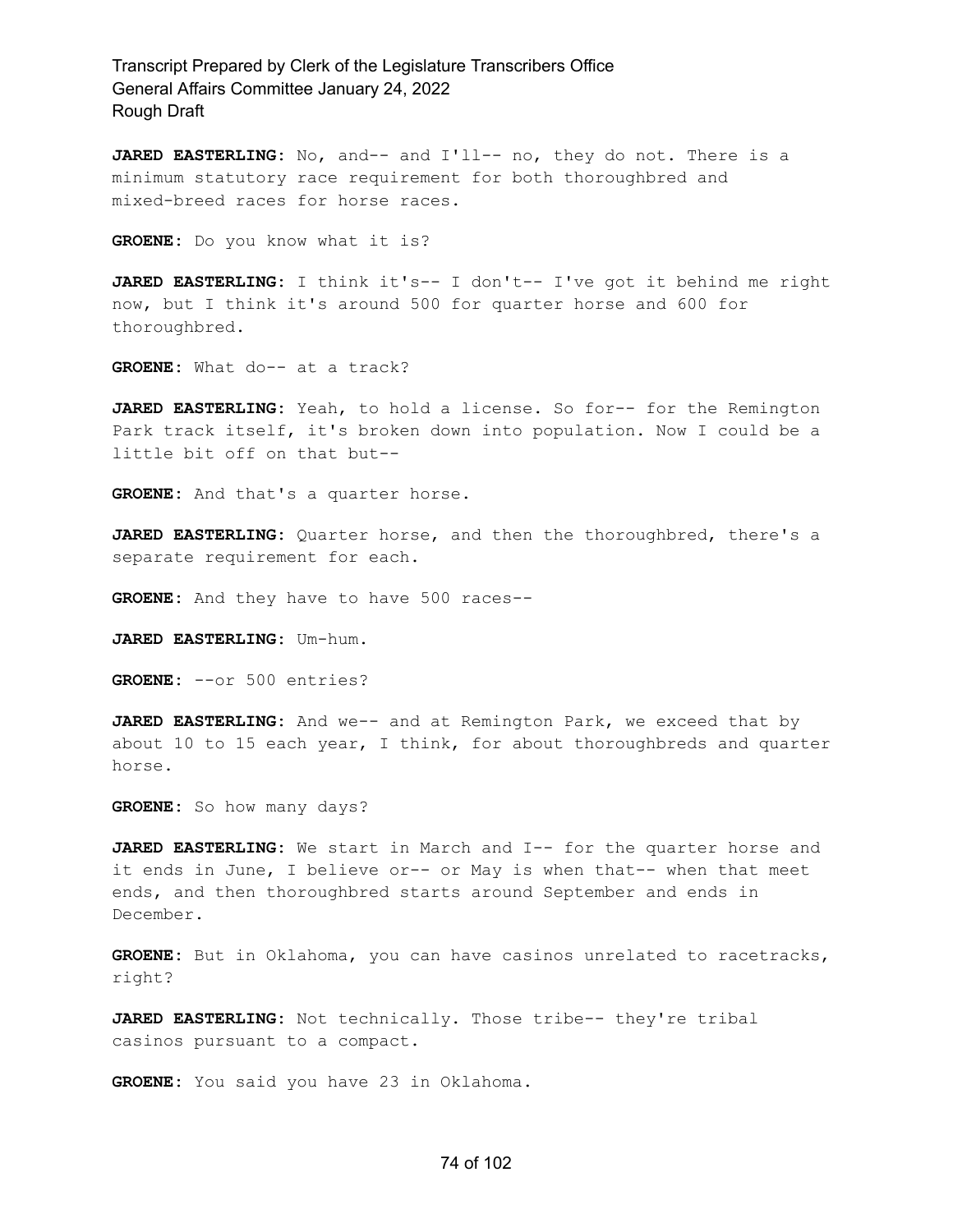**JARED EASTERLING:** That's right. Those are tribal casinos operated outside and independent of the state of Oklahoma, but they also--

**GROENE:** They're tribal. All right.

**JARED EASTERLING:** Yep, so they have a contact with the state, and so dealing with that many casinos in the state of Oklahoma, Remington Park has been able to thrive with a limited number of machines and grow that racing industry.

**GROENE:** It's not a tribal.

**JARED EASTERLING:** Right, it's a commercial casino. There are three racetracks in Oklahoma, I'll caveat that.

**GROENE:** And they each have a casino?

**JARED EASTERLING:** They do.

**GROENE:** And they each have to have 500 to 600 races a year.

**JARED EASTERLING:** Now the smaller ones are limited. There's one meet that is a fair meet and it's limited, and the other one is Will Rogers Downs. It's in a smaller county and it's limited on how many it has to race, I believe. I don't represent them, but as far as Remington Park's concerned, that is what they have to run.

**GROENE:** Thank you.

**JARED EASTERLING:** And I'll tell you, the-- the-- the commercial racetracks are limited in casinos in Oklahoma. There can only be three, technically, so.

**GROENE:** So in Oklahoma, they did put the horse before the casino.

**JARED EASTERLING:** I don't think so. I-- I-- I think that had to do with the contact with the tribes and the exclusivity that the tribes negotiated, so that was--

**GROENE:** Well, but you can't have a casino unless you have 500 races.

**JARED EASTERLING:** Um-hum, correct.

**GROENE:** So they put the horse before the casino.

**JARED EASTERLING:** I-- I--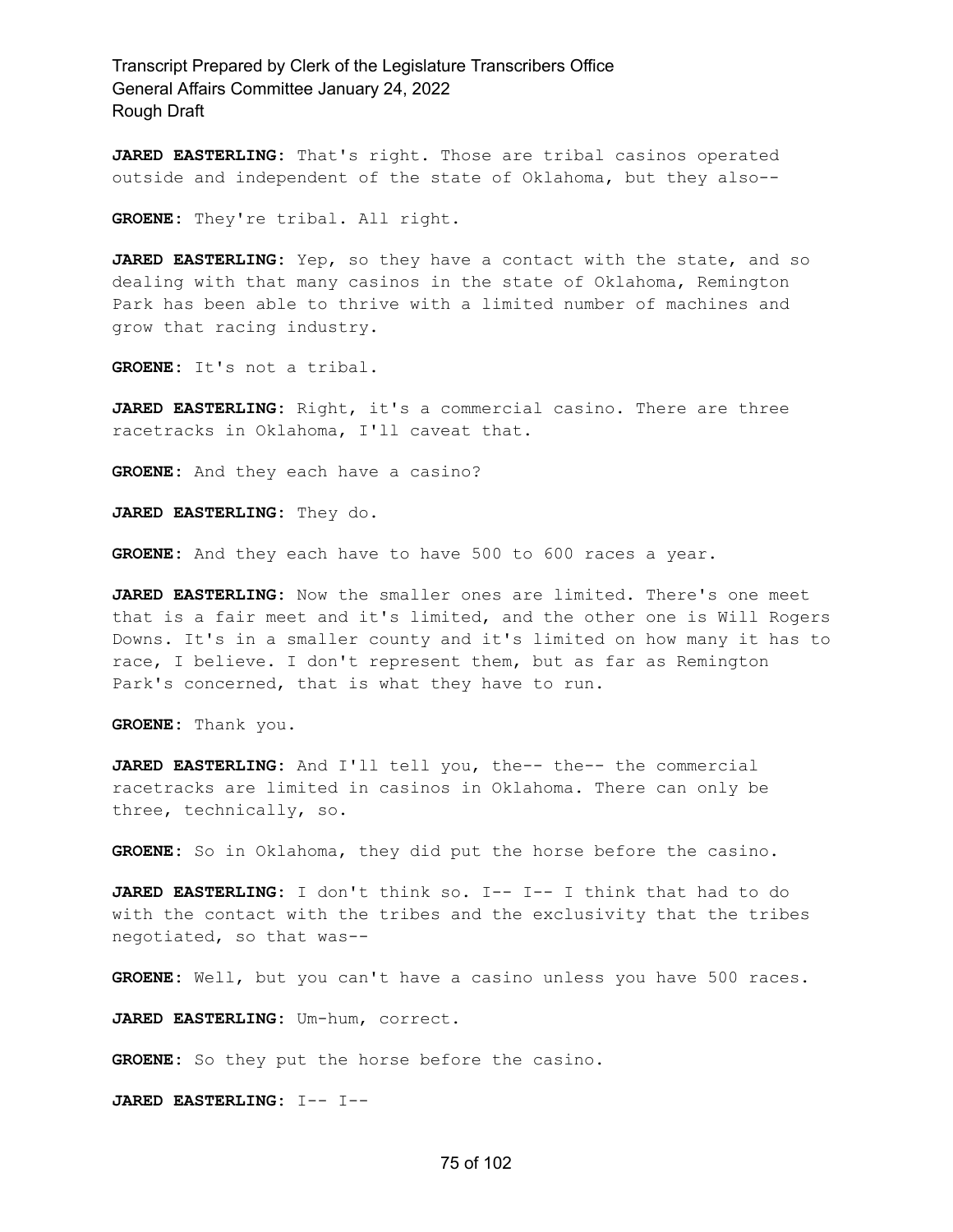**GROENE:** The track has to be viable before they.

**JARED EASTERLING:** Yeah, I mean, the track was already there, to be honest with you, to be fair, and so it-- it did supplement that industry and grow it, I think.

**LOWE:** Thank you, Senator Groene. So do you represent the Chickawah [PHONETICALLY] Nation also?

**JARED EASTERLING:** Yes, I do represent the Chickasaw Nation. Yes, sir.

**LOWE:** Chick-- Chickasaw?

**JARED EASTERLING:** Yes, sir.

**LOWE:** Excuse me.

**JARED EASTERLING:** No, you're fine.

**LOWE:** And you're thinking about North Platte and Gering?

**JARED EASTERLING:** That's correct.

**LOWE:** For Senator Groene's sake, will there be good prime rib? [LAUGHTER]

**JARED EASTERLING:** Operations guy is right back there. He-- he can-- he can testify to that one, but I hope so.

**LOWE:** OK.

**JARED EASTERLING:** All right.

**LOWE:** Thank you very much.

**JARED EASTERLING:** Thank you all.

**LOWE:** Anybody else who's a proponent? Proponent?

**ED ZIEMBA:** Hello again, my name is Ed Ziemba, last name spelled Z-i-e-m-b-a. I'm with the Nebraska Quarter Horse Racing Association, and I'm here speaking in favor of LB877. I-- I have a copy for each of you of my notes. I'll just try and hit the high points here in the interest of time. When the voters of the state passed these three initiatives in 2020, they provided for expanding the existing five-member Racing Commission to a seven-member Racing and Gaming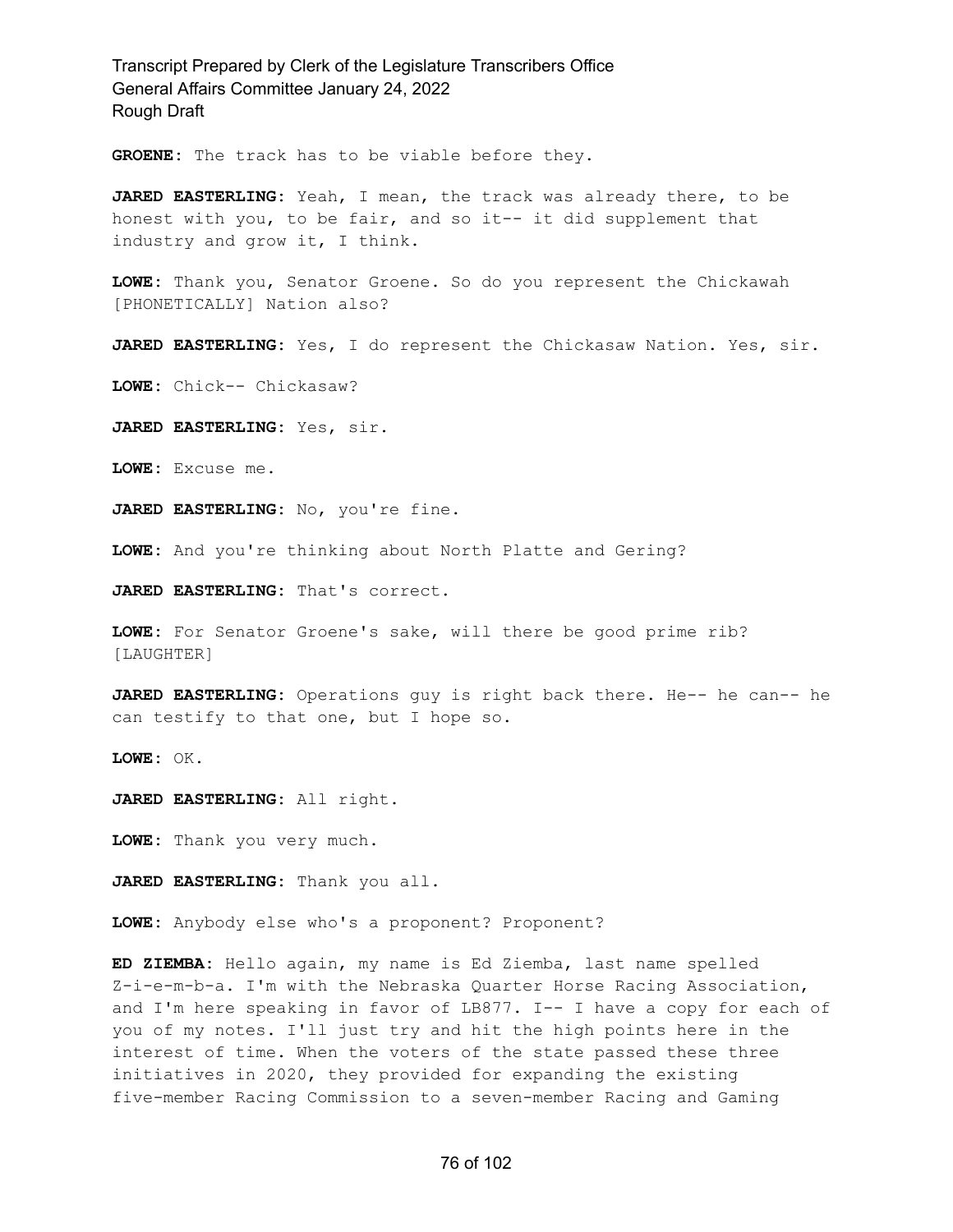Commission. The bill-- excuse me, the current bill would amend the qualifications of one of those commissioners to be someone with experience in Nebraska's horse-racing industry. It is a positive for racing and for the agricultural community to have an individual on the commission that represents the entire racing industry. The owners, breeders, trainers and other stakeholders in Nebraska horse industry deserve a full voice. I need to emphasize something right now, and that is that I believe the existing Race Commission members, the five that we had on [INAUDIBLE] have done an excellent job of providing guidance and-- and-- and support for the horse-racing industry. One of the goals of the initiatives was to use horse racing as a vehicle for gaming, certainly, but also to expand racing opportunities in the state. Each gaming facility needs to be, is required to be, tied to a racetrack. Revenue increases generated from gaming at these facilities will allow for increased purses, as well as the ability to host additional race days. We have already seen an increase in the interest and the registrations with the Quarter Horse Racing Association, more horses, more races, additional racing days, not only at our existing track in Hastings, but at proposed tracks for North Platte, Gering. We're looking forward to expanded racing and more race days with increased purses, as well. Reinvestment in the horse industry must be a contributing factor in the current and planned expansion of facilities. This is especially true for those in western Nebraska to support our agricultural community. Racing can have a considerable positive economic impact for those communities. Finally, one of the keys to success, while in developing a long-- we are in the process of developing a long-term plan to support additional race-- races at current racetracks and potentially future racetracks. The Quarter Horse Racing Association and Global Gaming Nebraska continue to discuss how best to implement a robust racing product that will provide a multi-day schedule and offer a circuit among the tracks in Hastings, North Platte, and Gering that supports Ne-- western Nebraska and all of Nebraska's agricultural community.

**LOWE:** Thank you very much, Mr. Ziemba. Are there any questions? Seeing none, thank you.

**ED ZIEMBA:** Thank you.

**LOWE:** Are there any other proponents? And proponents? Seeing none, I'll now take opponents. Are there any opponents? Seeing none, those in the neutral?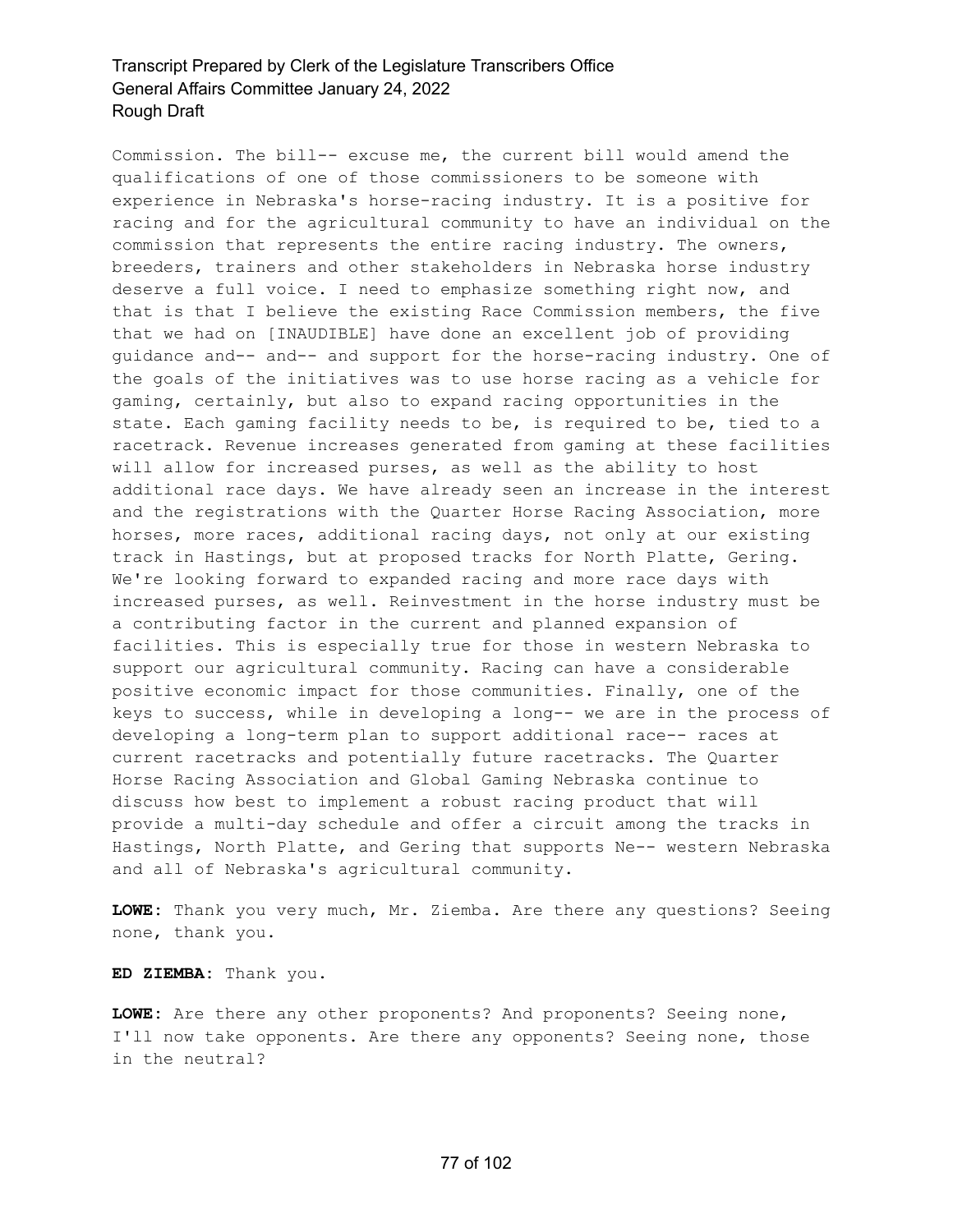**PAT LOONTJER:** Pat Loontjer, L-o-o-n-t-j-e-r, executive director of Gambling With the Good Life. I really appreciate what the-- the committee is trying to do. I think this is-- it's very difficult. But I would like to address the part about the members of the commission. We would like to suggest that the membership on the-- the gambling commission, that they would have no financial interest in either horseracing or any part of-- of gaming, so that they could be more- less-- or less prejudiced to the-- to the industry, not biased to the industry. And I-- I want to emphasize that whatever recommendation your committee gives to that Gaming Commission, that you realize that what we need to protect is the horse-racing industry, because once the casinos get their license, they're not going to do this out of the goodness of their heart. It's going to be just what's happened in other states. They-- it'll be a liability to their bottom line and they'll be looking for any way they can to eliminate that. So whatever you can do to strengthen that, whether it be the number of days, the number of races, the-- the cost of the-- the licenses, I-- I would just urge you to keep that in the back of your mind, that the gambling industry and the casinos will tell you anything to get their way, but then once they've got it, you'll see things start dwindling, dwindling back to their bottom line. The dollar, it's all about the dollar. It's not about the communities or the horses or the addictions or any of that. So that's what I'd just like to share with you.

**LOWE:** Thank you, Ms. Loontjer. Any questions? Seeing none, thank you very much.

**PAT LOONTJER:** OK. We do have a number of suggestions for amendments that we'll be sharing with you, you know, on all these phases and hope that, you know, we can be there when the final bill is-- is presented and that we will be able to support you fully.

**LOWE:** Thank you.

**TOM SAGE:** Vice Chairman Lowe, members of the committee, again, pleasure to be here. Tom Sage, S-a-g-e, the executive director of the Nebraska Racing and Gaming Commission. Again, we're speaking neutral on LB877, although there's a couple of items that, within LB877, I think I need to explain to the committee so they understand it. One of them-- one of them is the funding aspect that I think Senator Arch asked a lot about. Unfortunately, he's not here right now, but the first thing that I'd like to speak about would be on page 5, line 30, page six, line 9. This has to do with fingerprinting. The majority of all individuals that obtain a racing license has-- have to be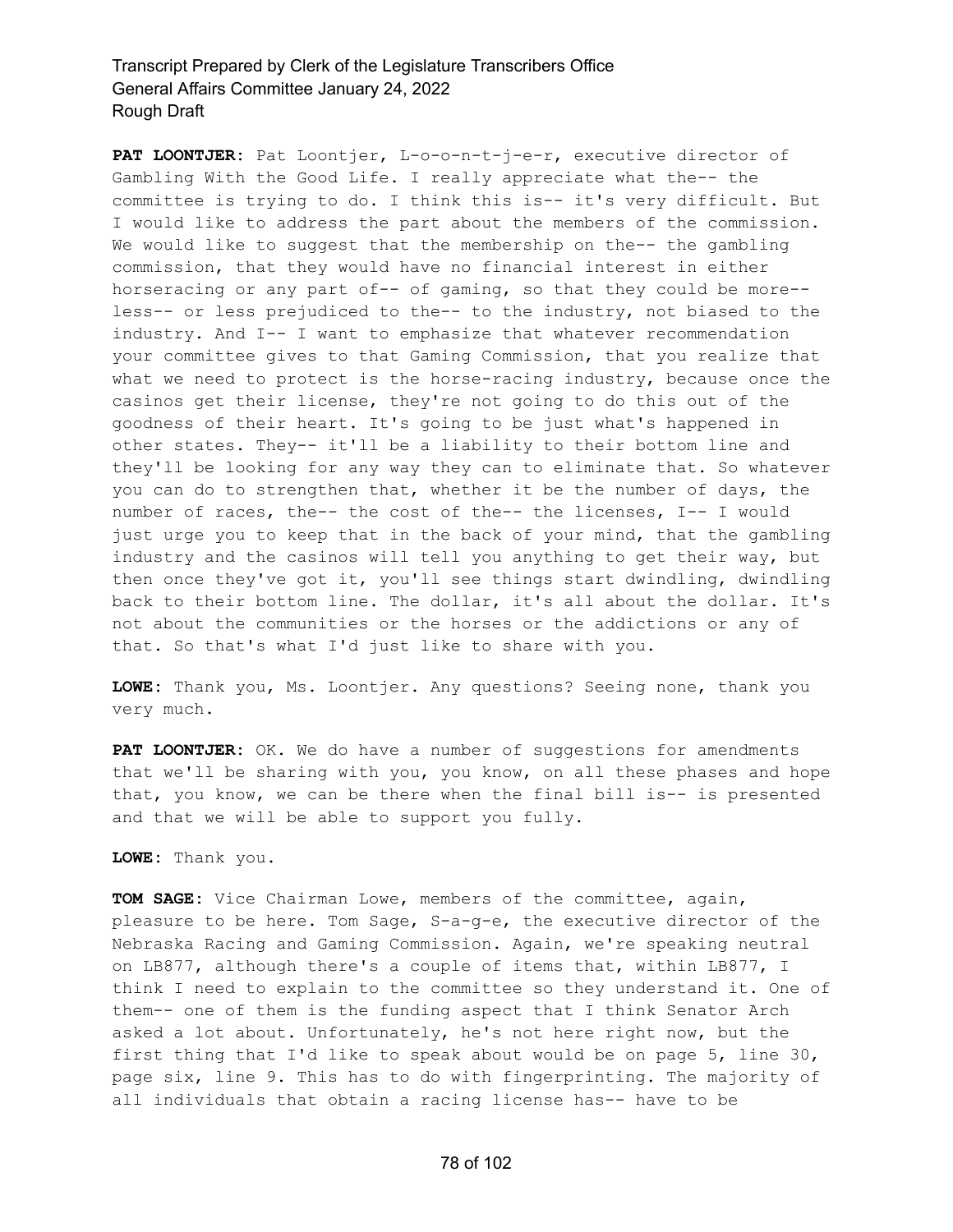fingerprinted. There is a few exceptions on those that do not have to be fingerprinted. What we've been discovering over the last couple years, is we've really had a very difficult time fingerprinting anybody over the age of 75. It just-- it's not only the-- the-- their tips are-- are missing or arthritis, you can't get them to manipulate the fingers. We spoke with the State Patrol, where, of course, all our fingerprints go to. We kind of asked about an age frame. What came back from the Patrol is, you don't have an age frame, it says all licenses, so you have to fingerprint them no matter what. Well, we've been fingerprinting and I would say better than 80 percent of anybody over 75 come back to us as unreadable. I mean, then we have to re-fingerprint them. I mean, it-- it's just-- I don't think it's worth it, not only for our customers, for our licensees. That's where the age restrictions come from, 16 to 75. The other part of that is now it says in our state only, which is in the bill in front of you. The reason why that is, in the past, we used to get reciprocal fingerprints from other states. I could call Iowa, for instance, and say, could you give me Senator Groene's fingerprints? Sure, they'd send him to me, the record. You can't do that anymore. That's a federal issue. So we need people fingerprinted our state so we know their records. That's where that comes from. As far as the funding issue, the commission is desperately in a crisis. I think Ms. Holman has picked some of that up from some of our meetings. We have roughly \$42,000 in our cash re-- reserve right now. We are a cash-funded agency; 0.64 of 1 percent comes to the commission, along with licensing fees and that racetrack licensing fees. Do you want me to finish, Senator?

**LOWE:** Yes, please do.

**TOM SAGE:** OK. So it's very concerning. We need to operate. I understand there's some concern about going right up to the 2 percent. I understand that. We, as a commission, need at least a half-percent here immediately. If we want to come back in-- in a year and a half, if we write in, you know, the other 0.84 percent, that's wonderful. As we talk about expanding race days, expanding races, we are going to need the budget. We're going to need the money, the cash. That's the whole thing. We need the cash to operate. You know, Ms. McNally talked about HISA. HISA is a federal-- going-- going to be a federal mandate on states. There's a number of lawsuits. I don't know if it's ever going to go forth or not. That cost is either going to be passed onto the state or it's going to be passed onto the racetracks. So if the state gets the appropriation for it, there may not be as big a hit to the racetracks. I cannot tell you that number because the HISA board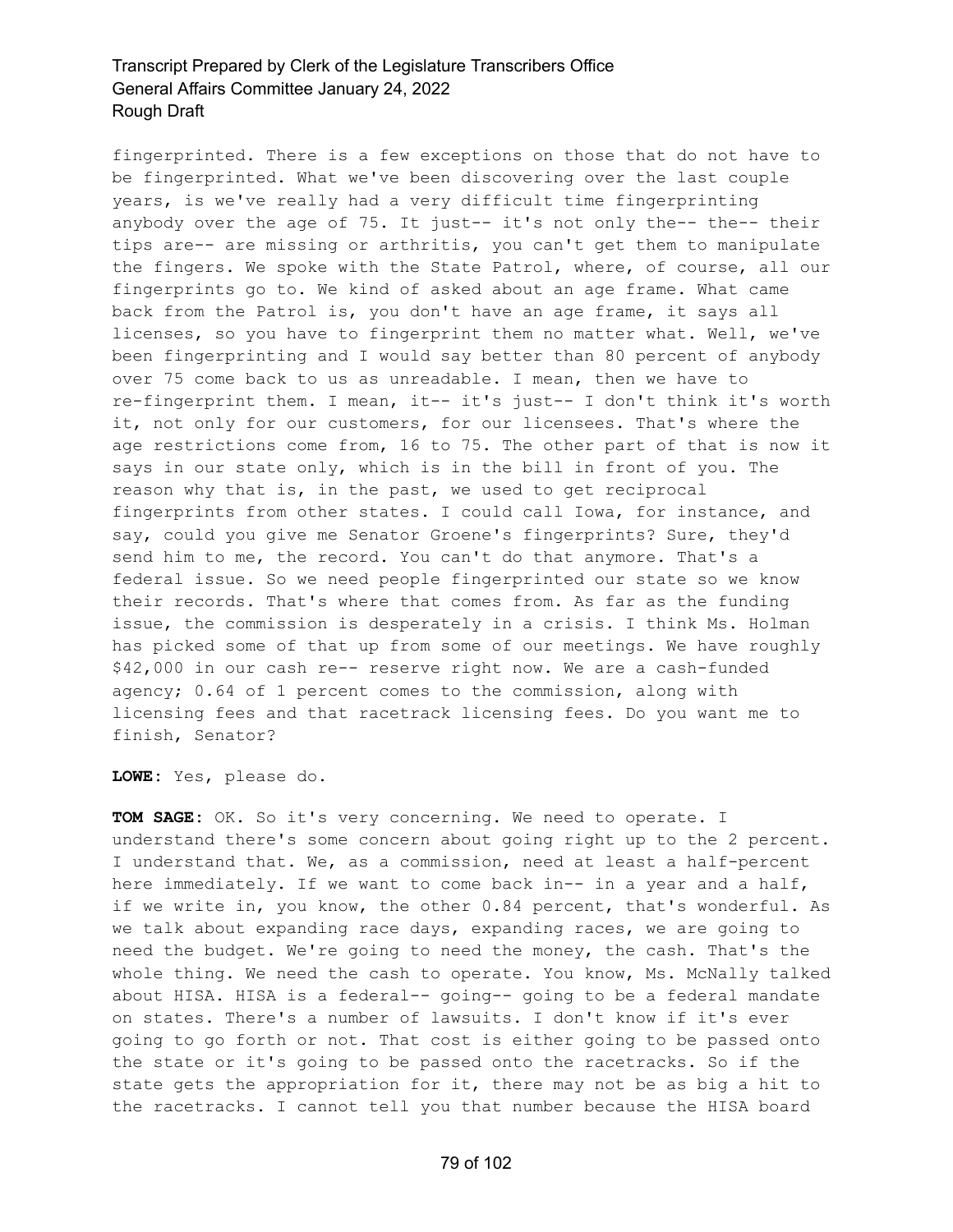is through the Federal Trade Commission. They don't even know, and it's supposed to go in operation July 1. That's a mess, but that's another issue. We desperately need some additional revenue immediately, so anyway. Senator Groene, love, love your idea. I mean, I think that's what the commission is looking for. We're looking for some guidance. I mean, really. So anyway-- oh, any questions?

**LOWE:** Thank you, Director. Yes, Senator Arch.

**ARCH:** A question about the license itself.

**TOM SAGE:** Sure.

**ARCH:** Are-- are licenses specific to that owner at that location?

**TOM SAGE:** OK, so, Senator, let me explain licensing because it's multiple faceted. So you have licensing for the racetrack operator. That's one license. So then we have a number of operational categories for people that worked at-- work at the track--

**ARCH:** Yeah.

**TOM SAGE:** --the trainers, the owners, the--

**ARCH:** Yeah.

**TOM SAGE:** It's statewide. Once they're licensed in the state, it's statewide.

**ARCH:** Yeah. And-- and casino license, same thing--

**TOM SAGE:** So--

**ARCH:** --an owner at a location? And how-- do they connect? Does the- does the track license connect to the casino license?

**TOM SAGE:** The way-- the way the statutes are written now for the gaming, you have to be a racetrack operator, you have to be in partnership with a racetrack operator. Now that's not saying the racetrack operator can't also be the casino operator, but you have to have that first racing license or racing operator's license before you can apply for the gaming operator. Now that gaming operator is a whole new license; and the same thing, there's a number of occupational licenses that go along with that.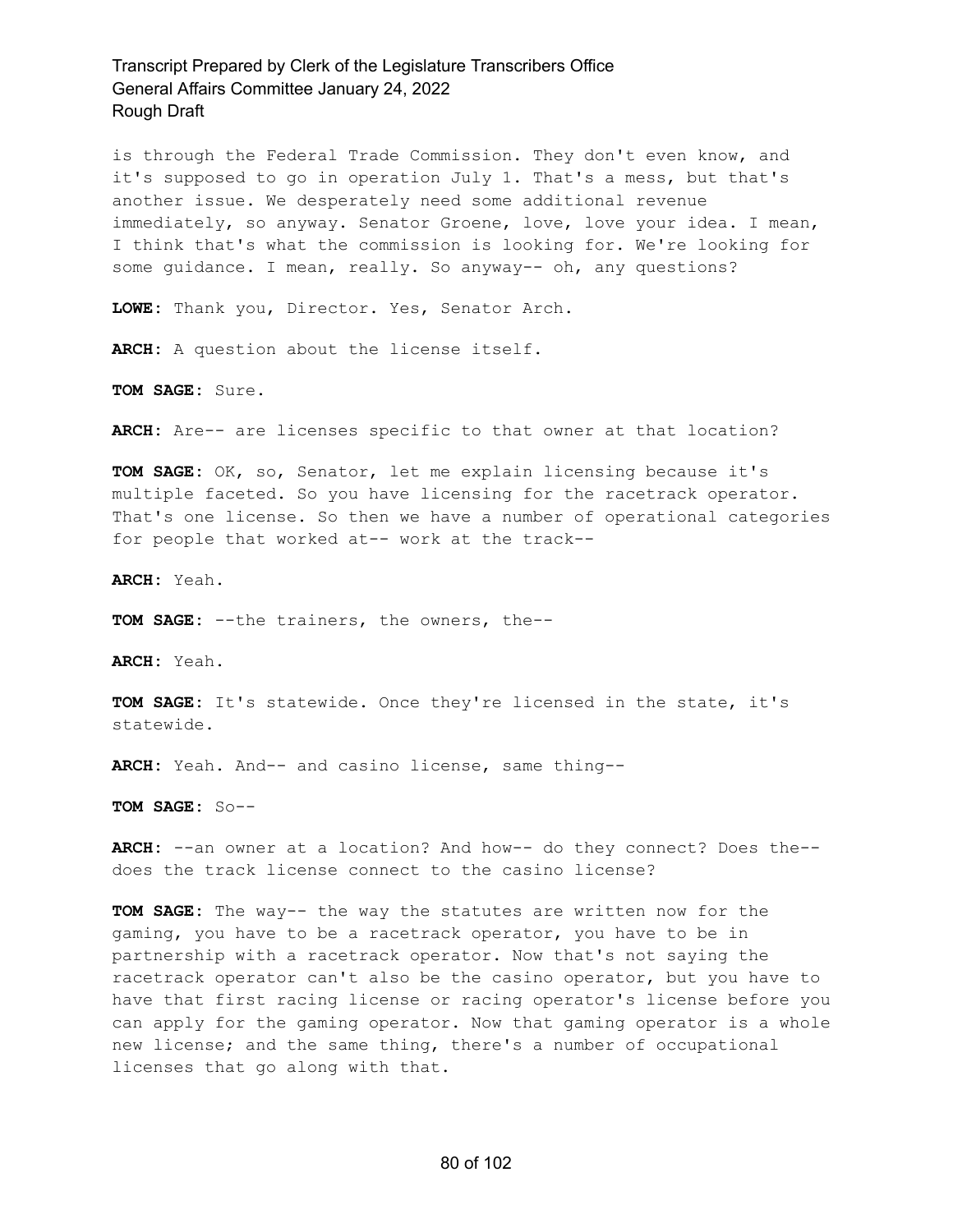**ARCH:** Is there anything that requires having that horse-- the horse track license for a period of time before you get the casino? Could both of those be issued at the same time?

**TOM SAGE:** There's nothing written in current language where it says one has-- or, you know, you have to have the racing license and the gaming license at the same time or racing license first and then the gaming license. I know the commission has taken the stance you have to at least be a race-- a licensed racetrack before you can apply for the casino.

**ARCH:** And if the-- if-- if for some reason the racetrack were to close, would that negate the-- the license for the-- for the gaming?

**TOM SAGE:** Yes, I believe it would.

**ARCH:** OK. Can the-- can the license be transferred? In other words, is it-- I-- I-- I'm familiar with a hospital license. A hospital license is specific to an owner at-- on that premise. So in other words, you can't take-- you can't take a track license-- you know, does it have value outside of that location?

**TOM SAGE:** I don't think it does, but-- but I can't tell you that for sure, Senator. That's my opinion.

**ARCH:** OK. All right. Thank you.

**TOM SAGE:** And I think there's been questions about that, but it's never been asked legally.

**ARCH:** Yeah, I-- I didn't know if you could move a license, if you could say--

**TOM SAGE:** Well, I-- I would say you could move within the same like county, if that's what you're saying, because like Columbus is going to be moving from their existing facility to a new facility.

**ARCH:** Do you have to approve that?

**TOM SAGE:** Oh, yeah, and we'll have to approve all the construction and everything else at the new facility.

**ARCH:** OK.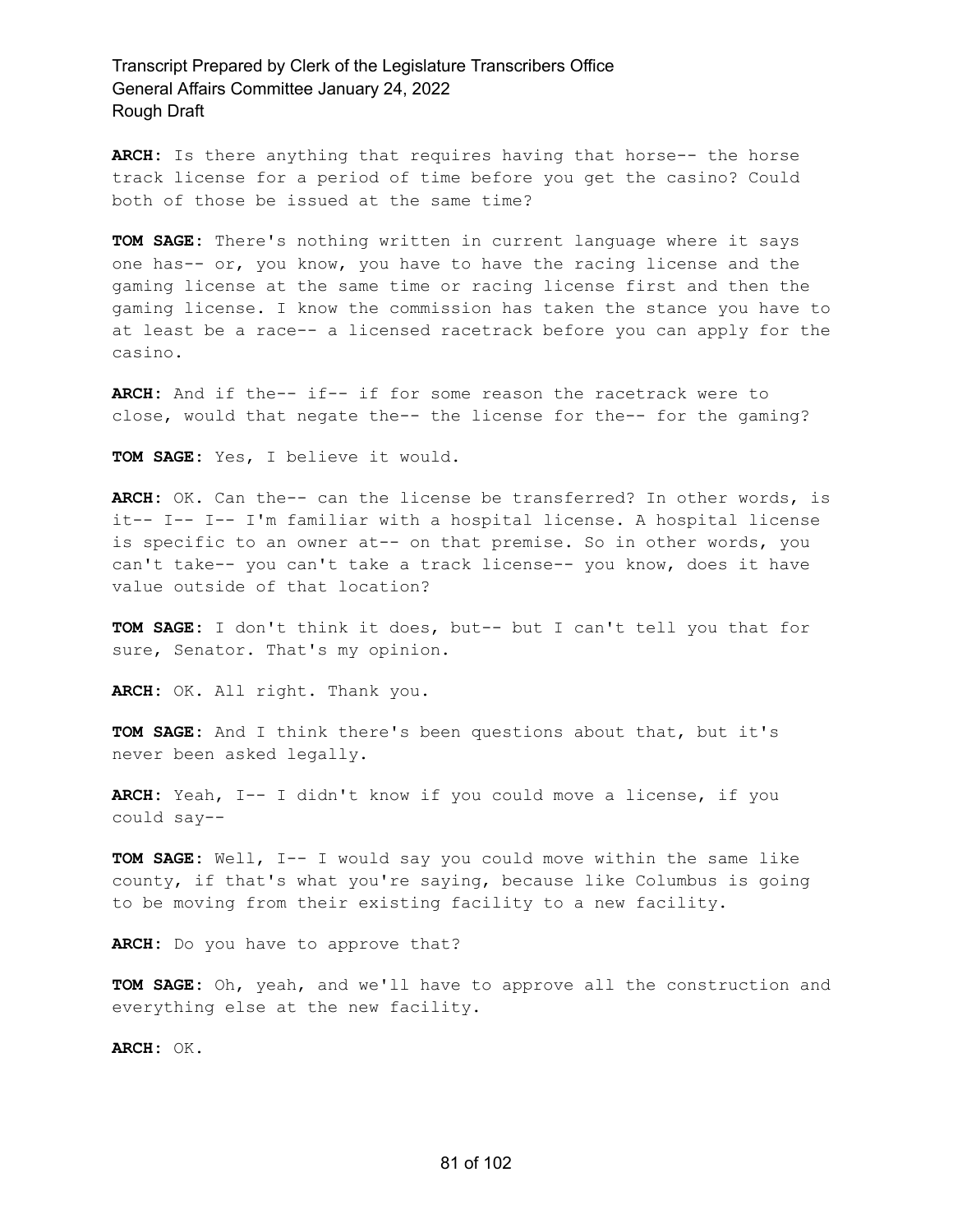**TOM SAGE:** So it's not just you absolutely have the right to move. We're going to have to-- there are safety issues, all those measure-measures, make sure all the safety of the racetrack itself are in place before we're going to grant it.

**ARCH:** OK. All right, thank you.

**LOWE:** All right. Thank you, Senator Arch. Senator Groene.

**GROENE:** The casino money-- you said you wore two hats. The casino fees and the racetrack fees, 2 percent or whatever, those are separate funds?

**TOM SAGE:** Correct.

**GROENE:** Now your salary will come from where?

**TOM SAGE:** My salary right now is split between both of them.

**GROENE:** There's gonna be a lot of money coming to you guys in application fees, right, with the casinos?

**TOM SAGE:** Um-hum.

GROENE: Won't that take care of your-- your money?

**TOM SAGE:** No. No, Senator, because the casinos-- as Senator Stinner put it last year when this all came about, is horse racing needs to stand on its own, so any money coming from the licensing fees for gaming stays with gaming, racing stays with racing.

**GROENE:** So how many employees you got--

**TOM SAGE:** So--

**GROENE:** --who inspect the tracks and--

**TOM SAGE:** When-- when-- let's say we have six casinos operating, and this was just based on the initial sixth of the budget that I did last year, there'll be close to 50 employees.

**GROENE:** But they'll work on what side of the--

**TOM SAGE:** Mo-- gaming.

**GROENE:** Well, you'll have the new fees to pay that.

#### 82 of 102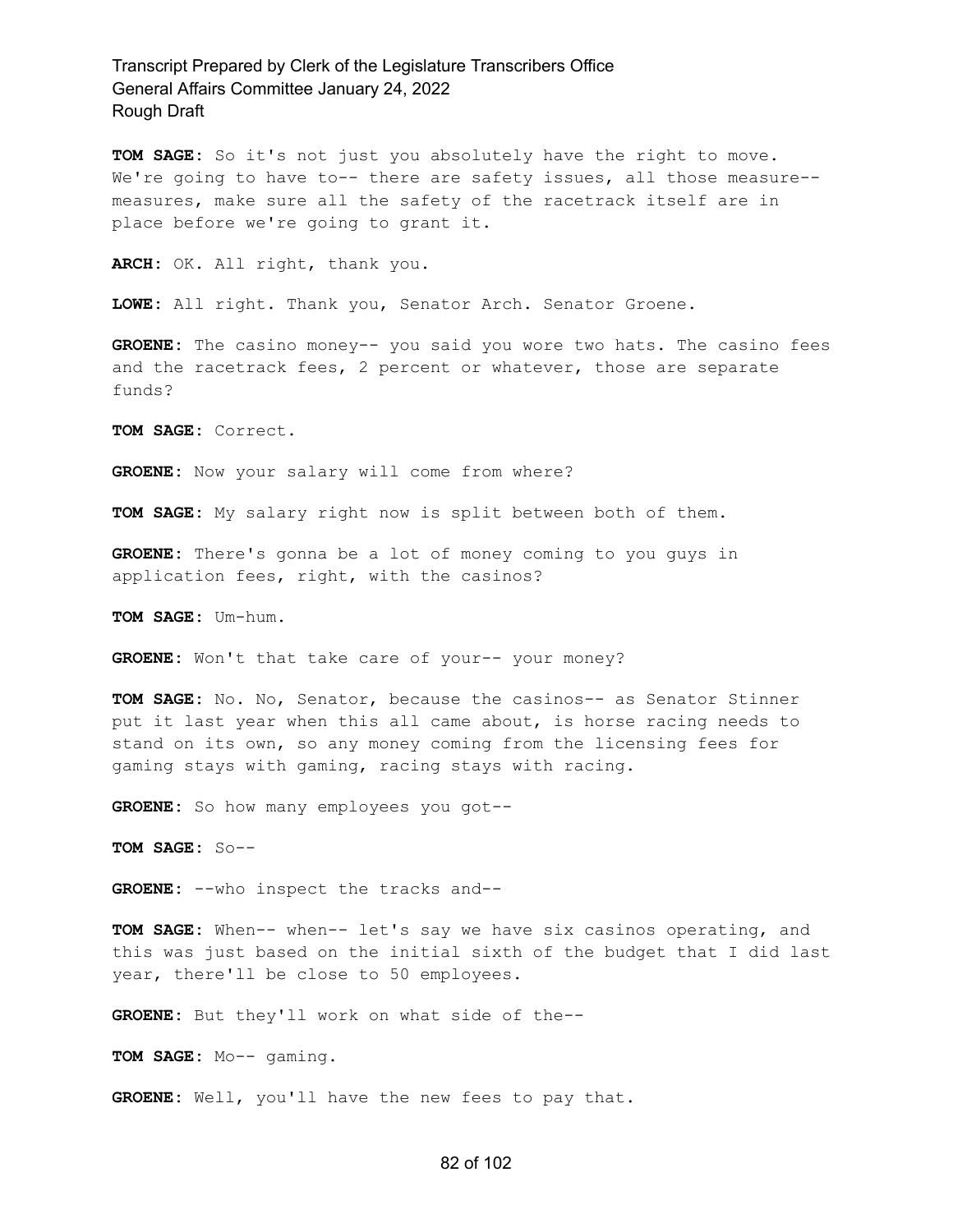**TOM SAGE:** That's correct. What I'm after is we have two funds. We have an 81 fund, which is gaming, and I believe it's 74 fund which is racing. So any of the racing costs, the drug-testing costs, the stewards, the veterinarians, we pay that as the state. I know there was something said earlier that the tracks contract with labs. No, we do that, the state of Nebraska.

**GROENE:** So those are your employees, or you contract with someone?

**TOM SAGE:** The-- the-- the test barn people are my employees that would collect the urine or-- or the blood. That then gets shipped off to a laboratory that we have an RFP with.

**GROENE:** So they all have to be paid out the budget from the husbandry?

**TOM SAGE:** Of the racing--

**GROENE:** Yeah.

**TOM SAGE:** --yes.

**GROENE:** All right, thank you.

**TOM SAGE:** Yes. Yeah, once we get the gaming fees, the gaming side's fine.

**GROENE:** So if we got more races, dictated more races, do some of the fees of the entrants of the races go to you guys?

**TOM SAGE:** We-- all we get is the licensing fees for the owners and the trainers. We don't get, like they-- in some instances, for purses for the racetrack, there might be a race that you had to pay \$50 to enter. That stays with the-- the track that-- and is used as purse supplements.

**GROENE:** So--

**TOM SAGE:** We get none of that.

**GROENE:** --the track, who makes the profit, the owner and operator has no cost in running, operating your department?

**TOM SAGE:** Say that again, Senator?

**GROENE:** Well, they're the ones that profit, I mean, and the-- the- the breeders are paying it all now, basically.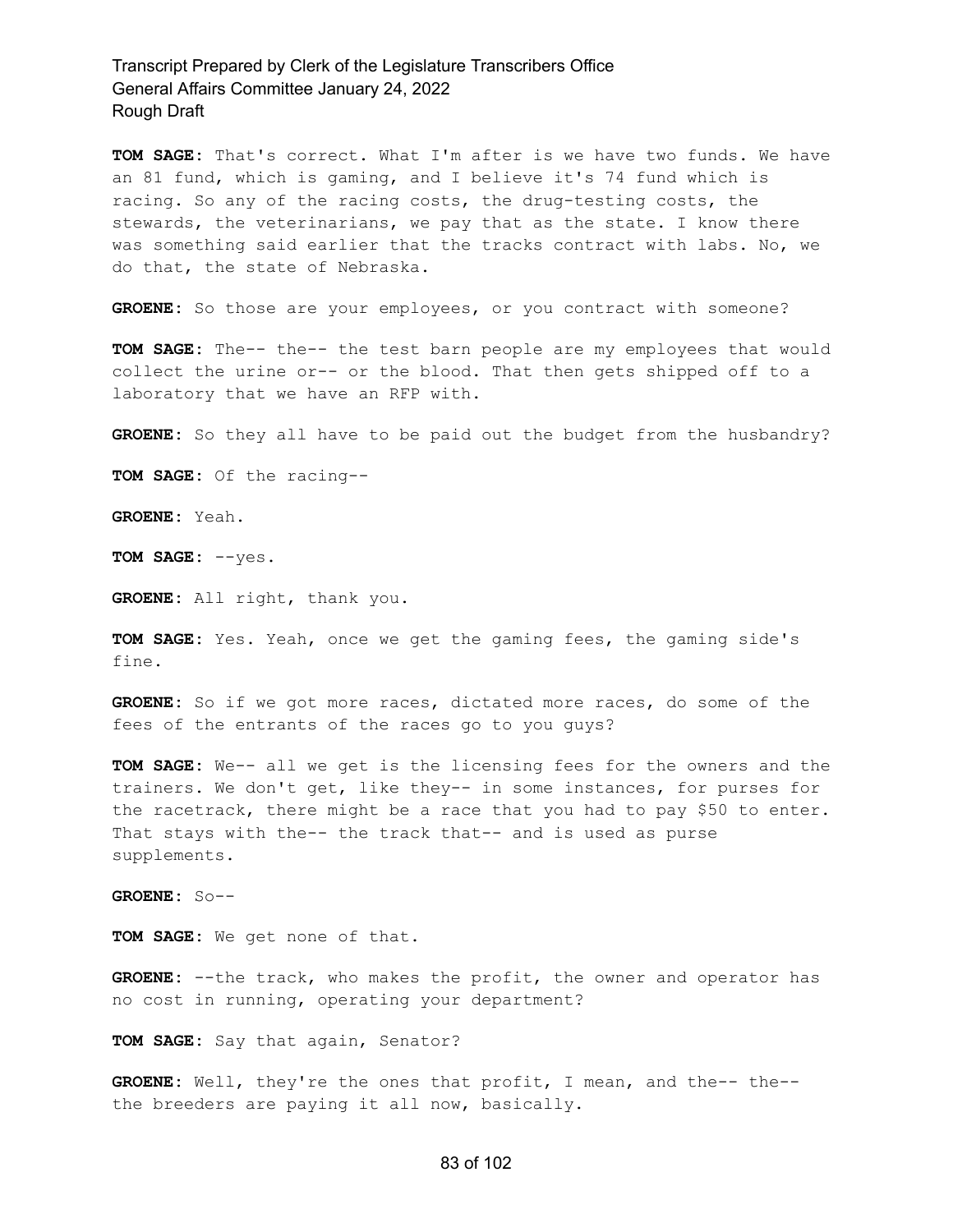**TOM SAGE:** Well, the owners of a horse are paying a \$30 licensing fee to the commission. That's year-round. The racetracks are paying the \$100 licensing fee per day. Then our funding mostly comes, the 0.64 of 1 percent, comes from the parimutuel handle.

**GROENE:** All right, so you get--

**TOM SAGE:** So it's the public, it's the bettors that are getting that. What we're asking here is to increase that percentage of parimutuel handle that we get to-- to get us funded.

**GROENE:** So if we-- if this body here said you had to have more races, you would get more parimutuel.

**TOM SAGE:** Yes, we could. But do we know what gaming is going to do to racing handle? I don't know. If we have multiple racetracks going at some time, a quarter horse and a thoroughbred track, you're going to have to double the personnel. The unknowns are incredible. I can tell you we have been on shoestrings. I don't know how we've been able to do it, but I can tell you our regulatory program isn't like I think we want it to be for racing. We're not testing enough horses.

**GROENE:** So--

**TOM SAGE:** That's why we need the additional--

**GROENE:** --casino gambling is going to ride on the back of the horse racing--

**TOM SAGE:** Um-hum.

**GROENE:** --because we're going to force the horse racing to pay the way for the-- for the horse track so that they--

**TOM SAGE:** We're-- we're going to have the horse-- the horse-- horse racing and horse race gamblers, or somebody's going to have to pay for the regulatory part of horse racing.

**GROENE:** Thank you.

**LOWE:** OK. Thank you, Senator Groene. Senator Arch.

**ARCH:** I want to rephrase a question that I asked earlier, and-- and I'll-- I'll put it this way. You need to get a-- you need to get a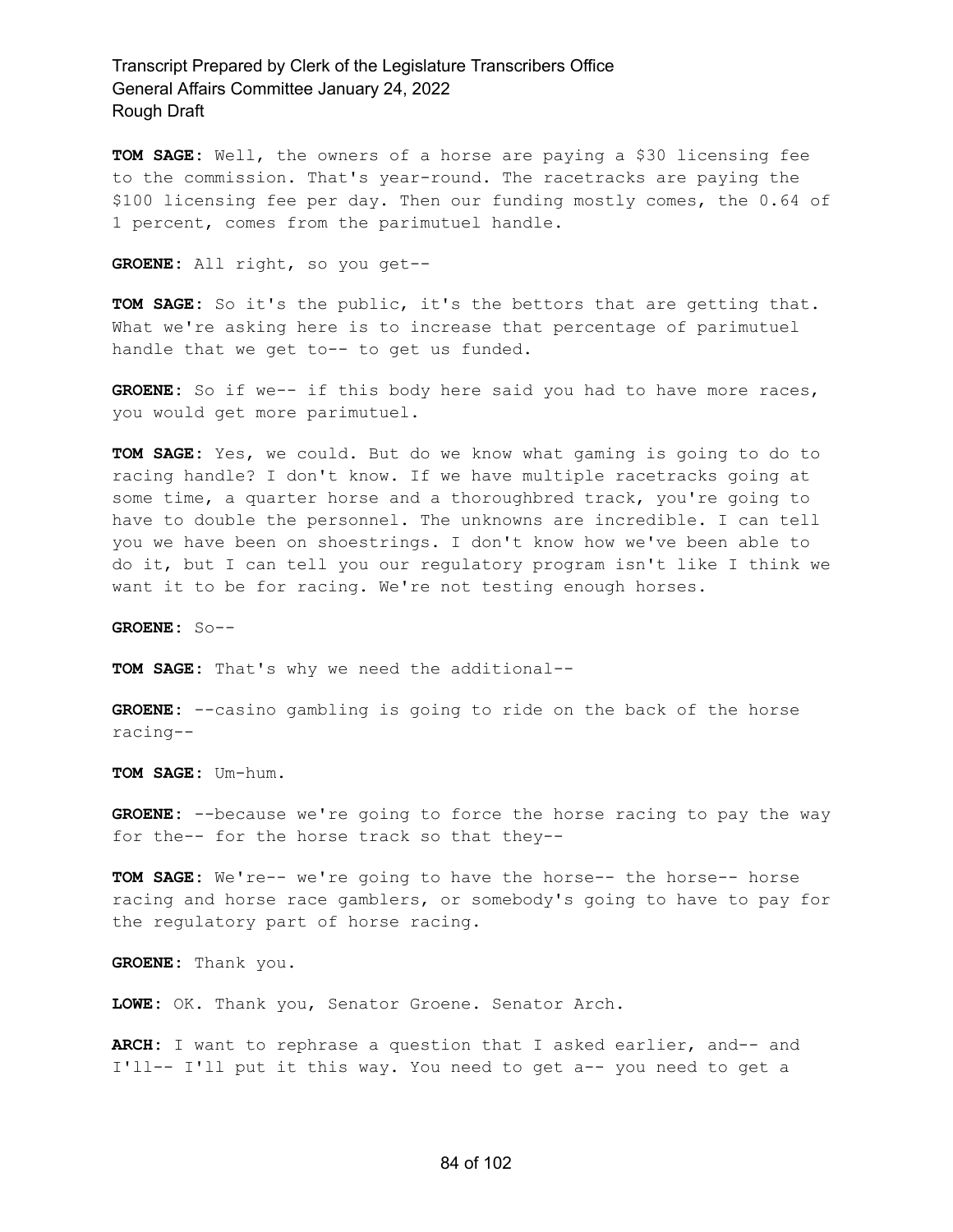horse track license before you can be considered to get a casino license.

**TOM SAGE:** That is what our commissioners have said.

**ARCH:** And then my-- the follow-up question was, if you-- if you close your horse track, will you be able to maintain your casino license?

**TOM SAGE:** I think there was something in Chapter 9, Senator. I don't remember. There was something about transferring licenses. Do you remember? I-- I-- I would have to look.

**ARCH:** We-- we can--

**TOM SAGE:** I would have to look.

**ARCH:** We can do some more research on it.

**TOM SAGE:** But, yeah, I-- I get what you're saying.

**ARCH:** OK.

**TOM SAGE:** I just can't point to it off the top of my head.

**ARCH:** Yeah. I mean, the voters appeared to tie those two--

**TOM SAGE:** Yeah, yeah.

ARCH: --together in there, in the ballot, and so that's-- that's why we're having this discussion.

**TOM SAGE:** And on that same-- same line, Senator, I'm getting inquiries from people about they want a casino application because they want to open a casino, and then you say, hey, you have to do a racetrack first, then it's, oh, so yeah-- yeah, they're definitely tied together.

**ARCH:** Thank you.

**LOWE:** All right. Thank you, Senator Arch. Senator Groene.

**GROENE:** So timeline here, they come in and get a horse racing-- a horse track license, then that next day they come in and want a casino? Or are you going to make sure that the horse track is up and operating and feasible before you then examine the license for a casino maybe a year or two later?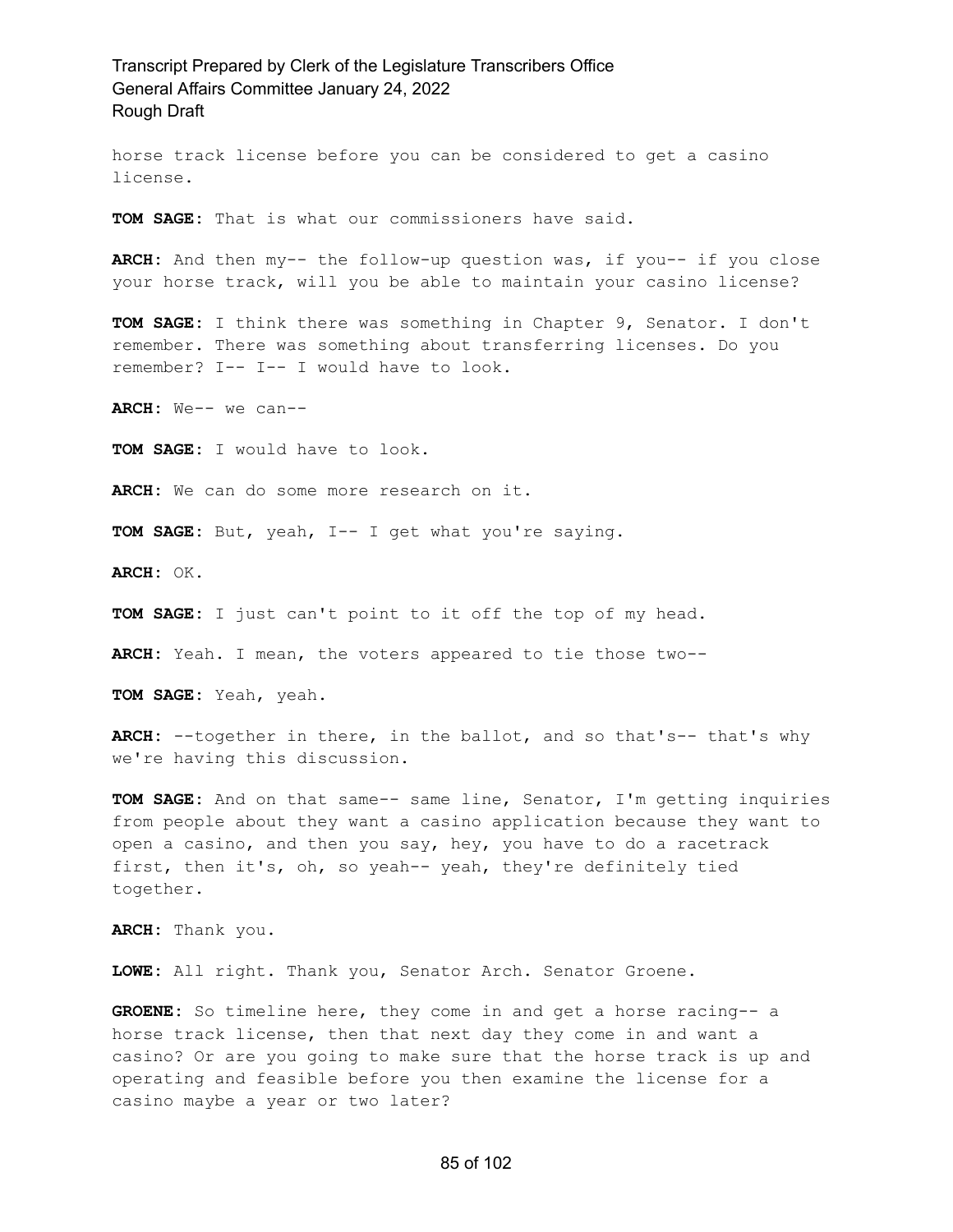**TOM SAGE:** That's the way I believe our-- our commissioners are thinking now.

**GROENE:** So it ain't gonna happen bang-bang.

**TOM SAGE:** I mean, I think we all want to make sure, if you're going to do a racetrack, it's safe and we're not going to have somebody get killed out there, so, yeah, we're going to make sure that racetrack is--

**GROENE:** Excuse my words, but they're going to have to have a track record before they get a casino.

**TOM SAGE:** [LAUGH] And-- and-- and, Senator, that's some of the guidance that I'm hoping that sometime we see from the body.

**GROENE:** From us. Thank you.

**LOWE:** All right. Thank you, Senator Groene.

**TOM SAGE:** Thank you.

**LOWE:** Thank you. Are there any more in the neutral? Seeing none, Senator Briese, invite you back to close.

**BRIESE:** Thank you, Senator Lowe. Just briefly, just wanted to thank everybody for coming, great testimony again, and we've got a lot of work to do here and Nebraskans expect us to get this right, so full intent to do it right. Thank you.

**LOWE:** Thank you, Senator Briese. Any questions? Seeing none, I'll turn your committee back over to you.

**BRIESE:** Thank you, Vice Chairman Lowe. And with that, we'll open up the hearing on LB923.

**J. CAVANAUGH:** I'm next?

**LOWE:** LB923.

**J. CAVANAUGH:** I thought it was Ray. Do you want to do Ray's since he's here?

**BRIESE:** Sure could.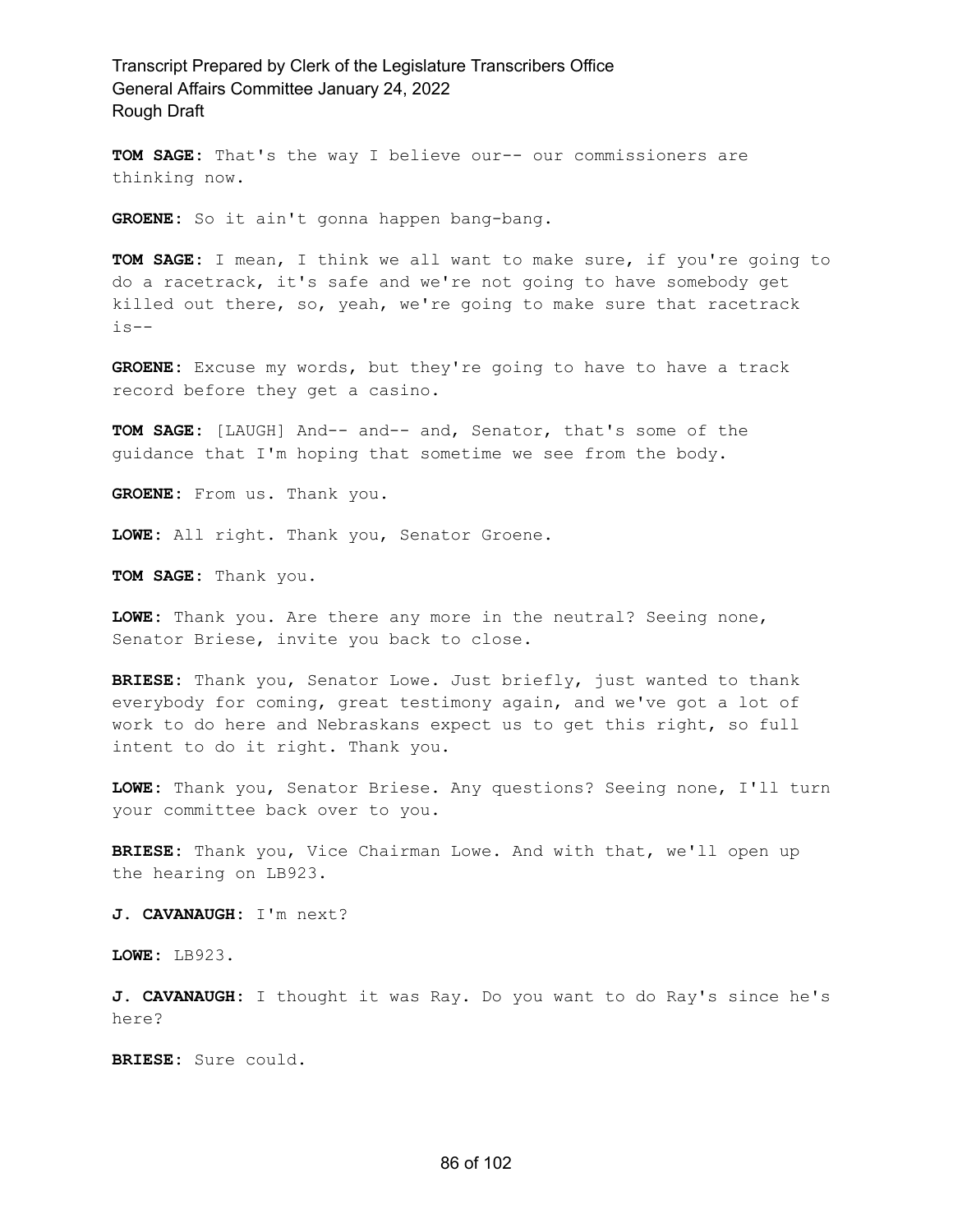**J. CAVANAUGH:** I don't mind because I'm going to be here the whole time and Ray is going to be sitting there.

**BRIESE:** Think we're going to switch up the order. We can do that, can't we?

**LOWE:** Senator.

**LAURIE HOLMAN:** You can do whatever you want.

**\_\_\_\_\_\_\_\_\_\_\_\_\_\_\_\_\_:** Chairman, Chairman--

**BRIESE:** We'll do the hearing on LB764 first. Senator Aguilar.

**AGUILAR:** Good afternoon, Chairman Briese, members of the committee. My name is Ray Aguilar, R-a-y A-g-u-i-l-a-r. I represent Legislative District 35, which includes Fonner Park. Today I'm introducing LB764 on behalf of Fonner Park racetrack facility. LB764 provides for a change in the definition of gross proceeds in the Nebraska County and City Lottery Fund. For some history on this act, Nebraska County and City Lottery, thereafter "the Act," allows for and regulates, among other things, the con-- conduct of Keno lotteries by cities and counties for community betterment purposes. The Act defines gross proceeds to not only include wagers by Keno players, but also includes admiss-- admission costs collected by any Keno operator or satellite location. As such, any admission cost collected by a Keno location must be remitted to the county as part of the Keno-- Keno revenues for that location. Presumably, this definition was passed to ensure that no location could profit by merely offering access to activities granted by a government license. However, some larger locations that offer Keno may have areas that require an admission fee and other areas of the same facility that do not. In those situations, the Department of Revenue has determined that Keno may not be offered in the admission fee areas unless those admission fees are remitted to the city or county. This causes such locations to offer Keno in some portions of a facility, but not in other portions. Licensed racetrack enclosures are particularly affected by this rule. Several racetracks in Nebraska offer Keno-- offer Keno, but Clubhouse, turf club, and VIP areas of such facilities will not offer Keno because of the admission fee rule. This costs significant revenues to local governments, as well as the racetracks, because Keno may not be particularly proper- may be particularly proper-- popular with those patrons. LB764 specifically asks to change the definition of gross proceeds so that if a facility offers Keno in one area that a fee of admission charges,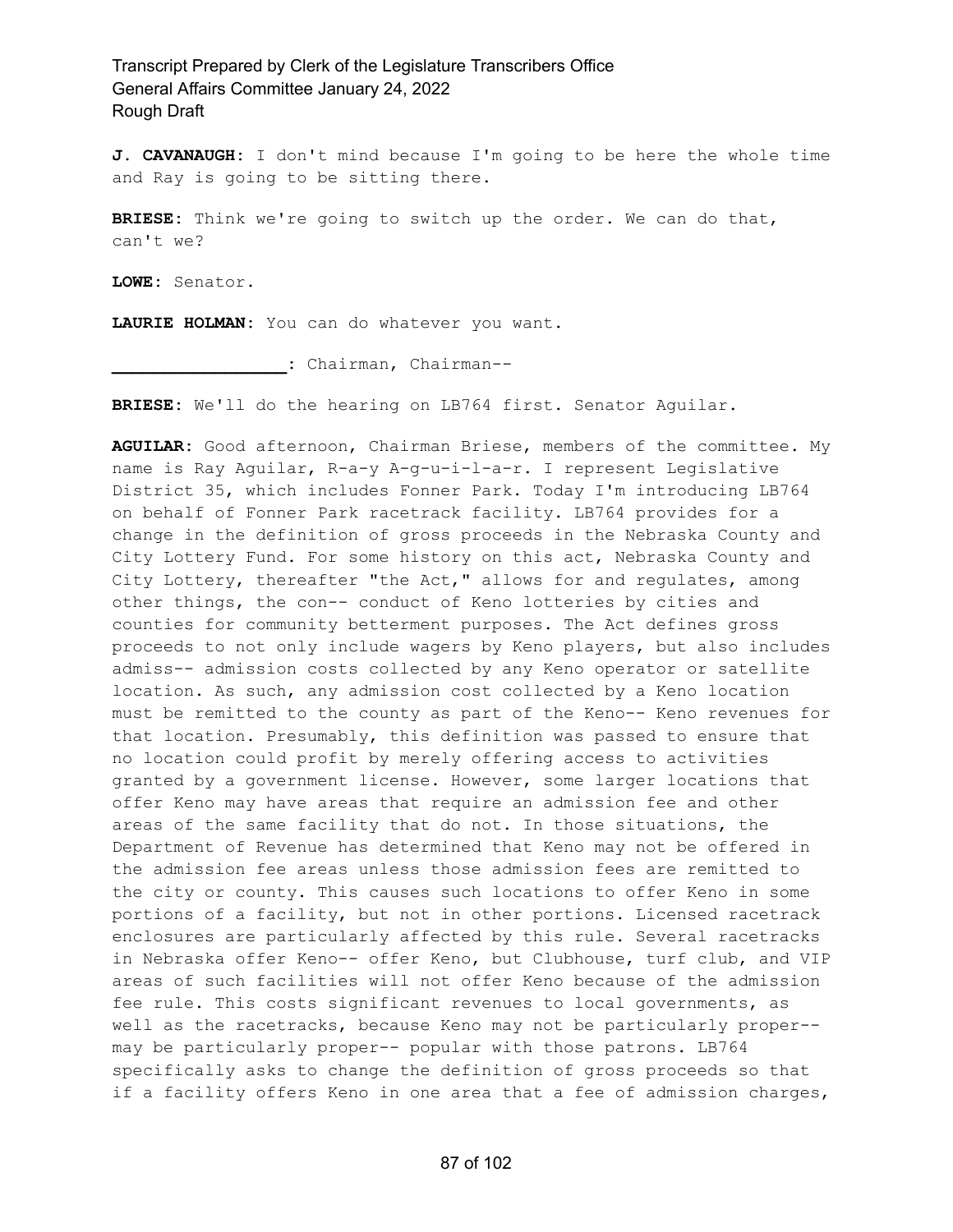then the same facility may also offer Keno in an admission-guarded area. The original intent of the bill is kept intact, where a location cannot profit by merely offering access to Keno, but this allows the flexibility for larger facilities to offer Keno throughout the entire facility if patrons may participate in the Keno lottery in a free area. There are representatives from Fonner Park who will follow me to answer any specific questions about the purposes of this change. Thank you.

**BRIESE:** Thank you, Senator Aguilar. Any questions from the committee? Seeing none, thank you, and you'll be here to close, I presume? OK, that'll be fine. Any proponent testimony?

**MARK LANDIS:** Apologize for the delay.

**BRIESE:** No problem.

**MARK LANDIS:** [INAUDIBLE]

**BRIESE:** You can just give it to me after.

**MARK LANDIS:** OK, thank you, appreciate that. Good afternoon and welcome. Thank you. Yeah, sorry for the disorganization.

**BRIESE:** No-- no problem.

**MARK LANDIS:** I am Mark Landis, M-a-r-k L-a-n-d-i-s. I'm the financial analyst at Fonner Park. So we certainly appreciate Senator Aguilar's work on this bill and his legislative assistant, Lance Braun. Each spring, Fonner Park attracts thousands of visitors to our live races, including our busy-- our biggest days on Saturdays, where any given Saturday could attract between 5,000 and 7000 people. At our facility, we do offer Keno; and because people are already at the races to place a bet or two, Keno's pretty popular at-- during a race day. However, of these \$5,000 to \$7,000 people, the most popular area is the clubhouse and the track. That can hold about 1,700 people, and it usually sells out. You have to pay for a table to get in there. Because of this current law, we cannot offer Keno to-- to those clubhouse patrons because there's a seating charge for that. And as Senator Aguilar has mentioned, the Department of Revenue told us that seating chart is the same as an-- is the same as an admission charge, and so we would have to give all of our table charges to the county if we offered Keno in the clubhouse, so, of course, we don't offer Keno. We're here to hope that the-- that the-- you senators will consider changing the definition of gross proceeds so that we could offer Keno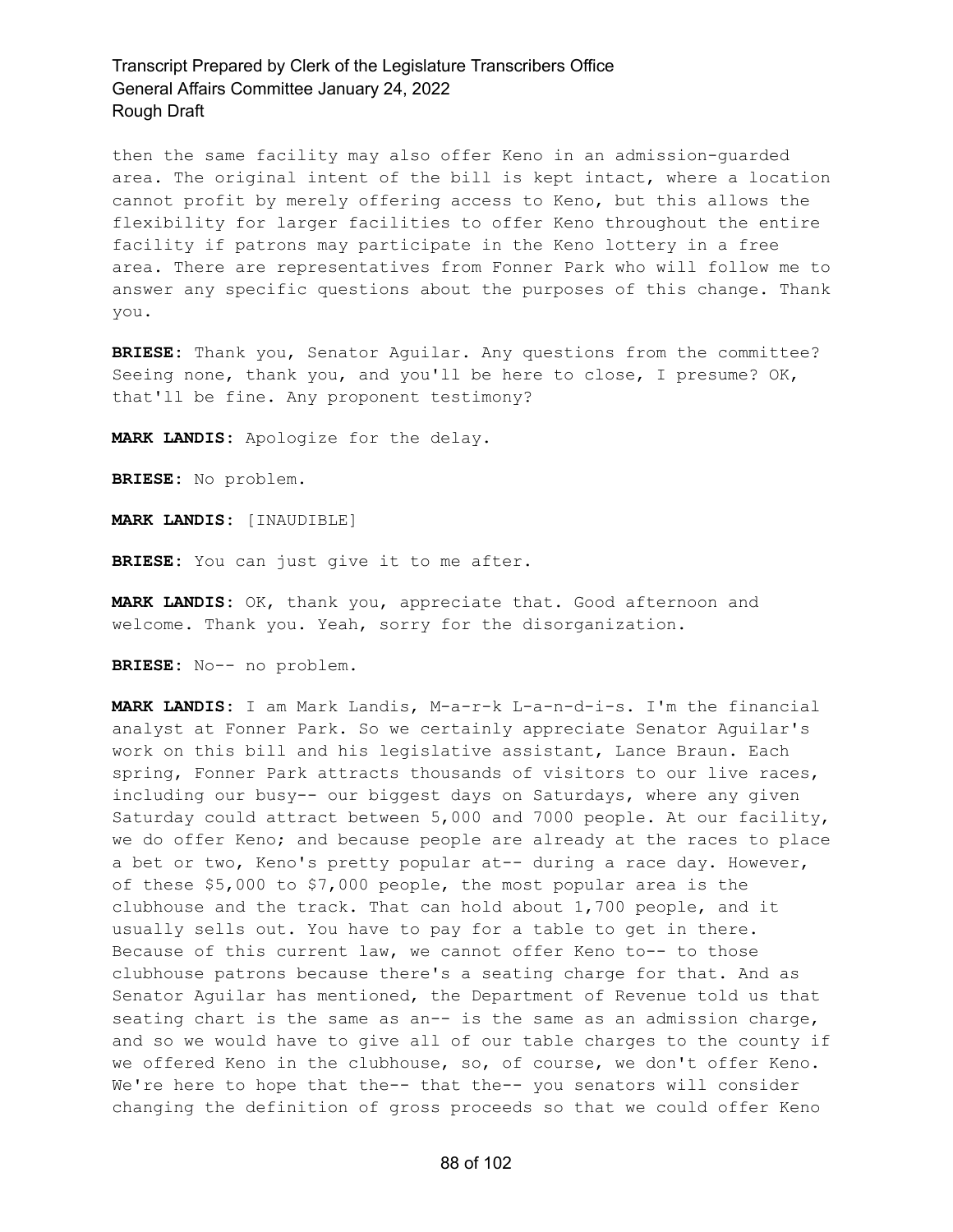to clubhouse patrons. We estimate that the current law costs Hall County, who is the operator-- the alternate operator of the Keno, about \$30,000 to \$50,000 dollars each year in net keno proceeds. The state would get 2 percent of all Keno wagers placed at the clubhouse, and of course Fonner Park gets commission as well. This problem likely affects other licensed racetracks, enclosures such as Omaha, we believe, and they probably have the same experience that we do. Any other large venue, such as large sports bars that offer Keno but might have separate areas for live performances, could also benefit from the rule change. If they already offer it one place, they could do it in a second place. As we just heard, Keno or-- I-- as somebody-- I think we will be hearing soon that Keno will be facing stiff competition from casinos, and this small change would help Keno and the associated counties at least license racetrack facilities. So if you have any questions, I'd be happy to answer them. Thanks.

**BRIESE:** OK, thank-- thank you for that. Any questions? Senator Cavanaugh.

**J. CAVANAUGH:** Thank you. Chairman Breezier, thank you for being here, Mr. Landis. And sorry to change the pattern of your testimony, I guess, by changing the order. So basically, you're-- the change here is just that as long as there's a free section where Keno is offered, you will still-- then you [INAUDIBLE] offer Keno in the paid-for session.

**MARK LANDIS:** Exactly, yeah.

**J. CAVANAUGH:** Is there any possibility that the free section will become vanishingly small or anything like that? I mean like there'd be like a phone booth where there's free Keno, free--

**MARK LANDIS:** I-- I suppose that is possible. Certainly not a Fonner Park it wouldn't be. We have the whole-- we are the-- the Keno draw for the whole county, so certainly we wouldn't do that. But, yeah, I suppose it's theoretically possible somebody would-- would do that--

**J. CAVANAUGH:** OK.

**MARK LANDIS:** --just put a little booth outside or something with--

**J. CAVANAUGH:** Thank you.

**MARK LANDIS:** But I would say the county would have to approve, or whichever government entity, the city or the county, would still have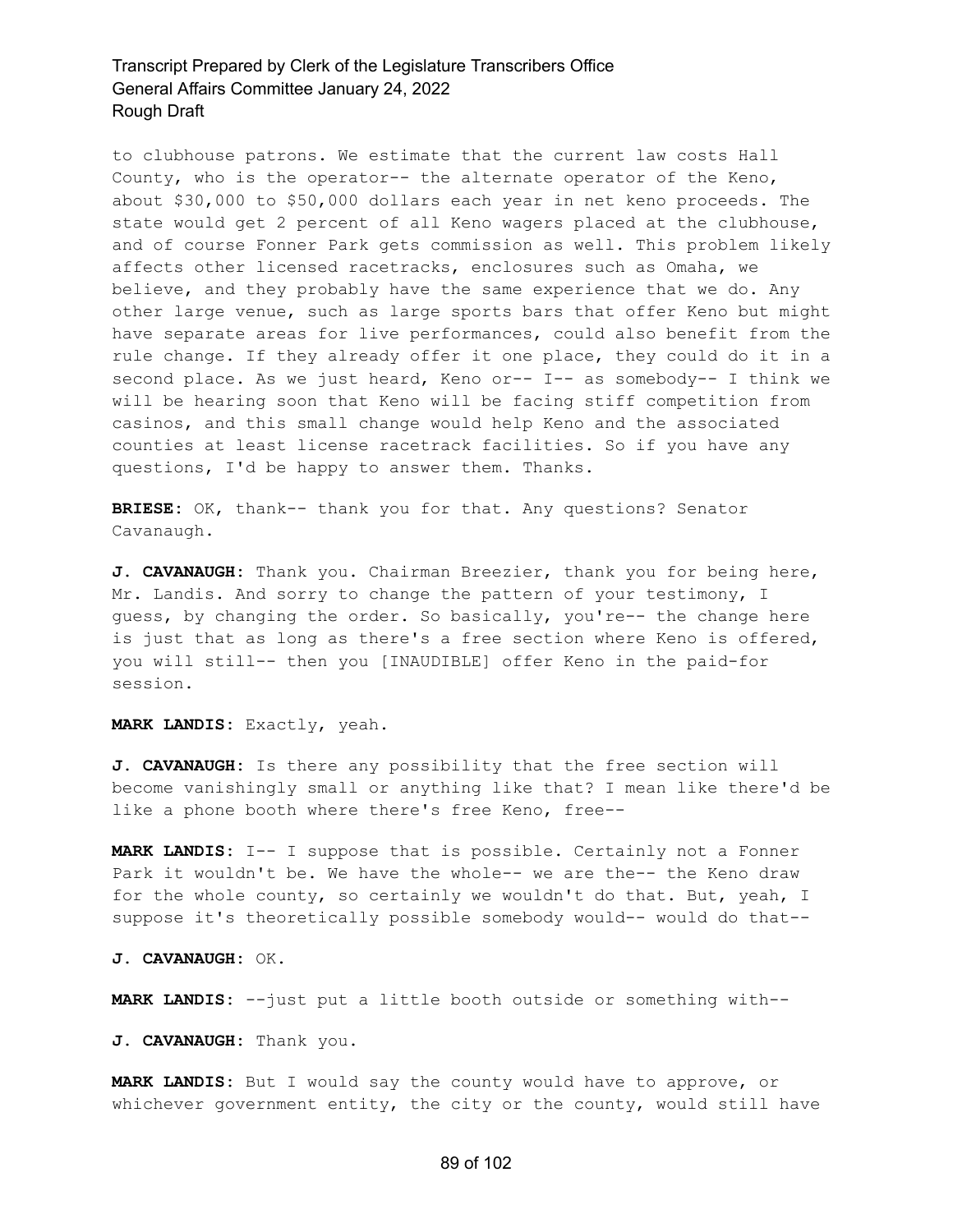to prove that Keno operator's license, so they would have some control over that as well.

**J. CAVANAUGH:** All right. Thanks.

**BRIESE:** Thank you, Senator Cavanaugh. Anyone else? Senator Lowe.

**LOWE:** Thank you, Chairman Briese, and thank you for being here today. It's been a long time since I've been to Fonner Park, and I'm trying to remember. If you have a table in the clubhouse and you're in the clubhouse, can you not go into the free section, there's a doorway, you can get right into there and buy your tickets and go back to the clubhouse and--

**MARK LANDIS:** Yes, you would have to fight through 1,700 people to get to the free area, depend-- depending on where you're sitting. But, yes, you could go from the free area back-- go from your club table to the free area and come back. The thing about-- at least I can only speak for a licensed race-- or I'm only speaking for a licensed racetrack enclosure, so typically a horse race runs for about 20 to 25 minutes, whereas a Keno game is drawn every about three to five minutes. And so basically you'd walk down there, you'd play a Keno game. It's not like you would take that ticket or you-- potentially. You wouldn't take that ticket back to your table and then, you know, a half hour later, you go back and check your results, because the Keno game is always happening. So, you know, you would have to leave your table, leave all the people, go down, buy your ticket, probably sit there and watch the game and walk back. And it just-- I don't think practically, I'm not sure people would be willing to do that. But- but certainly, you certainly can. That is certainly an option, and there are some people that sit close to the Keno section where they- they could do that.

**LOWE:** Are you allowed to put a monitor with the Keno game in the clubhouse so that they can monitor that game or [INAUDIBLE] games?

**MARK LANDIS:** We currently don't want to run afoul of this rule, so we-- we keep that very clear, yeah.

**LOWE:** I-- I just-- I just didn't know if legally that was possible to do and not-- and still not be able to buy your ticket in the clubhouse area.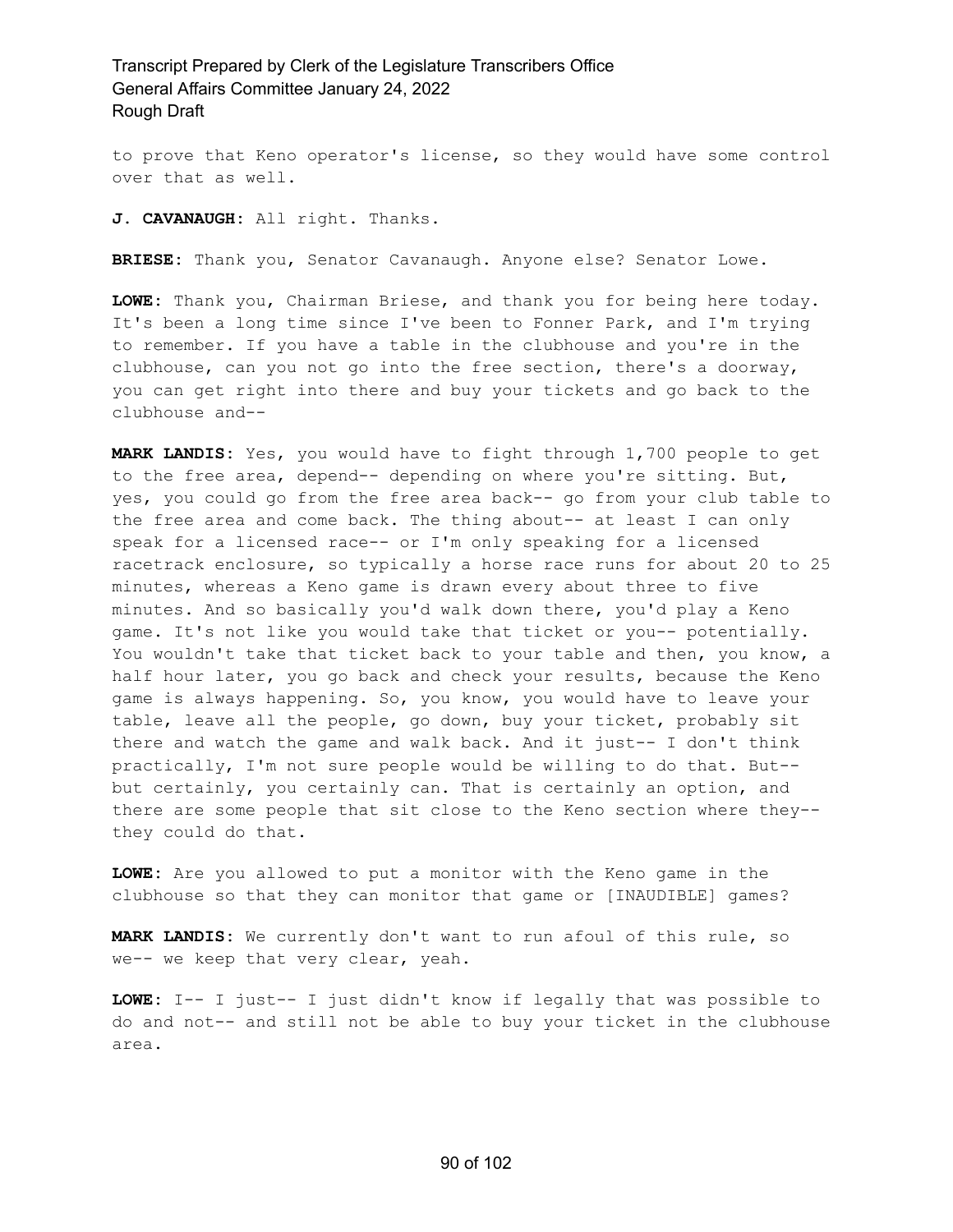**MARK LANDIS:** Yeah, I don't know. I don't-- I would be very afraid if the Department of Revenue sent an auditor inside, a Keno monitor in the clubhouse and said, you guys are playing Keno here and--

**LOWE:** OK.

**MARK LANDIS:** --give us some money, so we-- we just don't want to come close that line.

**LOWE:** All right. OK.

**BRIESE:** Thank you, Senator Lowe. Anyone else? Senator Brandt.

**BRANDT:** Thank you, Chairman Briese. Thank you for your testimony. Doesn't-- aren't you guys basically double dipping? I mean, if-- if they're in the clubhouse and they paid the 10 bucks or whatever you charge to get into the clubhouse, why not give up part of that fee if they're going to-- if you're encouraging them to do the Keno? What's- what's-- you guys want to keep the fee and have them do the Keno. I guess I don't see a problem, you know, if-- if I paid to get into the clubhouse, because that's an exclusive section and it isn't as crowded and I'm enjoying myself. Why can't you guys give up part of your gate?

**MARK LANDIS:** Well, the-- the law as written makes us give up the-- the entire gate, so that would make the clubhouse, the entire clubhouse, open for free. And, you know, if we would have thought that would- that the Keno-- that proceeds would offset that fee, economically, we certainly would have done that decades ago, but--

**BRANDT:** But the way the law is written, it gets rid of the entire gate. Why not compromise?

**MARK LANDIS:** I think it's-- it's possible. That would certainly just be a bottom-line question. Would-- would the casino proceeds offset the loss in gate? And then that's just a-- it's just-- I mean, the financial analyst in me says it would just be a numbers question--

**BRANDT:** Sure.

**MARK LANDIS:** --whether we would-- we'd want to do that or not.

**BRANDT:** You got it. All right. Thank you.

**MARK LANDIS:** Yep.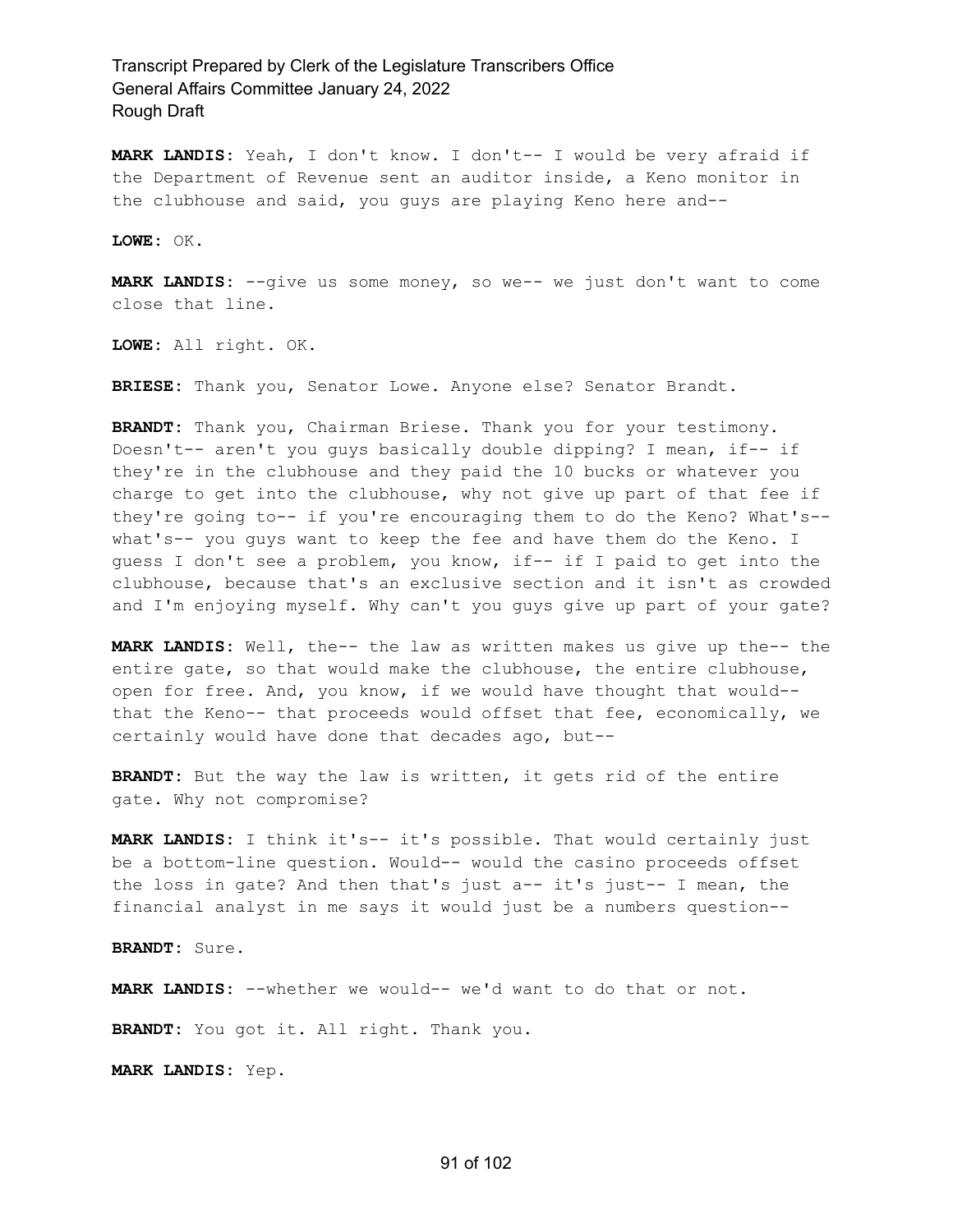**BRIESE:** Thank you, Senator Brandt. Anyone else? Seeing no other questions, thank you for your testimony.

**MARK LANDIS:** Thank you, Senators.

**BRIESE:** Any other proponent testimony? Seeing none, any opponent testimony? Any neutral testimony? Seeing none, Senator Aguilar, would you like to close? Senator Aguilar waives closing. Don't have any letters [INAUDIBLE]. And that will conclude our hearing on LB764. At this point, will open the hearing on LB923. Good afternoon and welcome, Senator Cavanaugh.

**J. CAVANAUGH:** The lights are brighter on this side. Good afternoon, Chairman Briese and fellow members of the General Affairs Committee. I'm Senator John Cavanaugh, J-o-h-n C-a-v-a-n-a-u-g-h, and I represent the 9th Legislative District in midtown Omaha. I'm here to introduce LB923, which would provide for digital on-premises ticket for Keno games. I brought this bill as a result of the debate last session on electronic Keno, which was ultimately removed from the casino gaming bill after extensive debate. I stated during that debate that I was willing to bring the legislation in the next session regarding this issue. LB923 would allow licensed casino facilities to use digital tickets only on the premises of a licensed facility to play Keno games. As I'm sure the committee is aware, Keno games are played on a paper ticket which the player fills out and hands to an authorized person, usually a bartender or similar staff, at a licensed facility. The numbers are displayed on a television screen for each game, which is compared to the ticket's-- the player's ticket to determine whether or not they won or lost. This bill simply allows an additional format for the ticket to be purchased and filled out, not on a paper but on a phone app, while physic-- physically on premises of a licensed facility. I wanted to keep this brief and just give the committee and testifiers the opportunity to speak. With what I've said, I appreciate your consideration for LB923 and I'd be happy to take any questions at this time.

**BRIESE:** Thank you, Senator Cavanaugh. Any questions? Seeing none, you'll remain here to close, I assume?

**J. CAVANAUGH:** I will.

**BRIESE:** You bet.

**J. CAVANAUGH:** Thank you.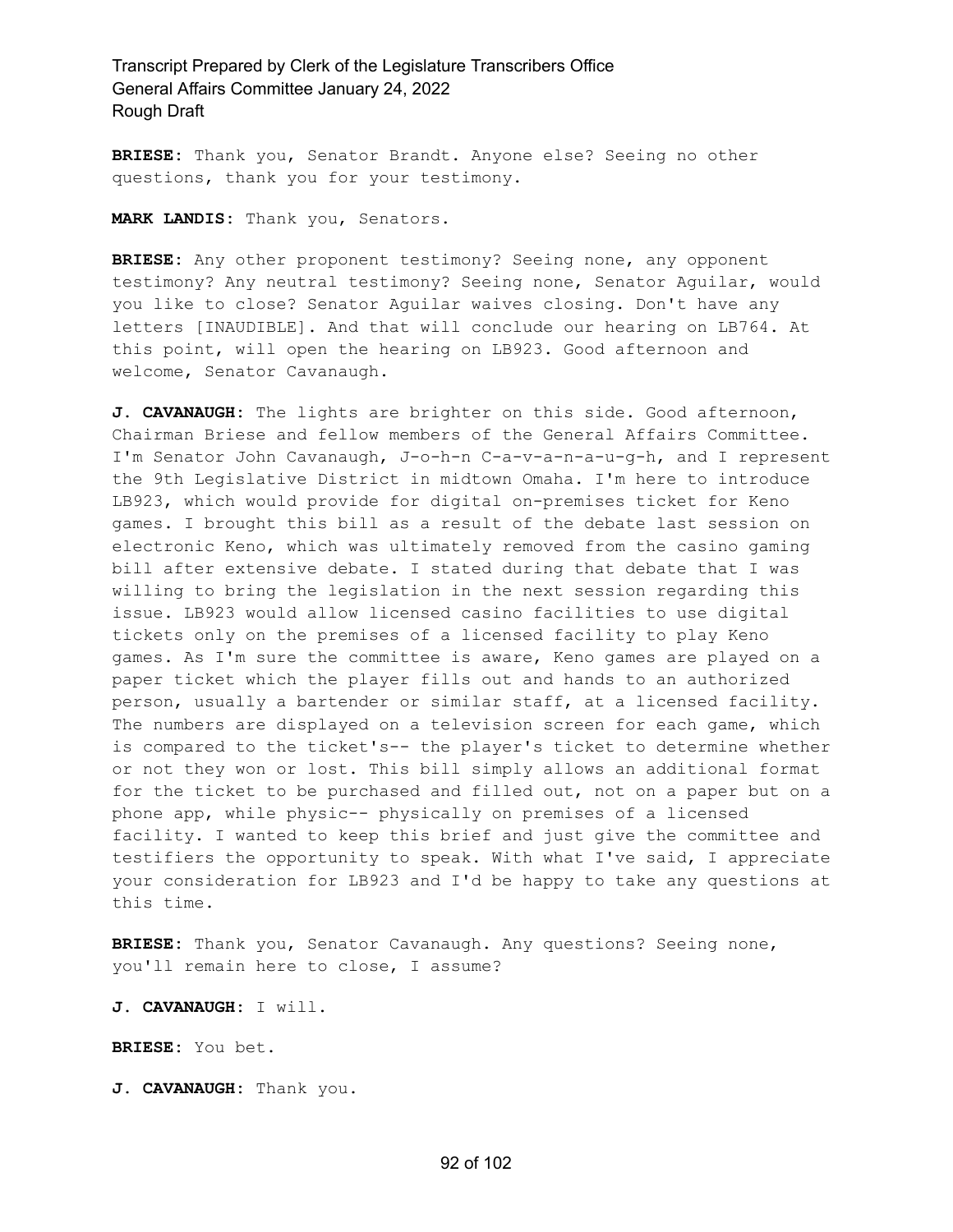**BRIESE:** Thank you. Proponent testimony. Good afternoon and welcome.

**BILL HARVEY:** Good afternoon. Thank you, Senator Briese. My name is Bill Harvey, B-i-l-l H-a-r-v-e-y, and I'm general counsel for Big Red Keno. I'm here today in support of LB923, and I'd like to say thank you to the committee for this time to testify on this and thank you in particular to Senator Cavanaugh for his support of this issue and for bringing this-- bringing this bill this year. Keno has been in Nebraska for more than 30 years under the Nebraska County and City Lottery Act, and it's really become an important source of community betterment revenue for counties, cities, and villages across the state. And as Senator Cavanaugh said, LB923, for digital, on-premises Keno would just let communities allow folks to play Keno using their mobile phone instead of paper and a crayon. The player must be present at a licensed Keno location, just as they are today. Payment would be made by debit card, bank account, or prepaid cash funded by a debit card, bank account, or cash. Credit cards are not allowed. It's that simple. Everything else about the game remains the same, including the requirement for five minutes between games. I-- I heard they were running games at Fonner Park between three and five minutes, so I think we better send a Department of Revenue investigator out there and check those guys, but-- but that will not change. Credit cards will not be accepted for payment. Each city would decide with their operator-- and this is very important local control. Each city would decide with their operator whether to adopt this change. Regulation would remain with the Nebraska Department of Revenue, just as it is today and has been for 30 years. Any other business in the state would have adopted this simple update years ago. Banks, coffee shops, grocery stores, airlines, they've all got mobile apps. We don't have one-- we-- we actually have a mobile app for Keno, and you can monitor your results on it. We have about 6,000 users already doing that, and we'd just like to let them be able to write their ticket on there in addition to that, very simple change. Horse racing today, you can already place your bet on a mobile phone. This already exists for horse racing today. You can go to any of the state's horse tracks and place a bet on your phone. So LB923 basically just restores parity between us and the tracks on that issue. At a time when this committee is debating whether the state should allow five or eight or 10 casinos, LB923 is just keeping Keno in its current footprint, but it allows a modern transaction method. So thank you for this opportunity for your time, and I'm happy to answer any questions.

**BRIESE:** Thank you for your testimony. Any questions? Senator Arch.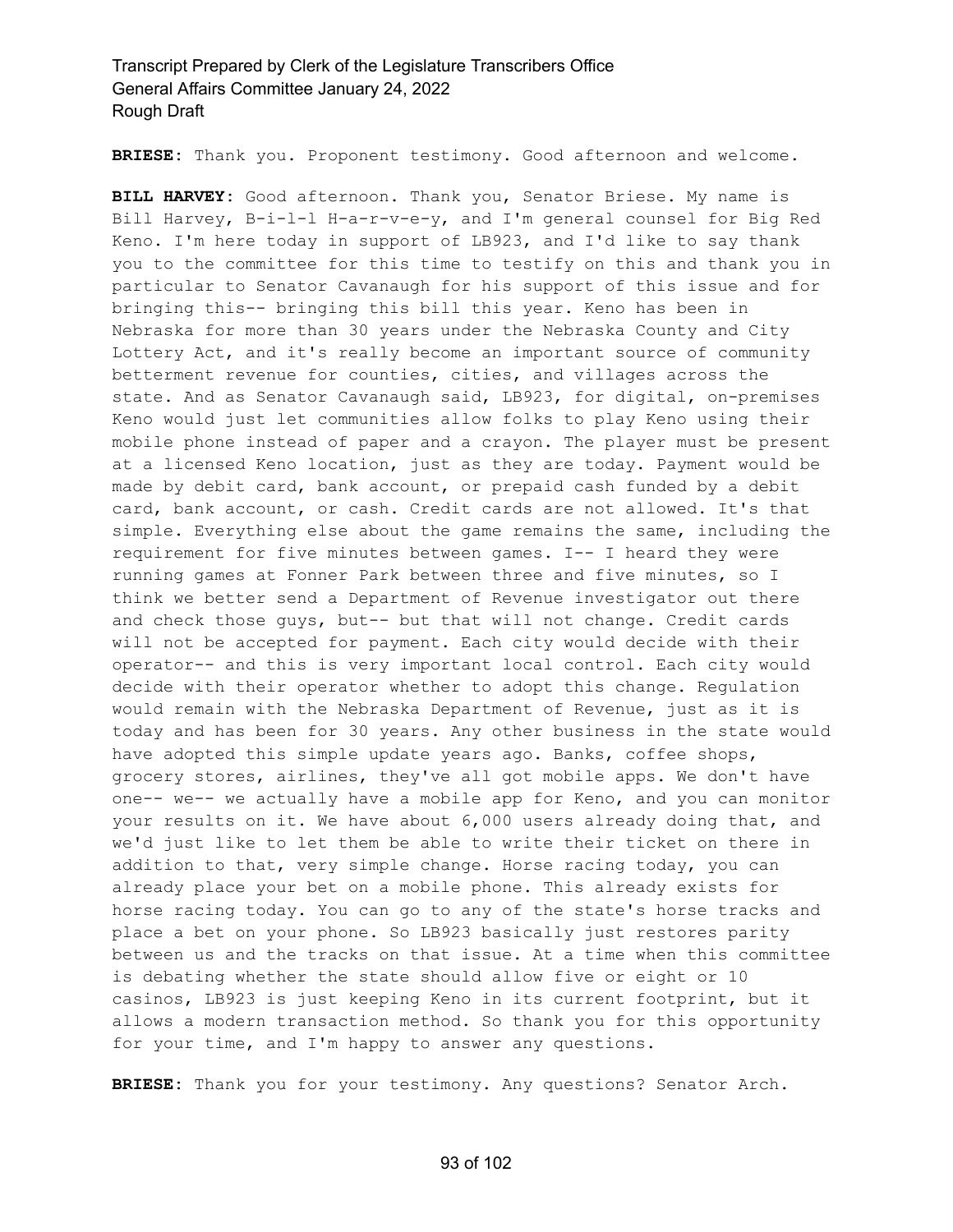**ARCH:** Help-- help me understand. Educate here. So how can you-- what- is it cash only now? How-- how does it work in placing a Keno bet?

**BILL HARVEY:** That's right. If you place a Keno bet today, you take your-- you know, you take your bet slip, piece of paper, you mark your bet, you hand it to Keno writer, they say that's \$5, you hand them \$5 cash, and you go sit back down and-- and watch your ticket.

**ARCH:** And you've got an ATM, I'm assuming, in the-- in the room?

**BILL HARVEY:** Most locations have an ATM. Actually, most of our locations are not at locations that-- that we own. Most of our locations, and really this is statewide, are at the locations of independent people who own a-- own a bar or restaurant--

**ARCH:** OK.

**BILL HARVEY:** --that has Keno somewhere.

**ARCH:** Somewhere there's cash available if I--

**BILL HARVEY:** But most-- most-- most businesses like that have a-- have an ATM on site. Most restaurants and bars have an ATM on site, yes.

**ARCH:** Thank you.

**BILL HARVEY:** Thank you.

**BRIESE:** Thank you, Senator Arch. Anything else? Senator Brandt.

**BRANDT:** Thank you, Chairman Briese. Thank you, Mr. Harvey, for appearing today. Man, this is an industry that hasn't kept up with the times. I mean, we're still using crayons and cards and cash and--

**BILL HARVEY:** You got it. I want to.

**BRANDT:** --it's sort of my kind of place, but [LAUGH] how many states still do it this way?

**BILL HARVEY:** You know, it's an interesting question. There really- first of all, there are no states except Nebraska that do Keno like we do in Nebraska under the County/City Lottery Act. In most states. Keno would be part of the state lottery, so it's just-- it's a very different game. It's a much simpler game. And they would allow, I-- I presume, whatever method they would allow there for buying state lottery tickets, totally separate set of regulations, and that would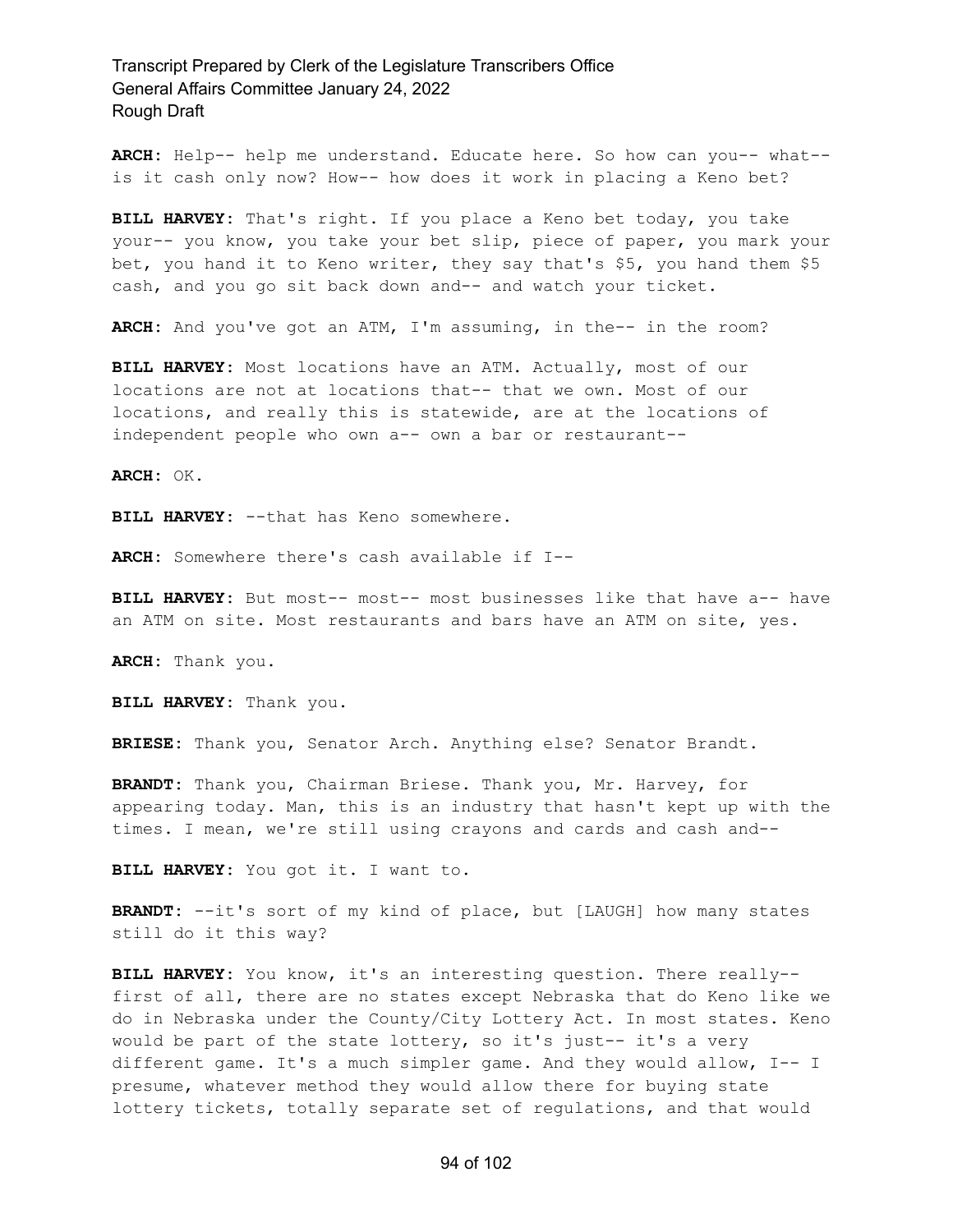be state by state. But there's really no other state in the Union that does Keno like we do here in Nebraska.

**BRANDT:** OK, thank you.

**BILL HARVEY:** Thank you.

**BRIESE:** Thank you, Senator Brandt. Anyone else? Do you have an estimate or a prediction-- surely the industry does-- for what this does to participation in the game, what this could do for participation with it?

**BILL HARVEY:** Yeah. You know, it's-- it's an interesting question, Senator, and I wish I had a good answer for you. Of course, predicting the future is always a dangerous business, right?

**BRIESE:** Sure.

**BILL HARVEY:** There's so many factors weighing on Keno right now that it would be really hard to predict. If you look at the Keno-- at the numbers, Keno has actually had a pretty good run over the last couple of years during the pandemic. I think it's because other forms of entertainment weren't available; you know, live sports, concerts and things weren't available. So Keno has-- has had pretty healthy revenues last couple years.

**BRIESE:** But you don't have an estimate for what will--

**BILL HARVEY:** Well, I'm trying--

**BRIESE:** --what expansion [INAUDIBLE]--

**BILL HARVEY:** We don't have a specific est--

**BRIESE:** OK, fair enough.

**BILL HARVEY:** We don't have a specific estimate. I was just going to say, you know, there's pressures coming in from the incoming casinos and other gaming. Would this help some? Yeah, I hope it would. But since, you know, we're really wanting to limit it to on-premise gaming, I-- I wouldn't think it would have, you know, that enormous of a-- of a change.

**BRIESE:** OK, thank you.

**BILL HARVEY:** Thank you.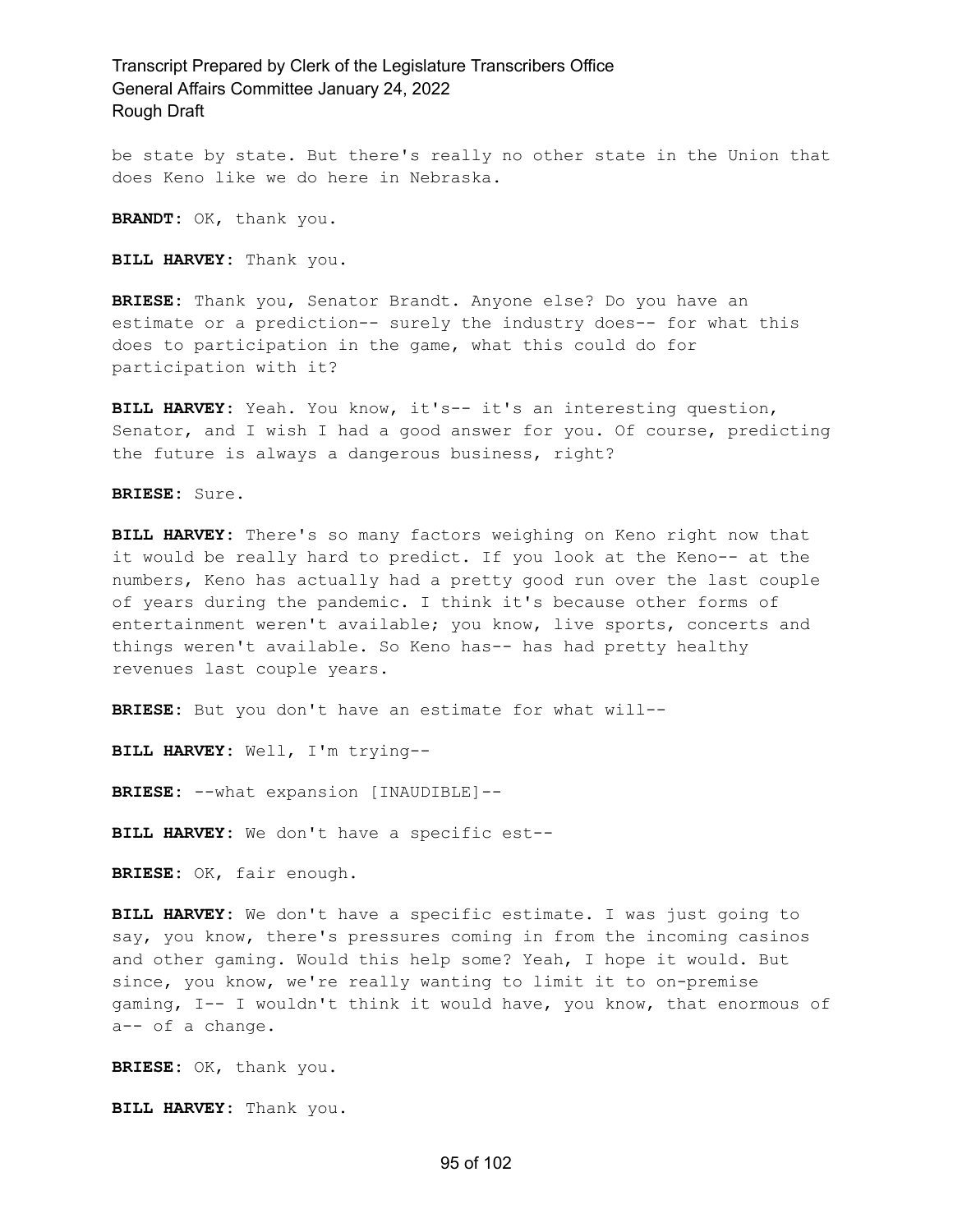**BRIESE:** Senator Lowe.

**LOWE:** Thank you, Chairman Briese, and thank you, Mr. Harvey. What are the security members-- what-- what's the security in case a minor wants to grab dad's ID or something like that, or dad's phone, and- and have lunch at a place and place bets?

**BILL HARVEY:** Sure. You know, it's an issue that exists today in today's environment. I mean, what-- what we do in our communities is- is Keno is limited, and I think this is true in most communities across the state. It's really a community by community decision, which is important. But in the communities we operate in, they require you to have an on-premise liquor license. And one of the things that does is it heightens your-- your staff with regard to age compliance, so they're already keyed in to watch for minors, you know, drinking alcohol, so it helps them to-- to understand the issue of minors playing Keno. It's why, you know, we think it's important to have that marriage between those two things. With the-- with the mobile app, you know, in order to-- in order to get that, that would be subject to regulations of the Department of Revenue. But my guess is what they'd do is require that before you could get an account, get a phone account, you'd have to provide some kind of ID, you know, digitally scan your driver's license or something, and then the-- and then the system would read that in order to be able to have that account.

**LOWE:** OK. Not all parents are reputable and-- and you've got a dad who takes his son into X, Y, Z bar for lunch and he goes and has a couple of beers and he says, here, son, entertain yourself with whatever, and maybe even Keno, you know, I'll-- I'll give you five bucks, and that kid plays the game. Is there any security against something like that where when the-- when-- when the father returns, he says, how'd you do that?

**BILL HARVEY:** Yeah. You know, I guess what I would say is I can't solve all those parenting issues, obviously, and I know what you're talking about--

#### **LOWE:** [INAUDIBLE]

**BILL HARVEY:** --because I am a parent. But I-- I guess what I would say is, you know, it's that-- that whatever funds are generated by that type of "unproper" activity are going to-- are going to be taken from and go back to that parent's account, so it's not something where the minor, even if he gets ahold of the phone, you know, could really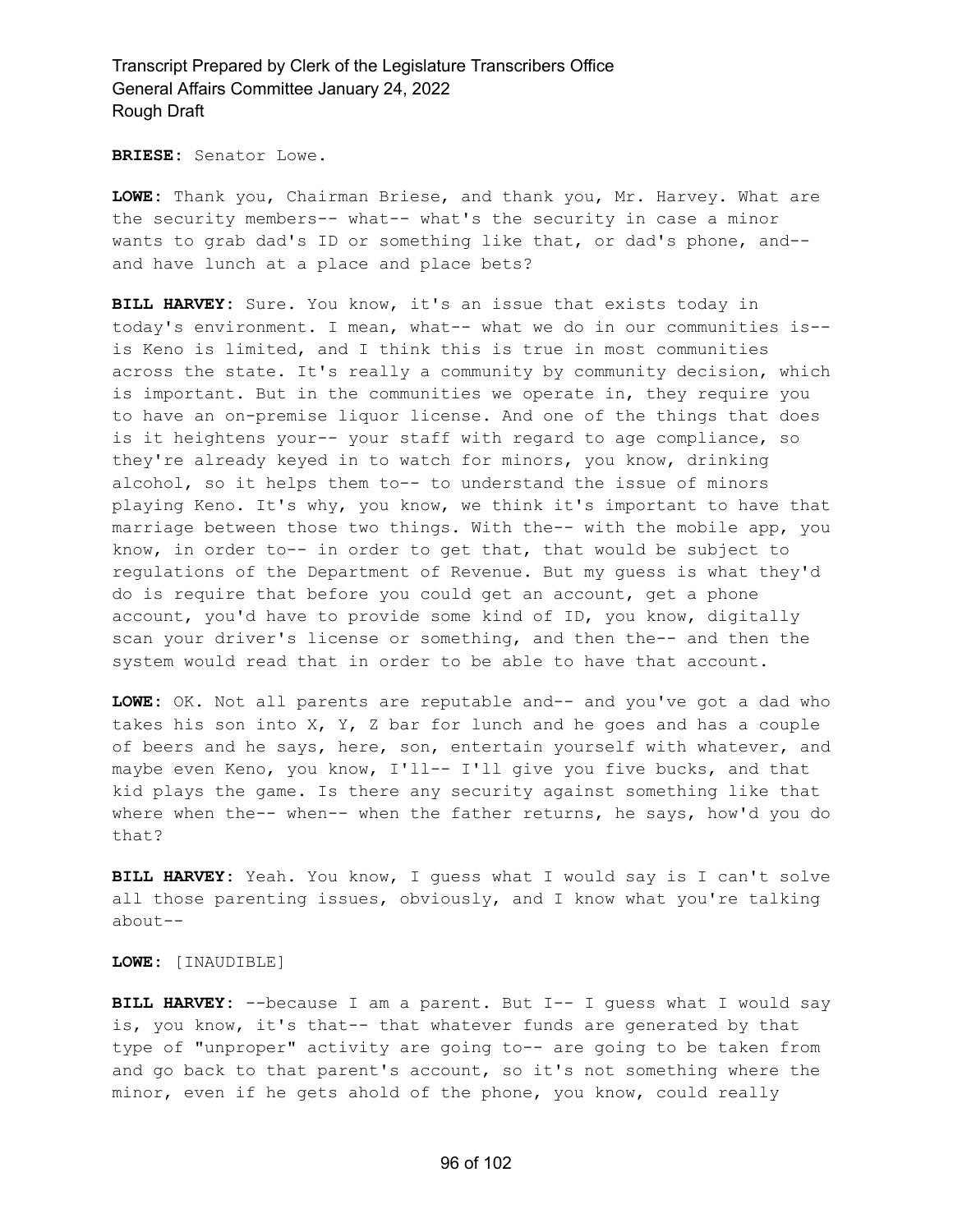benefit from that kind of of activity. I'd probably be more worried about the minor getting ahold of my phone and going on eBay. You know, I mean, seriously, it's-- it's probably-- Keno is a pretty slow game, so I think they're probably going to be playing Candy Crush or something like that before, you know, they're going to be playing Keno. That would be my guess.

**LOWE:** All right. Thank you.

**BILL HARVEY:** Thank you.

**BRIESE:** Thank you, Senator Lowe. Anyone else? Seeing no other questions, thank you for your testimony.

**BILL HARVEY:** Thank you, Senator.

**BRIESE:** Next proponent. Good afternoon and welcome.

**MICHAEL NEVRIVY:** Good afternoon. Senators, my name is Michael Nevrivy; that's spelled M-i-c-h-a-e-l N-e-v-r-i-v-y. I'm here to testify in support of LB923. I live in Hastings. I operate Keno games for cities and villages across Nebraska, including Hastings, Kearney, North Platte, McCook, Crete, St. Paul, Odessa, Lawrence, Albion and-- and several other communities. Keno has provided community betterment revenue to counties, cities, and villages across Nebraska for more than-- for more than 30 years now. Keno has become an important source of revenue for projects that would otherwise have to be paid for with tax dollars, especially as state dollars to counties, cities and towns have decreased, things like police cars, fire department equipment, computers for public libraries, and community playground equipment. It is regulated by the Department of Revenue, overseen by the local community, and run by the local-- by local Nebraska companies. The community controls where and how the game is conducted. The proceeds from Keno go to the community to be spent as that community determines. Local option-- local control and local revenue are the reasons Keno has been so successful throughout our state in generating community betterment revenue for so many years. Many of the communities we work for have told us that they are very concerned, of course, that the casinos will-- the-- the effect the casinos will have on-- on their revenue and the revenues for their communities. I, along with the vast majority of Nebraskans, support, you know, the casinos across-- across the state with the promise that they will bring much-needed property tax relief across the state, but with the loss of Keno revenue-- that with the loss of Keno revenue is significant,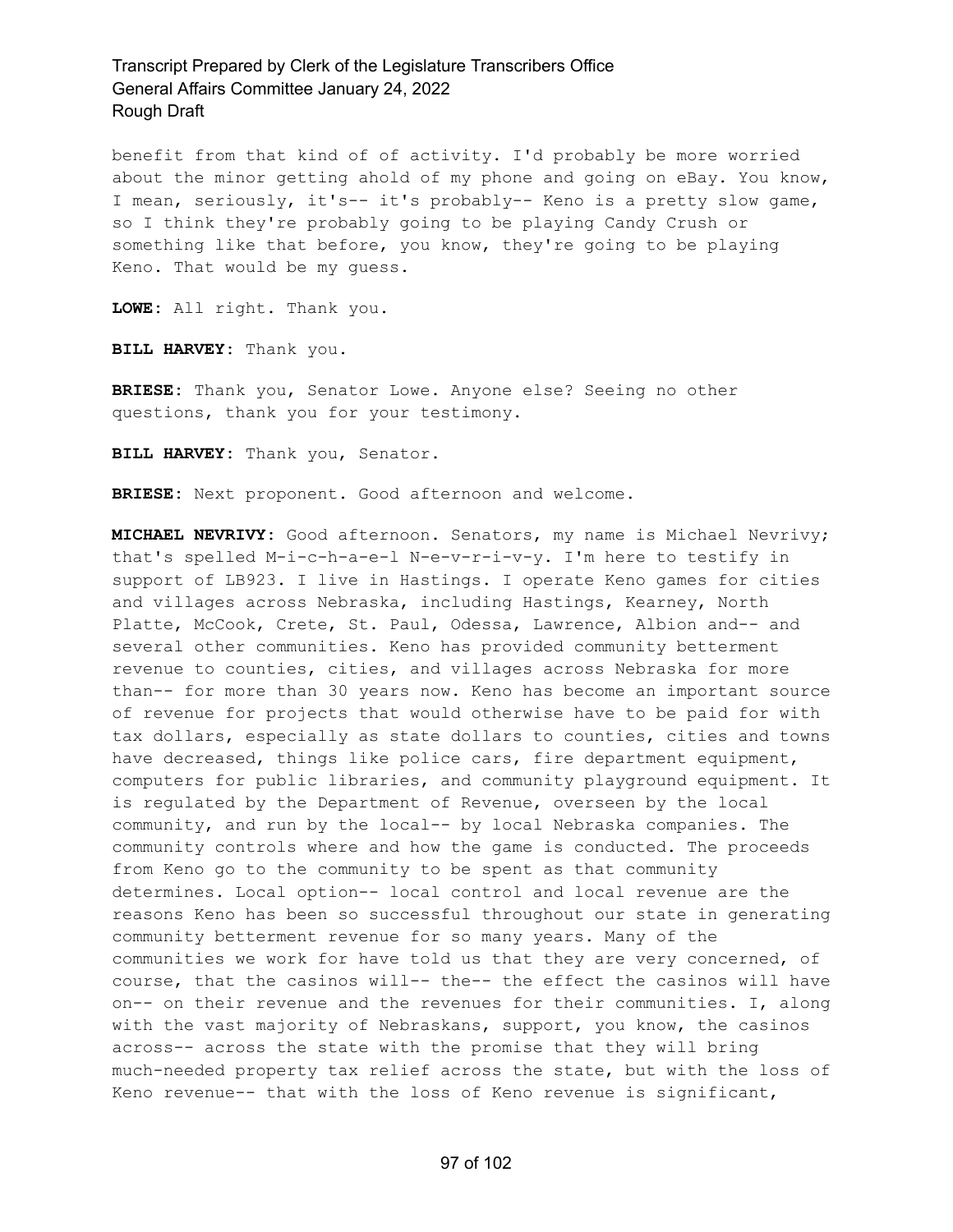especially for the communities that will not have a casino. The digital on-premise Keno ticket simply gives us a fair chance to compete on a level playing field. As we sit here today, as-- as Bill said, anyone with an account at a Nebraska horse track can get on their phone and bet on races anywhere in the state of Nebraska. We just want to let our Keno customers do the same thing with one important difference in that this bill would require that the player must be physically present at a licensed location to play. In other words, Keno will continue to operate only where-- in the locations where it is allowed today. We are asking for this as kind of a modern-- modernization that has touched every other industry. Instead of making their ticket with a crayon and paper, players would be able to make their ticket digitally. We believe this would help Keno stay up to date with current technology and help to preserve the community betterment revenue, which has become so important to so many local communities. I thank you for your time and I'll answer any questions that anybody may have.

**BRIESE:** Thank you. Any questions? Seeing none, thanks for your testimony.

**MICHAEL NEVRIVY:** Thank you very much.

**BRIESE:** Next proponent. Good afternoon and welcome.

**JACK CHELOHA:** Good afternoon, Senator Briese and members of the General Affairs Committee. My name is Jack Cheloha; that's spelled J-a-c-k; last name is spelled C-h-e-l-o-h-a. I'm the registered lobbyist for the city of Omaha and I want to testify in favor of LB923 this afternoon and thank Senator Cavanaugh for bringing the issue before this committee. If you recall, in 2021, when there were some bills debated relative to the casinos, this issue came up last year. We supported that amendment that was offered to the bill, and we supported the amendment when it had its public hearing before this committee, you know, midway through the session. In order to be consistent, I'm here again today to support the bill today, and we hope that the committee will look at it favorably and advance it to General File this year. And-- and we truly see the bill as modernizing the Keno game, if you will. The Nebraska County and City Lottery Act, as was mentioned, has been around a long time. Omaha has been a participant in it since its inception of the game roughly 30 years ago. With that, we do budget roughly now about \$9 million a year in terms of revenue for the City of Omaha. And as you know, that money can only be spent for community betterment. And with that, some of the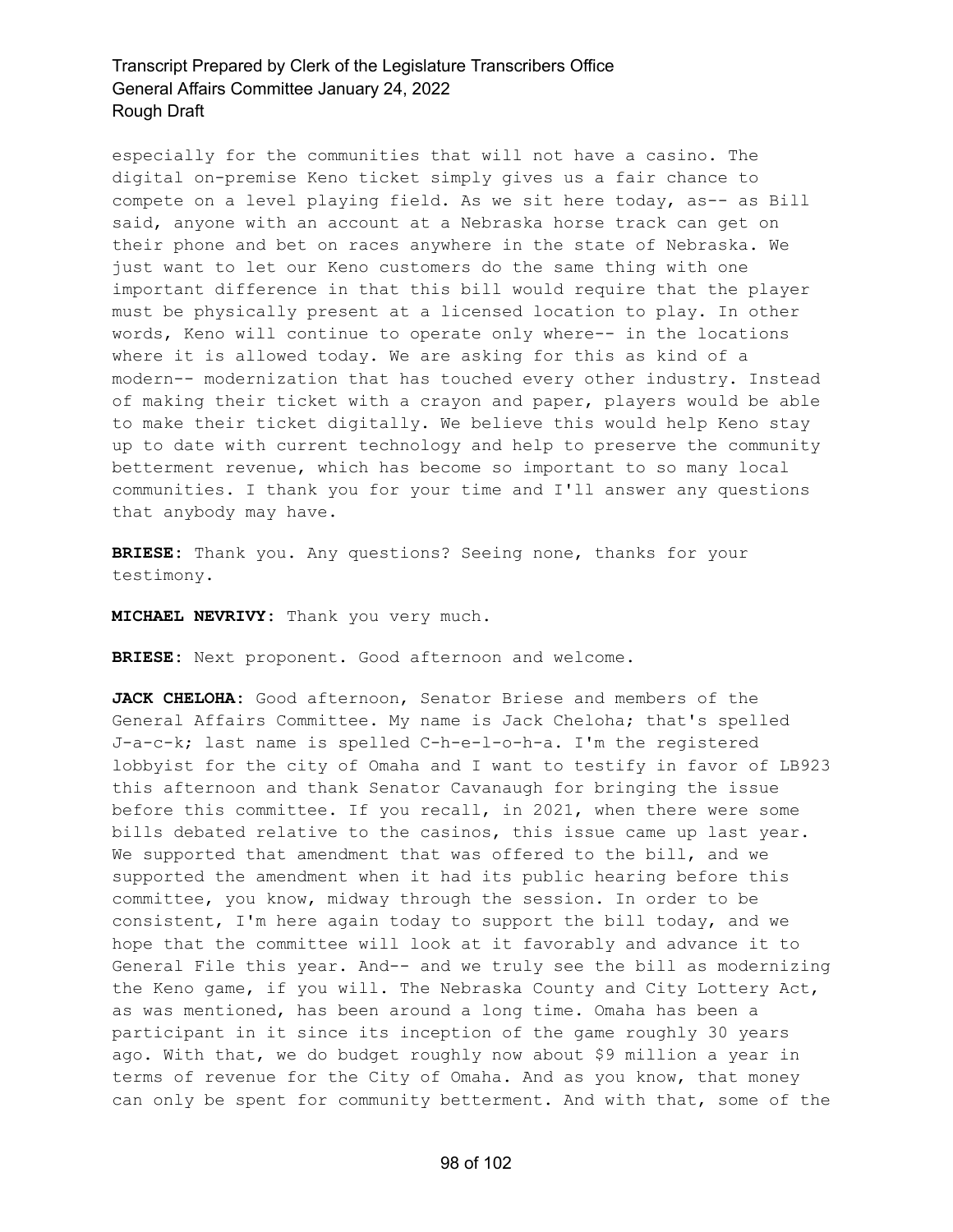various items that we fund with it are support of our Omaha Henry Doorly Zoo; we also support the lease-purchase agreement on the TD America [SIC] stadium, where the College World Series is held. We've purchased police cruisers with Keno money. We also fund a nonprofit, the Nebraska Humane Society, with Keno money. With that, they're responsible for dealing with animals within our community, which otherwise would fall on the city taxpayers. We've also funded Cleanup Omaha, where they have drives to bring in everything from old tires to expired prescription drugs, etcetera. So we've used it in a number of ways. I think it shows that Keno has been a worthwhile game. It's time to-- time to keep up with the times, if you will, Senators, and-- and allow people to play it electronically on their smart devices. And for those reasons, we support the bill. Thank you.

**BRIESE:** OK. Thank you for your testimony. Any questions? Quick question.

**JACK CHELOHA:** Yes, sir.

**BRIESE:** You talk about \$9 million. Any projections as to what this bill would do if all other thing-- everything else was left constant?

**JACK CHELOHA:** No, we don't have any projections. And in fact, Senator, we were a bit surprised that the number is as high as it is based on COVID because--

**BRIESE:** OK.

**JACK CHELOHA:** --we really anticipated a dip then in 2020.

**BRIESE:** OK, thank you.

**JACK CHELOHA:** Um-hum. Thank you.

**BRIESE:** Any other proponents? Seeing none, any opponents? Good afternoon and welcome.

**AL RISKOWSKI:** Good afternoon, thank you. I feel a little stiff after sitting this long. I'm with the-- Al Riskowski. It's Al, A-l; Riskowski is R-i-s-k-o-w-s-k-i. I'm on the board of Gambling with the Good Life. We oppose the bill from the perspective that, not necessarily bringing it into the 20th century, but as far as the debit card and direct link being able to pay for Keno that way. And what we're concerned about is, in a situation where you have a bar, many of the casino games are played in a restaurant where you have a situation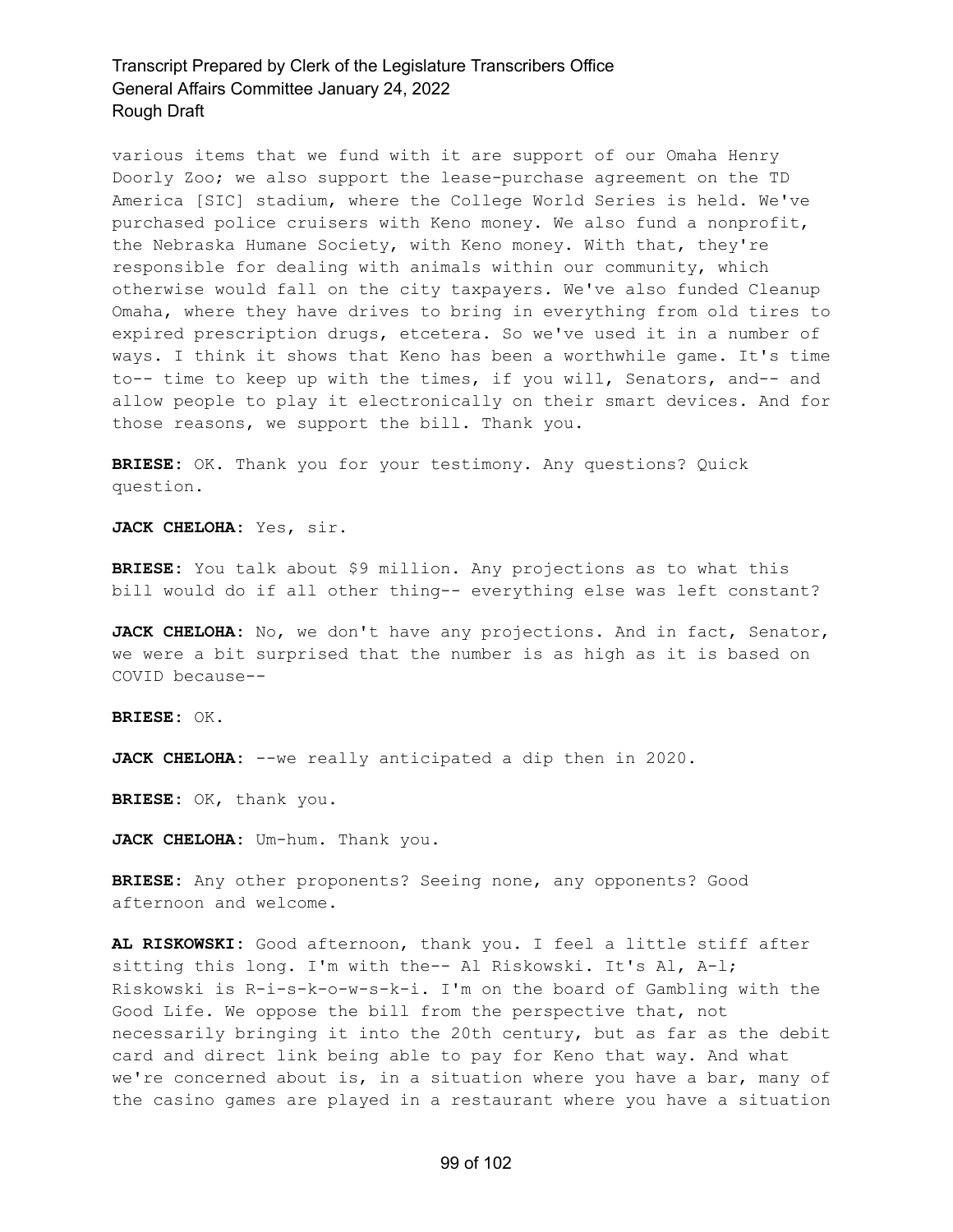where you're probably sitting there for an hour or so and then you leave. We're not so concerned in that setting. But in a bar, you go for the evening. And as you Google any research whatsoever, after one or two or more drinks, your judgment becomes impaired and there is more of a concern that you're going to be draining your checking account by being able to quickly use your debit card, or especially a direct link where you're-- you can set up so that it automatically comes out of not only your checking, but people can link it even to their savings. So if there's not enough in the checking, it starts to go to savings. And our concern is in that atmosphere of a bar, where you're there for an extended period of time and you can easily lose track of how many games then you're playing on your debit card or perhaps a direct link and begin draining your checking account and not even being aware of how many games you're playing. So we would be appreciative of some sort of protection if that could be amended into the bill to protect someone from that taking place in that type of an atmosphere. So thank you for your time.

**BRIESE:** Thank you for your testimony. Any questions? Seeing none, thank you again.

**AL RISKOWSKI:** All right. Thank you.

**BRIESE:** Any other opponent testimony? Seeing none, any neutral testifiers? Seeing none, Senator Cavanaugh, if you'd like to close.

**J. CAVANAUGH:** Thank you. All right. Thank you, Chairman Briese and members of the General Affairs Committee. It's been a long day, so I'll keep it brief. I just thank everybody for coming to testify today. As you heard, similar app is already being used in horse racing. Other states-- were the only state that does this the way we do it, that I do think Senator Lowe's concerns-- I asked if there were any-- ever any reported situations kind of that you contemplated with the horse-racing app, and it doesn't sound like there has been any. But I would just say that in terms of like how it's set up now with the crayons and the current situation, I don't think there's anything that would stop a parent from sitting there and having the kid fill out the card and then go-- the parent going and paying it themself anyway at the counter. So in terms of like that situation, it's just in a different format. I would agree that it's a very boring game and my kids would rather play Candy Crush. But this is a situation that's hard to estimate, as Senator Briese has asked everybody, how much of a difference it will make economically to these-- these businesses. But they are, as we had a parade of hearings today of folks looking at all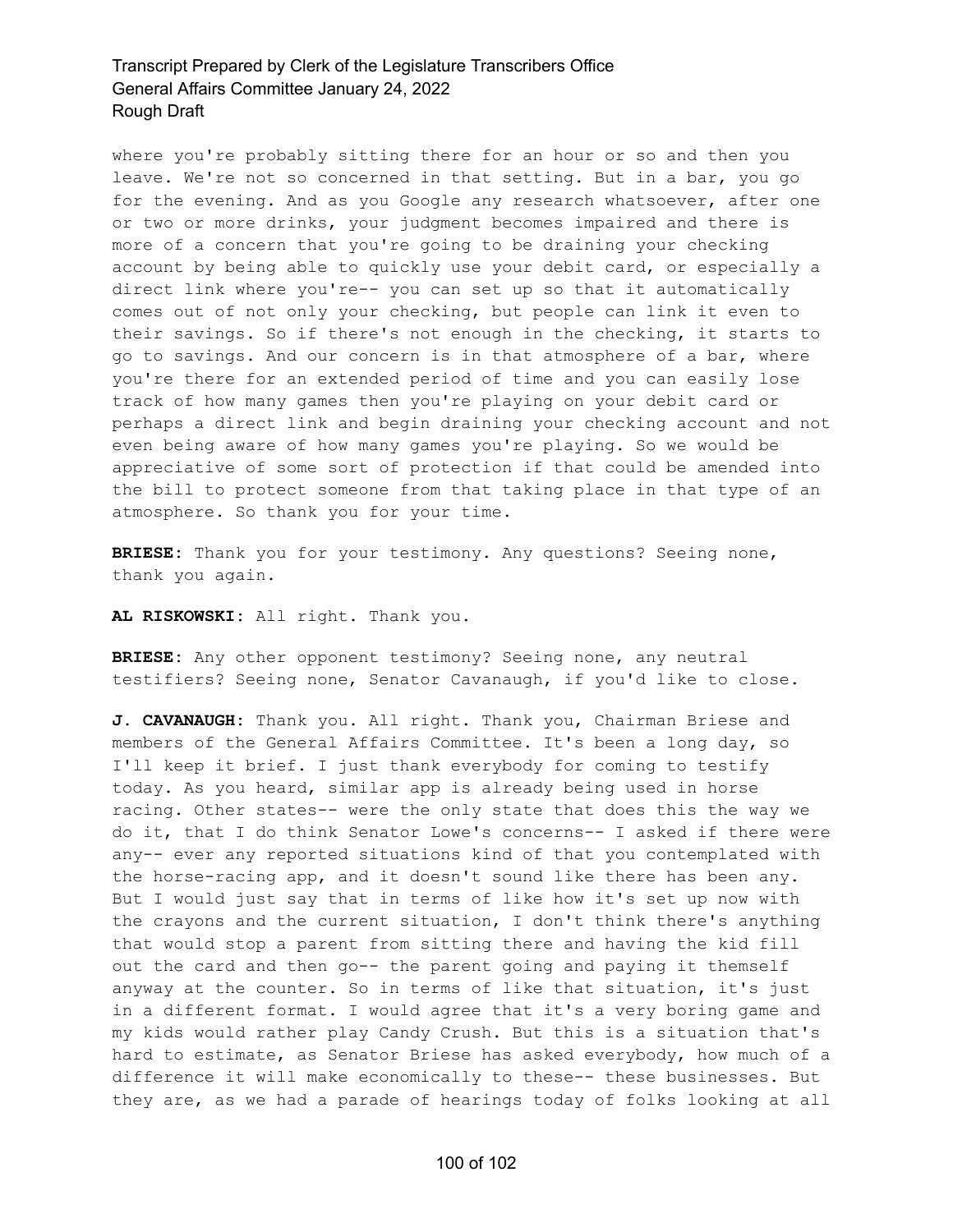the money that we're going to-- they're going to be making off of expanding casino gambling and expanded horse racing, and Keno has been around for 30 years, putting money in-- \$9 million a year into Omaha for community betterment, that is going to have some diminution in that, that industry, and this is what they're looking for to help them weather that storm, and so that's why I'm bringing this bill again after our discussion last year and continue to pursue this. So if you have any questions, I'd be happy to take them.

**BRIESE:** Thank you. Any questions? Senator Brandt.

**BRANDT:** Thank you, Chairman Briese. Senator Cavanaugh, I don't know if you're aware or not. Are there any loss limits on Keno? Can a person walk into a bar and spend \$1,000, \$2,000? Does the state say you can only lose a maximum of \$200?

**J. CAVANAUGH:** I don't know the answer to that, but it is a cash game at this point. So I would-- I would think that'd be hard to enforce, but I can look and see

**BRANDT:** Would an enforcement action be easier to quantify under an online gaming system?

**J. CAVANAUGH:** It would be easier with the digital financial records, I think.

**BRANDT:** Because I know the last time I was in Missouri, and this has been a number of years ago, we had a class reunion and they went to the casino and you're limited in Missouri to a \$250 loss and you-- you have a card and you plug it in and-- and that's how that state works in that casino. And I didn't know if-- if there were systems out there that enabled that in Nebraska.

**J. CAVANAUGH:** Not that I'm aware of, but certainly be something I think be willing to entertain as well.

**BRANDT:** OK, thank you.

**BRIESE:** Thank you, Senator Brandt. Anyone else? Seeing no other questions, thank you for--

**J. CAVANAUGH:** Thank you.